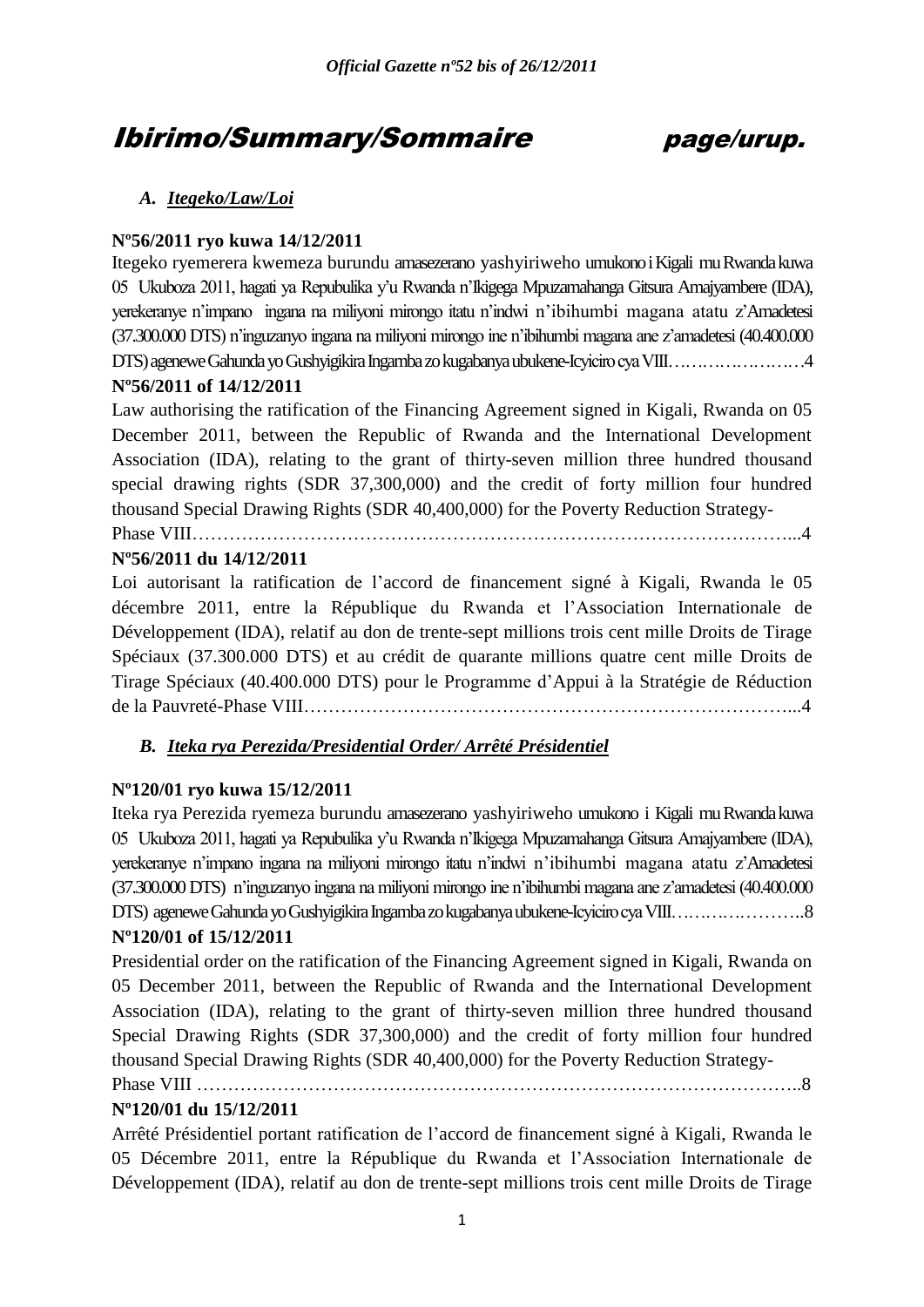Spéciaux (37.300.000 DTS) et au crédit de quarante millions quatre cent mille Droits de Tirage Spéciaux (40.400.000 DTS) pour le Programme d"Appui à la Stratégie de Réduction de la Pauvreté-Phase VIII……………………………………………………………………...8

## *C. Imiryango idaharanira inyungu/Non profit making Associations/ Associations sans but lucratif*

## **N°90/08.11 ryo kuwa 16/8/2010**

Iteka rya Minisitiri riha ubuzimagatozi umuryango «w"Ababyeyi ugamije uburere n"imyigire y"abana (A.P.E.F.E. MWEYA) » kandi ryemera Abavugizi bawo…………………………..13 **N°90/08.11 of 16/8/2010**

Ministerial Order granting legal status to the « Parents Association for children Education and Formation (A.P.E.F.E MWEYA) » and approving its Legal Representatives…………..13 **N°90/08.11 du 16/8/2010**

Arrêté Ministériel accordant la personnalité civile à l"Association «des Parents pour l"Education et la Formation des Enfants (A.P.E.F.E MWEYA)» et portant agrément de ses Représentants Légaux...............................................................................................................13

## **N°152/08.11 ryo kuwa 06/10/2011**

| Iteka rya Minisitiri riha ubuzimagatozi umuryango « Africa Brotherhood Church (A.B.C) »  |
|------------------------------------------------------------------------------------------|
|                                                                                          |
| N°152/08.11 of 06/10/2011                                                                |
| Ministerial Order granting legal status to the « Africa Brotherhood Church (A.B.C) » and |
|                                                                                          |
| N°152/08.11 du 06/10/2011                                                                |
| Arrêté Ministériel accordant la personnalité civile à l'Association « Africa Brotherhood |
|                                                                                          |

## *D. Guhindura amazina/Alteration of names/Changement de noms*

## *E. Amakoperatives/Cooperatives/Coopératives*

| $\sim$         |  |
|----------------|--|
| $\sim$         |  |
|                |  |
| $\overline{a}$ |  |
| $\sim$         |  |
|                |  |
|                |  |
|                |  |
|                |  |
|                |  |
|                |  |
|                |  |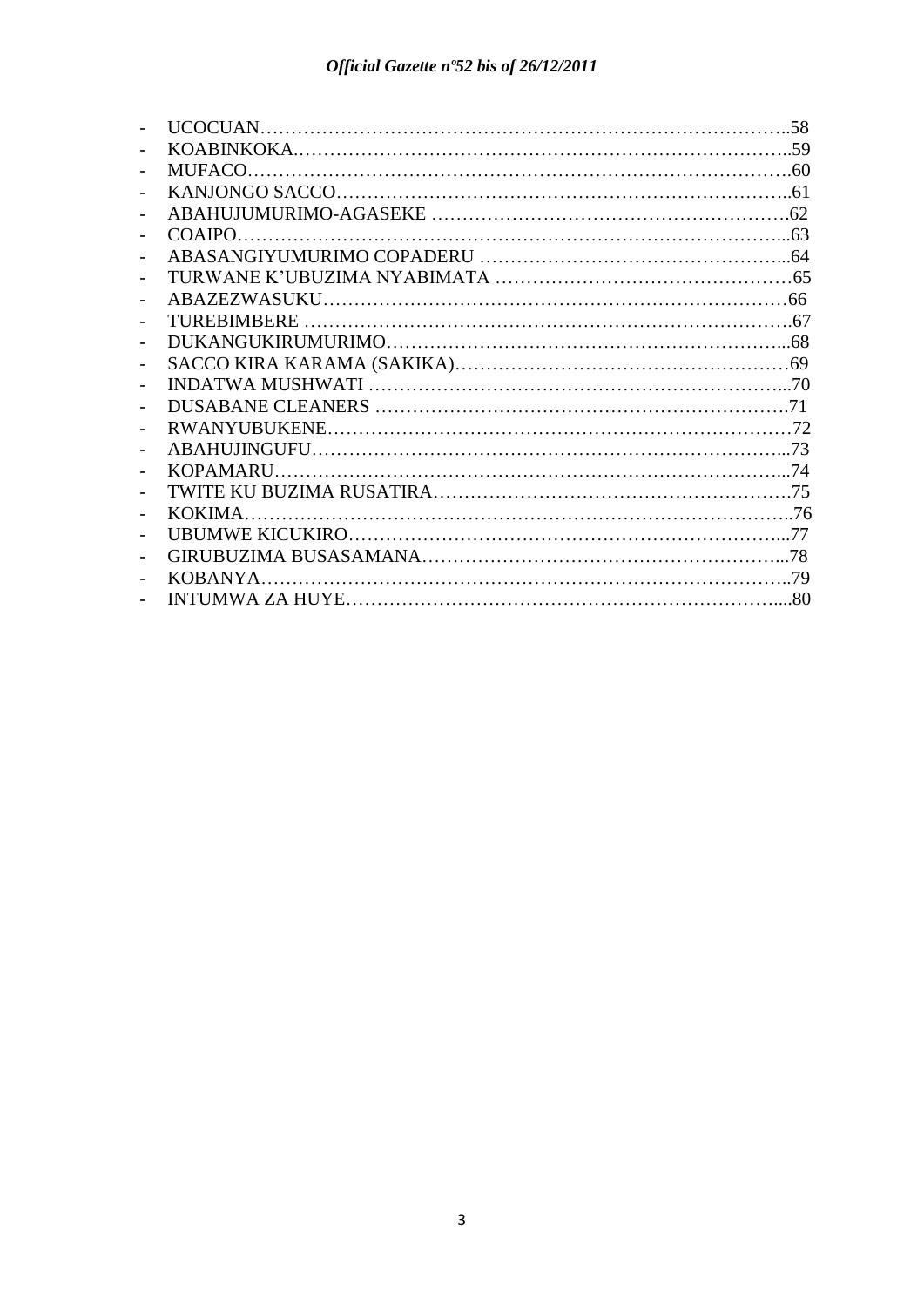| <b>ITEGEKO</b><br>$N^{\circ}56/2011$<br><b>RYO</b><br>KUWA LAW | OF<br>14/12/2011<br>$N^{\circ}56/2011$                         | <b>LOI</b><br>$N^{\circ}56/2011$<br>DU<br>14/12/2011       |
|----------------------------------------------------------------|----------------------------------------------------------------|------------------------------------------------------------|
| 14/12/2011<br><b>RYEMERERA</b><br><b>KWEMEZA</b>               | <b>AUTHORISING THE RATIFICATION OF</b>                         | AUTORISANT LA RATIFICATION DE                              |
| <b>BURUNDU</b><br><b>AMASEZERANO</b>                           | THE<br><b>FINANCING</b><br><b>AGREEMENT</b>                    | L'ACCORD DE FINANCEMENT SIGNE                              |
| YASHYIRIWEHO UMUKONOIKIGALI MU                                 | SIGNED IN KIGALI, RWANDA ON 05                                 | A KIGALI, RWANDA LE 05 DECEMBRE                            |
| RWANDA KUWA 05 UKUBOZA 2011, HAGATI DECEMBER 2011, BETWEEN     | <b>THE</b>                                                     | 2011, ENTRE LA REPUBLIQUE DU                               |
| YA REPUBULIKA Y'U RWANDA N'IKIGEGA                             | REPUBLIC OF RWANDA AND<br>THE                                  | ET<br><b>RWANDA</b><br>L'ASSOCIATION                       |
| <b>GITSURA</b><br>MPUZAMAHANGA                                 | <b>DEVELOPMENT</b><br><b>INTERNATIONAL</b>                     | <b>INTERNATIONALE</b><br>DE                                |
| YEREKERANYE<br><b>AMAJYAMBERE</b><br>(IDA),                    | ASSOCIATION (IDA), RELATING TO                                 | DEVELOPPEMENT (IDA), RELATIF AU                            |
| N'IMPANO INGANA NA MILIYONI MIRONGO                            | <b>GRANT</b><br>THE<br>OF<br><b>THIRTY-SEVEN</b>               | DON DE TRENTE-SEPT<br><b>MILLIONS</b>                      |
| ITATU N'INDWI N'IBIHUMBI MAGANA                                | <b>HUNDRED</b><br><b>MILLION</b><br><b>THREE</b>               | <b>TROIS CENT</b><br><b>MILLE</b><br><b>DROITS</b><br>- DE |
| <b>Z'AMADETESI</b><br>(37.300.000)<br>DTS)<br><b>ATATU</b>     | <b>THOUSAND</b><br><b>SPECIAL</b><br><b>DRAWING</b>            | TIRAGE SPECIAUX (37.300.000 DTS) ET                        |
| N'INGUZANYO<br>INGANA<br>NA 1<br><b>MILIYONI</b>               | <b>RIGHTS</b> (SDR 37,300,000)<br>AND THE                      | AU CREDIT DE QUARANTE MILLIONS                             |
| MIRONGO INE N'IBIHUMBI MAGANA ANE                              | <b>CREDIT OF</b><br><b>FORTY MILLION FOUR</b>                  | <b>QUATRE CENT MILLE DROITS DE</b>                         |
| Z'AMADETESI (40.400.000 DTS) AGENEWE                           | <b>HUNDRED</b><br><b>THOUSAND</b><br><b>SPECIAL</b>            | TIRAGE SPECIAUX (SDR 40.400.000)                           |
| <b>GAHUNDA YO GUSHYIGIKIRA INGAMBA ZO</b>                      | <b>DRAWING</b><br><b>RIGHTS (SDR</b><br>40,400,000)            | POUR LE PROGRAMME D'APPUI A LA                             |
| KUGABANYA UBUKENE-ICYICIRO CYA VIII                            | <b>REDUCTION</b><br><b>FOR</b><br><b>THE</b><br><b>POVERTY</b> | STRATEGIE DE REDUCTION DE LA                               |
|                                                                | <b>STRATEGY- PHASE VIII</b>                                    | PAUVRETE-PHASE VIII                                        |
|                                                                |                                                                |                                                            |
| <b>ISHAKIRO</b>                                                | <b>TABLE OF CONTENTS</b>                                       | <b>TABLE DES MATIERES</b>                                  |
|                                                                |                                                                |                                                            |
| Ingingo ya mbere: Uruhushya rwo                                | <b>Article One: Authorisation for ratification</b>             | <b>Article premier : Autorisation de</b>                   |
| kwemeza burundu                                                |                                                                | ratification                                               |
|                                                                |                                                                |                                                            |

**Ingingo ya 2 : Itegurwa, isuzumwa n'itorwa Article 2 : Drafting, consideration and ry'iri tegeko** 

 **adoption of this Law** 

**Article 2 : Initiation, examen et adoption de la présente loi** 

| Ingingo ya 3 : Igihe itegeko ritangira | <b>Article 3 : Commencement</b> | Article 3 : Entrée en vigueur |
|----------------------------------------|---------------------------------|-------------------------------|
| gukurikizwa                            |                                 |                               |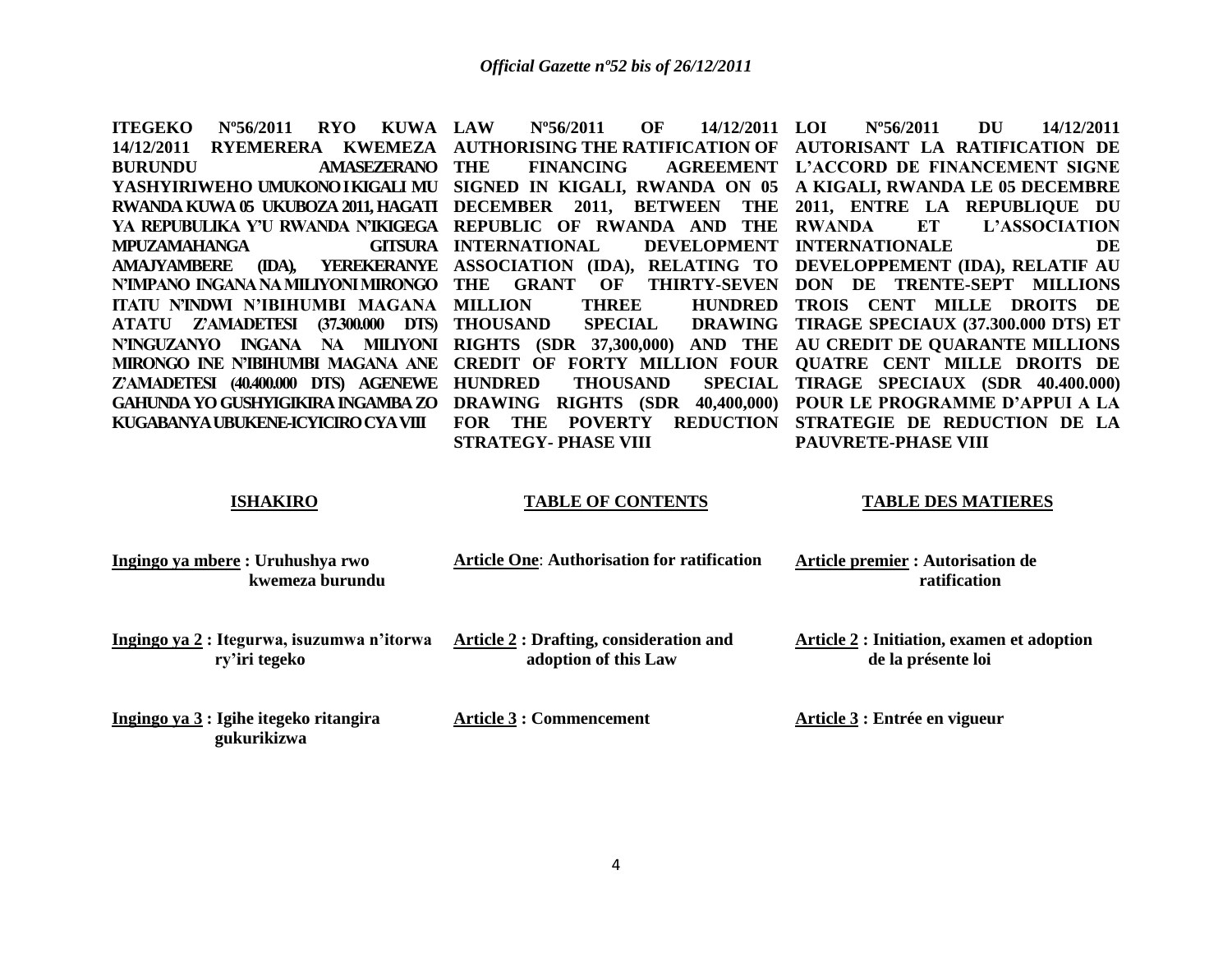**ITEGEKO Nº56/2011 RYO KUWA 14/12/2011 RYEMERERA KWEMEZA BURUNDU AMASEZERANO YASHYIRIWEHO UMUKONO I KIGALI MU RWANDA KUWA 05 UKUBOZA 2011, HAGATI YA REPUBULIKA Y'U RWANDA N'IKIGEGA MPUZAMAHANGA GITSURA AMAJYAMBERE (IDA), YEREKERANYE N'IMPANO INGANA NA MILIYONI MIRONGO ITATU N'INDWI N'IBIHUMBI MAGANA ATATU Z'AMADETESI (37.300.000 DTS) N'INGUZANYO INGANA NA MILIYONI MIRONGO INE N'IBIHUMBI MAGANA ANE Z'AMADETESI (40.400.000 DTS) AGENEWE GAHUNDA YO GUSHYIGIKIRA INGAMBA ZO KUGABANYA UBUKENE-ICYICIRO CYA VIII**

**LAW Nº56/2011 OF 14/12/2011**

**INTERNATIONAL THOUSAND SPECIAL HUNDRED THOUSAND STRATEGY- PHASE VIII** 

**LOI Nº56/2011 DU 14/12/2011**

**AUTHORISING THE RATIFICATION OF AUTORISANT LA RATIFICATION DE THE FINANCING AGREEMENT L'ACCORD DE FINANCEMENT SIGNE SIGNED IN KIGALI, RWANDA ON 05 A KIGALI, AU RWANDA LE 05 DECEMBER 2011, BETWEEN THE DECEMBRE 2011, ENTRE LA REPUBLIC OF RWANDA AND THE REPUBLIQUE DU RWANDA ET ASSOCIATION (IDA), RELATING TO DE DEVELOPPEMENT (IDA), RELATIF THE GRANT OF THIRTY-SEVEN AU DON DE TRENTE-SEPT MILLIONS MILLION THREE HUNDRED TROIS CENT MILLE DROITS DE RIGHTS (SDR 37,300,000) AND THE AU CREDIT DE QUARANTE MILLIONS CREDIT OF FORTY MILLION FOUR QUATRE CENT MILLE DROITS DE DRAWING RIGHTS (SDR 40,400,000) POUR LE PROGRAMME D'APPUI A LA FOR THE POVERTY REDUCTION STRATEGIE DE REDUCTION DE LA L'ASSOCIATION INTERNATIONALE TIRAGE SPECIAUX (37.300.000 DTS) ET**  SPECIAL TIRAGE SPECIAUX (SDR 40.400.000) **PAUVRETE-PHASE VIII**

**Twebwe, KAGAME Paul,** Perezida wa Repubulika;

**We, KAGAME Paul,** President of the Republic; **Nous, KAGAME Paul,** Président de la République;

**MU IGAZETI YA LETA YA REPUBULIKA Y'U RWANDA**

## **INTEKO ISHINGA AMATEGEKO:**

Umutwe w'Abadepite, mu nama yawo yo The Chamber of Deputies, in its session of La Chambre des Députés, en sa séance du kuwa 09/12/2011; Umutwe wa Sena, mu nama yawo yo kuwa The Senate, in its session of 13/12/2011; 13/12/2011;

**YEMEJE, NONE NATWE DUHAMIJE, AND WE SANCTION, PROMULGATE SANCTIONNONS, PROMULGUONS LA DUTANGAJE ITEGEKO RITEYE RITYA THE FOLLOWING LAW AND ORDER IT LOI DONT LA TENEUR SUIT ET KANDI DUTEGETSE KO RYANDIKWA BE PUBLISHED IN THE OFFICIAL ORDONNONS QU'ELLE SOIT PUBLIEE GAZETTE OF THE REPUBLIC OF AU JOURNAL OFFICIEL DE LA RWANDA**

**INTEKO** ISHINGA AMATEGEKO THE PARLIAMENT HAS ADOPTED LE PARLEMENT A ADOPTE ET NOUS **REPUBLIQUE DU RWANDA**

## **THE PARLIAMENT**:

09/12/2011;

## **LE PARLEMENT :**

09/12/2011; Le Sénat, en sa séance du 13/12/2011;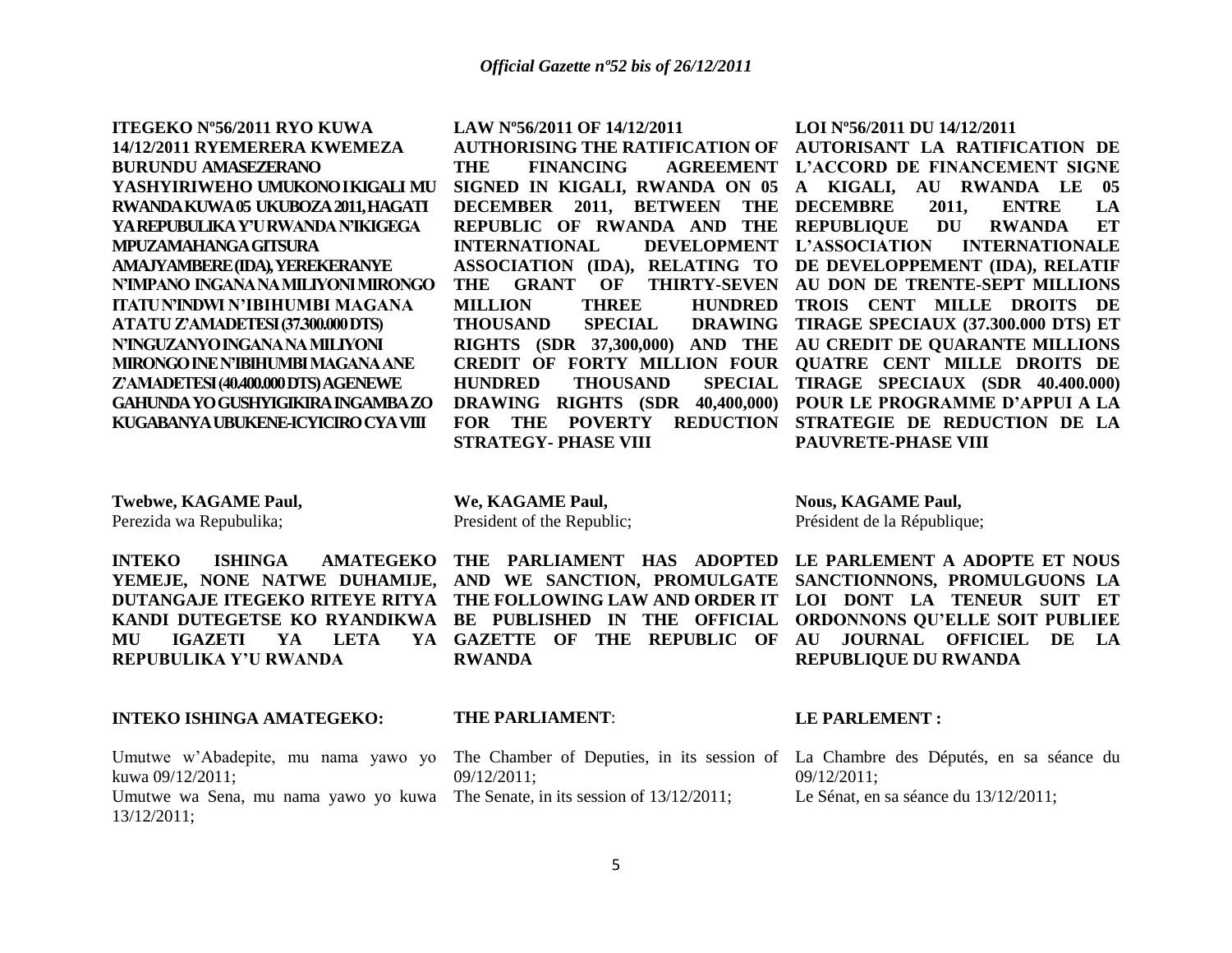Ishingiye ku Itegeko Nshinga rya Repubulika y"u Rwanda ryo kuwa 4 Kamena 2003, nk"uko ryavuguruwe kugeza ubu, cyane cyane mu ngingo zaryo, iya 62, iya 66, iya 67, iya 88, iya 89, iya 90, iya 92, iya 93, iya 94, iya 95, iya 108, iya 189, iya 190 n"iya 201;

Imaze gusuzuma amasezerano yashyiriweho umukono i Kigali mu Rwanda kuwa 05 Ukuboza 2011, hagati ya Repubulika y"u Rwanda n"Ikigega Mpuzamahanga Gitsura Amajyambere (IDA), yerekeranye n"impano ingana na miliyoni mirongo itatu na zirindwi n"ibihumbi magana atatu z"amadetesi (37.300.000 DST) n"inguzanyo ingana na miliyoni mirongo ine n"ibihumbi magana ane z"amadetesi (40,400,000 DTS) agenewe Gahunda yo Gushyigikira Ingamba zo kugabanya ubukene-Icyiriro cya VIII;

## **YEMEJE:**

## **Ingingo ya mbere: Uruhushya rwo kwemeza Article One**: **Authorisation for ratification burundu**

Amasezerano yashyiriweho umukono i Kigali mu Rwanda kuwa 05 Ukuboza 2011, hagati ya Repubulika y"u Rwanda n"Ikigega Mpuzamahanga Gitsura Amajyambere (IDA), yerekeranye n"impano ingana na miliyoni mirongo itatu n'indwi n"ibihumbi magana atatu z"amadetesi (37.300.000 DST) n"inguzanyo ingana na miliyoni mirongo ine n"ibihumbi magana ane z"amadetesi (40,400,000 DTS) agenewe Gahunda yo Gushyigikira Ingamba zo kugabanya ubukene-Icyiriro cya VIII,

Rwanda of 04 June 2003, as amended to date, especially in Articles 62, 66, 67, 88, 89, 90, 92, 93, 94, 95, 108, 189, 190 and 201;

After consideration of the Financing Agreement signed in Kigali, Rwanda on 05 December 2011, between the Republic of Rwanda and the International Development Association (IDA), relating to the grant of thirty- seven million three hundred thousand Special Drawing Rights (SDR 37,300,000) and the credit of forty million four hundred thousand Special Drawing Rights (SDR Strategy-Phase VIII;

#### **ADOPTS:**

The Financing Agreement signed in Kigali, Rwanda on 05 December 2011, between the Republic of Rwanda and the International Development Association (IDA), relating to the grant of thirty-seven million three hundred thousand Special Drawing Rights (SDR 37,300,000) and the credit of forty million four hundred thousand Special Drawing Rights (SDR 40,400,000) for the Poverty Reduction Strategy-Phase VIII, is hereby authorised for ratification.

Pursuant to the Constitution of the Republic of Vu la Constitution de la République du Rwanda du 04 juin 2003, telle que révisée à ce jour, spécialement en ses articles 62, 66, 67, 88, 89, 90, 92, 93, 94, 95,108, 189, 189, 190 et 201 ;

40,400,000) for the Poverty Reduction Programme d"Appui à la Stratégie de Après examen de l"Accord de financement signé à Kigali, Rwanda le 05 décembre 2011, entre la République du Rwanda et l"Association Internationale de Développement (IDA), relatif au don de trente-sept millions trois cent mille Droits de Tirage Spéciaux (37.300.000 DTS) et au crédit de quarante millions quatre cent mille Droits de Tirage Spéciaux (40.400.000 DTS) pour le Réduction de la Pauvreté- Phase VIII;

## **ADOPTE:**

#### **Article premier: Autorisation de ratification**

L"Accord de financement signé à Kigali, au Rwanda le 05 décembre 2011, entre la République du Rwanda et l"Association Internationale de Développement (IDA), relatif au don de trente-sept millions trois cent mille Droits de Tirage Spéciaux (37.300.000 DTS) et au crédit de quarante millions quatre cent mille Droits de Tirage Spéciaux (40.400.000 DTS) pour le Programme d"Appui à la Stratégie de Réduction de la Pauvreté- Phase VIII, est autorisé à être ratifié.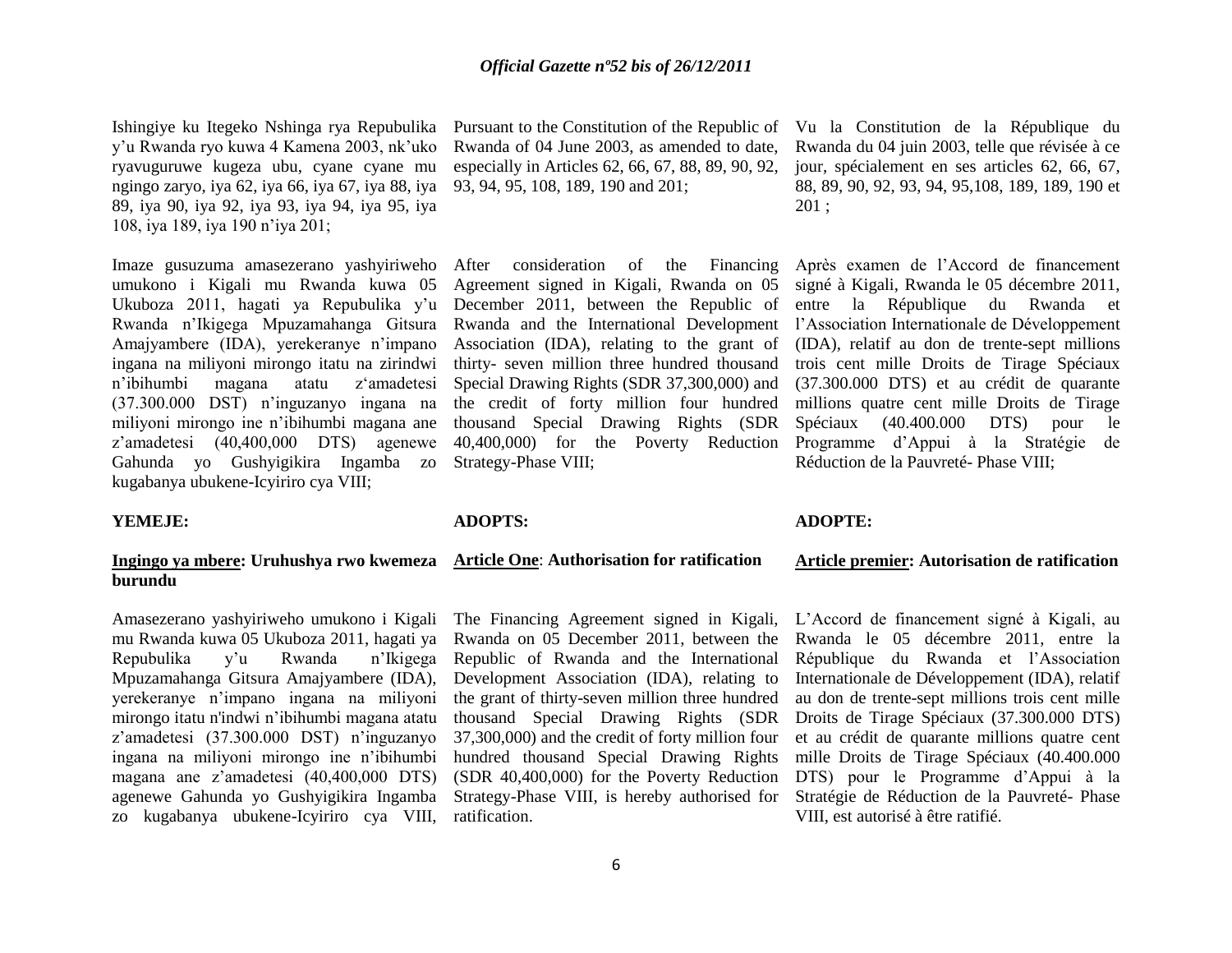yemerewe kwemezwa burundu.

| Ingingo ya 2: Itegurwa, isuzumwa n'itorwa<br>ry'iri tegeko                                                         | <b>Article 2: Drafting, consideration and</b><br>adoption of this Law                                                  | <b>Article 2: Initiation, examen et adoption</b><br>de la présente loi                                           |
|--------------------------------------------------------------------------------------------------------------------|------------------------------------------------------------------------------------------------------------------------|------------------------------------------------------------------------------------------------------------------|
| Iri<br>tegeko<br>ryateguwe<br>rurimi<br>mu<br>rw'Icyongereza risuzumwa kandi ritorwa mu<br>rurimi rw'Ikinyarwanda. | This Law was drafted in English, considered<br>and adopted in Kinyarwanda.                                             | La présente loi a été initiée en anglais,<br>examinée et adoptée en kinyarwanda.                                 |
| Ingingo ya 3: Igihe Itegeko ritangira Article 3: Commencement<br>gukurikizwa                                       |                                                                                                                        | Article 3: Entrée en vigueur                                                                                     |
| Iri tegeko ritangira gukurikizwa ku munsi<br>ritangarijweho mu Igazeti ya Leta ya<br>Repubulika y'u Rwanda.        | This Law shall come into force on the date of<br>its publication in the Official Gazette of the<br>Republic of Rwanda. | La présente loi entre en vigueur le jour de sa<br>publication au Journal Officiel de la<br>République du Rwanda. |
| Kigali, kuwa 14/12/2011                                                                                            | Kigali, on 14/12/2011                                                                                                  | Kigali, le 14/12/2011                                                                                            |
| $(s\acute{e})$<br><b>KAGAME Paul</b><br>Perezida wa Repubulika                                                     | $(s\acute{e})$<br><b>KAGAME Paul</b><br>President of the Republic                                                      | $(s\acute{e})$<br><b>KAGAME Paul</b><br>Président de la République                                               |
| $(s\acute{e})$<br><b>HABUMUREMYI Pierre Damien</b><br>Minisitiri w'Intebe                                          | $(s\acute{e})$<br><b>HABUMUREMYI Pierre Damien</b><br>Prime Minister                                                   | (sé)<br><b>HABUMUREMYI Pierre Damien</b><br><b>Premier Ministre</b>                                              |
| Bibonywe kandi bishyizweho Ikirango cya<br>Repubulika:                                                             | Seen and sealed with the Seal of the<br><b>Republic:</b>                                                               | Vu et scellé du Sceau de la République :                                                                         |
| $(s\acute{e})$<br><b>KARUGARAMA Tharcisse</b><br>Minisitiri w'Ubutabera/Intumwa Nkuru ya<br>Leta                   | $(s\acute{e})$<br><b>KARUGARAMA Tharcisse</b><br>Minister of Justice/Attorney General                                  | $(s\acute{e})$<br><b>KARUGARAMA Tharcisse</b><br>Ministre de la Justice/ Garde des Sceau                         |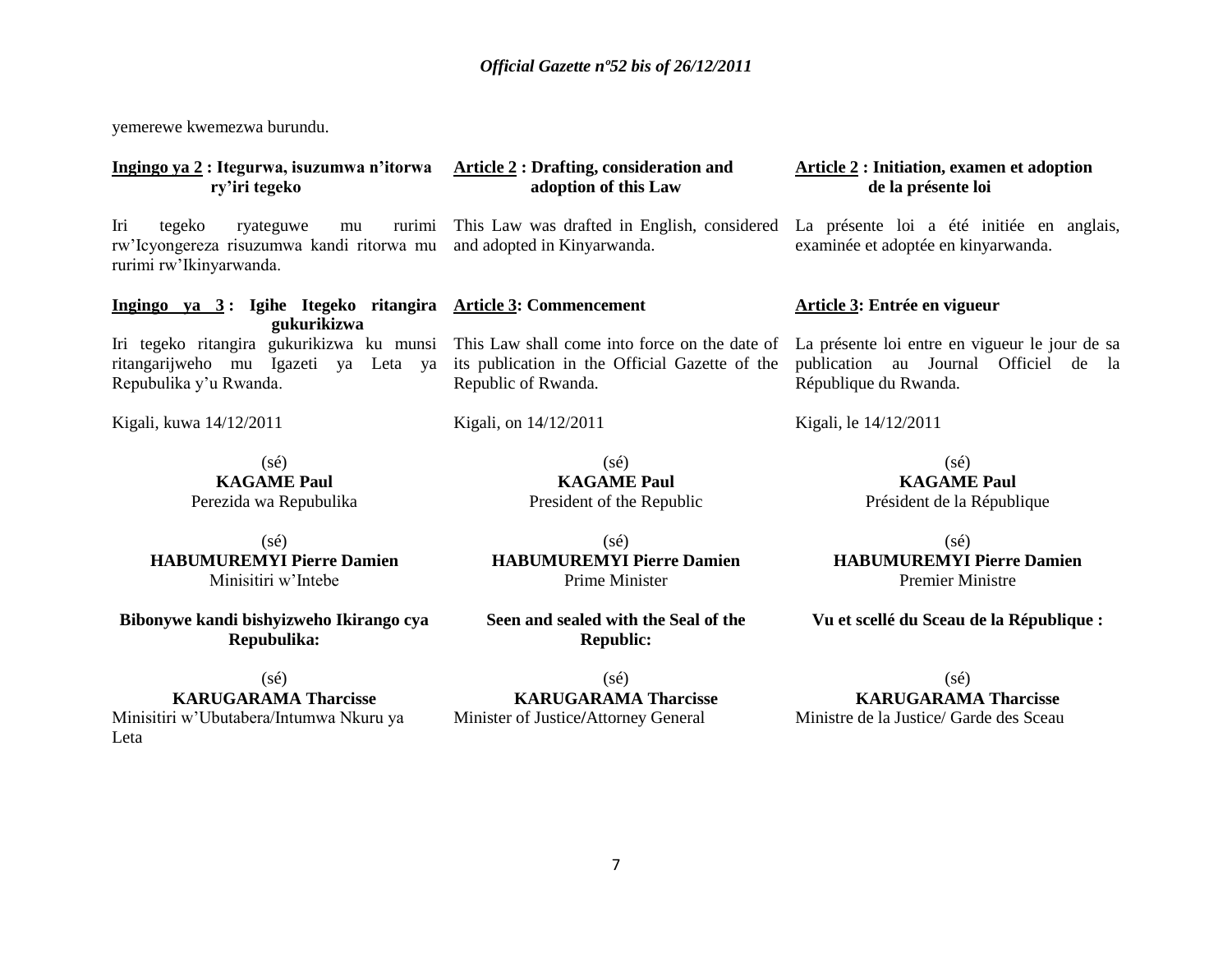**ITEKA RYA PEREZIDA Nº120/01 RYO PRESIDENTIAL ORDER Nº120/01 OF ARRETE PRESIDENTIEL Nº120/01 DU KUWA 15/12/2011 RYEMEZA BURUNDU 15/12/2011 ON THE RATIFICATION OF 15/12/2011 PORTANT RATIFICATION AMASEZERANO YASHYIRIWEHO**  UMUKONO I KIGALI MU RWANDA SIGNED IN KIGALI, RWANDA ON 05 SIGNE A KIGALI, RWANDA LE 05 **KUWA 05 UKUBOZA 2011, HAGATI YA DECEMBER 2011, BETWEEN THE DECEMBRE 2011, ENTRE LA REPUBULIKA** Y'U **N'IKIGEGA MPUZAMAHANGA INTERNATIONAL DEVELOPMENT GITSURA AMAJYAMBERE** YEREKERANYE N'IMPANO INGANA THE GRANT OF THIRTY-SEVEN AU DON DE TRENTE-SEPT MILLIONS **NA MILIYONI MIRONGO ITATU NA ZIRINDWI N'IBIHUMBI MAGANA ATATU Z'AMADETESI (37.300.000 DTS) RIGHTS (SDR 37,300,000) AND THE AU CREDIT DE QUARANTE MILLIONS N'INGUZANYO INGANA NA MILIYONI CREDIT OF FORTY MILLION FOUR QUATRE CENT MILLE DROITS DE MIRONGO INE N'IBIHUMBI MAGANA HUNDRED THOUSAND SPECIAL ANE Z'AMADETESI (40.400.000 DTS) DRAWING RIGHTS (SDR 40,400,000) POUR LE PROGRAMME D'APPUI A LA AGENEWE GAHUNDA GUSHYIGIKIRA INGAMBA KUGABANYA UBUKENE-ICYICIRO CYA VIII THE FINANCING AGREEMENT DE L'ACCORD DE FINANCEMENT REPUBLIC OF RWANDA AND THE REPUBLIQUE DU RWANDA ET ASSOCIATION (IDA), RELATING TO DE DEVELOPPEMENT (IDA), RELATIF MILLION THREE HUNDRED TROIS CENT MILLE DROITS DE THOUSAND SPECIAL DRAWING TIRAGE SPECIAUX (37.300.000 DTS) ET FOR THE POVERTY REDUCTION STRATEGIE DE REDUCTION DE LA STRATEGY- PHASE VIII L'ASSOCIATION INTERNATIONALE TIRAGE SPECIAUX (SDR 40.400.000) PAUVRETE-PHASE VIII**

| <b>ISHAKIRO</b> |  |
|-----------------|--|
|                 |  |

## **TABLE OF CONTENTS**

#### **TABLE DES MATIERES**

| Ingingo ya mbere : Kwemeza burundu                       | <b>Article One: Ratification</b>                                                                                   | <b>Article premier: Ratification</b>                              |
|----------------------------------------------------------|--------------------------------------------------------------------------------------------------------------------|-------------------------------------------------------------------|
| teka                                                     | Ingingo ya 2: Abashinzwe kubahiriza iri Article 2: Authorities responsible for the<br>implementation of this Order | Article 2: Autorités chargées de l'exécution<br>du présent arrêté |
| Ingingoya 3: Igihe iteka ritangira<br><b>Gukurikizwa</b> | Article 3 : Commencement                                                                                           | Article 3: Entrée en vigueur                                      |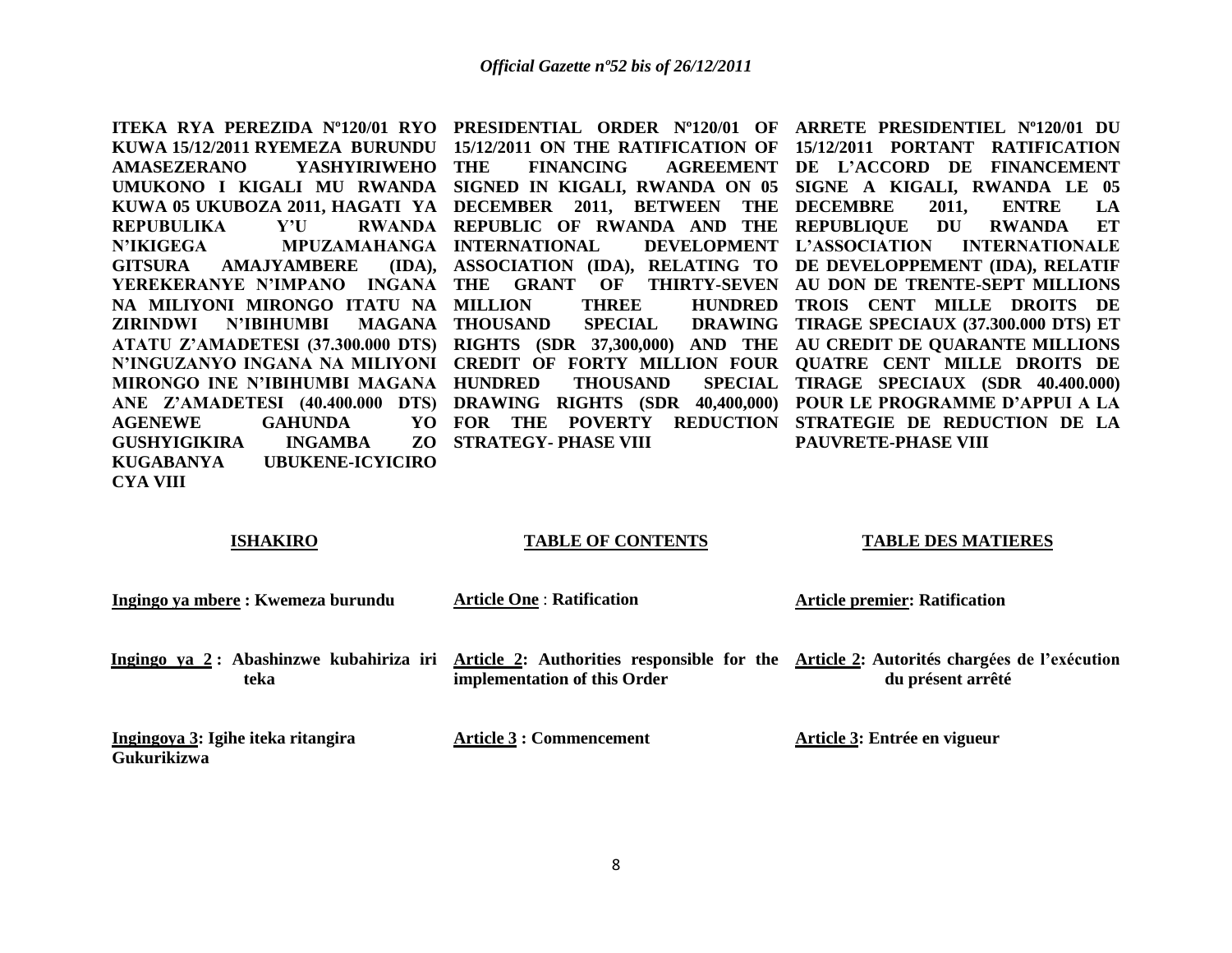**AMASEZERANO YASHYIRIWEHO REPUBULIKA** Y'U **N'IKIGEGA MPUZAMAHANGA INTERNATIONAL DEVELOPMENT GITSURA AMAJYAMBERE NA MILIYONI MIRONGO ITATU N'INDWI N'IBIHUMBI MIRONGO INE N'IBIHUMBI MAGANA AGENEWE GAHUNDA GUSHYIGIKIRA INGAMBA KUGABANYA UBUKENE-ICYICIRO CYA VIII**

**RWANDA REPUBLIC OF RWANDA AND THE RWANDA MAGANA THOUSAND SPECIAL THOUSAND STRATEGY- PHASE VIII** 

**ITEKA RYA PEREZIDA Nº120/01 RYO PRESIDENTIAL ORDER Nº120/01 OF ARRETE PRESIDENTIEL Nº120/01 ON DU KUWA 15/12/2011 RYEMEZA BURUNDU 15/12/2011 ON THE RATIFICATION OF 15/12/2011 PORTANT RATIFICATION DE UMUKONO I KIGALI MU RWANDA SIGNED IN KIGALI, RWANDA ON 05 KIGALI, RWANDA LE 05 DECEMBRE KUWA 05 UKUBOZA 2011, HAGATI YA DECEMBER 2011, BETWEEN THE 2011, ENTRE LA REPUBLIQUE DU YEREKERANYE N'IMPANO INGANA THE GRANT OF THIRTY SEVEN DON DE TRENTE-SEPT MILLIONS TROIS ATATU Z'AMADETESI (37.300.000 DTS) RIGHTS (SDR 37,300,000) AND THE CREDIT DE QUARANTE MILLIONS N'INGUZANYO INGANA NA MILIYONI CREDIT OF FORTY MILLION FOUR QUATRE CENT MILLE DROITS DE ANE Z'AMADETESI (40.400.000 DTS) DRAWING RIGHTS (SDR 40,400,000) POUR LE PROGRAMME D'APPUI A LA THE FINANCING AGREEMENT L'ACCORD DE FINANCEMENT SIGNE A ASSOCIATION (IDA), RELATING TO DEVELOPPEMENT (IDA), RELATIF AU MILLION THREE HUNDRED CENT MILLE DROITS DE TIRAGE FOR THE POVERTY REDUCTION STRATEGIE DE REDUCTION DE LA ET L'ASSOCIATION INTERNATIONALE DE DE DE SPECIAUX (37.300.000 DTS) ET AU TIRAGE SPECIAUX (SDR 40.400.000) PAUVRETE-PHASE VIII**

**Twebwe, KAGAME Paul,**

Perezida wa Repubulika;

#### **We, KAGAME Paul,**

President of the Republic;

Dushingiye ku Itegeko Nshinga rya Repubulika y'u Rwanda ryo kuwa 04 Kamena 2003, nk'uko ryavuguruwe kugeza ubu, cyane cyane mu ngingo zaryo, iya 98, iya 112, iya 121, iya 189, iya 190 n'iya 201;

Dushingiye ku Itegeko n°56/2011 ryo kuwa. 14/12/2011 ryemerera kwemeza burundu amasezerano yashyiriweho umukono i Kigali Agreement signed in Kigali, Rwanda on 05 mu Rwanda kuwa 05 Ukuboza 2011, hagati ya December 2011, between the Republic of Repubulika y'u Rwanda

Pursuant to the Constitution of the Republic of Rwanda of 04 June 2003, as amended to date, especially in Articles 98, 112, 121, 189, 190 and 201;

Pursuant to Law n° 56/2011 of 14/12/2011 authorising the ratification of the Financing **Nous, KAGAME Paul,** Président de la République;

Vu la Constitution de la République du Rwanda du 04 juin 2003, telle que révisée à ce jour, spécialement en ses articles 98, 112, 121, 189, 190 et 201;

Rwanda and the International Development et l"Association Internationale de Développement Vu la Loi n°56/2011 du 14/12/2011 portant autorisation de ratification de l"Accord de financement signé à Kigali, Rwanda le 05 décembre 2011, entre la République du Rwanda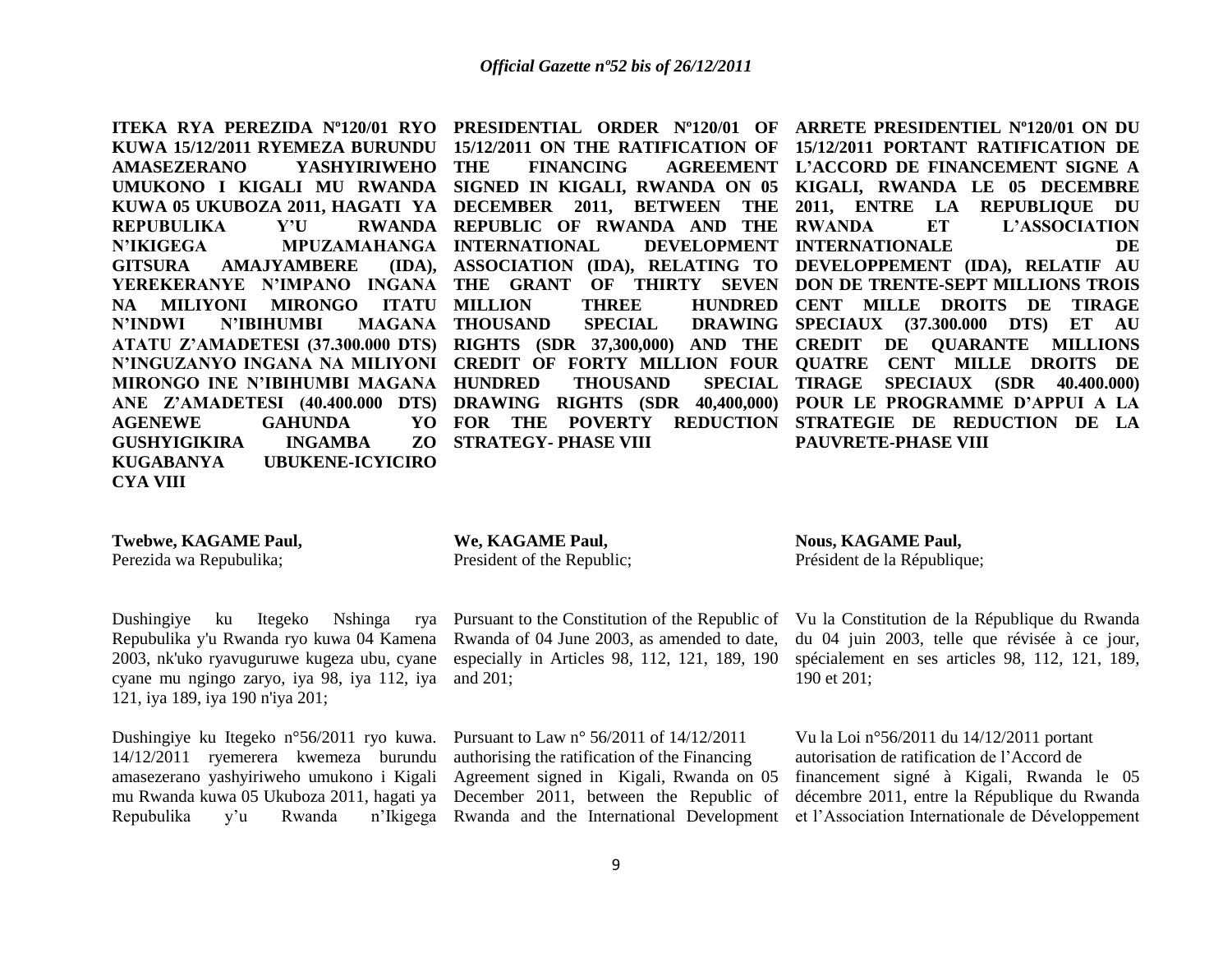Mpuzamahanga Gitsura Amajyambere (IDA), yerekeranye n"impano ingana na miliyoni mirongo itatu n'indwi n"ibihumbi magana atatu z'Amadetesi (37.300.000 DST) n"inguzanyo ingana na miliyoni mirongo ine n"ibihumbi magana ane z"amadetesi (40,400,000 DTS) agenewe Gahunda yo Gushyigikira Ingamba zo kugabanya ubukene-Icyiriro cya VIII;

Tumaze kubona amasezerano yashyiriweho Considering the Financing Agreement signed umukono i Kigali mu Rwanda kuwa 05 Ukuboza 2011, hagati ya Repubulika y'u Rwanda n"Ikigega Mpuzamahanga Gitsura Amajyambere (IDA), yerekeranye n"impano ingana na miliyoni mirongo itatu n"indwi n"ibihumbi magana atatu z'amadetesi (37.300.000 DST) n"inguzanyo ingana na miliyoni mirongo ine n"ibihumbi magana ane z'amadetesi (40,400,000 DTS) agenewe Poverty Reduction Strategy-Phase VIII; Gahunda yo Gushyigikira Ingamba zo kugabanya ubukene-Icyiriro cya VIII;

thirty-seven million three hundred thousand Special Drawing Rights (SDR 37,300,000) and the credit of forty million four hundred thousand Special Drawing Rights (SDR 40,400,000) for the Poverty Reduction Réduction de la Pauvreté- Phase VIII; Strategy-Phase VIII;

Association (IDA), relating to the grant of (IDA), relatif au don de trente- sept millions trois cent mille Droits de Tirage Spéciaux (37.300.000 DTS) et au crédit de quarante millions quatre cent mille droits de Tirage Spéciaux (40.400.000 DTS) pour le Programme d"Appui à la Stratégie de

in Kigali, Rwanda on 05 December 2011, between the Republic of Rwanda and the International Development Association (IDA), relating to the grant of thirty-seven million three hundred thousand Special Drawing Rights (SDR 37,300,000) and the credit of forty million four hundred thousand Special Drawing Rights (SDR 40,400,000) for the

Considérant l"Accord de financement signé à Kigali, Rwanda le 05 décembre 2011, entre la République du Rwanda et l"Association Internationale de Développement (IDA), relatif au don de trente-sept millions trois cent mille Droits de Tirage Spéciaux (37.300.000 DTS) et au crédit de quarante millions quatre cent mille Droits de Tirage Spéciaux (40.400.000 DTS) pour le Programme d"Appui à la Stratégie de Réduction de la Pauvreté- Phase VIII;

| Minisitiri<br>Tubisabwe<br>na<br>n'Igenamigambi;                                          | w'Imari | On proposal by the Minister of Finance and<br>Economic Planning;                        |                             | Sur proposition du Ministre des Finances et de la<br>Planification Economique;                                                     |
|-------------------------------------------------------------------------------------------|---------|-----------------------------------------------------------------------------------------|-----------------------------|------------------------------------------------------------------------------------------------------------------------------------|
| Inama y'Abaminisitiri yateranye kuwa 07<br>Ukuboza 2011 imaze kubisuzuma no<br>kubyemeza; |         | After consideration and adoption by the<br>Cabinet, in its session of 07 December 2011; |                             | Après examen et adoption par le Conseil des<br>Ministres en sa séance du 07 décembre 2011 ;                                        |
| <b>TWATEGETSE KANDI DUTEGETSE:</b>                                                        |         | ORDERED<br><b>HAVE</b><br><b>ORDER:</b>                                                 | <b>AND</b><br><b>HEREBY</b> | <b>AVONS ARRETE ET ARRETONS:</b>                                                                                                   |
| Ingingo ya mbere : Kwemeza burundu                                                        |         | <b>Article One: Ratification</b>                                                        |                             | <b>Article premier : Ratification</b>                                                                                              |
|                                                                                           |         |                                                                                         |                             | Amasezerano yashyiriweho umukono i Kigali The Financing Agreement signed in Kigali, L'Accord de financement signé à Kigali, Rwanda |

10

mu Rwanda kuwa 05 Ukuboza 2011, hagati ya Rwanda on 05 December 2011, between the le 05 décembre 2011, entre la République du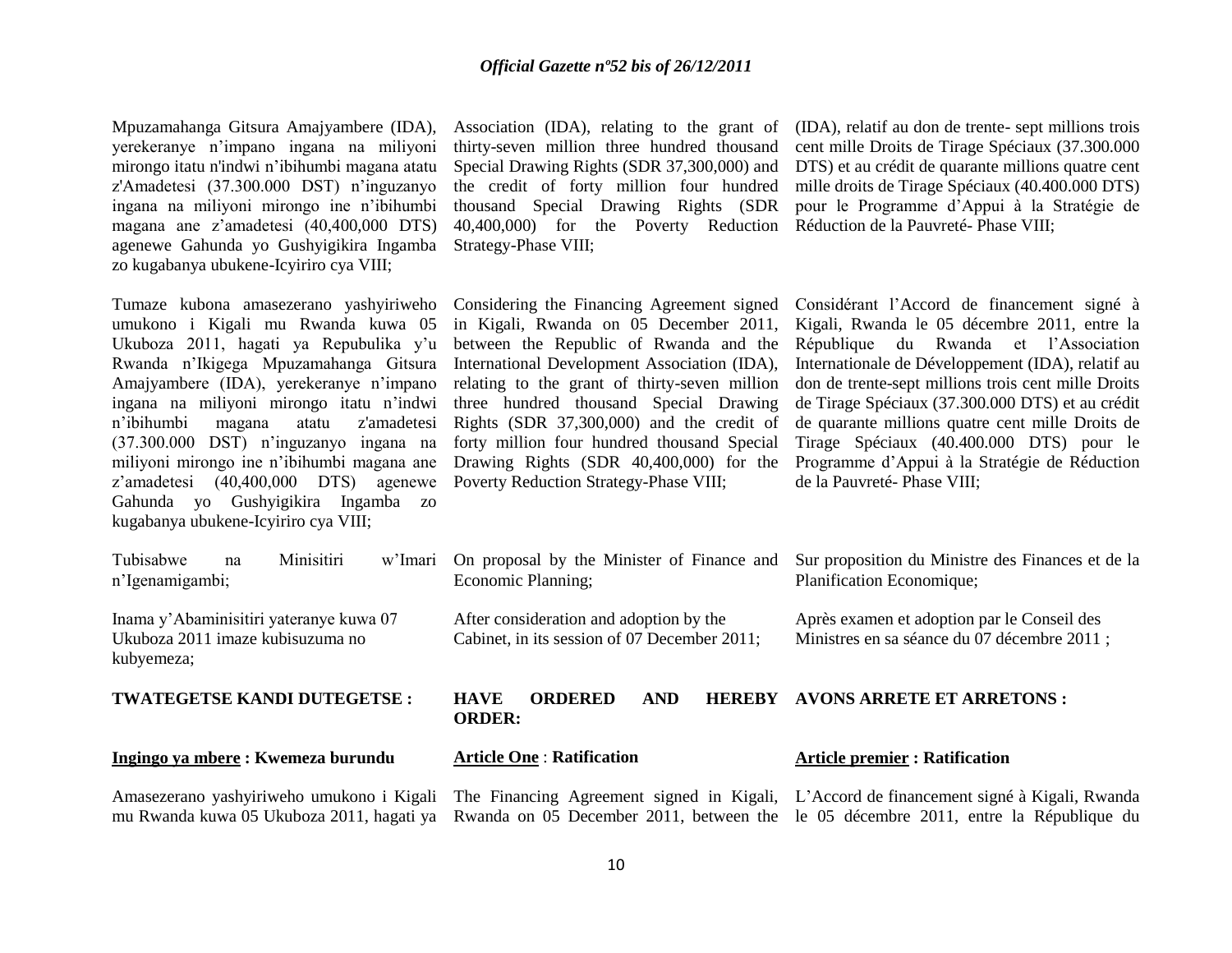| Repubulika<br>v <sup>2</sup> u<br>Rwanda<br>n'Ikigega<br>Mpuzamahanga Gitsura Amajyambere (IDA),<br>yerekeranye n'impano ingana na miliyoni<br>mirongo itatu n'indwi n'ibihumbi magana atatu<br>z'amadetesi (37.300.000 DST) n'inguzanyo<br>ingana na miliyoni mirongo ine n'ibihumbi<br>magana ane z'Amadetesi (40,400,000 DTS)<br>agenewe Gahunda yo Gushyigikira Ingamba<br>zo kugabanya ubukene-Icyiriro cya VIII,<br>yemejwe burundu kandi atangiye gukurikizwa<br>uko yakabaye. | Republic of Rwanda and the International<br>Development Association (IDA), relating to<br>the grant of thirty-seven million three hundred<br>thousand Special Drawing Rights (SDR<br>37,300,000) and the credit of forty million four<br>hundred thousand Special Drawing Rights<br>(SDR 40,400,000) for the Poverty Reduction<br>Strategy-Phase VIII, is hereby ratified and<br>becomes fully effective. | Rwanda et l'Association Internationale de<br>Développement (IDA), relatif au don de trente-<br>sept millions trois cent mille Droits de Tirage<br>Spéciaux (37.300.000 DTS) et au crédit de<br>quarante millions quatre cent mille Droits de<br>Tirage Spéciaux (40.400.000 DTS) pour le<br>Programme d'Appui à la Stratégie de Réduction<br>de la Pauvreté- Phase VIII, est ratifié et sort son<br>plein et entier effet. |
|---------------------------------------------------------------------------------------------------------------------------------------------------------------------------------------------------------------------------------------------------------------------------------------------------------------------------------------------------------------------------------------------------------------------------------------------------------------------------------------|-----------------------------------------------------------------------------------------------------------------------------------------------------------------------------------------------------------------------------------------------------------------------------------------------------------------------------------------------------------------------------------------------------------|----------------------------------------------------------------------------------------------------------------------------------------------------------------------------------------------------------------------------------------------------------------------------------------------------------------------------------------------------------------------------------------------------------------------------|
| Ingingo ya 2: Abashinzwe kubahiriza iri Article 2: Authorities responsible for the<br>teka                                                                                                                                                                                                                                                                                                                                                                                            | implementation of this Order                                                                                                                                                                                                                                                                                                                                                                              | Article 2: Autorités chargées de l'exécution du<br>présent arrêté                                                                                                                                                                                                                                                                                                                                                          |
| Ministiri<br>Minisitiri<br>w'Imari<br>w'Intebe,<br>n'Igenamigambi na Minisitiri w'Ububanyi<br>n'Amahanga<br>n'Ubutwererane<br>basabwe<br>kubahiriza iri teka.                                                                                                                                                                                                                                                                                                                         | The Prime Minister, the Minister of Finance<br>and Economic Planning and the Minister of<br>Foreign Affairs and Cooperation are entrusted<br>with the implementation of this Order.                                                                                                                                                                                                                       | Le Premier Ministre, le Ministre des Finances et<br>de la Planification Economique et le Ministre des<br>Affaires Etrangères et de la Coopération sont<br>chargés de l'exécution du présent arrêté.                                                                                                                                                                                                                        |
| Ingingo ya 3: Igihe iteka ritangira<br>gukurikizwa                                                                                                                                                                                                                                                                                                                                                                                                                                    | <b>Article 3: Commencement</b>                                                                                                                                                                                                                                                                                                                                                                            | Article 3: Entrée en vigueur                                                                                                                                                                                                                                                                                                                                                                                               |
| Iri teka ritangira gukurikizwa ku munsi<br>ritangarijweho mu Igazeti<br>Leta ya<br>ya<br>Repubulika y'u Rwanda.                                                                                                                                                                                                                                                                                                                                                                       | This Order shall come into force on the date of<br>its publication in the Official Gazette of the<br>Republic of Rwanda.                                                                                                                                                                                                                                                                                  | Le présent arrêté entre en vigueur le jour de sa<br>publication au Journal Officiel de la République<br>du Rwanda.                                                                                                                                                                                                                                                                                                         |
| Kigali, kuwa 15/12/2011                                                                                                                                                                                                                                                                                                                                                                                                                                                               | Kigali, on 15/12/2011                                                                                                                                                                                                                                                                                                                                                                                     | Kigali, le 15/12/2011                                                                                                                                                                                                                                                                                                                                                                                                      |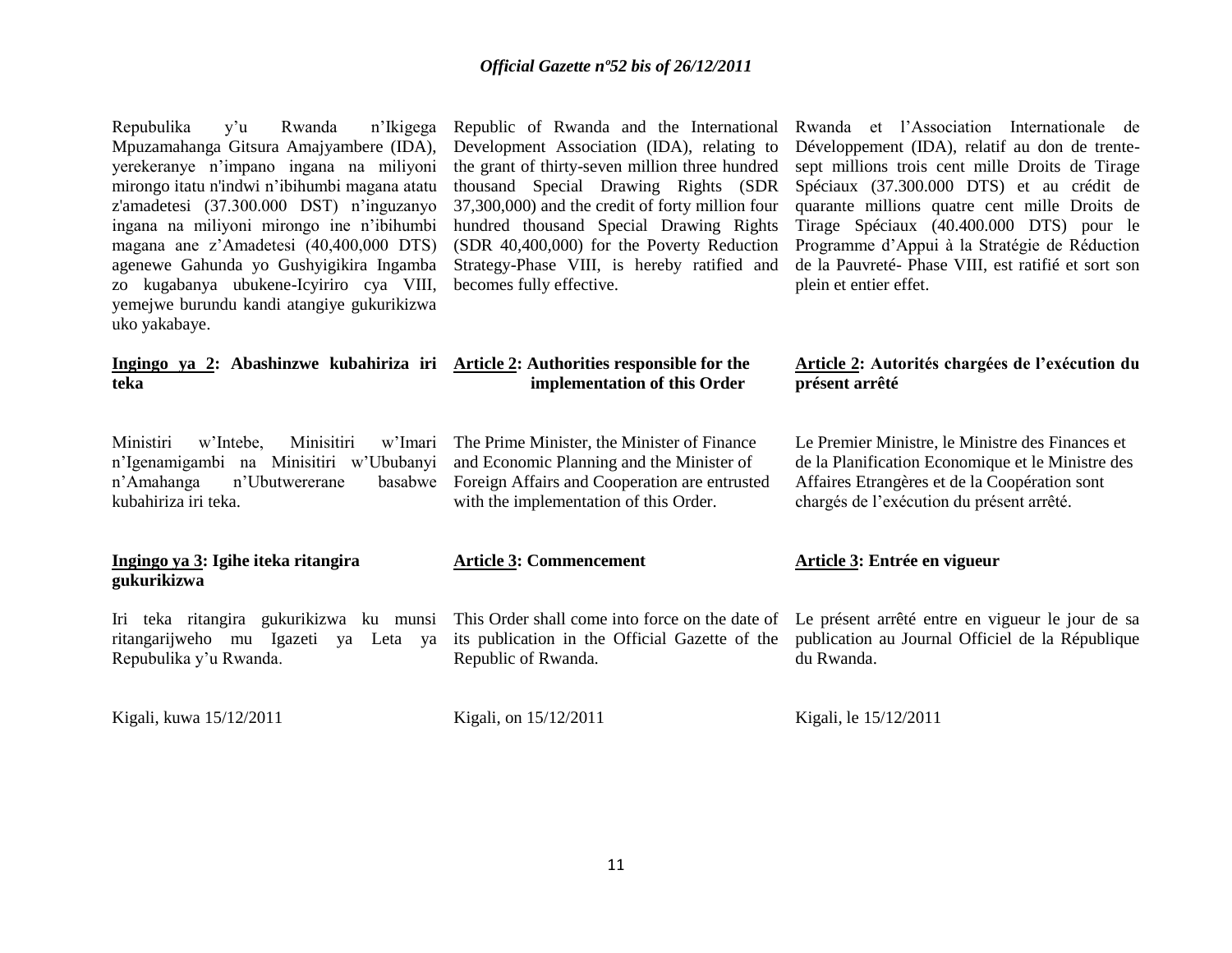(sé)

(sé)

(sé)

**KAGAME Paul** Président de la République

**KAGAME Paul** Perezida wa Repubulika

(sé)

**KAGAME Paul** President of the Republic

(sé)

**HABUMUREMYI Pierre Damien** Prime Minister

**HABUMUREMYI Pierre Damien** Minisitiri w"Intebe

**Bibonywe kandi bishyizweho Ikirango cya Repubulika:**

**Seen and sealed with the Seal of the Republic:**

(sé)

**HABUMUREMYI Pierre Damien** Premier Ministre

**Vu et scellé du Sceau de la République :**

(sé)

**KARUGARAMA Tharcisse** Minisitiri w"Ubutabera/Intumwa Nkuru ya Leta

(sé)

**KARUGARAMA Tharcisse** Minister of Justice**/**Attorney General

**KARUGARAMA Tharcisse** Ministre de la Justice/ Garde des Sceaux

(sé)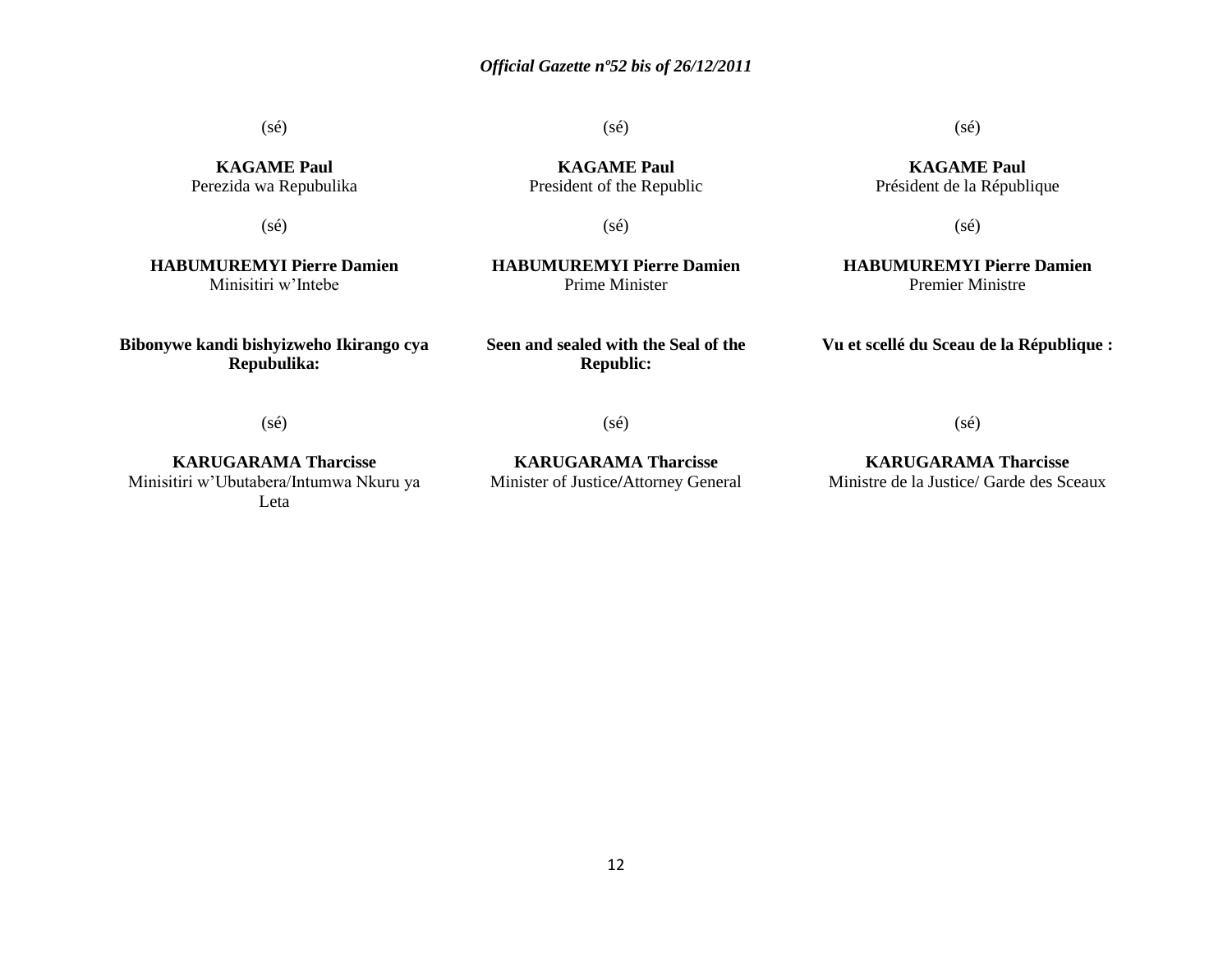| <b>ITEKA RYA MINISITIRI N°90/08.11 RYO</b><br>16/08/2010<br><b>RIHA</b><br><b>KUWA</b><br><b>UMURYANGO</b><br><b>UBUZIMAGATOZI</b><br>"W'ABABYEYI<br><b>UGAMIJE</b><br><b>UBURERE</b><br><b>N'IMYIGIRE</b><br>(A.P.E.F.E.<br>Y'ABANA<br><b>RYEMERA</b><br>MWEYA)"<br><b>KANDI</b><br><b>ABAVUGIZI BAWO.</b> | MINISTERIAL ORDER N°90/08.11<br>OF 16/08/2010 GRANTING LEGAL<br><b>"PARENTS"</b><br><b>STATUS</b><br>TO<br><b>THE</b><br><b>ASSOCIATION</b><br><b>FOR</b><br><b>CHILDREN</b><br><b>EDUCATION</b><br><b>FORMATION</b><br><b>AND</b><br>(A.P.E.F.E MWEYA)" AND APPROVING<br>ITS LEGAL REPRESENTATIVES. | <b>ARRETE</b><br><b>MINISTERIEL</b><br>$N^{\circ}90/08.11$<br>16/08/2010 ACCORDANT LA PERSONNAL<br><b>CIVILE A "L'ASSOCIATION DES</b><br>POUR L'EDUCATION<br>ET<br><b>PARENTS</b><br><b>FORMATION DES ENFANTS</b><br>$(A.P.E.F.E MWEYA)$ " ET<br>DE<br><b>PORTANT</b><br><b>AGREMENT</b><br>$\mathbf{I}$<br>REPRESENTANTS LEGAUX |
|-------------------------------------------------------------------------------------------------------------------------------------------------------------------------------------------------------------------------------------------------------------------------------------------------------------|------------------------------------------------------------------------------------------------------------------------------------------------------------------------------------------------------------------------------------------------------------------------------------------------------|----------------------------------------------------------------------------------------------------------------------------------------------------------------------------------------------------------------------------------------------------------------------------------------------------------------------------------|
| <b>ISHAKIRO</b>                                                                                                                                                                                                                                                                                             | <b>TABLE OF CONTENTS</b>                                                                                                                                                                                                                                                                             | <b>TABLE DES MATIERES</b>                                                                                                                                                                                                                                                                                                        |
| Ingingo ya mbere: Izina n'icyicaro<br>by'umuryango                                                                                                                                                                                                                                                          | Article One: Name and Head Office of<br>the Association                                                                                                                                                                                                                                              | Article premier : Dénomination et<br>siège de l'Association                                                                                                                                                                                                                                                                      |
| Ingingo ya $2$ : Intego z'umuryango                                                                                                                                                                                                                                                                         | <b>Article 2</b> : Objectives of the Association                                                                                                                                                                                                                                                     | Article 2: Objectifs de l'association                                                                                                                                                                                                                                                                                            |
| <b>Ingingo ya 3</b> : Abavugizi b'umuryango                                                                                                                                                                                                                                                                 | <b>Article 3</b> : Legal Representatives                                                                                                                                                                                                                                                             | Article 3 : Représentants Légaux                                                                                                                                                                                                                                                                                                 |
| Ingingo ya 4 : Igihe iteka ritangira<br>gukurikizwa                                                                                                                                                                                                                                                         | <b>Article 4: Commencement</b>                                                                                                                                                                                                                                                                       | Article 4 : Entrée en vigueur                                                                                                                                                                                                                                                                                                    |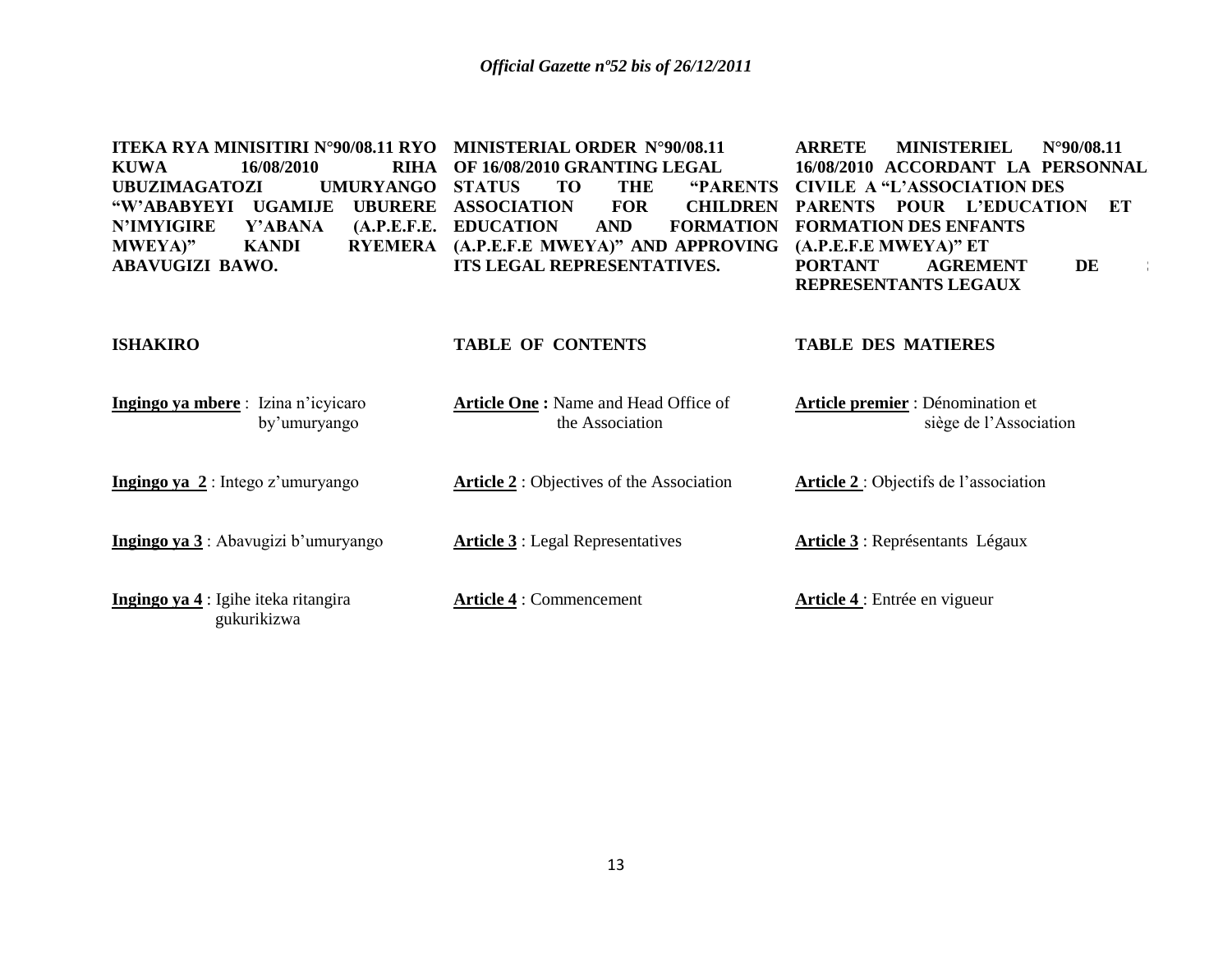| <b>ITEKA RYA MINISITIRI N°90/08.11 RYO</b><br>KUWA 16/08/2010 RIHA<br><b>UBUZIMAGATOZI</b><br><b>UMURYANGO</b><br>«W'ABABYEYI UGAMIJE<br><b>UBURERE</b><br><b>N'IMYIGIRE</b><br>Y'ABANA<br>(A.P.E.F.E)<br><b>RYEMERA</b><br><b>MWEYA</b> ) »<br><b>KANDI</b><br><b>ABAVUGIZI BAWO</b> | MINISTERIAL ORDER N°90/08.11<br>OF 16/08/2010 GRANTING LEGAL<br><b>STATUS</b><br><b>TO</b><br><b>THE</b><br>"PARENTS<br><b>ASSOCIATION</b><br><b>FOR</b><br><b>CHILDREN</b><br><b>AND</b><br><b>EDUCATION</b><br><b>FORMATION</b><br>(A.P.E.F.E MWEYA)" AND APPROVING<br><b>ITS LEGAL REPRESENTATIVES</b> | <b>ARRETE MINISTERIEL N°90/08.11 DU</b><br>16/08/2010 ACCORDANT LA PERSONNAL<br><b>CIVILE A "L'ASSOCIATION DES PAREN"</b><br><b>POUR L'EDUCATION ET LA F</b><br><b>ORMATION DES ENFANTS</b><br><b>PORTA</b><br>(A.P.E.F.E<br>MWEYA)"<br>ET<br>DE<br><b>SES</b><br><b>REPRESENTAI</b><br><b>AGREMENT</b><br><b>LEGAUX</b> |
|---------------------------------------------------------------------------------------------------------------------------------------------------------------------------------------------------------------------------------------------------------------------------------------|-----------------------------------------------------------------------------------------------------------------------------------------------------------------------------------------------------------------------------------------------------------------------------------------------------------|--------------------------------------------------------------------------------------------------------------------------------------------------------------------------------------------------------------------------------------------------------------------------------------------------------------------------|
| Minisitiri w'Ubutabera /Intumwa NKuru<br>ya Leta,                                                                                                                                                                                                                                     | The Minister of Justice / Attorney General,                                                                                                                                                                                                                                                               | Le Ministre de la Justice / Garde des<br>Sceaux,                                                                                                                                                                                                                                                                         |
| Ashingiye ku Itegeko Nshinga rya Repubulika<br>y'u Rwanda ryo ku wa 04 Kamena 2003,<br>nk'uko ryavuguruwe kugeza ubu, cyane cyane<br>mu ngingo zaryo iya 120 n'iya 121;                                                                                                               | Pursuant to the Constitution of the Republic of<br>Rwanda of 04 June 2003, as amended to date,<br>especially in Articles 120 and 121;                                                                                                                                                                     | Vu la Constitution de la République du<br>Rwanda du 04 juin 2003, telle que révisée à ce<br>jour, spécialement en ses articles 120 et 121 ;                                                                                                                                                                              |
| Ashingiye ku Itegeko n°20/2000 ryo ku wa Pursuant to Law n°20/2000 of 26/07/2000,<br>26/07/2000 ryerekeye imiryango idaharanira<br>inyungu, cyane cyane mu ngingo zaryo iya 8,<br>iya 9, iya 10 n'iya 20;                                                                             | relating to Non Profit Making Organizations,<br>especially in Articles 8, 9, 10 and 20;                                                                                                                                                                                                                   | Vu la Loi n°20/2000 du 26/07/2000 relative<br>aux associations sans but lucratif, spécialement<br>en ses articles 8, 9, 10 et 20;                                                                                                                                                                                        |
| Ashingiye ku Iteka rya Perezida n°27/01 ryo<br>ku wa 18/07/2004 rigena amwe mu mateka<br>y'Abaminisitiri yemezwa atanyuze mu Nama<br>y'Abaminisitiri, cyane cyane mu ngingo yaryo<br>ya mbere;                                                                                        | Pursuant to the Presidential Order n°27/01 of Vu<br>18/07/2004, determining certain Ministerial<br>Orders<br>which<br>adopted<br>without<br>are<br>consideration by the Cabinet, especially in<br>Article One;                                                                                            | l'Arrêté<br>Présidentiel<br>$n^{\circ}27/01$<br>du<br>18/07/2004<br>déterminant<br>certains<br>arrêtés<br>ministériels qui ne sont pas adoptés par le<br>Conseil des Ministre, spécialement en son<br>article premier;                                                                                                   |
| n'Umuvugizi<br>Abisabwe<br>W'«Umuryango<br>w'Ababyeyi ugamije Uburere n'Imyigire<br>(A.P.E.F.E)<br>$MWEYA$ ) »<br>y'Abana<br>mu<br>rwandiko rwe rwakiriwe ku wa 11/01/2010;                                                                                                           | On request lodged by the Legal Representative<br>of the «Parents Association for Children<br>and Formation<br>(A.P.E.F.E<br><b>Education</b><br>MWEYA)" on 11/01/2010;                                                                                                                                    | Sur requête de<br>Représentant Légal<br>de<br>l' « Association<br>des<br><b>Parents</b><br>pour<br>l'Education et la Formation des Enfants<br>$(A.P.E.F.E MWEYA)$ » reçue le $11/01/2010$ ;                                                                                                                              |
| <b>ATEGETSE</b>                                                                                                                                                                                                                                                                       | <b>HEREBY ORDERS:</b>                                                                                                                                                                                                                                                                                     | <b>ARRETE:</b>                                                                                                                                                                                                                                                                                                           |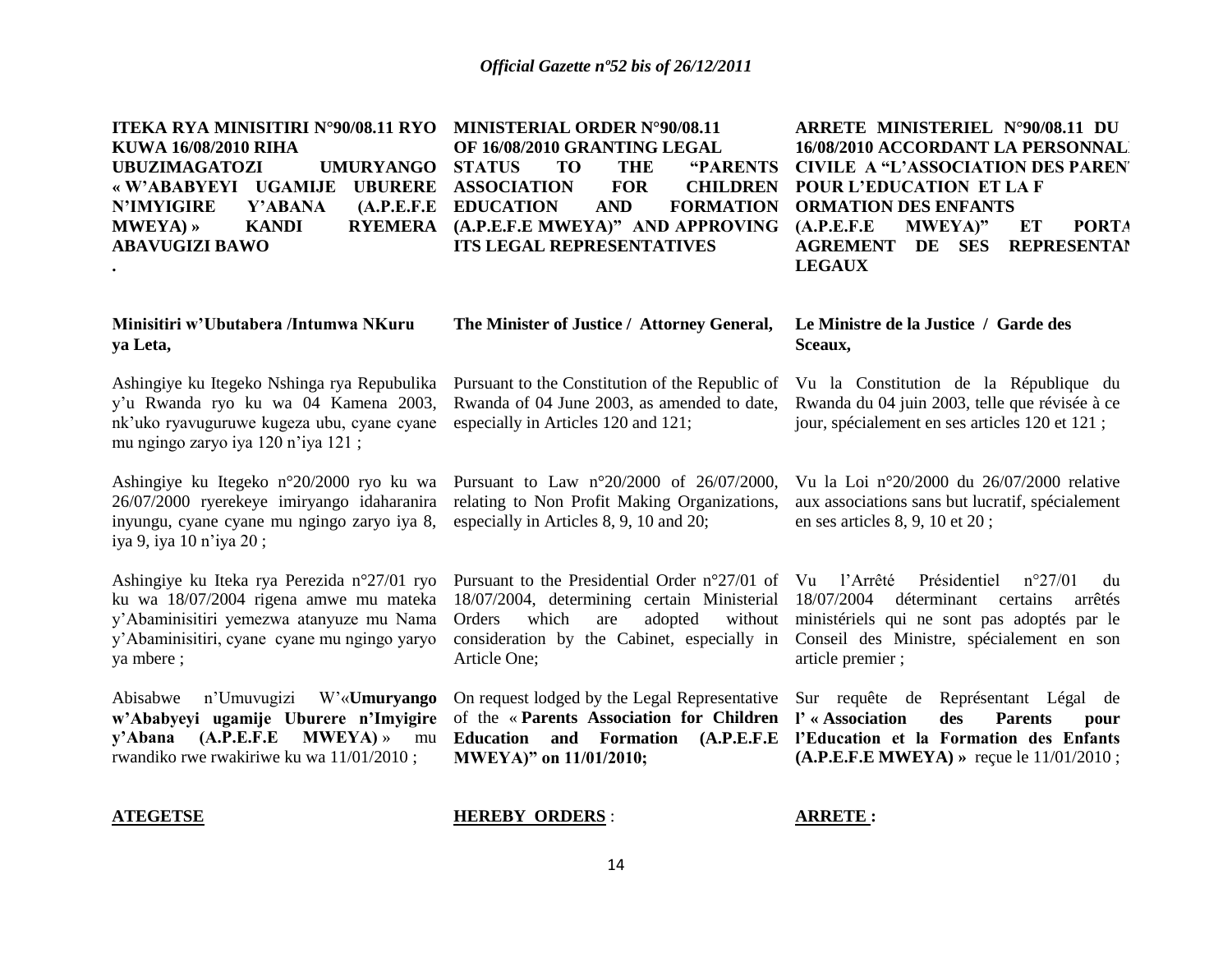| Ingingo ya mbere: Izina n'Icyicaro<br>by'umuryango                                                                                                                                                                                                                                                                                                                                                                       | <b>Article One: Name and Head Office of</b><br>the Association                                                                                                                                                                                                                                                                                                                                                                                                            | Article premier : Dénomination et siège de<br>l'association                                                                                                                                                                                                                                                                                                                                                                                                                                   |
|--------------------------------------------------------------------------------------------------------------------------------------------------------------------------------------------------------------------------------------------------------------------------------------------------------------------------------------------------------------------------------------------------------------------------|---------------------------------------------------------------------------------------------------------------------------------------------------------------------------------------------------------------------------------------------------------------------------------------------------------------------------------------------------------------------------------------------------------------------------------------------------------------------------|-----------------------------------------------------------------------------------------------------------------------------------------------------------------------------------------------------------------------------------------------------------------------------------------------------------------------------------------------------------------------------------------------------------------------------------------------------------------------------------------------|
| Ubuzimagatozi<br>buhawe<br>icyicaro mu Karere ka RUBAVU, Intara RUBAVU District, in the Western Province.<br>y'Iburengerazuba.                                                                                                                                                                                                                                                                                           | « <b>Umuryango</b> Legal status is hereby granted to " <b>Parents</b><br>w'Ababyeyi ugamije Uburere n'Imyigire Association for Children Education and<br>y'Abana (A.P.E.F.E. MWEYA) » ufite Formation (A.P.E.F.E MWEYA)" situate at                                                                                                                                                                                                                                       | La personnalité<br>civile est accordée à<br>l « Association<br>des<br><b>Parents</b><br>pour<br>l'Education et la Formation des Enfants<br>$(A.P.E.F.E MWEYA)$ » dont le siège est dans<br>le District de RUBAVU, dans la Province de<br>l'Ouest.                                                                                                                                                                                                                                             |
| Ingingo ya $2:$ Intego z'umuryango                                                                                                                                                                                                                                                                                                                                                                                       | <b>Article 2 : Objectives of the Association</b>                                                                                                                                                                                                                                                                                                                                                                                                                          | <b>Article 2: Objectifs de l'association</b>                                                                                                                                                                                                                                                                                                                                                                                                                                                  |
| Umuryango ugamije:<br>imbere<br>uburere<br>ngororamubiri,<br>-Guteza<br>ubwenge, umuco, ikinyabupfura n'uburere<br>mboneragihugu mu rubyiruko, hubahirizwa<br>umutimanama no kwishyira ukizana kwa buri<br>muntu.                                                                                                                                                                                                        | The Association shall have the following<br>objectives :<br>-The promotion of physical, intellectual,<br>cultural, moral and civic education of youth,<br>having regard for personal conviction and<br>freedom.                                                                                                                                                                                                                                                           | L'association a pour objectifs :<br>-La promotion de l'éducation physique,<br>intellectuelle, culturelle, morale et civique de<br>la jeunesse, dans le respect des convictions et<br>des libertés individuelles.                                                                                                                                                                                                                                                                              |
| Ingingo ya 3: Abavugizi b'Umuryango                                                                                                                                                                                                                                                                                                                                                                                      | <b>Article 3: Legal Representatives</b>                                                                                                                                                                                                                                                                                                                                                                                                                                   | <b>Article 3: Représentants Légaux</b>                                                                                                                                                                                                                                                                                                                                                                                                                                                        |
| Uwemerewe<br>kuba<br>Umuvugizi<br>w'Ababyeyi<br>$w'$ « Umuryango<br>ugamije<br>Uburere n'Imyigire y'Abana (A.P.E.F.E<br>MWEYA) » ni Bwana NZABONIMPA<br>Anselme, umunyarwanda, uba mu Murenge<br>wa Gisenyi, Akarere ka Rubavu, Intara<br>y'Iburengerazuba.<br>Uwemerewe kuba Umuvugizi Wungirije<br>w'uwo muryango ni Bwana KABAYIZA<br>Dieudonné, Umunyarwanda uba mu Murenge<br>wa Gisenyi, Akarere ka Rubavu, Intara | Mr NZABONIMPA Anselme, of Rwandan<br>nationality, residing in Gisenyi sector, Rubavu<br>District, in the Western Province, is hereby<br>authorised to be the Legal Representative of<br>"Parents Association for Children<br>the<br>and Formation (A.P.E.F.E<br><b>Education</b><br>MWEYA)".<br>Mr KABAYIZA Dieudonne, of Rwandan<br>nationality, residing in Gisenyi sector, Rubavu<br>District, in the Western Province, is hereby<br>authorized to be the deputy Legal | Est agree en qualité de Représentant Légal de<br>l' « ASSOCIATION DES PARENTS POUR<br>L'EDUCATION ET LA FORMATION<br>DES ENFANTS (A.P.E.F.E MWEYA) »<br>Monsieur NZABONIMPA Anselme, de<br>nationalité rwandaise, résidant dans le Secteur<br>Gisenyi, District de Rubavu, Province de<br>l'Ouest.<br>Est agréé en qualité de Représentant Légal<br>Suppléant de la même association, Mr<br>Dieudonné<br><b>KABAYIZA</b><br>de nationalité<br>rwandaise, résidant dans le secteur de Gisenyi, |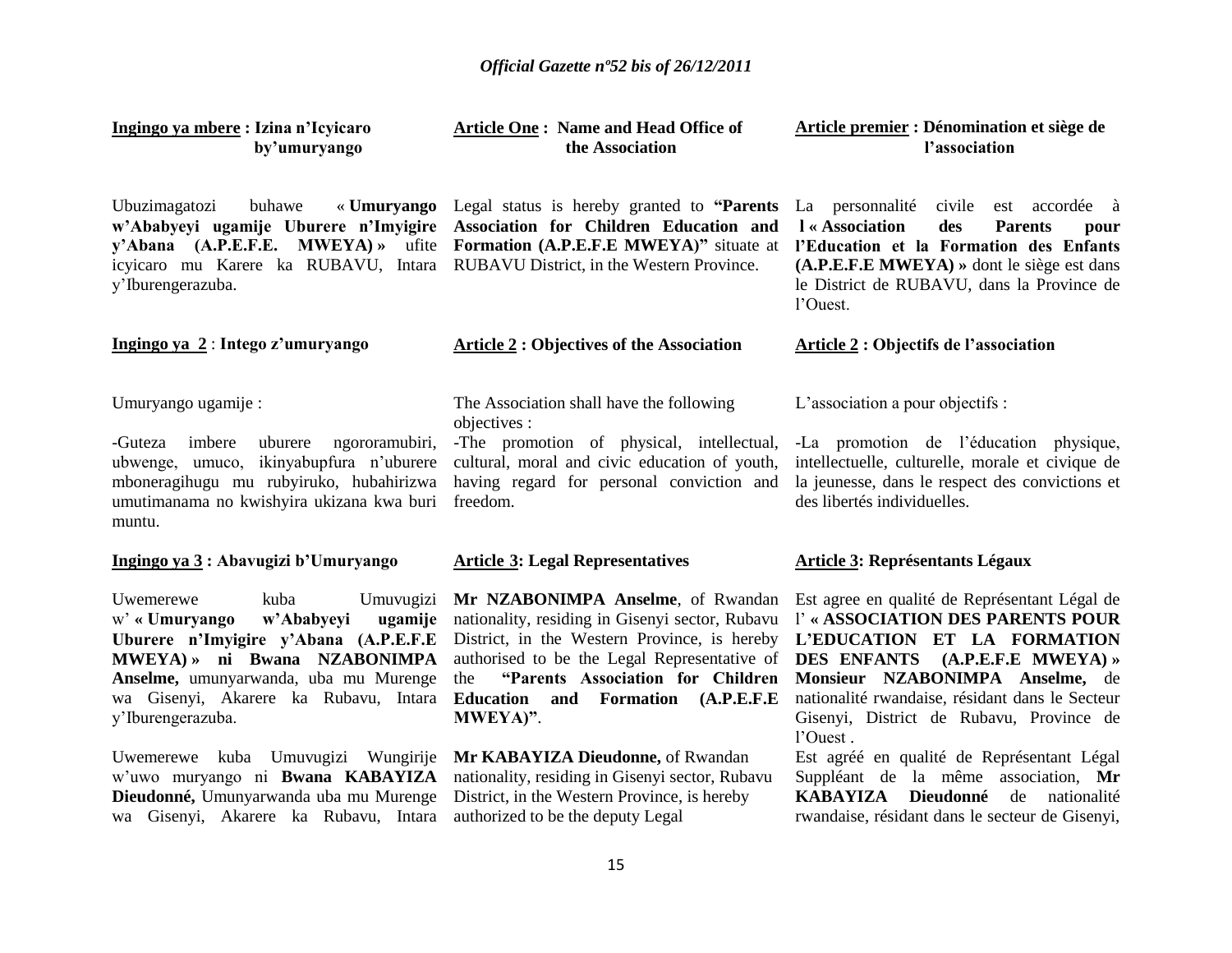|                | District de Rubavu, Province de l'Ouest.                                                                                                                                                                                                                                                                     |
|----------------|--------------------------------------------------------------------------------------------------------------------------------------------------------------------------------------------------------------------------------------------------------------------------------------------------------------|
|                | Article 4 : Entrée en vigueur                                                                                                                                                                                                                                                                                |
|                | Le présent arrêté entre en vigueur le jour de sa<br>publication au Journal Officiel de la<br>République du Rwanda.                                                                                                                                                                                           |
|                | Kigali, le 16/08/2010                                                                                                                                                                                                                                                                                        |
| $(s\acute{e})$ | $(s\acute{e})$                                                                                                                                                                                                                                                                                               |
|                | Representative of the same association.<br><b>Article 4 : Commencement</b><br>Iri teka ritangira gukurikizwa ku munsi This Order shall come into force on the date of<br>ritangarijweho mu Igazeti ya Leta ya its publication in the Official Gazette of the<br>Republic of Rwanda.<br>Kigali, on 16/08/2010 |

**KARUGARAMA Tharcisse Minisitiri w'Ubutabera /Intumwa Nkuru ya Leta**

**KARUGARAMA Tharcisse Minister of Justice /Attorney General**

**KARUGARAMA Tharcisse Ministre de la Justice / Garde des Sceaux**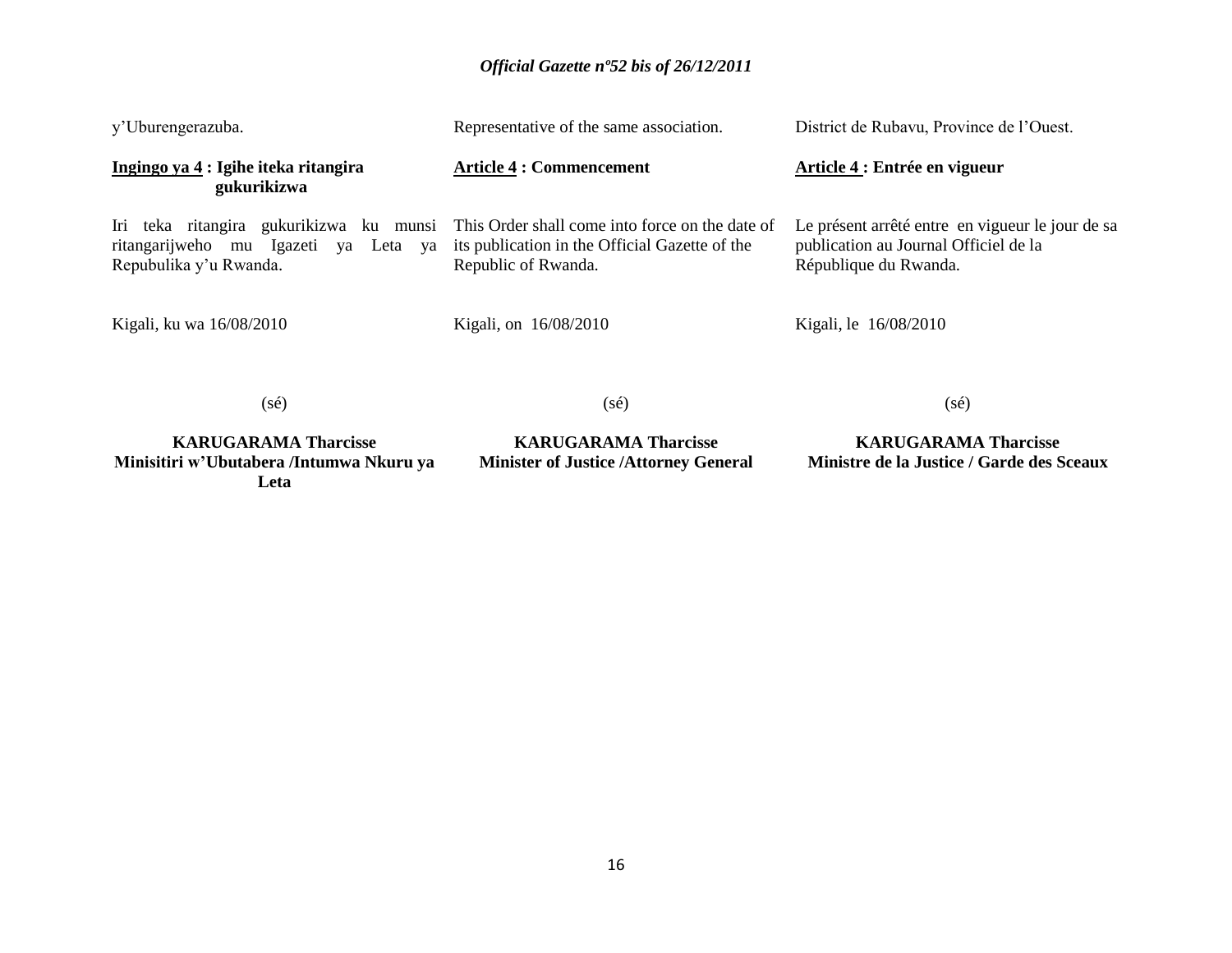| <b>UMURYANGO</b><br>UDAHARANIRA<br><b>INYUNGU</b>                                                                                                                                                                                                                                                                           | <b>NON</b><br><b>PROFIT</b><br><b>ORGANIZATION</b>                                                                                                                                                                                                                                                                       | <b>MAKING ASSOCIATION SANS BUT LUCRATIF</b>                                                                                                                                                                                                                                                                                                   |
|-----------------------------------------------------------------------------------------------------------------------------------------------------------------------------------------------------------------------------------------------------------------------------------------------------------------------------|--------------------------------------------------------------------------------------------------------------------------------------------------------------------------------------------------------------------------------------------------------------------------------------------------------------------------|-----------------------------------------------------------------------------------------------------------------------------------------------------------------------------------------------------------------------------------------------------------------------------------------------------------------------------------------------|
| UMURYANGO W'ABABYEYI UGAMIJE PARENTS<br><b>UBURERE</b><br><b>N'IMYIGIRE</b><br>Y'ABANA<br>(A.P.E.F.E MWEYA)                                                                                                                                                                                                                 | <b>ASSOCIATION</b><br><b>CHILDREN</b><br><b>EDUCATION</b><br><b>AND</b><br>FORMATION (A.P.E.F.E MWEYA)                                                                                                                                                                                                                   | FOR ASSOCIATION DES PARENTS POUR<br>L'EDUCATION ET LA FORMATION<br><b>DES ENFANTS</b><br>$(A.P.E.F.E$ MWEYA)                                                                                                                                                                                                                                  |
| <b>IRIBURIRO</b>                                                                                                                                                                                                                                                                                                            | <b>INTRODUCTION</b>                                                                                                                                                                                                                                                                                                      | <b>PREAMBULE</b>                                                                                                                                                                                                                                                                                                                              |
| Dukurikije<br>abanyamuryango<br>ko<br>b'Umuryango w'Ababyeyi ugamije Uburere<br>n'Imyigire y'Abana APEFE MWEYA mu<br>magambo ainnye, batakiboneka, abandi bakaba<br>barapfuye;                                                                                                                                              | benshi Considering that many members of the Parents<br>Association for Children Education and<br>Formation, APEFE MWEYA in abbreviation,<br>have left and others are dead;                                                                                                                                               | Considérant que plusieurs membres d'<br>l'Association des Parents pour l'Education et<br>la Formation des Enfants, APEFE Mweya en<br>sigle, sont partis sans laisser aucune trace et<br>que les autres sont décédés ;                                                                                                                         |
| Dukurikije itegeko N°20/2000 ryo kuwa 26<br>ryerekeye<br>Nyakanga<br><b>2000</b><br>imiryango<br>idaharanira inyungu cyane cyane mu ngingo<br>yaryo ya 8, ya 9, ya 10 n'iya 42;                                                                                                                                             | In accordance with law $n^{\circ}20/2000$ of $26^{\text{th}}$ July<br>2000<br>relating<br>non-profit<br>making<br>to<br>organizations, especially in its articles 8,9,10<br>and $42$ ;                                                                                                                                   | Vu la loi N°20/2000 du 26 juillet 2000 relative<br>aux associations sans but lucratif, spécialement<br>en ses articles 8, 9, 10 et 42;                                                                                                                                                                                                        |
| Dukurikije ko Inteko Rusange y'Umuryango<br>w'Ababyeyi Ugamije Uburere n'Imyigire<br>y'Abana, APEFE MWEYA mu magambo<br>ahinnye, yateranye ku cyicaro cyawo ku<br>Gisenyi, kuwa 24 Werurwe 2001 kugira ngo<br>bahuze amategeko yayo n'itegeko rishya rya<br>Leta y'u Rwanda<br>rigenga<br>imiryango<br>idaharanira inyungu; | Considering that the General Assembly of the<br>Parents Association for Children Education<br>and Formation gathered on its headquarters at<br>Gisenyi on March $24^{\text{th}}$ , 2001 in order to<br>conform its constitution to the law of Rwanda<br>relating<br>non-profit<br>state<br>making<br>to<br>associations; | Considérant que l'Assemblée Générale de<br>l'Association des Parents pour l'Education et<br>la Formation des Enfants, APEFE Mweya en<br>sigle, s'est réunie à son siège à Gisenyi, en<br>date du 24 mars 2001 pour actualiser ses<br>statuts en conformité avec la Loi de l'Etat du<br>Rwanda relative aux associations sans but<br>lucratif; |
| Yemeje<br>amategeko<br>shingiro<br>avuguruye<br>y'Umuryango ateye atya:                                                                                                                                                                                                                                                     | Adopts the revised constitution of this Adopte les statuts révisés de ladite association<br>association worded as follows:                                                                                                                                                                                               | libellés comme suit :                                                                                                                                                                                                                                                                                                                         |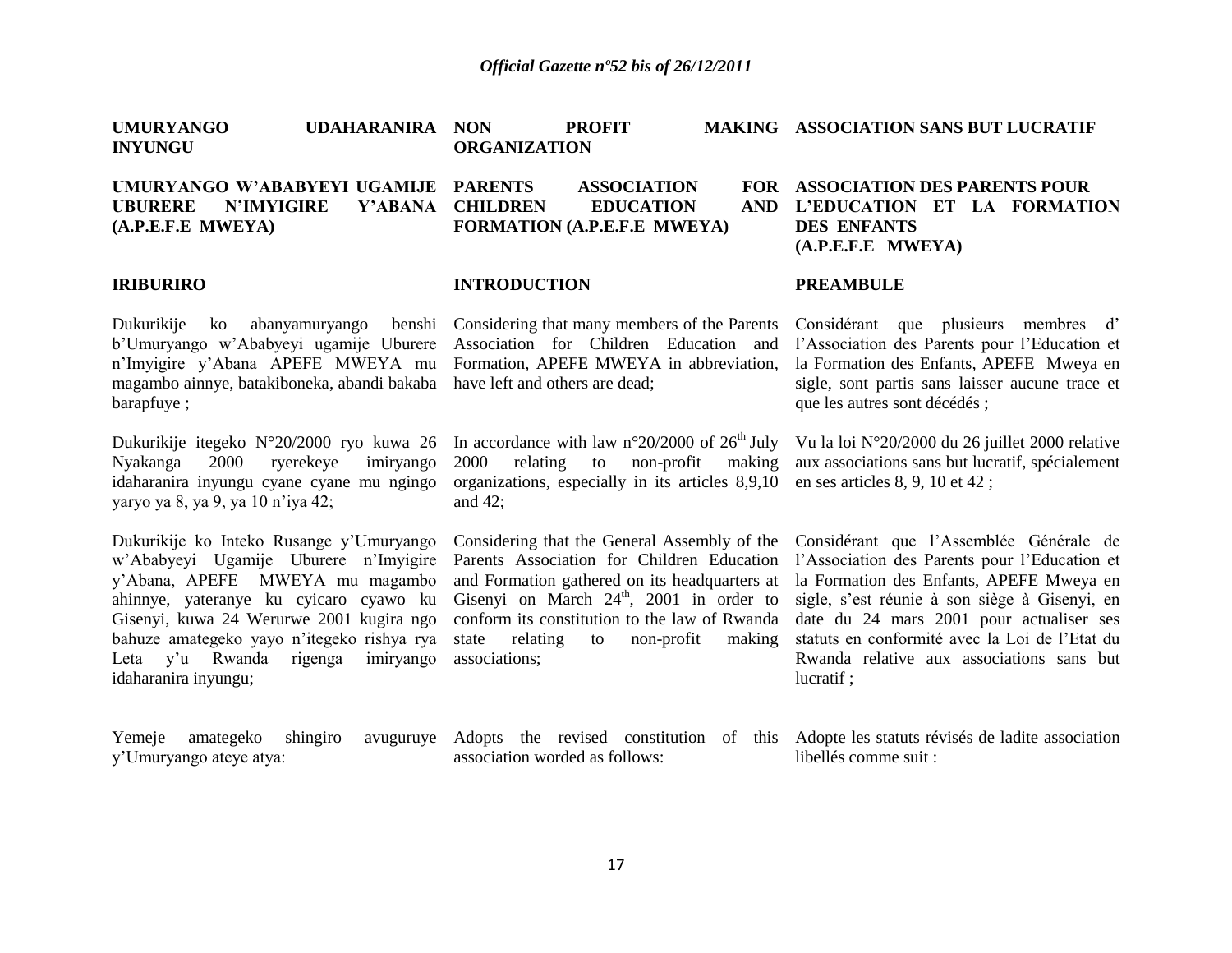**AMATEGEKO SHINGIRO UMUTWE WA MBERE** 

## **IZINA, ICYICARO, IGIHE N'INTEGO**

**DENOMINATION,HEADQUARTERS , RANGE DURATATION** 

# **CHAPITRE PREMIER**

**STATUTS**

## **DENOMINATION, SIEGE, DUREE ET OBJET**

## **Ingingo ya mbere : Izina**

## **Article one : Denomination**

**CONSTITUTION CHAPITRE ONE**

**OBJECTIVES**

bashinze umuryango witwa "Umuryango w"Ababyeyi Ugamije Uburere n"Imyigire y"Abana", APEFE MWEYA mu magambo ahinnye, ugengwa n"aya mategeko shingiro hamwe n"itegeko N°20/2000 ryo kuwa 26 Nyakanga 2000 ryerekeye imiryango idaharanira inyungu.

## **Ingingo ya 2 : Icyicaro**

Icyicaro cy"umuryango gishyizwe mu kagari ka Nengo, umurenge wa Gisenyi, Akarere ka Rubavu, Intara y"Iburengerazuba. Gishobora ariko kwimurirwa ahandi mu Rwanda byemejwe n"Inteko Rusange.

## **Ingingo ya 3 : Igihe umuryango uzamara**

Umuryango ukorera imirimo yawo mu ifasi yose ya Repubulika y"u Rwanda igihe uzamara ntikigenwe.

Abashyize umukono kuri iyi nyandiko It is hereby established an association called "Parents Association for Children Education and Formation", APEFE MWEYA in abbreviation, governed by this constitution and in accordance with law N°20/2000 of July  $2000$  relating to non-profit organizations.

## **Article 2 : Headquarters**

The headquarters of the organization is situated in Western province, Rubavu district, Gisenyi sector, Nengo section. It may be reallocated anywhere on the territory of Rwanda, on demand of the General Assembly.

## **Article 3 : Range duratation**

anywhere on the national territory of Rwanda. Its created for an unlimited duration.

## **Article premier : De la dénomination**

Il est constitué entre les soussignés, une association dénommée "Association des Parents pour l"Education et la Formation des Enfants", APEFE MWEYA en sigle, régie par les présents statuts et soumise aux making dispositions de la loi  $N^{\circ}20/2000$  du 26 juillet 2000 relative aux associations sans but lucratif.

## **Article 2 : Du siège**

Le siège de l"association est établi en cellule Nengo, secteur de Gisenyi, District de Rubavu, province de l"Ouest. Il peut néanmoins être transféré ailleurs au Rwanda sur décision de l"Assemblée Générale.

## **Article 3 : De la durée**

The organization with practice its activities L'association exerce ses activités sur toute l"étendue de la République du Rwanda. Elle est créée pour une durée indéterminée.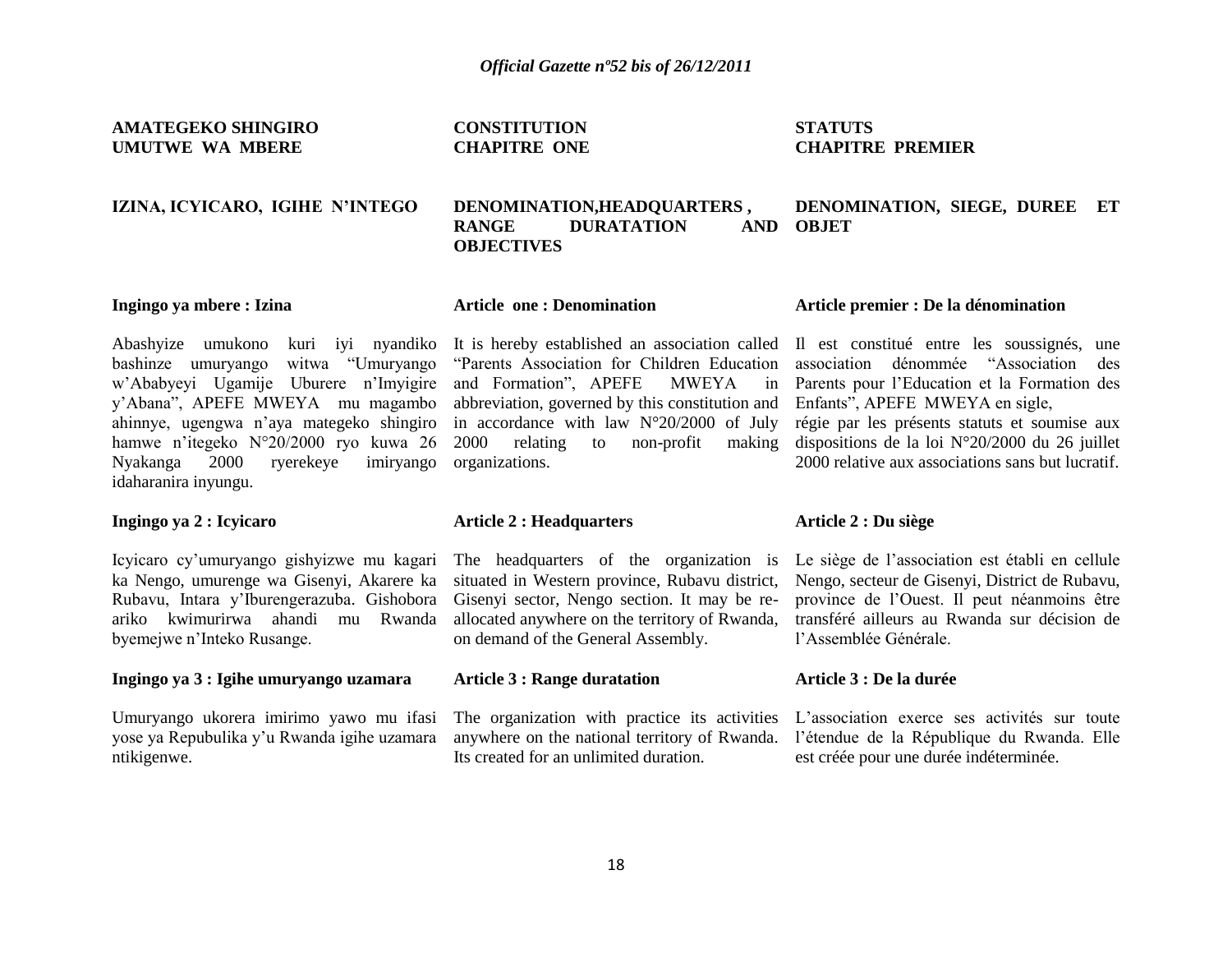#### **Ingingo ya 4 : Intego z'umuryango**

ngororamubiri, ubwenge, umuco, ikinyabupfura n"uburere mboneragihugu mu rubyiruko, hubahirizwa umutimanana no kwishyira ukizana kwa buri muntu.

Kubera iyo mpamvu, ukurikije amikoro yawo kandi byemejwe n"Inteko Rusange, umuryango uzashinga amashuri n"ibigo by"amahugurwa hakurikijwe amategeko agenga uburezi mu Rwanda, kwemeza amabwiriza ngengamikorere y"ayo mashuri n"ibyo bigo by"amahugurwa no kubigenera gahunda zishingiye ku za Leta.

Umuryango ushobora kandi gukora indi mirimo yemewe n"amategeko ituma ugera ku ntego yawo ku buryo buziguye cyangwa butaziguye.

#### **Article 4 : Objectives**

promotion of the physical, intellectual, cultural, moral and civic education of the youth, having regard for personal conviction and freedom. For that purpose, the organization will establish, at the limits of its A cet effet, l"association pourra créer, dans les means and on decision of the General accordance with the academic legislation in effect in Rwanda, adopt Internal Rules and Regulations for those schools and formation centres and adjudicate their programs according to those of the state. The organization can legally implement other legal activities directly or indirectly connected to its objective.

#### **Article 4 : De l'Objet**

Umuryango ugamije guteza imbere uburere The organization has as objectives the L'association a pour objet la promotion de l"éducation physique, intellectuelle, culturelle, morale et civique de la jeunesse, dans le respect des convictions et des libertés individuelles.

> Assembly, schools and formation centres in l"Assemblée générale, des écoles et des centres limites de ses moyens et sur décision de de formation conformément à la législation scolaire en vigueur au Rwanda, adopter des règlements d"ordre intérieur pour ces écoles et centres de formation et arrêter leurs programmes conformes à ceux de l"Etat.

> > L"association peut légalement réaliser d"autres opérations légales se rattachant directement ou indirectement à son objet.

#### **UMUTWE WA II : IBYEREKEYE CHAPITRE II : MEMBERS ABANYAMURYANGO Ingingo ya 5 Article 5**

Umuryango ugizwe n"abanyamuryango bawushinze abanyamuryango bawinjiramo n"ab"icyubahiro.

Abanyamuryango bawushinze ni abashyize The founder members are those that have umukono kuri aya mategeko shingiro. Abanyamuryango bawinjiramo ni abantu babisaba bamaze kwiyemeza gukurikiza aya mategeko shingiro, bakemerwa n"Inteko Rusange.

Members, Ordinary Members and Honorary Members.

signed the present constitution. Ordinary application be accepted by the General par l"Assemblée Générale.Assembly.

## **CHAPITRE II : DES MEMBRES**

## **Article 5**

The Organization is comprised of Founder L"association se compose des membres fondateurs, des membres adhérents et des membres d"honneur.

members are physical persons who would have personnes physiques qui, sur demande et après accepted this constitution and after a written avoir souscrit aux présents statuts, sont agréées Sont membres fondateurs, les signataires des présents statuts. Sont membres adhérents les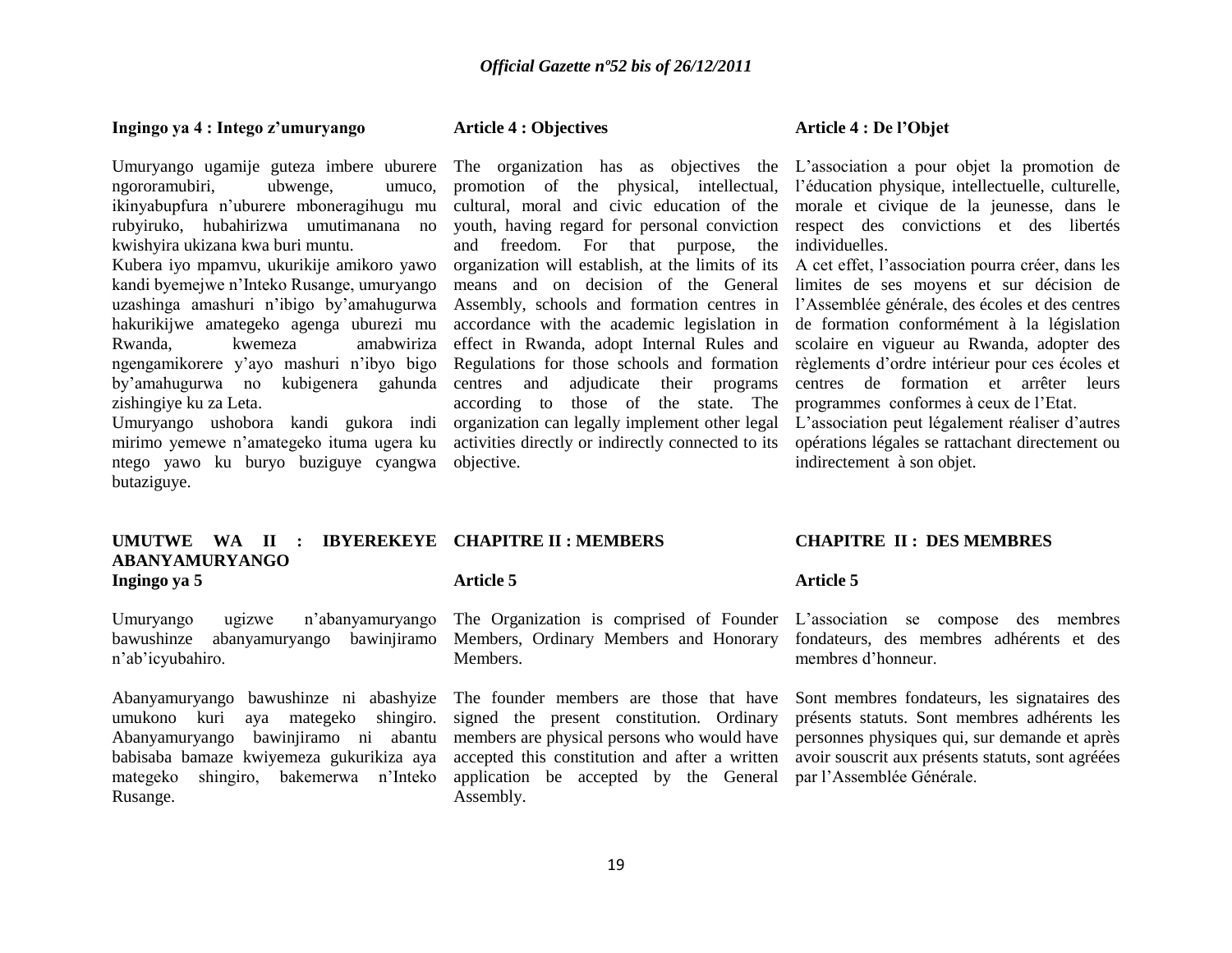Abanyamuryango b'icyubahiro ni abantu ku Honorary Members are those physical or Sont membres d'honneur des personnes giti cyabo cyangwa imiryango bemerwa n"Inteko Rusange kubera ibikorwa byiza by"akarusho bakoreye umuryango. for their special support to the organization. Abanyamuryango bawushinze n"abawinjiramo The founder and ordinary members are nibo banyamuryango nyakuri. uburenganzira bumwe n'inshingano zimwe ku Organization, with equal rights and duties. birebana n"umuryango.

Abanyamuryango b"icyubahiro batangwa na Komite Nyobozi, bakemerwa n"Inteko Rusange bagishwa inama gusa, ariko ntibatora.

## **Ingingo ya 6**

Abanyamuryango nyakuri biyemeza gukorera umuryango batizigama. Bagomba kuza mu nama z"Inteko Rusange bafite uburenganzira bwo gutora.

Bagomba gutanga umusanzu ugenwa n"Inteko Rusange. Abanyamuryango nyakuri bose n"abana babo bafite uburenganzira bahabwa n"umuryango hatarengerewe ibiteganywa n"amabwiriza ngengamikorere y"umuryango.

## **Ingingo ya 7**

Inzandiko zisaba kwinjira mu muryango zohererezwa Perezida wa Komite Nyobozi, akazishyikiriza Inteko Rusange kugira ngo ifate umwanzuro.

Ushaka kwinjira mu muryango agomba kuba yujuje ibyangombwa bikurikira:

who would have received acknowledgement by the General Assembly Bafite referred to as effective members of the

> The executive Committee shall propose the friends of organization for approval by the General Assembly. Honorary members have a consultative role but do not have right to vote.

#### **Article 6**

Effective Members are committed to take active part in all activities of the organization. They shall participate in General Assembly meetings with deliberative role.

They shall pay obligatory their membership fee established by the General Assembly. All effective members and their children have rights on advantages offered by the association within limits set by the association's Internal Rules and Regulations.

## **Article 7**

Membership applications shall be addressed to the President of the Executive Committee who will on his turn, submit it to the General Assembly for approbation. To become an effective member, the candidate must fulfill these conditions:

physiques ou morales auxquelles l"Assemblée Générale décerne ce titre en reconnaissance des services spéciaux et appréciables rendus à l"association. Les membres fondateurs et les membres adhérents constituent les membres effectifs de l"association. Ils ont les mêmes droits et les mêmes devoirs vis-à-vis de l"association.

Les membres d"honneur sont proposés par le Comité Exécutif et agréés par l"Assemblée Générale. Ils jouent un rôle consultatif mais ne prennent pas part aux votes.

#### **Article 6**

Les membres effectifs prennent l"engagement de participer inconditionnellement aux activités de l"association. Ils doivent participer aux réunions de l"Assemblée Générale avec voix délibérative. Ils ont le devoir de verser une cotisation dont le montant est fixé par l"assemblée Générale.

Tous les membres effectifs et leurs enfants ont droit aux avantages offerts par l"association dans les limites fixées par le règlement d"ordre intérieur de l"association.

## **Article 7**

Les demandes d"adhésion sont adressées par écrit au Président du Comité de Direction et soumises à l"approbation de l"Assemblée générale.

Pour être membre effectif de l"association, le candidat doit remplir les conditions suivantes :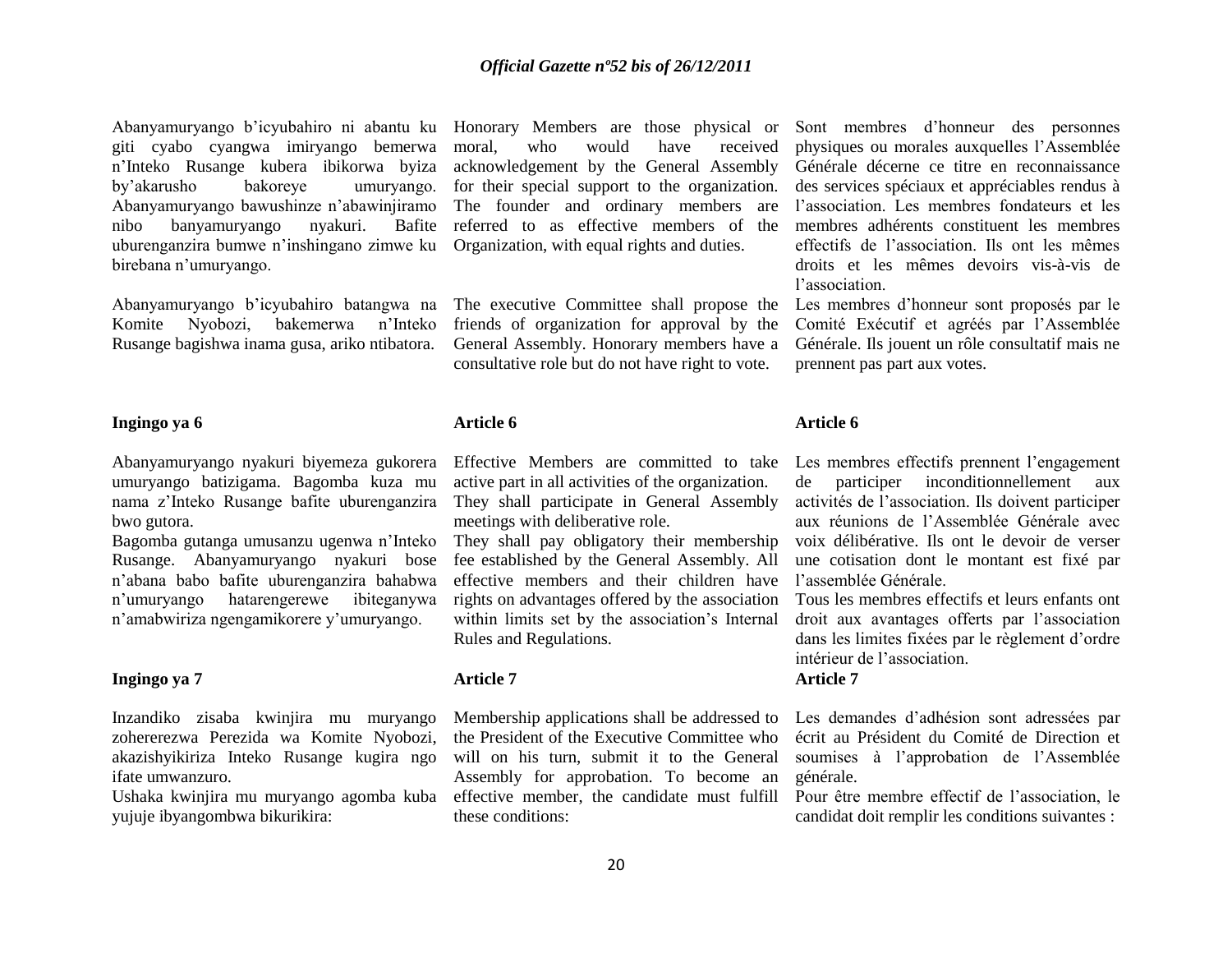- a. Kuba yujuje imyaka 21 y"amavuko;
- b. Kwandikira Perezida wa Komite Nyobozi agaragaza ubushake bwo kwinjira mu muryango n"uko yemera gukurikiza aya mategeko shingiro n"amabwiriza ngengamikorere y"umuryango;
- c. Kwishyura umusanzu fatizo ugenwa n"Inteko Rusange;
- d. Kwemerwa n"Inteko Rusange.

## **Ingingo 8**

Gutakaza ubunyamuryango biterwa n"urupfu, gusezera ku bushake, kwirukanwa cyangwa iseswa ry"umuryango.

Usezeye ku bushake yandikira Perezida wa The resignation may be addressed by a written Le retrait volontaire est adressé par écrit au Komite Nyobozi, bikemezwa n"Inteko Rusange.

Bisabwe na buri wese ubitifiye ibimenyetso simusiga, icyemezo cyo kwirukana umunyamuryango gifatwa n"Inteko Rusange ku bwiganze bwa 2/3 by"amajwi y"abahari iyo abangamira inyungu z"umuryango, iyo atubahiriza inshingano yemereye umuryango cyangwa iyo atacyubahiriza aya mategeko shingiro n'amabwiriza y"umuryango. ngengamikorere Regulations.

- a. To be over 21 years of age;
- b. To address a written application to the President of Executive Committee expressing membership desire and the commitment to respect this constitution and the associations Internal Rules and Regulations;
- c. To pay the membership fees set by the General Assembly;
- d. To be approved by the General Assembly.
- 

## **Article 8**

Assembly, or by the dissolution of the dissolution de l'association. association.

Committee and submitted to the General l"approbation de l"Assemblée Générale. Assembly for approval.

On demand of any indisputable proofs holder, the expulsion is declared by the General Assembly on 2/3 ratio of voters, and imposed to a member who harms the association"s interests, doesn"t respect his engagements and fails to conform with the Association's constitution and Internal Rules and a. Etre âgé de 21 ans révolus ;

- b. Adresser une demande écrite au Président du Comité de Direction exprimant la volonté d"adhésion et l"engagement à respecter les présents statuts et le règlement d"ordre intérieur de l"association ;
- c. Payer les frais d"adhésion fixés par l"Assemblée générale ;
- d. Etre admis par l"Assemblée Générale.

## **Article 8**

A person may cease to be a member by death, La qualité de membre se perd par le décès, le by resignation, expulsion by the General retrait volontaire, l'exclusion du membre ou la

letter to the President of the Executive Président du Comité de Direction et soumis à

A la demande de toute personne détenant des preuves irréfragables, l"exclusion est prononcée par l"Assemblée Générale à la majorité de 2/3 des votants contre tout membre qui nuit aux intérêts de l"association ou qui ne respecte pas ses engagements envers l'association ou ne se conforme plus aux présents statuts et au règlement d"ordre intérieur de l"association.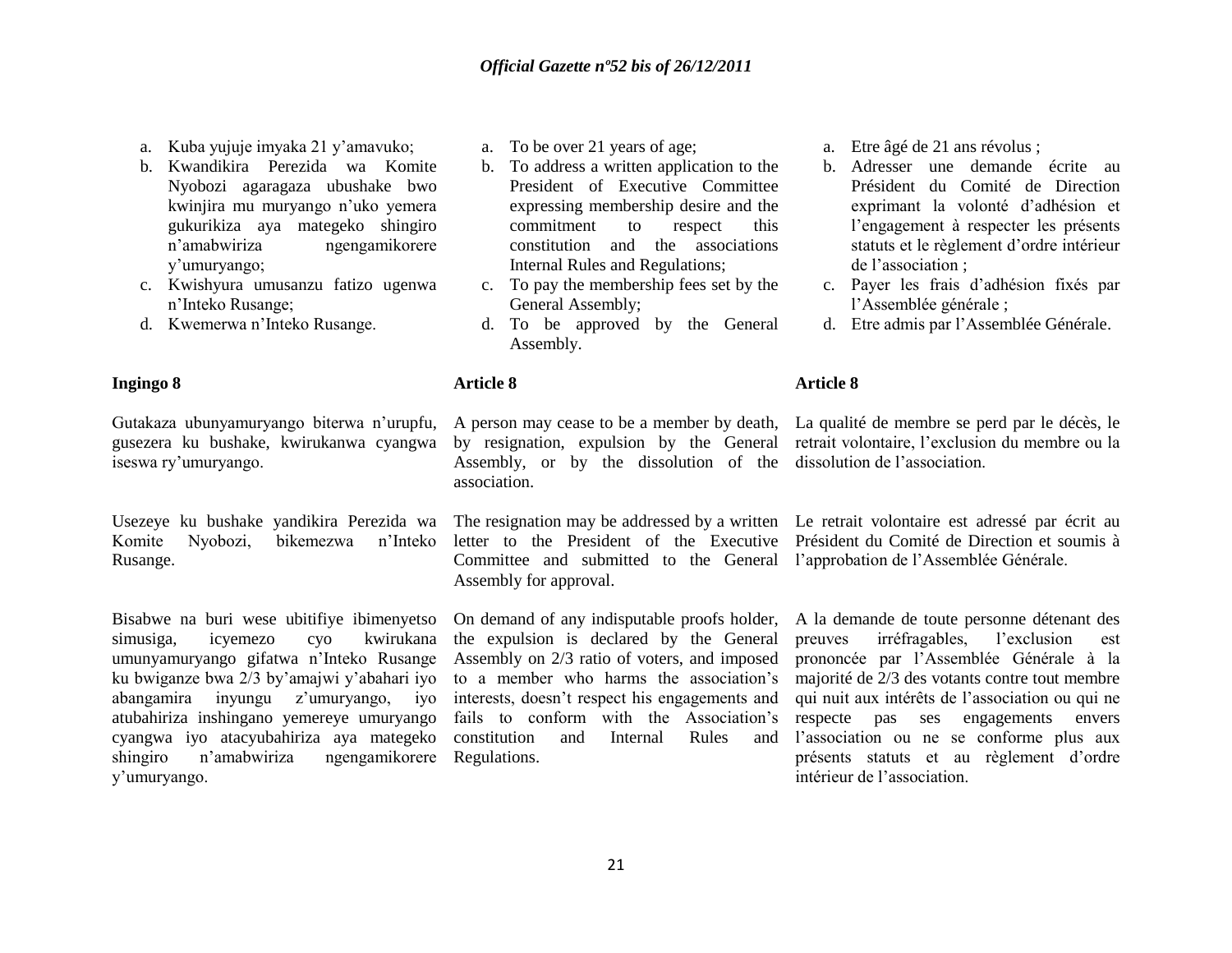| <b>UMUTWE</b><br><b>WA</b><br>III.<br><b>UMUTUNGO</b>                                                                                                                                                                                                                                                                                 | IBYEREKEYE CHAPITER III. PATRIMONY                                                                                                                                                                                                                              | <b>CHAPITRE III.DU PATRIMOINE</b>                                                                                                                                                                                                                                                                                 |
|---------------------------------------------------------------------------------------------------------------------------------------------------------------------------------------------------------------------------------------------------------------------------------------------------------------------------------------|-----------------------------------------------------------------------------------------------------------------------------------------------------------------------------------------------------------------------------------------------------------------|-------------------------------------------------------------------------------------------------------------------------------------------------------------------------------------------------------------------------------------------------------------------------------------------------------------------|
| Ingingo ya 9                                                                                                                                                                                                                                                                                                                          | Article 9                                                                                                                                                                                                                                                       | <b>Article 9</b>                                                                                                                                                                                                                                                                                                  |
| Umuryango ushobora gutira cyangwa gutunga<br>ibintu byimukanwa n'ibitimukanwa ukeneye<br>kugira ngo ugere ku ntego zawo.                                                                                                                                                                                                              | The Organization may possess movable or<br>immovable property necessary in the carrying<br>out of its objectives.                                                                                                                                               | L'association peut posséder, soit en jouissance,<br>soit en propriété, les biens meubles et<br>immeubles nécessaires à la réalisation de ses<br>objectifs.                                                                                                                                                        |
| Ingingo ya 10                                                                                                                                                                                                                                                                                                                         | <b>Article 10</b>                                                                                                                                                                                                                                               | Article 10                                                                                                                                                                                                                                                                                                        |
| Umutungo w'umuryango ugizwe n'imisanzu<br>y'abanyamuryango,<br>impano,<br>imirage,<br>imfashanyo<br>zinyuranye,<br>amafaranga<br>n'abanyeshuri<br>y'ishyurwa<br>n'umusaruro<br>ukomoka ku bikorwa by'umuryango.                                                                                                                       | The members' subscriptions, the donations and<br>legs as well as income generated from the<br>activities and school fees constitute the wealth<br>of the Organization.                                                                                          | Le patrimoine de l'association est constitué des<br>cotisations des membres, des dons, des legs,<br>des subventions diverses, des frais de scolarité<br>des élèves ainsi que des revenus issus des<br>activités de l'association.                                                                                 |
| Ingingo ya 11                                                                                                                                                                                                                                                                                                                         | Article 11                                                                                                                                                                                                                                                      | Article 11                                                                                                                                                                                                                                                                                                        |
| Umuryango ugenera umutungo wawo igikorwa<br>cyose cyatuma ugera ku ntego yawo ku buryo<br>buziguye<br>butaziguye.<br>cyangwa<br>ushobora<br>kuwiyitirira<br>munyamuryango<br>cyangwa ngo agire umugabane asaba igihe<br>asezeye, iyo yirukanywe cyangwa igihe<br>umuryango usheshwe.                                                  | The Organization's resources are affected to<br>any input favorable to success. Any member<br>Nta shall never claim a part or possession of the<br>resources when expelled, resigned, or after the<br>dissolution of the Organization.                          | L'association affecte ses ressources à tout ce<br>qui concourt directement ou indirectement à la<br>réalisation de son objet.<br>Aucun membre ne peut s'en arroger le droit de<br>possession ni en exiger une part quelconque en<br>cas de retrait volontaire, d'exclusion ou de<br>dissolution de l'association. |
| Ingingo ya 12                                                                                                                                                                                                                                                                                                                         | Article 12                                                                                                                                                                                                                                                      | Article 12                                                                                                                                                                                                                                                                                                        |
| Igihe umuryango usheshwe, Inteko Rusange<br>ishyiraho umuntu umwe cyangwa benshi General assembly designs one or several<br>bashinzwe kurangiza iryo seswa.<br>Iyo hamaze gukorwa ibarura ry'ibintu<br>byimukanwa n'ibitimukanwa by'umuryango<br>no kwishyura imyenda, umutungo usigaye<br>uhabwa undi muryango bihuje intego cyangwa | When the Organization is dissolved, the<br>curators for processing to liquidation of<br>association's property.<br>After inventory of movable and immovable<br>association's property and apurement of credit,<br>the debit of subscription is given to another | En cas de dissolution, l'Assemblée Générale<br>désigne un ou plusieurs curateurs chargés de<br>procéder à la liquidation des biens de<br>l'association.<br>Après inventaire des biens meubles et<br>immeubles de l'association et apurement du<br>passif, l'actif du patrimoine sera cédé à une                   |
|                                                                                                                                                                                                                                                                                                                                       | 22                                                                                                                                                                                                                                                              |                                                                                                                                                                                                                                                                                                                   |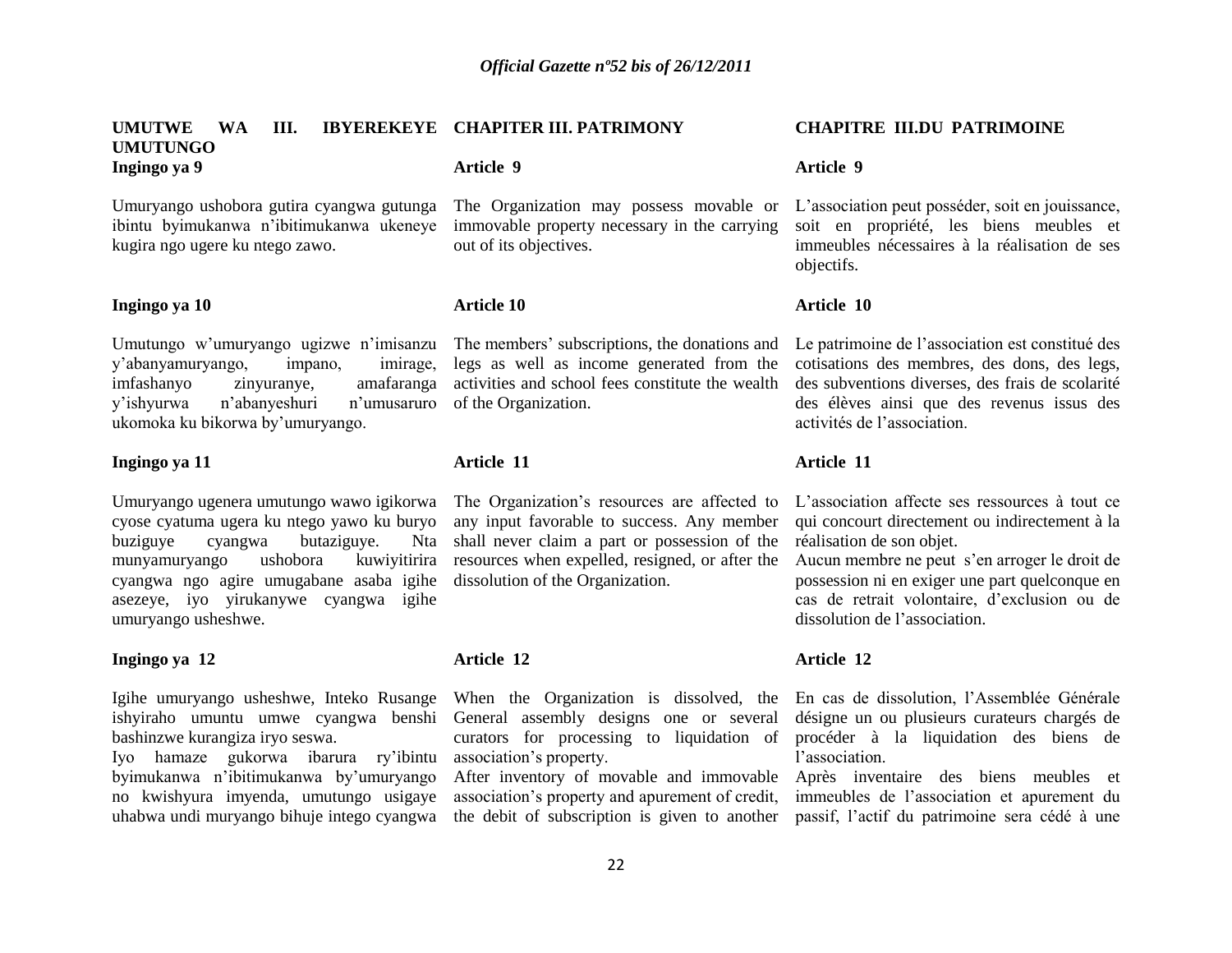| ugashyirwa mu gikorwa cy'ubugiraneza.                                                                                                                                                                                                                                                                                                      | Organization with similar objectives or put on<br>a philanthropic work.                                                                                                                                                                                                                                                                                                                 | autre association poursuivant des objectifs<br>similaires<br>affecté<br>à<br>ou<br>œuvre<br>une<br>philanthropique.                                                                                                                                                                                                                                                                                                       |
|--------------------------------------------------------------------------------------------------------------------------------------------------------------------------------------------------------------------------------------------------------------------------------------------------------------------------------------------|-----------------------------------------------------------------------------------------------------------------------------------------------------------------------------------------------------------------------------------------------------------------------------------------------------------------------------------------------------------------------------------------|---------------------------------------------------------------------------------------------------------------------------------------------------------------------------------------------------------------------------------------------------------------------------------------------------------------------------------------------------------------------------------------------------------------------------|
| <b>UMUTWE</b><br>IV:<br><b>IBYEREKEYE</b><br><b>WA</b><br><b>INZEGO</b>                                                                                                                                                                                                                                                                    | <b>CHAPITER IV: ORGANS</b>                                                                                                                                                                                                                                                                                                                                                              | <b>CHAPITRE IV: DES ORGANES</b>                                                                                                                                                                                                                                                                                                                                                                                           |
| Ingingo ya 13                                                                                                                                                                                                                                                                                                                              | <b>Article 13</b>                                                                                                                                                                                                                                                                                                                                                                       | <b>Article 13</b>                                                                                                                                                                                                                                                                                                                                                                                                         |
| Inzego z'umuryango ni Inteko Rusange,<br>Komite Nyobozi n'Ubugenzuzi bw'imari.                                                                                                                                                                                                                                                             | The organs of the Organization are the General<br>Assembly, the Executive Committee and<br>Account Inspector.                                                                                                                                                                                                                                                                           | Les organes de l'association sont l'Assemblée<br>générale, le Comité de Direction et le<br>Commissariat aux comptes.                                                                                                                                                                                                                                                                                                      |
| Igice cya mbere : Ibyerekeye Inteko Section one : General Assembly<br><b>Rusange</b>                                                                                                                                                                                                                                                       |                                                                                                                                                                                                                                                                                                                                                                                         | Section première : De l'Assemblée Générale                                                                                                                                                                                                                                                                                                                                                                                |
| Ingingo ya 14                                                                                                                                                                                                                                                                                                                              | <b>Article 14</b>                                                                                                                                                                                                                                                                                                                                                                       | <b>Article 14</b>                                                                                                                                                                                                                                                                                                                                                                                                         |
| Inteko Rusange nirwo rwego rw'ikirenga<br>n'abanyamuryango<br>rw'umuryango.<br>Igizwe<br>nyakuri bose.                                                                                                                                                                                                                                     | The General Assembly is the supreme organ of L'Assemblée Générale est l'organe suprême de<br>the Organization. It is composed of all<br>effective members.                                                                                                                                                                                                                              | l'association. Elle est composée de tous les<br>membres effectifs de l'association.                                                                                                                                                                                                                                                                                                                                       |
| Ingingo ya 15                                                                                                                                                                                                                                                                                                                              | <b>Article 15</b>                                                                                                                                                                                                                                                                                                                                                                       | <b>Article 15</b>                                                                                                                                                                                                                                                                                                                                                                                                         |
| Inteko Rusange ihamagarwa kandi ikayoborwa<br>na Perezida wa Komite Nyobozi, yaba adahari<br>cyangwa atabonetse, bigakorwa na Visi-<br>Perezida.<br>Iyo Perezida na Visi-Perezida badahari,<br>batabonetse cyangwa banze, Inteko Rusange<br>ihamagazwa mu nyandiko n'Abagenzuzi<br>b'imari. Icyo gihe Inteko yitoramo Perezida<br>w'inama. | The General Assembly shall be convened and<br>presided over by the President of the Executive<br>Committee, In his absence, by the vice-<br>president of the association.<br>In case of simultaneous unavailability, or<br>Intended absence, the General Assembly shall<br>be convened upon a written request by the<br>Account Inspector. The Assembly elects an ad-<br>hoc president. | L'Assemblée Générale est convoquée et<br>dirigée par le Président du Comité de Direction<br>ou à défaut, par le Vice-Président.<br>En cas d'absence, d'empêchement ou de<br>défaillance simultanés du Président et de Vice-<br>l'Assemblée<br>Président,<br>Générale<br>est<br>convoquée par écrit par les Commissaires aux<br>comptes. Pour la circonstance, l'Assemblée élit<br>en son sein un Président de la session. |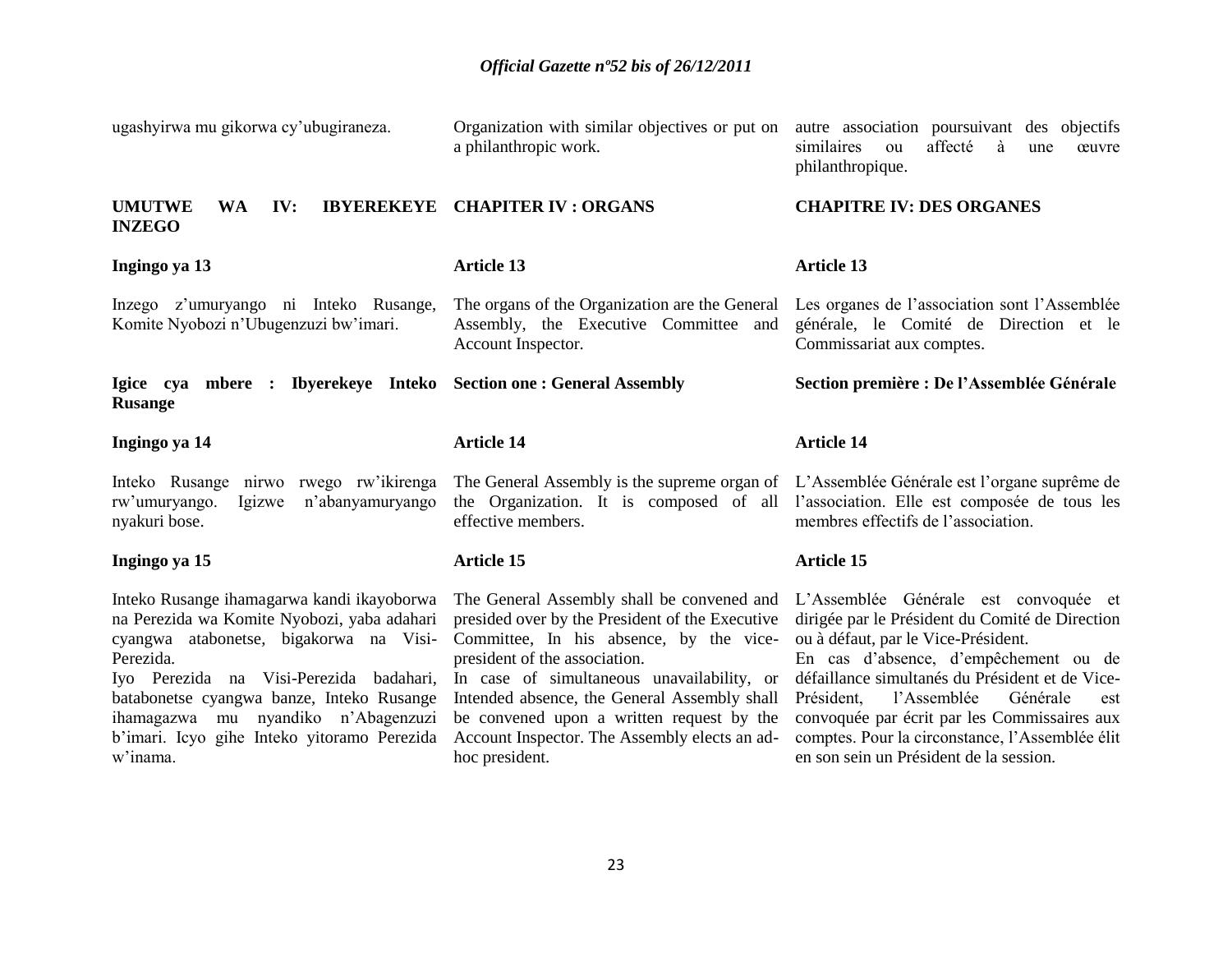#### **Ingingo y 16**

Inteko Rusange iterana kabiri mu mwaka mu nama zisanzwe. Inzandiko z"ubutumire zikubiyemo ibiri ku murogno w"ibyigwa, ahantu, itariki n"isaha inama izateraniraho zohererezwa abanyamuryango nibura mbere y"iminsi 30.

## **Ingingo ya 17**

Inteko Rusange iterana kandi igafata ibyemezo iyo 2/3 by"abanyamuryango nyakuri bahari. Iyo uwo mubare utuzuye, indi nama itumirwa mu minsi 15. icyo gihe Inteko Rusange iraterana kandi igafata ibyemezo bifite agaciro ititaye ku mubare w"abahari.

#### **Ingingo ya 18**

bibaye ngombwa. Ihamagarwa ikayoborwa mu buryo bumwe nk"ubw"Inteko Rusange isanzwe.

Ihamagarwa mbere y"iminsi 15. Ariko icyo gihe gishobora kumanurwa ku minsi 7 iyo hari ikibazo cyihutirwa cyane. Icyo gihe impaka zigibwa gusa ku kibazo cyateganyijwe mu will be the only item to be discussed. butumire.

Uretse ibiteganywa ukundi

## **Ingingo ya 19**

## **Article 16**

convened at least twice in one year invitations with agenda are addressed to members 30 days prior to the issue of the General Assembly.

## **Article 17**

The general Assembly shall legally convene in the presence of at least 2/3 of the effective members. In case of lack of quorum, the meeting shall be reconvened in 15 days. This time, the meeting shall take place no matter how many members present.

#### **Article 18**

Inteko Rusange idasanzwe iterana igihe cyose The General Assembly may also be convened kandi in any other extra-ordinary circumstance. It may follow the ordinary modalities of summon. It may be convened 15 days in advance. However, this period of time may be reduced to 7 days in case of extreme urgency. The agenda, as mentioned in the invitation,

## **Article 19**

ryerekeye imiryango idaharanira inyungu national law governing non-profit making loi relative aux associations sans but lucrative

#### **Article 16**

The ordinary General Assembly shall be L"Assemblée Générale se réunit deux fois par an en sessions ordinaires. Les invitations contenant l"ordre du jour, le lieu, la date et l"heure de la réunion sont adressées aux membres au moins 30 jours avant la réunion.

## **Article 17**

L"Assemblée Générale siège et délibère valablement lorsque les 2/3 des membres effectifs sont présents. Si ce quorum n"est pas atteint, une nouvelle convocation est lancée dans un délai de 15 jours. A cette occasion, l"Assemblée Générale siège et délibère valablement quel que soit le nombre de participants.

## **Article 18**

L"Assemblée Générale extraordinaire se tient autant de fois que de besoin. Les modalités de sa convocation et de sa présidence sont les mêmes que celles de l"Assemblée Générale ordinaire. Les délais de sa convocation sont fixés à 15 jours. Toutefois, ces délais peuvent être réduits à 7 jours en cas d"extrême urgence. Dans ce cas, les débats ne portent que sur la question inscrite à l"ordre du jour.

## **Article 19**

Apart from specific cases mentioned to the Sauf pour les cas expressément prévus par la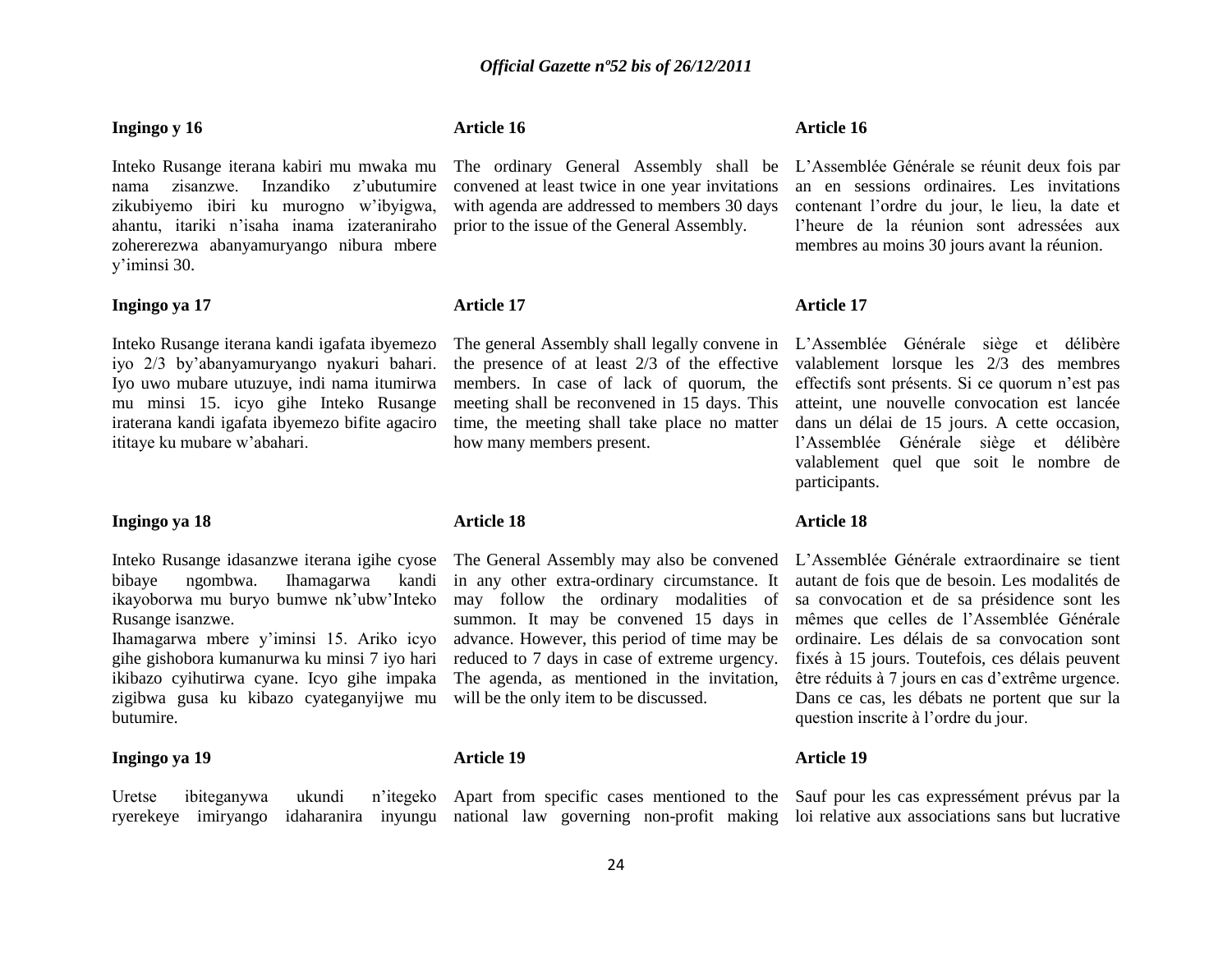n"aya mategeko shingiro, ibyemezo by"inteko Rusange bifatwa hakurikijwe ubwiganze busesuye bw"amajwi. Iyo amajwi angana, irya Perezida rigira uburemere bw"abiri.

## **Ingingo ya 20 Inteko Rusange ifite ububasha bukurikira:**

- Kwemeza no guhindura amategeko agenga umuryango n"amabwiriza mbonezamikorere yawo;
- Gushyiraho no kuvanaho abagize Komite Nyobozi;
- Kwemeza ibyo umuryango uzakora;
- Kwemerera, guhagarika no kwirukana umunyamuryango;
- Kwemeza buri mwaka imicungire y"imari;
- Kwemera impano n"indagano;
- Gusesa umuryango.

## **Igice cya kabiri : Ibyerekeye Komite Section two : Executive Commitee Nyobozi**

**Ingingo ya 21**

## **Komite Nyobozi igizwe na :**

- Perezida. Umuvugizi w"umuryango;
- Visi-Perezida : Umuvugizi Wungirije;
- Umunyamabanga;
- Umubitsi:
- Umujyanama ushinzwe ubutegetsi n"imari;

of equality of votes, the president's vote count celle du Président compte double. double.

organization or in this constitution, the par les présents statuts, les décisions de decisions in the General Assembly shall be l"Assemblée Générale sont prises à la majorité taken by absolute majority of members. In case absolue des voix. En cas de parité de voix,

## **Article 20**

**The General Assembly shall have the L'Assemblée Générale est dotée des following powers and duties**:

- To approve and amend the constitution and the Internal Rules and Regulations of the Organization;
- $\blacksquare$  To elect and remove members of executive Committee;
- $\blacksquare$  To approve activities of the Organization;
- $\blacksquare$  To approve, suspend or expel a member of the Organization;
- $\blacksquare$  To approve management and annual financial reports;
- To accept gifts and inheritances;
- Dissolution of the Organization.

## **Article 21**

## **The Executive Commitee is composed of :**

- The President Legal Representative;
- The Vice President: Deputy Legal Representative;
- The Secretary;
- The Treasurer;
- Administrative and Financial Advisor:

## **Article 20**

**pouvoirs ci-après:**

- Adopter et modifier les statuts et le règlement d"ordre intérieur ;
- Elire et révoquer les membres du Comité de Direction ;
- Déterminer les activités de l'association :
- Admettre, suspendre ou exclure un membre ;
- Approuver les comptes annuels;
- Accepter les dons et legs ;
- Dissoudre l'association

## **Section deuxième : Du Comité de Direction**

## **Article 21**

## **Le Comité de Direction est composé :**

- Du Président : Représentant Légal de l'association :
- Du Vice-président : Représentant Légal Suppléant ;
- Du Secrétaire ;
- Du Trésorier ;
- Du Conseiller chargé de l"Administration et Finance ;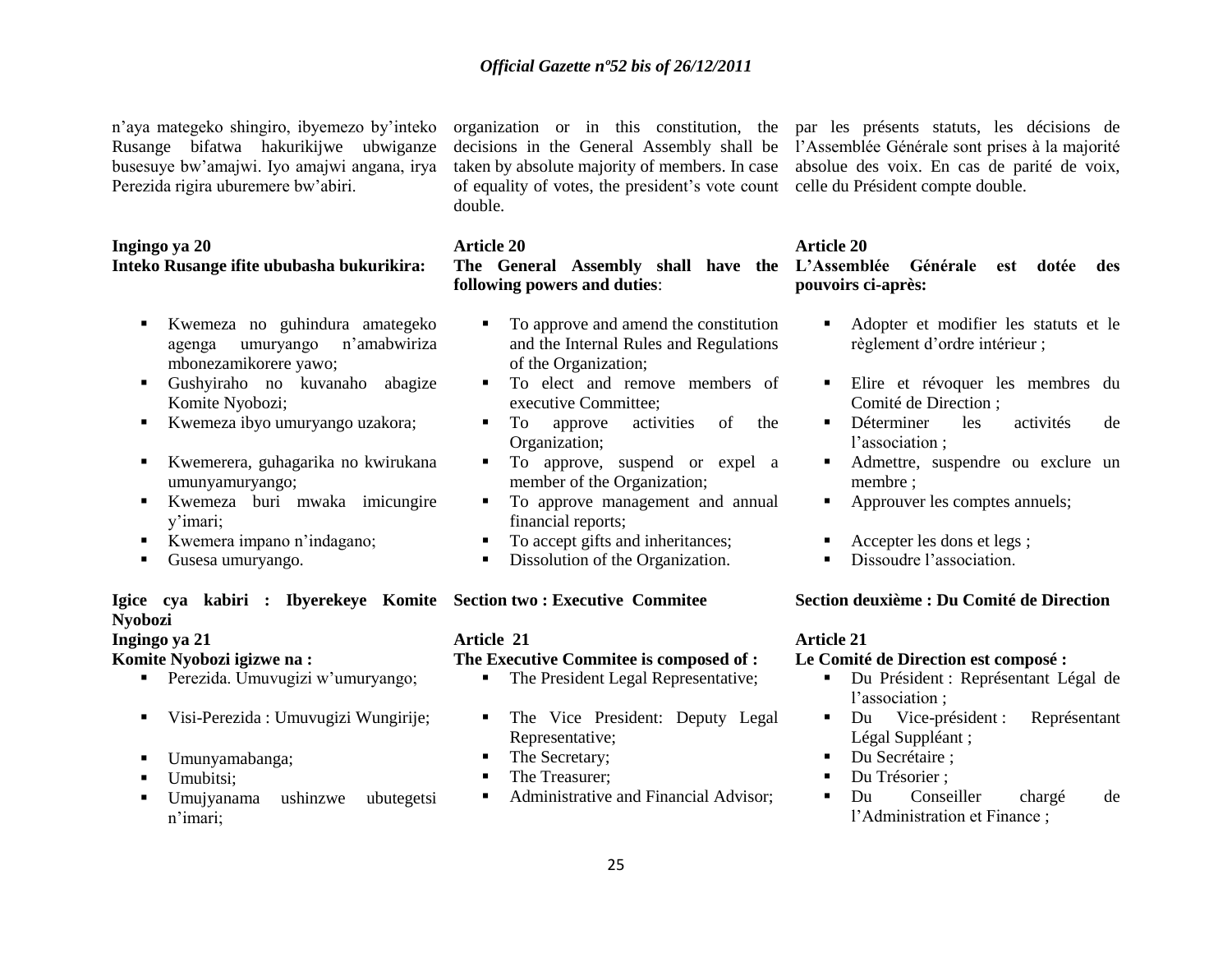- Umujyanama ushinzwe inyubako;
- Umujyanama ushinzwe imyigishirize
- Umujyanama ushinzwe amategeko;
- Umujyanama ushinzwe igenamigambi n"imishinga.

## **Ingingo ya 22**

Abagize Komite Nyobozi batorwa n"Inteko Rusange mu banyamuryango nyakuri mu gihe cy"imyaka itatu gishobora kongerwa.

## **Ingingo ya 23**

Komite Nyobozi iterana igihe cyose bibaye ngombwa ariko byanze bikunze rimwe mu gihembwe, ihamagawe kandi iyobowe na Perezida wayo, bitashoboka bigakorwa na Visi-Perezida. Iterana ku buryo bwemewe iyo hari ¾ by"abayigize.

Ibyemezo byayo bifatwa hakurikijwe ubwiganze bw"abahari iyo nta bwumvikane bubonetse. Iyo amajwi angana, irya Perezida rigira uburemere bw"abiri.

## **Ingingo ya 24**

## **Komite Nyobozi ishinzwe :**

 Gushyira mu bikorwa ibyemezo n"ibyifuzo by"Inteko Rusange;

- Constructing Advisor;
- **Educational Advisor:**
- **Legal Advisor;**
- Planification and Projects Advisor.

## **Article 22**

The Executive Committee shall be elected among effective members by the General Assembly with 3 years renewable mandate.

## **Article 23**

The Executive Committee shall convene obligatory every 3 months or any time when necessary on summon and direction of the President in the absence of the president, the vice-president may convene the meeting.

The meeting may gather at the presence of  $\frac{3}{4}$ of members. The decisions may be taken by the absolute majority of members present. In voix, celle du Président compte double. the equality of votes that of the president counts double.

## **Article 24**

**The duties of the Executive Committee shall Le Comité de Direction est chargé de : be :**

 $\blacksquare$  To ensure implementation of the Decisions and recommendations of the General Assembly;

- Du Conseiller chargé des constructions ;
- Du Conseiller Pédagogique ;
- Du Conseiller Juridique ;
- Du Conseiller chargé de la Planification et Projets.

## **Article 22**

Les membres du Comité de Direction sont élus par l"Assemblée Générale parmi les membres effectifs pour un mandat de trois ans renouvelable.

## **Article 23**

Le Conseil d"Administration se réunit une fois par trimestre et autant de fois que de besoin, sur convocation et sous la direction du Président ou à défaut, du Vice-Président. Il siège valablement lorsque les ¾ des membres sont présents.

Ses décisions se prennent à la majorité simple des membres présents. En cas de parité de

## **Article 24**

 Mettre en exécution les décisions et les recommandations de l"Assemblée Générales ;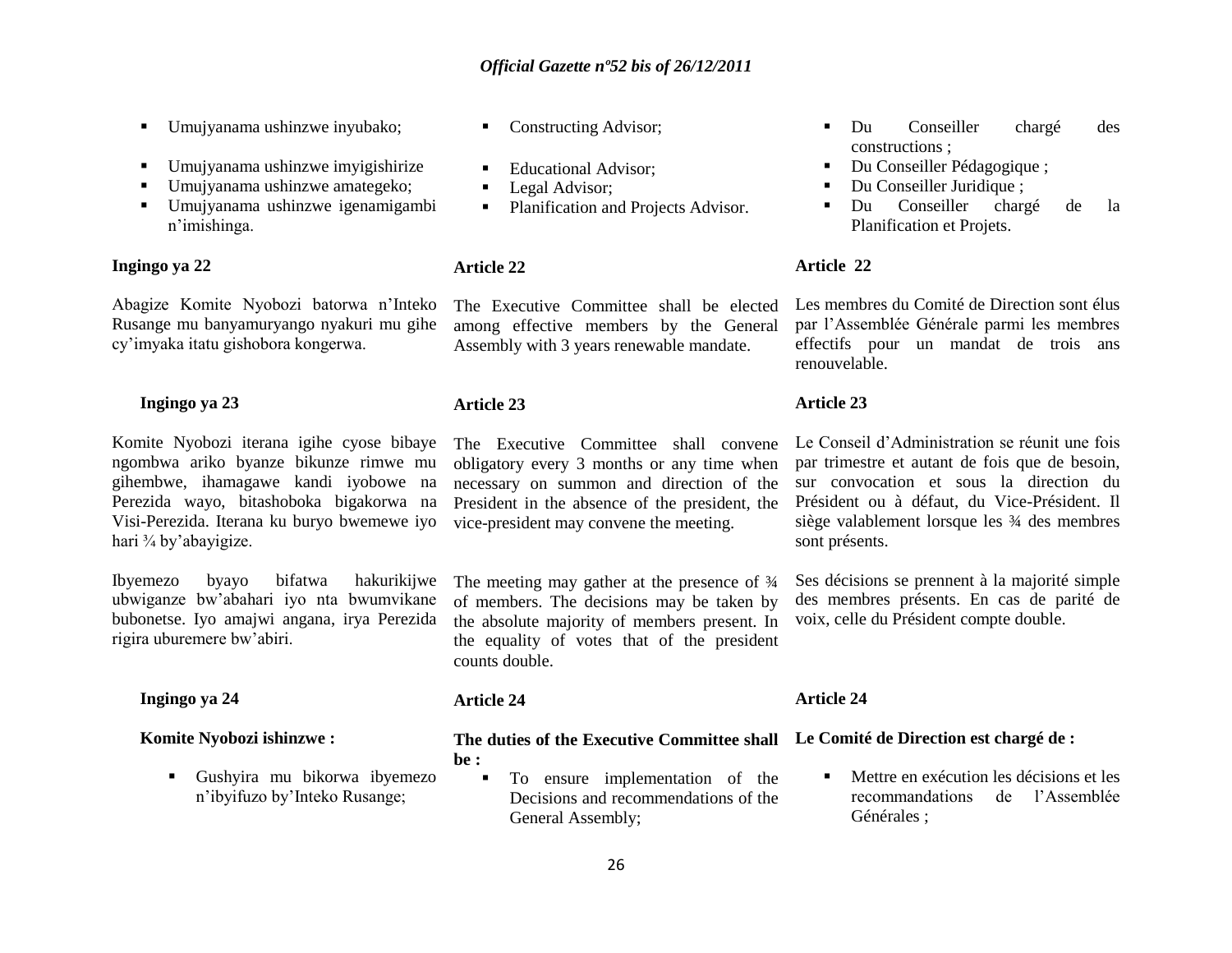- Kwita ku micungire ya buri munsi y"umuryango;
- Gukora raporo y"ibyakozwe mu mwaka urangiye;
- Gutegura ingengo y"imari igomba gushyikirizwa Inteko Rusange;
- Gushyikiriza Inteko Rusange ingingo z"amategeko n"iz"amabwiriza ngengamikorere z"ibigo by"amashuri;
- Gutegura inama z'Inteko Rusange;
- Kugirana imishyikirano n"indi miryango igamije ubutwererane no gushaka inkunga;
- Gushaka, gushyiraho no gusezerera abakozi bo mu nzego zinyuranye z'umuryango;
- Inshingano za buri wese ugize Komite Nyobozi zisobanurwa mu mabwiriza ngengamikorere y"umuryango.

**Igice cya gatatu : Ibyerekeye Ubugenzuzi Section Three : Account Inspection bw'imari**

## **Ingingo ya 25**

Inteko Rusange ishyiraho buri mwaka The General Assembly shall nominate 2 or 3 abagenzuzi b"imari babiri cyangwa batatu bafite inshingano zo kugenzura buri gihe imicungire y"imari n"indi mitungo y"umuryango no kuyikorera raporo.

Bafite uburenganzira bwo kureba mu bitabo n"inyandiko z"ibaruramari by"umuryango ariko batabijyanye hanze y"ububiko. Batanga raporo zabo mu Nteko Rusange.

- $\blacksquare$  To assure the everyday run of the Organization;
- $\blacksquare$  To elaborate annual report of the previous exercise;
- To elaborate budget previsions to be submitted to the General Assembly;
- $\blacksquare$  To put proposals to the General Assembly of constitution and Internal Rules and Regulations amendments;
- To assure General Assembly population ;
- $\blacksquare$  To carry our negotiations of cooperation and financial agreements with partners:
- To proceed to personnel recruitment, nomination or expulsion;
- **Duties** of each member of the Executive Committee are defined in the association"s Internal Rules and Regulations.

**commission**

## **Article 25**

account inspectors with mission to regularly ensure the good use of Organization"s finances and assets.

They have access on the voucher but don't move it, and draw a report to the General Assembly.

- Veiller à la gestion quotidienne de l'association :
- Rédiger le rapport annuel d"activités de l"exercice écoulé ;
- Elaborer les prévisions budgétaires à soumettre à l"Assemblée Générale ;
- Proposer à l"Assemblée Générale les modifications aux statuts et au règlement d"ordre intérieur des écoles ;
	- Préparer les sessions de l"Assemblée Générale;
	- Négocier les accords de coopération et de financement avec des partenaires ;
	- Recruter, nommer et révoquer le personnel de divers services de l'association :
	- **Les attributions de chaque membre** du Comité Exécutif sont déterminées dans le règlement d"ordre intérieur de l"association.

**Section troisième : Du Commissariat aux comptes**

## **Article 25**

L"Assemblée Générale nomme annuellement deux ou trois Commissaires aux comptes ayant pour mission de contrôler en tout temps la gestion des finances et autre patrimoine de l"association et lui en faire rapport.

Ils ont accès, sans les déplacer, aux livres écritures comptables de l"association. Ils rendent des comptes à l"Assemblée Générales.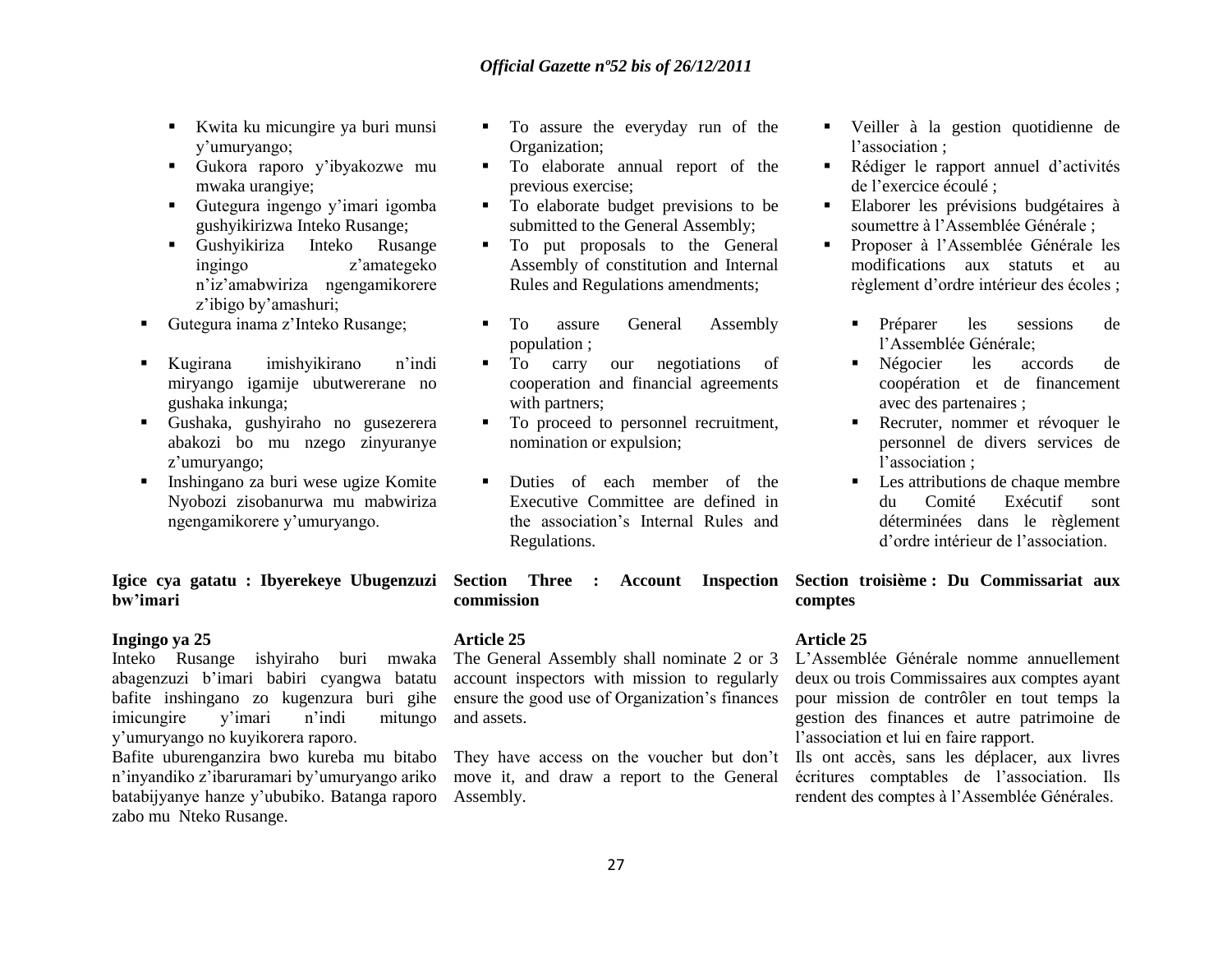#### **UMUTWE WA V: IHINDURWA RY'AMATEGEKO N'ISESWA RY'UMURYANGO CHAPITER V : MODIFICATION OF THE CHAPITRE V : CONSTITUTION AND DISSOLUTION OF THE ORGANIZATION**

#### **Ingingo ya 26**

Aya mategeko ashobora guhindurwa byemejwe n"Inteko Rusange ku bwiganze busesuye bw"amajwi bisabwe na Komite Nyobozi cyangwa na 1/3 cy"abanyamuryango nyakuri.

#### **Ingingo ya 27**

Byemejwe ku bwiganze bwa 2/3 by"amajwi, Inteko Rusange ishobora gusesa umuryango, kuwufatanya n"undi muryango cyangwa kuwomeka ku wundi bihuje intego.

## **Ingingo ya 28**

Uburyo aya mategeko shingiro azubahirizwa kimwe n"ibindi bidateganyijwe nayo bizasobanurwa ku buryo burambuye mu mabwiriza ngengamikorere yemewe n"Inteko Rusange.

## **Article 29**

Aya mategeko yemejwe kandi ashyizweho umukono n"abanyamuryango bari ku ilisiti iyometseho.

## **Bikorewe i Gisenyi, kuwa 01/03/2009**

Umuvugizi w"Umuryango **Anselme NZABONIMPA** (sé)

Umuvugizi Wungirije **Dieudonné KABAYIZA** (sé)

## **Article 26**

Any amendment to this constitution shall be decided by the General Assembly on absolute majority. The amendment proposal may be submitted either by the Executive Committee or 1/3 of effective members.

#### **Article 27**

On decision of 2/3 of its members, the General Assembly shall decide the dissolution, fusion or transfer to any other association with the similar objectives.

#### **Articles 28**

catered for in this constitution reference shall be made to internal rules and regulations approved by the General Assembly.

## **Article 29**

The present constitution is approved and adopted by the effective members of the Organisation mentioned on herewith list.

## **Done at Gisenyi, 01th March, 2009**

The Legal Representative of the Association **Anselme NZABONIMPA** (sé)

The Deputy Legal Representative **Dieudonné KABAYIZA** (sé)

## **DES MODIFICATIONS AUX STATUTS ET DE LA DISSOLUTION DE L'ASSOCIATION**

## **Article 26**

Les présents statuts peuvent faire objet de modifications sur décision de l"Assemblée Générale prise à la majorité absolue des voix, sur proposition du Comité de Direction ou à la demande de 1/3 des membres effectifs.

## **Article 27**

Sur décision de la majorité de 2/3 des voix, l"Assemblée générale peut prononcer la dissolution de l"association, sa fusion avec ou son affiliation avec toute autre association poursuivant un but analogue.

## **Article 28**

The implementation and any matters not Les modalités d'exécution des présents statuts et tout ce qui n"y est pas prévu seront déterminées dans un règlement d'ordre intérieur de l"association adopté par l"Assemblée Générale.

## **Article 29**

Les présents statuts sont approuvés et adoptés par les membres de l"association dont la liste est en annexe.

## **Fait à Gisenyi, le 1/03/2009**

Le Représentant Légal de l"Association **Anselme NZABONIMPA** (sé)

Le Représentant Légal Suppléant **Dieudonné KABAYIZA** (sé)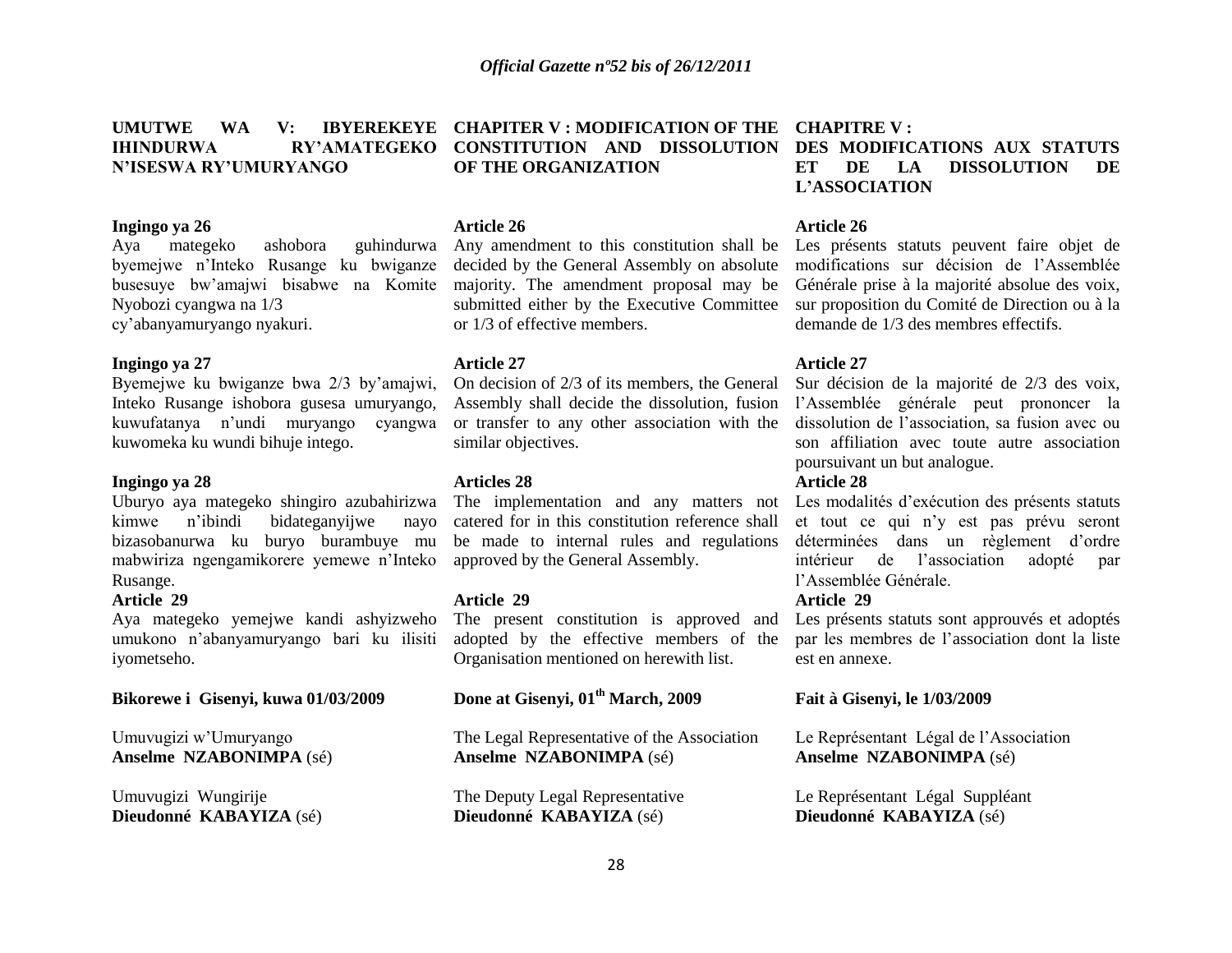## **PROCES VERBAL DE L'ASSEMBLEE GENERALE CONSTITUANTE**

**Lieu :** Gisenyi le 13 Août 2006 **Présents :** Membres fondateurs (liste en annexe)

## **Ordre du jour :**

- 1. Etat actuel de l"APEFE MWEYA
- 2. Agrément de nouveaux membres
- 3. Renouvellement du Comité de Direction
- 4. Divers

## **De la réunion**

- 1. Après étude de la situation financière et sociale de l"enseignement et des constructions, il a été unanimement décidé de conformer les anciens statuts portant création de l"APEFE MWEYA à la loi n°20/2000 du 26/07/2000.
- 2. 27 nouveaux adhérents ont été agréés
- 3. Après vote, le Comité de direction a été constitué de :
	- Président : **NZABONIMPA Anselme**
	- V/Président : **KABAYIZA Dieudonné**
	- Secrétaire : **BARUTANDE Consolée**
	- Trésorier : **MURANGWA Joseph**
- 4. Les divers : ont été concentrés surtout sur le litige de la maison construite sur la parcelle de l"Ecole.

Vice Président Président

Fait à Gisenyi, le 08/05/2009 Le Comité de Direction **KABAYIZA Dieudonné** (sé) **NZABONIMPA Anselme** (sé)

## **DECLARATION DES REPRESENTANTS LEGAUX**

Nous soussignés, **Anselme NZABONIMPA** et **Dieudonné KABAYIZA** , déclarons avoir été élus, successivement Représentant Légal et Représentant Légal Suppléant par l"Assemblée Générale du 13 Août 2006 de l"Association des Parents pour l"Education et la Formation des enfants « **APEFE MWEYA »** en sigle**.**

Gisenyi, le 01/03/2009

**Représentant Légal Suppléant Représentant Légal**

**Dieudonné KABAYIZA** (sé) **Anselme NZABONIMPA** (sé)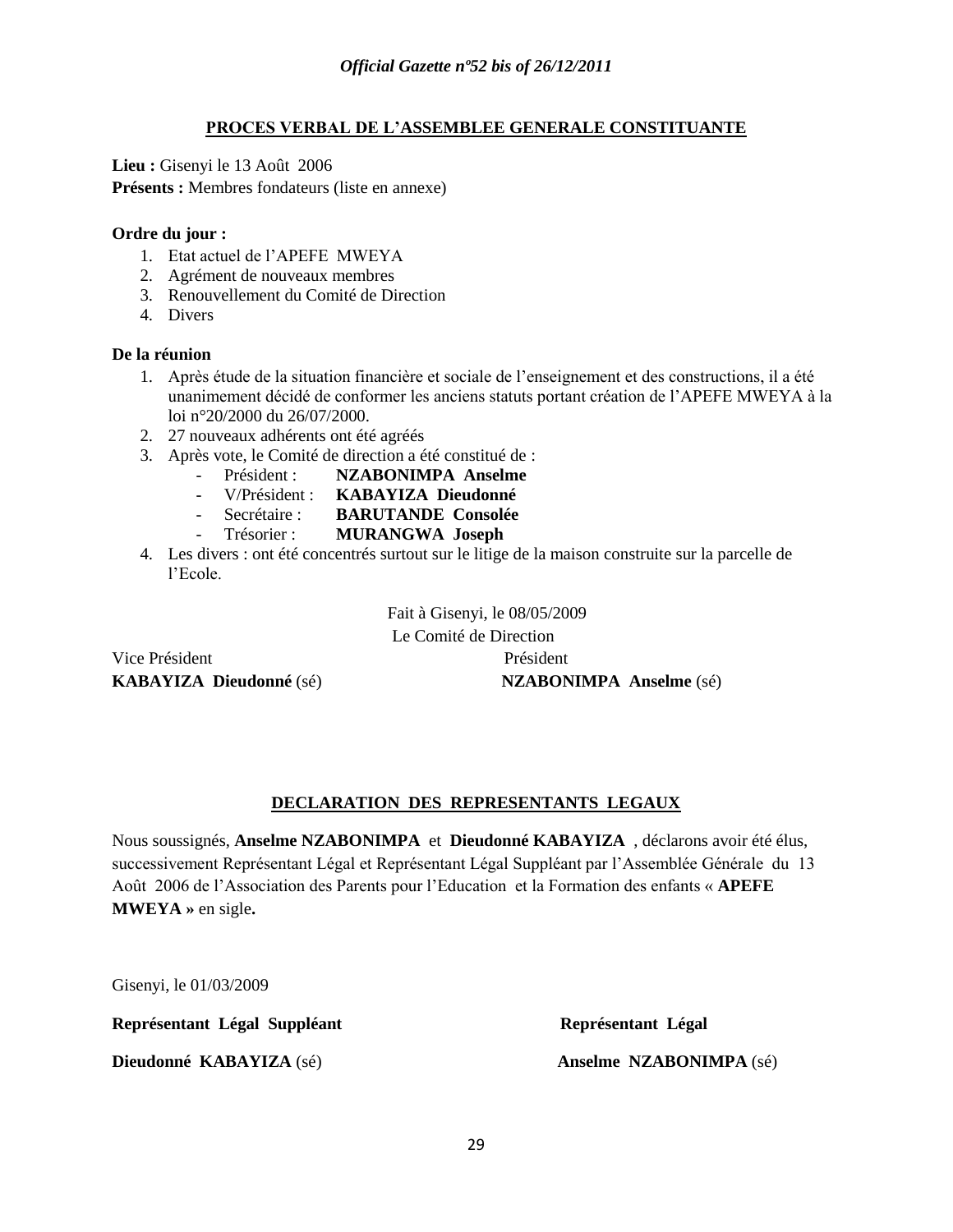| ITEKA RYA MINISITIRI Nº 152/08.11<br>RYO KUWA 06/10/2011 RIHA UBUZIMA<br><b>GATOZI</b><br><b>UMURYANGO</b><br>"AFRICA<br><b>BROTHERHOOD CHURCH <a.b.c.> "</a.b.c.></b><br>KANDI RYEMERA ABAVUGIZI BAWO | MINISTERIAL ORDER $N^{\circ}$ 152/08.11 OF<br>06/10/2011 GRANTING LEGAL STATUS<br><b>THE</b><br><b>ASSOCIATION</b><br>"AFRICA<br>TО<br><b>BROTHERHOOD</b><br><b>CHURCH</b><br><a.b.c>"AND APPROVING ITS LEGAL<br/><b>REPRESENTATIVES</b></a.b.c> | ARRETE MINISTERIEL Nº 152/08.11 DU<br><b>ACCORRDANT</b><br>06/10/2011<br>LA<br><b>PERSONNALITE</b><br><b>CIVILE</b><br>A<br>"AFRICA<br>L'ASSOCIATION<br><b>BROTHERHOOD CHURCH <a.b.c>" ET</a.b.c></b><br><b>AGREMENT</b><br>DE<br><b>SES</b><br><b>PORTANT</b><br>REPRESENTANTS LEGAUX |
|--------------------------------------------------------------------------------------------------------------------------------------------------------------------------------------------------------|--------------------------------------------------------------------------------------------------------------------------------------------------------------------------------------------------------------------------------------------------|----------------------------------------------------------------------------------------------------------------------------------------------------------------------------------------------------------------------------------------------------------------------------------------|
| <b>ISHAKIRO</b>                                                                                                                                                                                        | <b>TABLE OF CONTENTS</b>                                                                                                                                                                                                                         | <b>TABLE DES MATIERESS</b>                                                                                                                                                                                                                                                             |
| Ingingo ya mbere: Izina n'icyicaro<br>By'umuryango                                                                                                                                                     | Article one: Name and head Office of the<br>Association                                                                                                                                                                                          | Article Premier: dénomination et siège de<br>l'Association                                                                                                                                                                                                                             |
| Ingingo ya2: Intego z'umuryango                                                                                                                                                                        | <b>Article2:</b> Objectives of the Association                                                                                                                                                                                                   | Article 2 : Objectifs de l'Association                                                                                                                                                                                                                                                 |
| Ingingo ya 3: Abavugizi b'umuryango                                                                                                                                                                    | <b>Article3:</b> Legal Representatives                                                                                                                                                                                                           | Article 3 : Représentants Légaux                                                                                                                                                                                                                                                       |
| Ingingo ya 4: Igihe iteka ritangira<br>gukurikizwa                                                                                                                                                     | Article4:Commencement                                                                                                                                                                                                                            | <b>Article 4 :</b> Entrée en vigueur                                                                                                                                                                                                                                                   |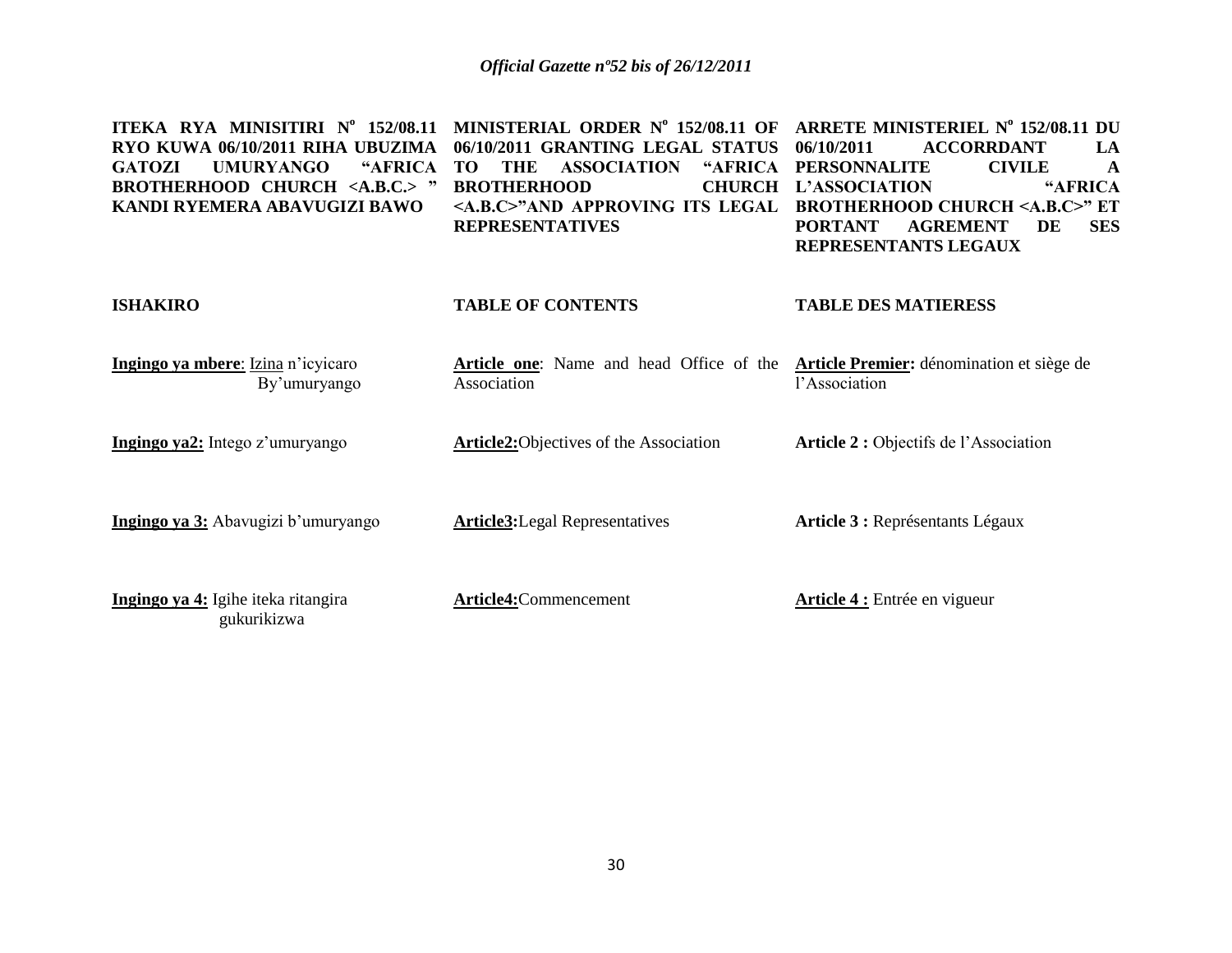**ITEKA RYA MINISITIRI Nº 152/08.11 MINISTERIAL ORDER Nº 152/08.11 OF ARRETE MINISTERIEL Nº 152/08.11 RYO KUWA 06/10/2011 UBUZIMA GATOZI UMURYANGO "AFRICA BROTHERHOOD CHURCH BROTHERHOOD CHURCH <A.B.C>"AND L'ASSOCIATION "AFRICA**   $\langle A.B.C. \rangle$  **\* KANDI ABAVUGIZI BAWO 06/10/2011 GRANTING LEGAL STATUS TO DU 06/10/2011 ACCORDANT LA ASSOCIATION RYEMERA APPROVING ITS REPRESENTATIVES PERSONNALITE CIVILE A**  LEGAL BROTHERHOOD CHURCH <A,B,C>" **ET PORTANT AGREMENT DE SES REPRESENTANTS LEGAUX**

## **Minisitiri w'ubutabera/Intumwa Nkuru The minister of justice/ Attorney General, ya Leta,**

Ashingiye ku Itegeko Nshinga rya Pursuant to the Constitution of the Republic of kamena 2003, nk"uko ryavuguruwe kugeza especially in Articles 120 and 20; ubu,cyane cyane mu ngingo zaryo iya 120 n"iya 121 ;

idaharanira inyungo, cyane mu ngingo zaryo Articles 8,9,10 and 20; iya 8,iya 9, iya10,n"iya 20 ;

ryo ku wa 18/07/2004 rigena amwe mu mu Nama y"Abaminisitiri, cyane cyane mu Cabinet, especially in Articles One; ngingo yaryo ya mbere ;

Abisabwe n"umuvugizi w"umuryango Upon request lodged by the legal Representatives **<A.B.C>",** mu rwandiko rwe rwakiriwe ku **CHURCH<A.B.C"** on 08/09/2011; wa 08/09/2011;

Repubulika y'u Rwanda ryo ku wa 04 Rwanda of 04 June 2003, as amended to date,

Ashingiye ku Itegeko nº 20/2000 ryo ku wa Pursuant to Law nº 20/2000 of 26/07/2000, relating 26/07/2000 ryerekeye imiryango to Non profit Making Organizations, especially in

Ashingiye ku iteka rya Perezida n<sup>o</sup> 27/01 Pursuant to the Presidential Order n<sup>o</sup>27/01 of mateka y"Abaminisitiri yemezwa atanyuze which are adopted without consideration by the 18/07/2004, determining certain Ministerial Orders

**« AFRICA BROTHERHOOD CHURCH** of the Asssociation "**AFRICA BROTHERHOOD** 

**Le Ministre de la Justice/ Garde des Sceaux,**

Vu la Constitution de la République du Rwanda du 04 Juin 2003, telle que révisée à ce jour, spécialement en ses articles 120 et 121 ;

Vu la loi nº 20/2000 du 29/07/2000 relative aux associations sans but lucratif, spécialement en ses articles 8,9,10 et 20 ;

Vu l'Arrête Présidentiel n° 27/01 du 18/07/2004 déterminant certains arrêtes ministériels qui ne sont pas adoptés par le Conseil des Ministres, spécialement en son article premier ;

Sur requête du Représentant Légal de l"Association **« AFRICA BROTHERHOOD CHURCH <A.B.C>»** reçue le 08/09/2011 ;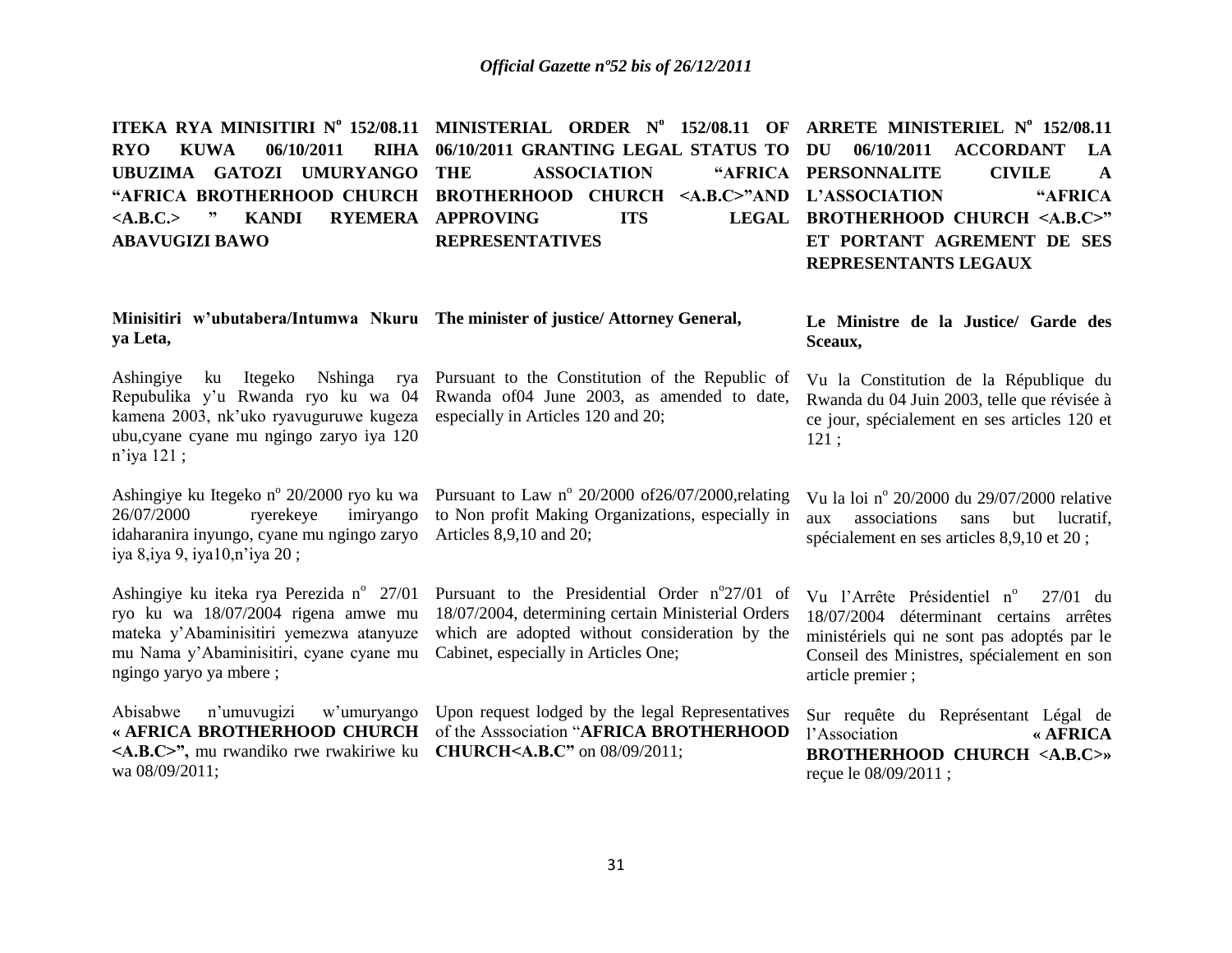| <b>ATEGETSE:</b>                                                                                                | <b>HEREBY ORDERS:</b>                                                                                                         | <b>ARRETE:</b>                                                                                                                                                                                                                                                                           |
|-----------------------------------------------------------------------------------------------------------------|-------------------------------------------------------------------------------------------------------------------------------|------------------------------------------------------------------------------------------------------------------------------------------------------------------------------------------------------------------------------------------------------------------------------------------|
| <b>Izina</b><br>n'icyicaro<br><b>Ingingo</b><br>mbere :<br>va<br>by'umuryango                                   | Article One: Name and Head Office Of Article premier: Dénomination et<br>the Association                                      | siège<br>de<br>l'Association                                                                                                                                                                                                                                                             |
| BROTHERHOOD CHURCH $\langle A.B.C.\rangle$ " ufite<br>icyicaro mu karere ka Nyarungenge, mu Mujyi<br>wa Kigali. | <b>Association "AFRICA BROTHERHOOD</b><br><b>CHURCH</b><br>$\leq$ A.B.C>"situated<br>in<br>Nyarungenge Diatrict, Kigali City. | Ubuzimagatozi buhawe umuryango "AFRICA Legal status is hereby granted to the La personnalité civile est accordée à l'Association<br>« AFRICA<br><b>BROTHERHOOD</b><br><b>CHURCH</b><br><a.b.c> » dont le siège est dans le District de<br/>Nyarungenge, dans la ville de Kigali.</a.b.c> |
| Umuryango uzakorera imirimo yawo mu Gihugu<br>hose.                                                             | The Association shall carry out its activities<br>in the entire Rwandan territory.                                            | L'Association exercera sea activités sur tout le<br>territoire du Rwanda.                                                                                                                                                                                                                |
| Ingingo ya 2: Intego z'umuryango                                                                                | <b>Article 2: Objectives of the Association</b>                                                                               | Article2 : Objectifs de l'Association                                                                                                                                                                                                                                                    |
| Umuryango ugamije:                                                                                              | The Association<br>the<br>has<br>objectives:                                                                                  | following L'Association a pour objectifs :                                                                                                                                                                                                                                               |
| 1) Kuzamura imibereho n'ubukungu by'abatura<br>Rwanda                                                           | development                                                                                                                   | 1) To promote Rwandan social-economical 1) Promouvoir les développent socio-économique<br>des Rwandais                                                                                                                                                                                   |
| 2) Kwita kumicungire n'amajyambere y'itorero.                                                                   | 2) To ensure the church management and<br>development                                                                         | 2) Assures la gestion et le développement de<br>l'Eglise                                                                                                                                                                                                                                 |
| 3) Kubaka ikigo nderabuzima mu murenge wa<br>Kigarama.                                                          | 3) To establish a health centre in Kigarama<br>Sector                                                                         | 3) Cree une infrastructure sanitaire en secteur<br>Kigarama                                                                                                                                                                                                                              |
| Ingingo ya 3: Abavugizi b'umuryango                                                                             | <b>Article3 Legal Representatives</b>                                                                                         | <b>Article3 : Les Représentants Légaux</b>                                                                                                                                                                                                                                               |
| Uwemerewe kuba umuvugizi w'umuryango                                                                            | Mr. NTIBARIKURE PIERRE Celestin                                                                                               | Est agrée en qualité de Représentant Légal                                                                                                                                                                                                                                               |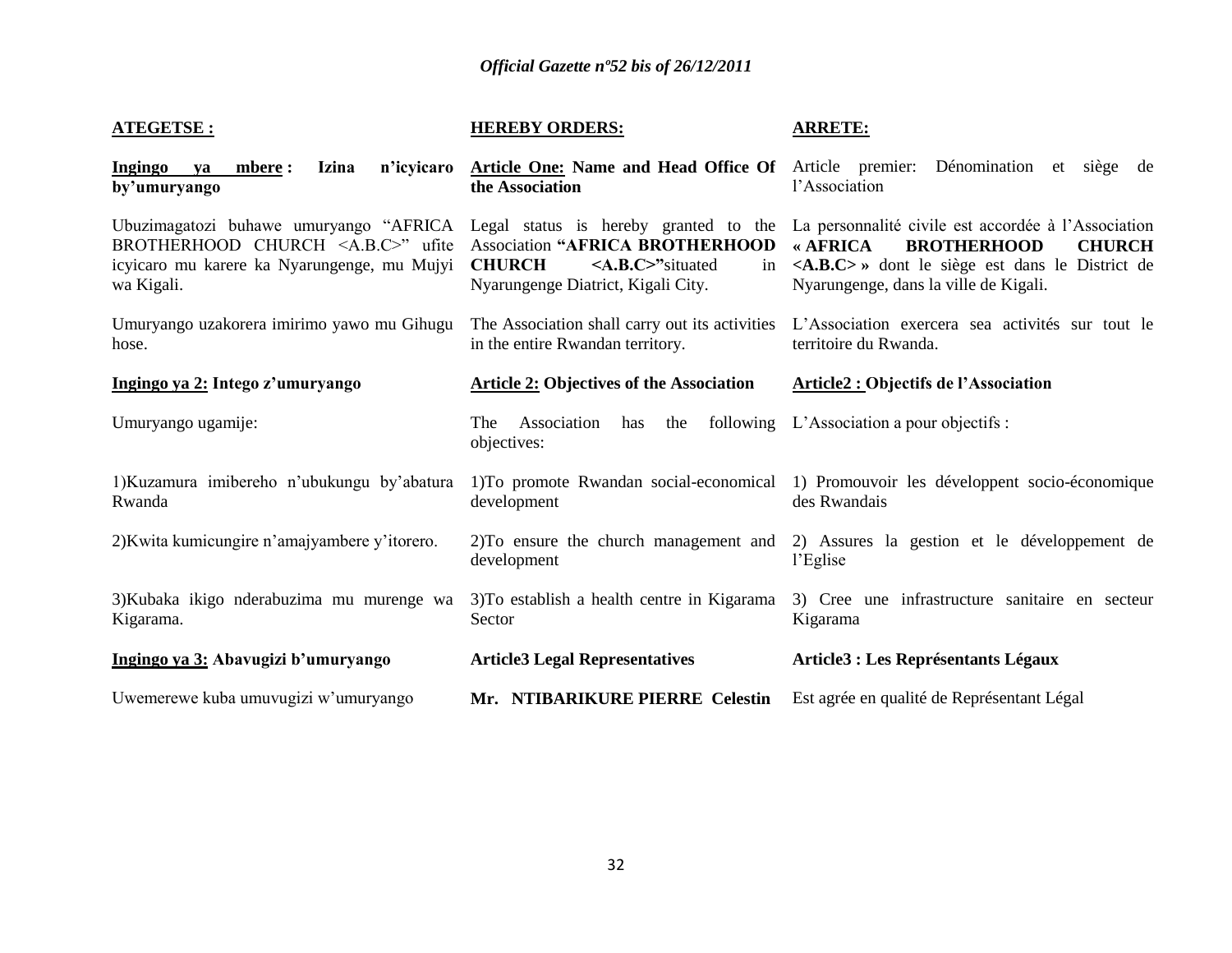**AFRICA BROTHERHOOD Celestin** umunyarwanda, uba mu Mu murenge wa Jenda, Akarere ka Nyabihu, mu ntara y"iburengerazuba.

Uwemerewe kuba umuvugizi wungirije wuwo muryango ni Bwana **SEBINTU Maniragaba**, umunyarwanda uba mu Murenge wa cyanika Akarere ka Burera, mu Ntara ya"Amajyaruguru.

**Ingingo ya 4: Igihe iteka ritangira Article 4: Commencent gukurikizwa**

y"uRwanda.

Kigali ku wa 06/Oct 2011

**<A.B.C.> "** ni **Bwana NTIBARIKURE Pierre**  Nyabihu District, in the western Province,is **CHURCH** Of Rwanda Nationality residing in Jenda Sector, De hereby autorised to be the Legal Representative of the Association **"AFRICA BROTHERHOOD CHURCH<A.B.C>"**

> **Mr SEBINTU Maniragaba**, of Rwandan nationality,residing in cyanika Sector,Burera District in North Province is herehy autorised to be the Deputy Legal Representative of the same Association

l'association 
"AFRICA **BROTHERHOOD CHURCH <ABC>" Monsieur NTIBARIKURE Pierre célestin**, de nationalité Rwandaises, résident dans le Secteur de Jenda, District de nyabihu, dans la province de l"Ouest

Est agréé en qualité de Représentant légal Suppléant de la même Association, **Monsieur SEBINTU Maniragaba**, de nationalité Rwandaise, Résidant dans le secteur Cyanika, District de Burera dans le province du Nord

#### Iri teka ritangira gukurikizwa ku munsi ritangirijweho mu igazeti ya Leta ya Repuburika This Order shall come into force on the date of its publication in the official Gazette of the Republic of Rwanda. **Article 4 : Entrée en vigueur** Le present Arreté entre en vigueur le jour de sa publication au journal Officiel de la République du Rwanda.

Kigali, on 06/10/2011

(sé)

Kigali, le 06 OCT 2011

**KARUGARAMA Tharcisse Ministre de la justice / garde des sceaux**

(sé)

**KARUGARAMA Tharcisse Minisitiri w'Ubutabera/Intumwa Nkuru ya Leta**

**KARUGARAMA Tharcisse Minister of Justice /Attoney general**

(sé)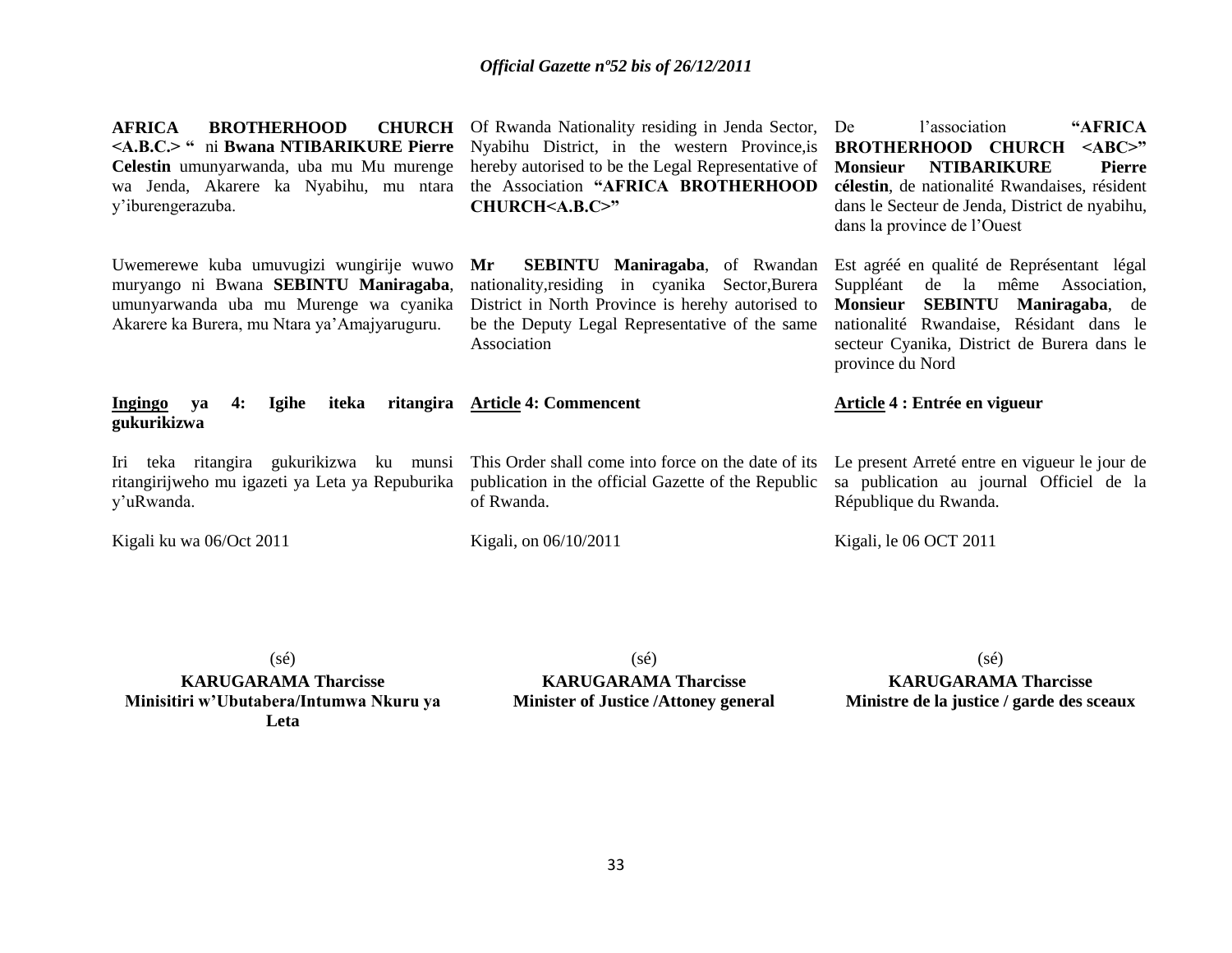## **AMATEGEKO**

Abashyize umukono kuri aya mategeko The undersigned to a non profit making Il est constitué entre les soussignés et ceux qui bemeje gushinga ishyirahamwe ridaharanira inyungu ryitwa **AFRICA**  «A.B.C » which governed by the statutes dénommée **BROTHERHOOD CHURCH ( A.B.C)** 

UMUTWE WA **SECTION 1 Izina ry'ishyirahamwe, icyicaro, naho rizakorera** 

## **Ingingo ya 1:**

Hakurikijwe itegeko no 20/2000 ryo kuwa In submission with the edit of 26 July 2000 No Vu la loi No 20/2000 du 26/10/2000 relative 27/07/2000 rirebana n"amashyirahamwe adaharanira inyungu, hashyizweho ishyirahamwe ryitwa **:** 

## **AFRICA BROTHERHOOD CHURCH A.B.C** named here in organization. **A.B.C.**

## **Ingingo ya 2:**

Icyicaro gikuru cy"ishyirahamwe gishyizwe The head office of organization is located in Le siège de l"association est établi dans la ville mu mujyi wa Kigali, Akarere ka Kicukiro, kwimurirwa ahandi byemejwe na 2/3 by"abanyamuryango b"ishyirahamwe.

## **Ingingo ya 3:**

kubutaka bw"u Rwanda, kandi rishobora gukorera mubindi bihugu.

## **STATUTES**

which are hereafter.

**MBERE SECTION 1 Name, Headquarter, areas of activities and Adress.** 

## **Article 1:**

20/2000 related to non-profit manking organization called:

#### **Article 2:**

Kigali city, Kicukiro District, Kigarama accordance with 2/3 of the organization décision de 2/3 de l"assemblée générale. members.

## **Article 3:**

its interests in any other countries.

## **STATUT**

organization, **Africa brotherhood church**  adhèrent au présent statut une association

**AFRICA BROTHERHOOD CHURCH (A.B.C)**

**SECTION 1 Nom, Adresse et siege de l' Association**

## **Article 1 :**

aux associations sans but lucrative. Il est crée une Association dénomée :

**AFRICA BROTHERHOOD CHURCH AFRICA BROTHERHOOD CHURCH A.B.C.**

## **Article 2 :**

Umurenge wa Kigarama Gishobora Sector. It can be transferred some where else in Il peut être transférer en toute autre localité sur de Kigali, District Kicukiro, Secteur Kigarama.

#### **Article 3 :**

Ishyirahamwe rikorera ibikorwa byaryo The organization carries its activities L'Association exerce ses activités sur toute throughout Rwanda territory and can establish l"étendue du pays, elle peut étendre ses activités partout dans le monde.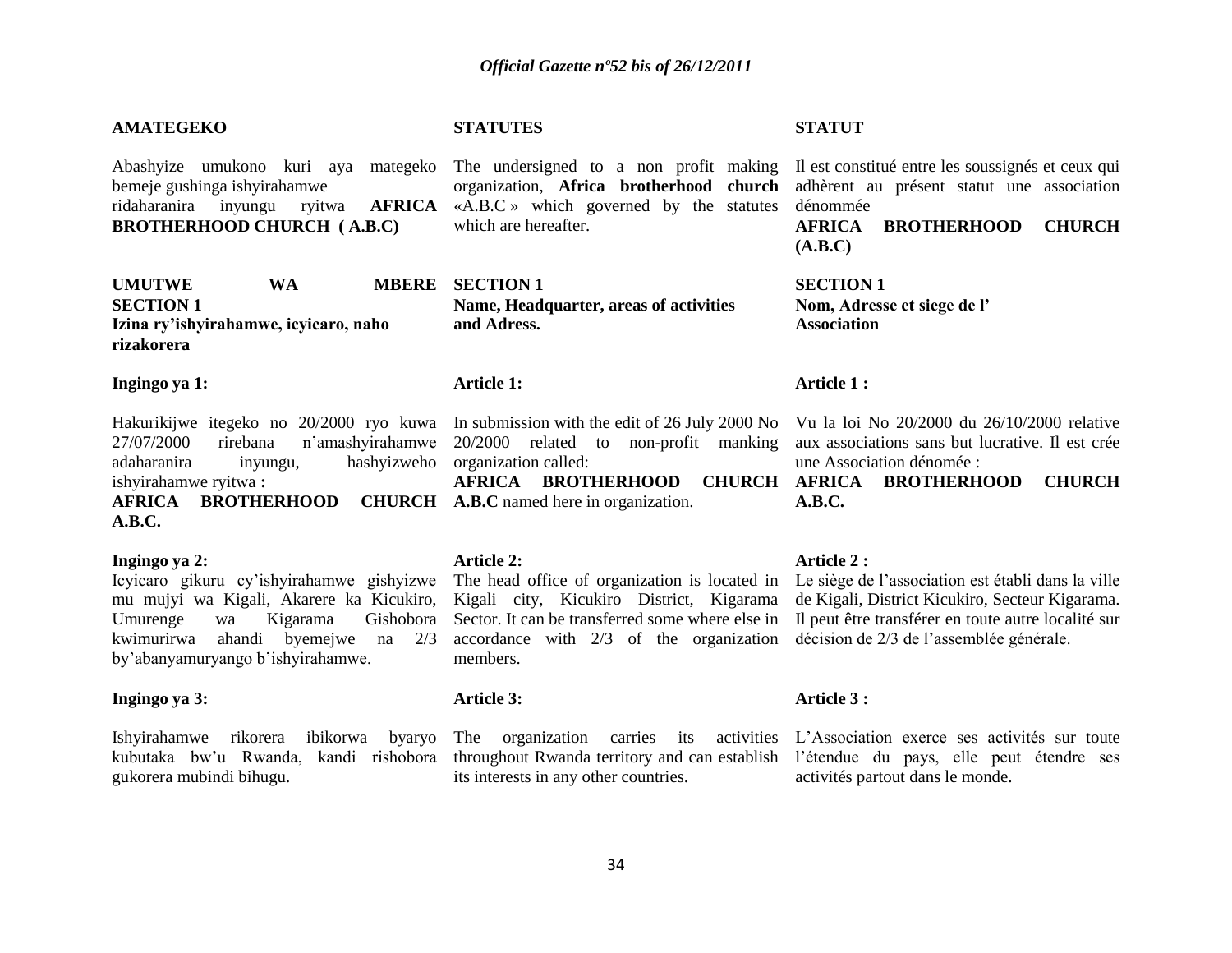| <b>UMUTWE WA2</b><br>Igihe n'Intego z'ishyirahamwe                                                                                                                                                                  | <b>SECTION 2</b><br><b>Duration and Objectives</b>                                                                                                                                                                                   | <b>SECTION 2</b><br><b>Duration and Objectives</b>                                                                                                                                                                               |  |
|---------------------------------------------------------------------------------------------------------------------------------------------------------------------------------------------------------------------|--------------------------------------------------------------------------------------------------------------------------------------------------------------------------------------------------------------------------------------|----------------------------------------------------------------------------------------------------------------------------------------------------------------------------------------------------------------------------------|--|
| Ingingo ya 4:                                                                                                                                                                                                       | <b>Article 4:</b>                                                                                                                                                                                                                    | <b>Article 4:</b>                                                                                                                                                                                                                |  |
| Ishyirahamwe rizamara igihe kitagenwe.                                                                                                                                                                              | The organisation has been created for an L'Association est crée pour une durée<br>indeterminable duration.                                                                                                                           | indéterminée.                                                                                                                                                                                                                    |  |
| Ingingo ya 5:                                                                                                                                                                                                       | Article 5:                                                                                                                                                                                                                           | Article 5:                                                                                                                                                                                                                       |  |
| Ishyirahamwe rifite intego zikurikira :<br>1. Kuzamura imibereho n'ubukungu byabatura<br>Rwanda.<br>2. Kwita kumicungire n'amajyambere y'itorero<br>Kubaka ikigonderabuzima mu murenge<br>Wa Kigarama.              | The organization has the following aims:<br>1. To promote Rwandan social-economical<br>development<br>2. To assure the church management and<br>development.<br>To create health infrastructure in kigarama<br>Sector                | L'Association a pour objectifs :<br>1. Promouvoir le développement socio-<br>économique des Rwandais.<br>2. Assurer la gestion et le développement de<br>l'Eglise.<br>Créer une infrastructure sanitaire en secteur<br>Kigarama. |  |
| <b>UMUTWE WA3</b><br>Abagize ishyirahamwe                                                                                                                                                                           | <b>SECTION 3</b><br><b>Organization's members</b>                                                                                                                                                                                    | <b>SECTION 3 : LES MEMBRES</b>                                                                                                                                                                                                   |  |
| Ingingo ya 6:                                                                                                                                                                                                       | Article 6:                                                                                                                                                                                                                           | Article 6:                                                                                                                                                                                                                       |  |
| bagize<br>ishyirahamwe<br>Abanyamuryango<br>n'abashyize umukono kuri aya mategeko<br>awugenga, kwakira abanyamuryango bashya<br>byemerwa n'inteko rusange, urwandiko rusaba<br>rwoherezwa umuvugizi w'ishyirahamwe. | The founder members are the signatories of the<br>constitution. New members can however be<br>admitted in the organization on approval of the<br>general assembly. Application letter is<br>adressed to the chearman of association. | Le membre de l'association est toute personne<br>signataire du présent statut.<br>L'association reçoit des nouveaux adhérents,<br>ces derniers écrits une lettre au représentant de<br>l'association.                            |  |
| Ingingo ya 7:<br>Ntamubare ugenwe wabagize ishyirahamwe,<br>ariko ntushobora kujya munsi ya batatu                                                                                                                  | Article 7:<br>The organization members are not limited in Les membres de l'association ne sont pas<br>number can not be below three.                                                                                                 | Article 7:<br>limités, et ne peuvent pas être en dessous de<br>trois.                                                                                                                                                            |  |
| Ingingo ya 8:<br>Kuva mw'ishyirahamwe biterwa: Urupfu,                                                                                                                                                              | <b>Article 8:</b><br>The termination of membership is caused by:                                                                                                                                                                     | <b>Article 8:</b><br>La qualité de membre se perd par décès,                                                                                                                                                                     |  |
| 35                                                                                                                                                                                                                  |                                                                                                                                                                                                                                      |                                                                                                                                                                                                                                  |  |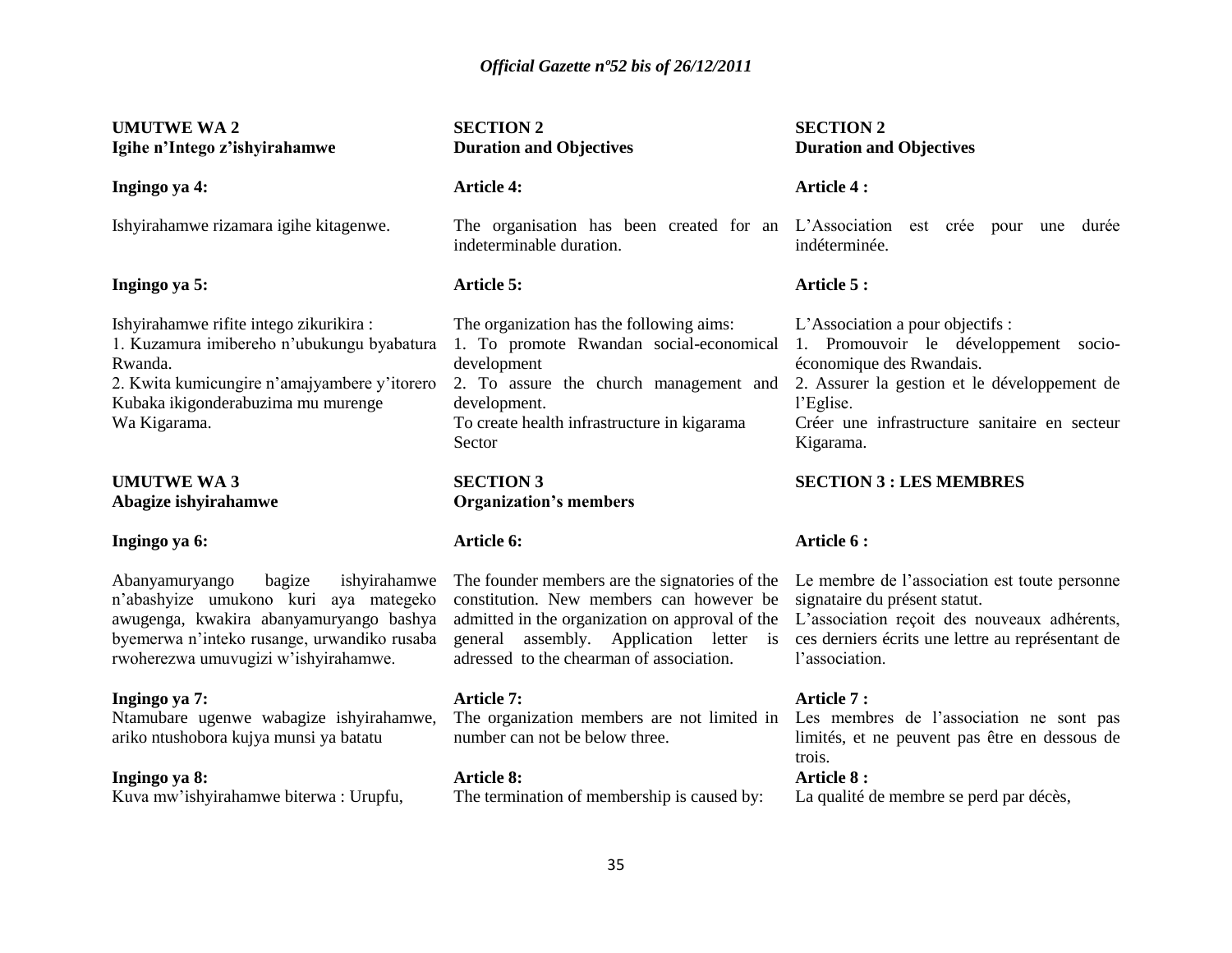Kwirukanwa mw"ishyirahamwe, kuvamo kubushake. Umunyamuryango yirukanwa mw"ishyirahamwe iyo atitabira ibikorwa by"ishyirahamwe, gucisha ukubiri n"amategeko yaryo, n"imyitwarire idahwitse iharabika isura nziza y"ishyirahamwe

## **UMUTWE WA 4 Inzego z'ishyirahamwe**

**Ingingo ya 9:** Inzego zishyirahamwe ni zikurikira : Inteko rusange Inama nkuru y"ubuyobozi

## **Ingingo ya 10:**

Inteko rusange nirwo rwego rukuru rw"ishyirahamwe, rugizwe n"abanyamuryango bose, abawushinze n"abawinjiyemo nyuma inteko rusange niyo ifite ububasha busesuye bituma ishyirahamwe rirangiza ibyo ryiyemeje. Inteko iterana gatatu mu mwaka, inama idasanzwe itumizwa iyo havutse ikibazo cyatuma iterana.

## **Ingingo ya 11:**

Inteko rusange ifite inshingano zikurikira : Kwemeza no guhindura amategeko

Kwemeza politiki rusange na y"ibikorwa by"ishyirahamwe. Gushyiraho abagize komite nyobozi

Death, dismisal by general assembly, voluntary Exclusion et la démission volontaire. withdrawal. The features of exclusion are the Les causes de l'exclusion peuvent être : following: to do not participate in organization"s regulation and bad behaviour affecting bad reputation of organization

## **SECTION 4 The organs of organization**

**Article 9:** The organs of organization are : General Assembly Executive Committee

#### **Article 10:**

organization; it take place three times per year d'urgence. in ordinary session, in extraordinary when there is an urgent issue to discuss.

## **Article 11:**

The general assembly has the following aims: To adopt and modify statute To adopt general policy and action plan of the gahunda organization. To elect the Executive committee members.

To admit, to suspend and exclude member

organization's activities, to do not respect the violation répétée des dispositions statutaires, la Un membre de l"association inactif, la conduite qui porte préjudice à la réputation de l"association.

## **SECTION 4 Des organes**

**Article 9 :** Les organes de l'association sont : L"Assemblée Générale Comité Exécutif

## **Article 10 :**

The general assembly is the supreme organ of L'assemblée générale est l'organe suprême de organization, it is made up of all duly l"association et représente la majorité des registered members and founding members. It membres, elle prend des décisions en rapport has full powers to make decisions on all avec l'association afin d'atteindre ses objectifs. essential issues and problems which have Elle se réunit trois par l"an en session relationship with the objectives of the ordinaire, en session extraordinaire en cas

## **Article 11 :**

Les attributions de l"Assemblée générale Adopter ou modifier le statut

Adopter la politique générale et le programme d"activités de l"association. Elire les membres du comité exécutif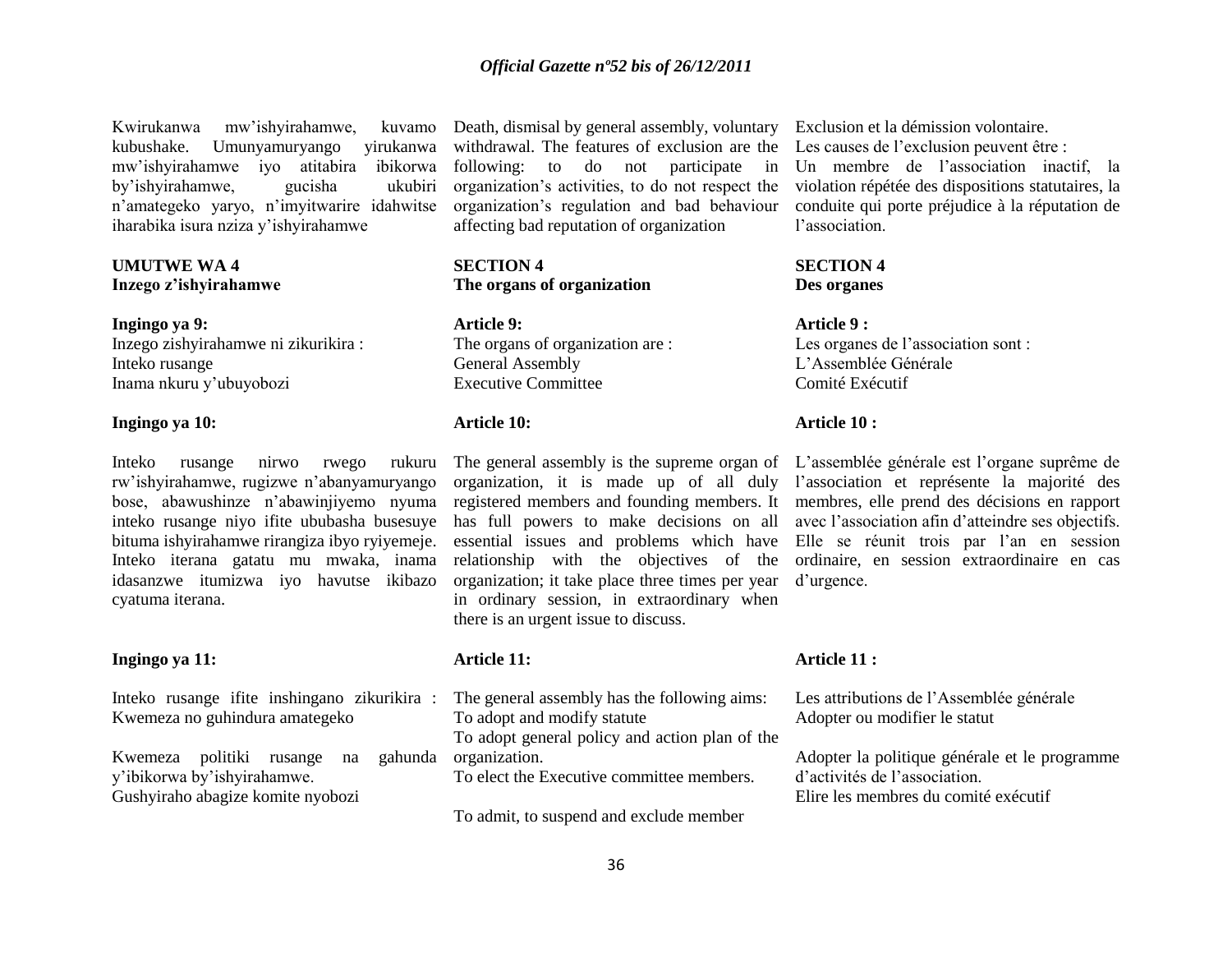Kwemera no gusezerera abanyamuryango Kwemeza umusanzu w"umunyamuryango. Gusesa ishyirahamwe.

#### **Ingingo ya 12:**

Inteko rusange itumizwa kandi ikayoborwa n"umuvugizi w"ishyirahamwe cyangwa umwungirije, uhagarariye ishyirahamwe amenyesha ibyo inama iziga, aho izabera, iminsi 15 mbere y"uko inama iterana. Ibyemezo bifatwa iyo hitabiriye 2/3.

#### **Ingingo ya 13:**

Inama nkuru y"ubuyobozi nirwo rwego ruyobora kandi rugacunga Ishyirahamwe.

Rugizwe n"aba bakurikira : Umuvugizi w"ishyirahamwe; Umwungirije; Umunyamabanga; Umubitsi; Abapasitoro b"Amatorero.

### **Ingingo ya 14:**

Inama nkuru itumizwa kandi ikayoborwa n"umuvugizi, yaba adahari, ikayoborwa n"umwungirije. Uhagarariye ishyirahamwe atorwa kuyobora igihe cy"imyaka itanu, yongera kwiyamamaza indi nshuro imwe gusa

To adopt contribution of the organization. To dissolve the organization.

#### **Article 12:**

The general Assembly is convened and chaired buy legal Representative or his Deputy when his not present, the Representative announces date, place and agenda in 15 days before the meeting. The general Assembly makes valablement si 2/3 sont présent. decision on issues if there is 2/3 of a present member.

#### **Article 13:**

and managing organ of organization. It consists of the following people: Legal Representative; The Assistant Legal Representative; The secretary; The treasurer; Pastors.

#### **Article 14:**

The Executive meeting is convened and supervised by the Legal Representative, in case of him being absent, his Deputy does the same. years. But he can be re-elected once again

Agréer, suspendre et exclure les membres, fixer le montant des cotisations, dissoudre l"association.

#### **Article 12 :**

L"Assemblée générale est convoquée par le Représentant de l"association ou suppléant. Il communique la date, le lieu, l"ordre du jour 15 jours à l"avance. L"assemblée générale décide

#### **Article 13 :**

The executive Committee is the administrative Le comité exécutif est l'organe chargé de l"administration et la gestion de l"association. Il est composé de : Représentant Légal ; Représentant suppléant et les Pasteurs ; Responsables des Eglises.

#### **Article 14 :**

The legal representative's mandate is five l'association a un mandant de cinq ans. Il peut Le Comité Exécutif est convoqué et présidé par le Représentant Légal, à son absence il est présidé par son suppléant. Le représentant de être réélu une seule fois.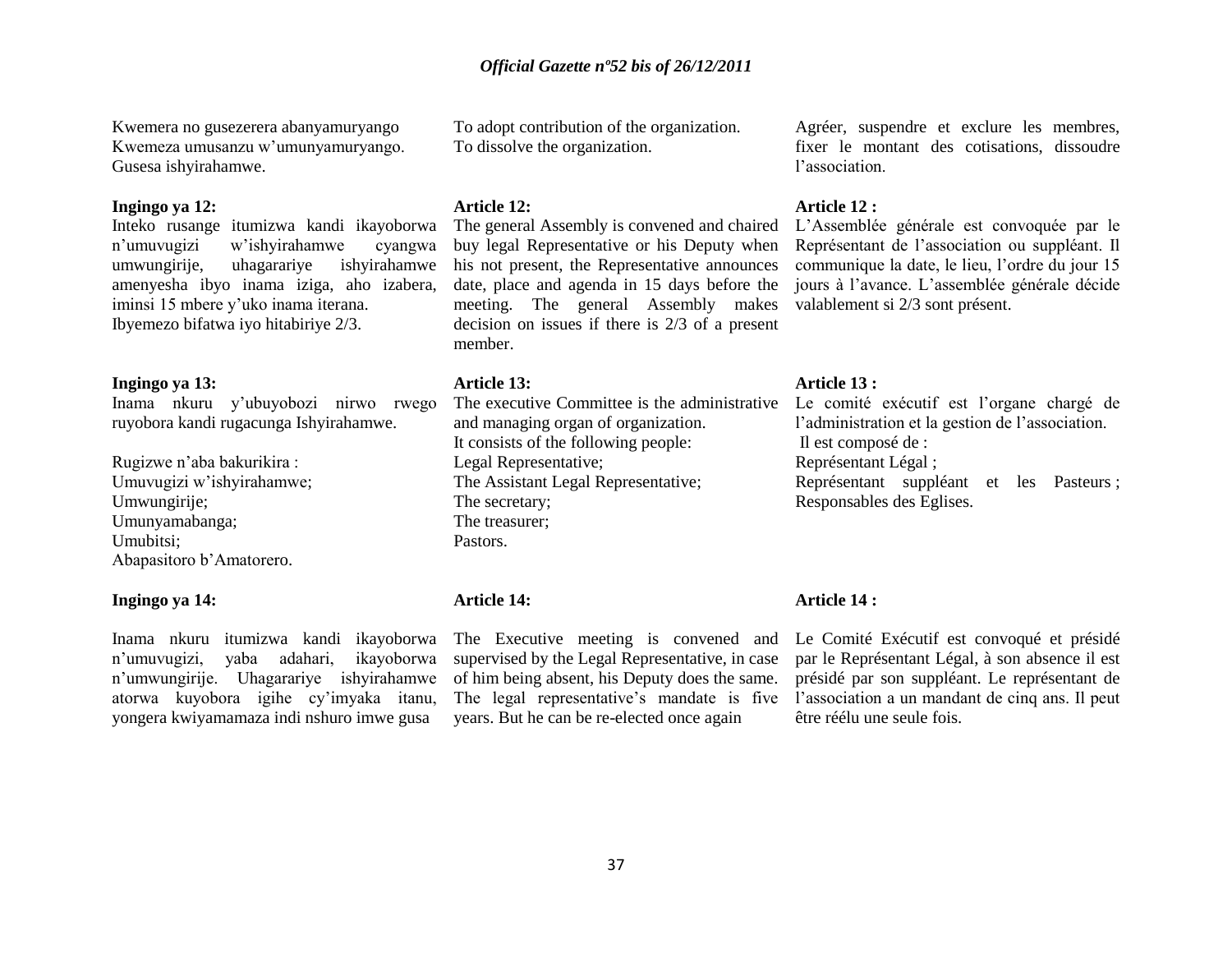#### **UMUTWE WA 5 Umutungo w'ishyirahamwe**

#### **Ingingo ya 15:**

Ishyirahamwe rishobora kugira umutungo rihawe cyangwa ryishakiye, byimukanwa n"ibitimukanwa byangombwa necessery to achieve the goals. kugirango rigere ku ntego.

#### **Ingingo ya 16:**

Umutungo w"ishyirahamwe n"umusanzu w"abanyamuryango, infashanyo, Indangano, umurage.

#### **Ingingo ya 17:**

Umutungo w"ishyirahamwe, ni umwihariko bwite wawo, nta wemerewe umugabane uwo ariwo wose yeguye cyangwa yirukanwe.

#### **UMUTWE WA 6**

**Ihindura ry'amategeko y'ishyirahamwe n'iseswa** 

#### **Ingingo ya 18:**

Ihinduka ry"aya mategeko rigomba kwemezwa n"ubwiganze bw"amajwi yabagize ishyirahamwe. Iryo hindura risabwa na komite nyobozi cyangwa 1/3 cy"abanyamuryango.

#### **Ingingo ya 19**:

Iseswa ry"ishyirahamwe ryemerwa ari uko ryatowe na 2/3 byabarigize, cyangwa hakurikijwe icyemezo cy"urukiko, n"amategeko. Icyo gihe hamaze kwishyurwa

#### **SECTION 5 Organization Assets**

#### **Article 15:**

The organization can gain resources from gifts ibintu or its own activities, propety and other income

#### **Article 16:**

Organization"s resources origin to the: Contribution of organization members will of conduct, gifts.

#### **Article 17:**

Resources registered to the organization is its particular resources, in case of withdraw for the organization, dismissal, there is no member allowed to take his part.

**SECTION 6 Modification of constitution and Dissolution of Organization** 

#### **Article 18:**

Any modification of the present constitute ion must be determined by majority of organization. The modification request is made effective member.

#### **Article 19:**

The dissolution of organization can only be La dissolution de l"association intervient sur

#### **SECTION 5 Du Partimoine de l'association**

#### **Article 15:**

The organization can gain resources from gifts or its own activities, propety and other income necessery to achieve the goals.

#### **Article 16:**

Organization"s resources origin to the: Contribution of organization members will of conduct, gifts.

#### **Article 17:**

Resources registered to the organization is its particular resources, in case of withdraw for the organization, dismissal, there is no member allowed to take his part.

**SECTION 6 Modification et dissolution de L'Association**

#### **Article 18 :**

by the executive committee or by 1/3 of its exécutif ou sur demande de 1/3 membre de La modification du présent statut est déterminée par la majorité de membre, la modification est sollicitée par le comité l"association.

#### **Article 19 :**

determined by a majority of 2/3 of the l"initiative de 2/3 de ses Membres, et doit se Organization members, or by a judicial faire conformément aux dispositions légales et decision. According to that hypothesis, after réglementaires en matière. Les biens de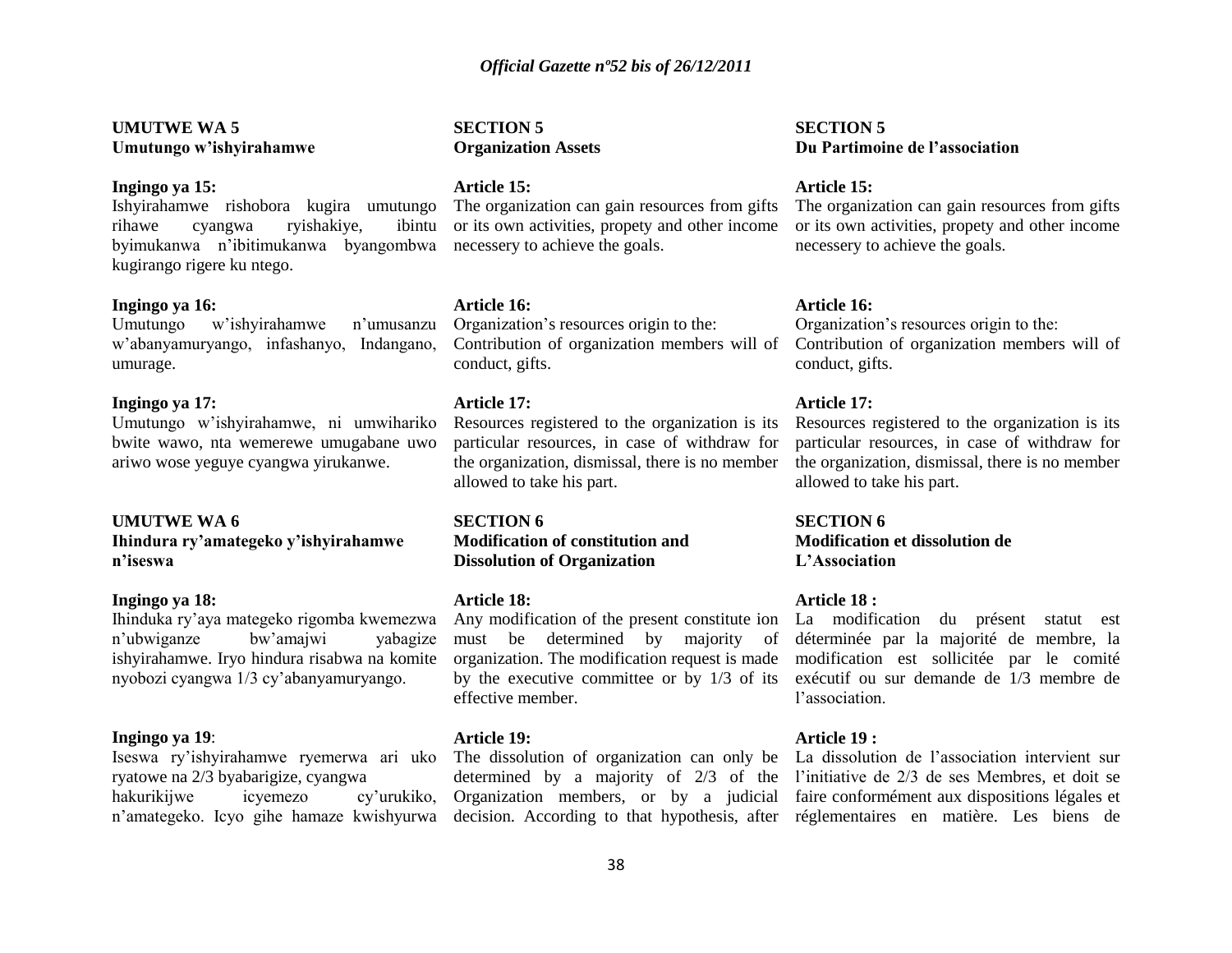bihuje intego.

#### **Ingingo ya 20:**

rikorwa n"umuntu umwe cyangwa benshi done by one more persons who have that rusange kubwiganze bw"amajwi ya 2/3 assembly by majority vote of 2/3 of members. by"abanyamuryango.

#### **UMUTWE WA 7 Ingingo zisoza**

#### **Ingingo ya 21:**

Ibidateganyijwe byose muri aya mategeko, If there is anything that no provision in bizagenwa n"amabwiriza agenga ishyiarahamwe ndetse n"amategeko akurikizwa mu Rwanda kubirebana n"imiryango idaharanira inyungu.

#### **Ingingo ya 22:**

italiki ashyiriweho umukono.

## **Bikorewe i Kigali kuya 05/05/2010** (sé)

debits the assets of organization will be qui a les mêmes objectifs. entrusted to another organization with similar objectives.

#### **Article 20:**

Ibarurwa ry'umutungo w'ishyirahamwe The auditing of the organization's assets is L'audit de l'association est assuré par une ou

#### **SECTION 7 Final Arrangement**

#### **Article 21:**

resolved by the organization, or by the non-profit making organization.

#### **Article 22:**

Aya mategeko atangira gukurikizwa uhereye This statute will be followed from the date Le présent statut entre en vigueur dès le jour de which will be signed.

> **Done at Kigali 5th May, 2010** (sé)

imyenda, umutungo uhabwa ishyirahamwe having audited the accounts and setting the l'association seront transférés à l'association

#### **Article 20 :**

bashinzwe uwo murimo batowe n'intego responsibility and appointed by the general générale sur majorité de 2/3 des voix de ses plusieurs personnes élues par l"assemblée membres.

#### **SECTION 7 Dispositions finales**

#### **Article 21 :**

regulation in force in Rwanda designed for intérieur de l'association et la loi en vigueur au Toutes les matières non prévues par le présent statut, sont régies par le règlement d"ordre Rwanda relative aux associations sans but lucratif

### **Article 22 :**

sa signature.

**Fait à Kigali le 05/05/2010** (sé)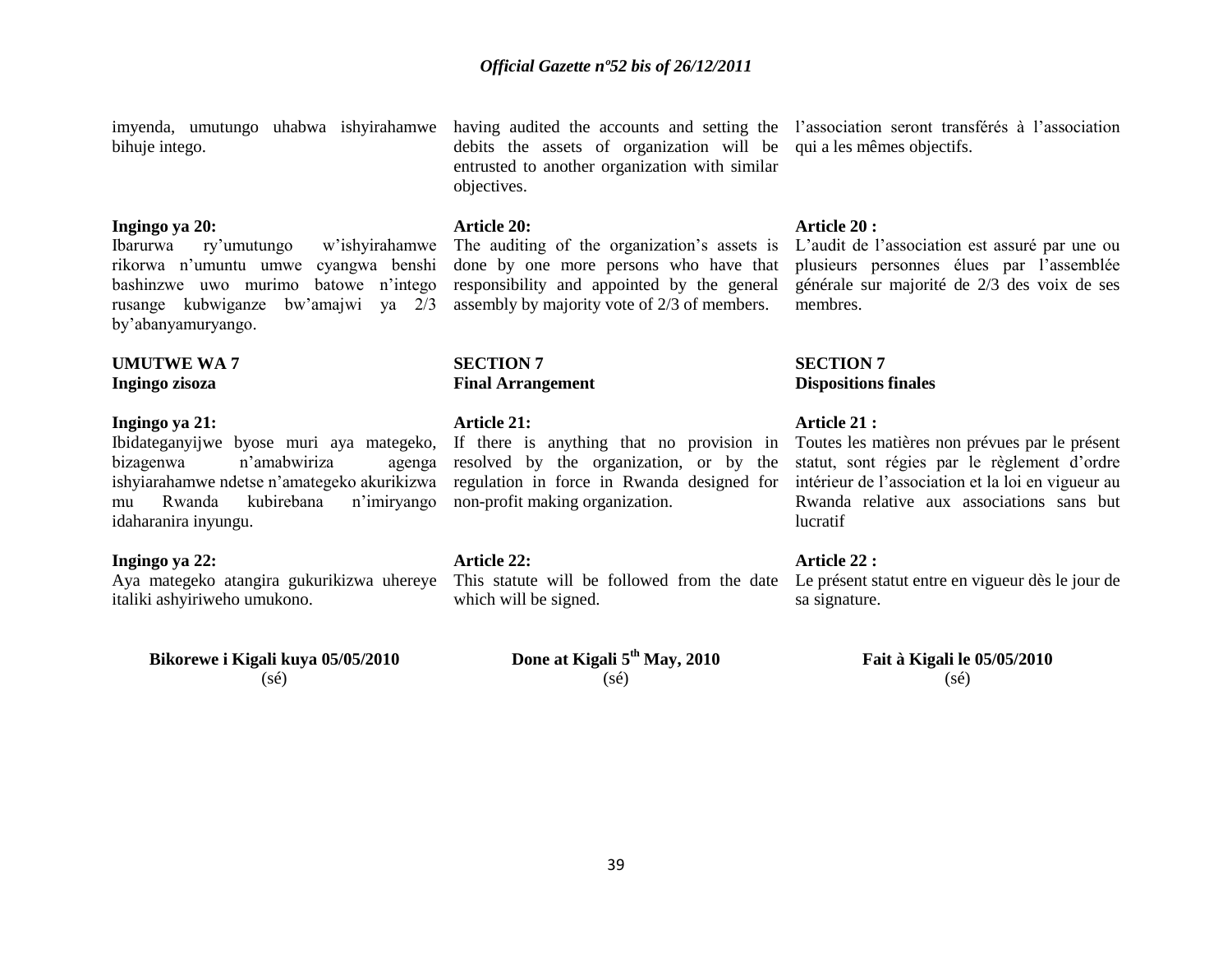# **INAMA Y'ITORERO AFRICA BROTHERHOOD CHURCH**

Inama yabereye I Ruhengeri ahahoze i cyicaro gikuru cy"Itorero A.B.C. Yatangiye saa tatu irangira saa munane.

## ABARI MUNAMA

| <b>AMAZINA</b>                       | ID               | <b>UMUKONO</b> |
|--------------------------------------|------------------|----------------|
| <b>PASTOR NTIBARIKURE P.CELESTIN</b> | 1196480030825079 | $(s\acute{e})$ |
| PASTOR SEBINTU MANIRAGABA LEVIS      | 1196380042719021 | (sé)           |
| <b>PASTOR SEBAHIZI VICTOR</b>        | 1196780001469106 | (sé)           |
| <b>RUGAZURA ALEXIS</b>               | 1197280009961010 | $(s\acute{e})$ |
| <b>BIGARABA NDATSINZE RENE</b>       | 1197480005251029 | (sé)           |
| RUTEBUKA CLAUDE                      | 1198480005708125 | $(s\acute{e})$ |
| MUNYAMFURA MUSHONDA JULE             | 1196970001784024 | $(s\acute{e})$ |

## **Kumurongo wibyigwa hari ibikurikira:**

1. Kugezwaho amakuru yurugendo Pastor Pierre yagiriye muri Kenya

2. Kwemeza imyanzuro yafashwe na komite nyobozi ihagarika byagateganyo Umuvugizi wa A.B.C. mu Rwanda.

3. Kuvugurura amategeko

4. Gutora ubuyobozi bushya.

## **1. Kugezwaho amakuru yurugendo Pastor NTIBARIKURE Pierre yagiriye muri Kenya**

Pasteur Ntibarikure P.C. Yatugejejeho amakuru yibyo twamutumye byagenze neza, ubuyobozi bwa ABC/KENYA bwakiriye neza ko NKUNZURWANDA yavuye kubuyobozi, kandi ko bagiye gufatanya natwe.

# **2. Kwemeza imyanzuro yafashwe na komite nyobozi ihagarika byagateganyo Umuvugizi wa A.B.C. mu Rwanda.**

-Inama rusange imaze gusuzuma imyifatire ya NKUNZURWANDA,Ifashe icyemezo cyo kumuhagarika -

- --kubera impamvu zikurikira:
- -Gufata amadeni ya abantu atishura
- -Gukoresha umutungo w"itorero kunyungu ze bwite

-Ubusinzi

Inama rusange ishingiye kuriyo myifatire ye mibi yemeje kumuharika burundu kubuvugizi bw"itorero.

## **3. Kuvugurura amategeko**

Inama rusange yemeje kuvugurura amategeko ya A.B.C. Kuberako ayo mategeko yagiye ahindurwa n"umuvugizi muburyo butaribwo.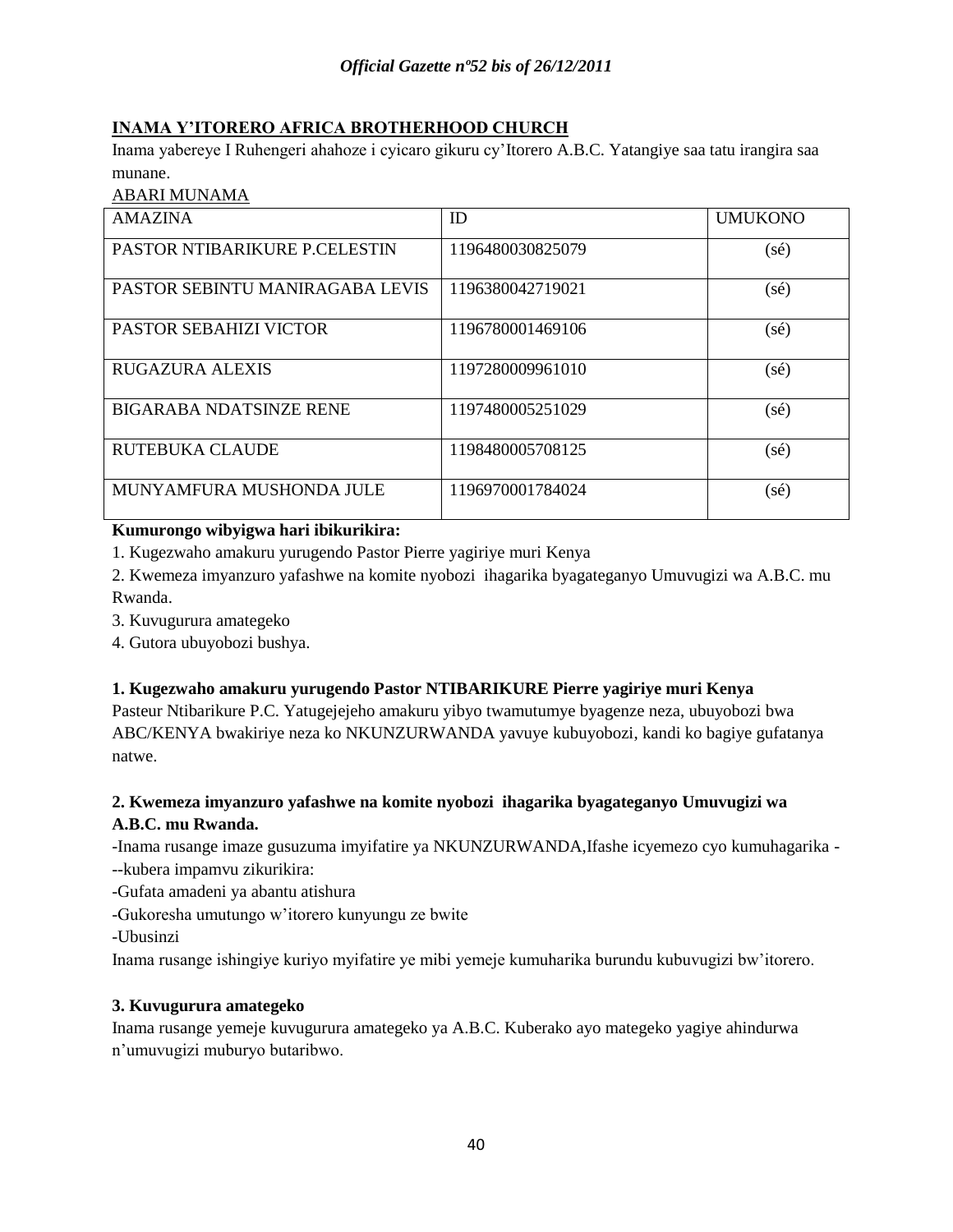## **4. Gutora ubuyobozi bushya.**

Inama rusange yemeje gutora mu buryo bukurikira:

**-Inama rusange** igizwe nabanyamuryango bose

**-Komite nyobozi** igizwe nabakurikira:

| <b>AMAZINA</b>                       | <b>UMURIMO AKORA</b> | <b>UMUKONO</b> |
|--------------------------------------|----------------------|----------------|
| <b>PASTOR NTIBARIKURE P.CELESTIN</b> | <b>UMUVUGIZI</b>     | (sé)           |
| PASTOR SEBINTU MANIRAGABA LEVIS      | UMUVUGIZI WUNGIRIJE  | (sé)           |
| <b>PASTOR SEBAHIZI VICTOR</b>        | <b>UMUBITSI</b>      | (sé)           |
| <b>BIGARABA NDATSINZE RENE</b>       | <b>UMWANDITSI</b>    | (sé)           |
| <b>RUTEBUKA CLAUDE</b>               | <b>MEMBRE</b>        | (sé)           |
| MUNYAMFURA MUSHONDA JULE             | <b>MEMBRE</b>        | (sé)           |

## **ICYITONDERWA:**

Inama rusange yemeje ko NTIBARIKURE PIERRE ABA UMUVUGIZI WA AFRICA BROTHERHOOD CHURCH, Umuvugizi wungirije ni SEBINTU MANIRAGABA LEVIS. Inama rusange yemeje kandi ko Icyicaro gikuru cyimurirwa ikigali uhereye iyi tariki ya 12/5/2006.

## **Bikorewe i Ruhengeri 12/5/06** (sé)

## **ABANYAMURYANGO BASHIZE UMUKONO KU MATEGEKO AGENGA ISHYIRAHAMWE A.B.C.**

| <b>AMAZINA</b>                  | ID               | <b>UMUKONO</b> |
|---------------------------------|------------------|----------------|
|                                 |                  |                |
|                                 |                  |                |
| PASTOR NTIBARIKURE P.CELESTIN   | 1196480030825079 | (sé)           |
| PASTOR SEBINTU MANIRAGABA LEVIS | 1196380042719021 | (sé)           |
| PASTOR SEBAHIZI VICTOR          | 1196780001469106 | $(s\acute{e})$ |
| <b>RUGAZURA ALEXIS</b>          | 1197280009961010 | (sé)           |
| <b>BIGARABA NDATSINZE RENE</b>  | 1197480005251029 | $(s\acute{e})$ |
| <b>RUTEBUKA CLAUDE</b>          | 1198480005708125 | (sé)           |
| NYIRANZANINKA LYDIE             | 1196970001784024 | (sé)           |
| NYIRAGICONDO DEBORA             | 1196770001468039 | $(s\acute{e})$ |
| <b>RUNEZERWA ERIC</b>           | 1198080005398095 | (sé)           |
| SEMAHORO EMMANUEL               | 1198380005425092 | $(s\acute{e})$ |
| MUNYAMFURA MUSHONDA JULE        | 1197780104830087 | (sé)           |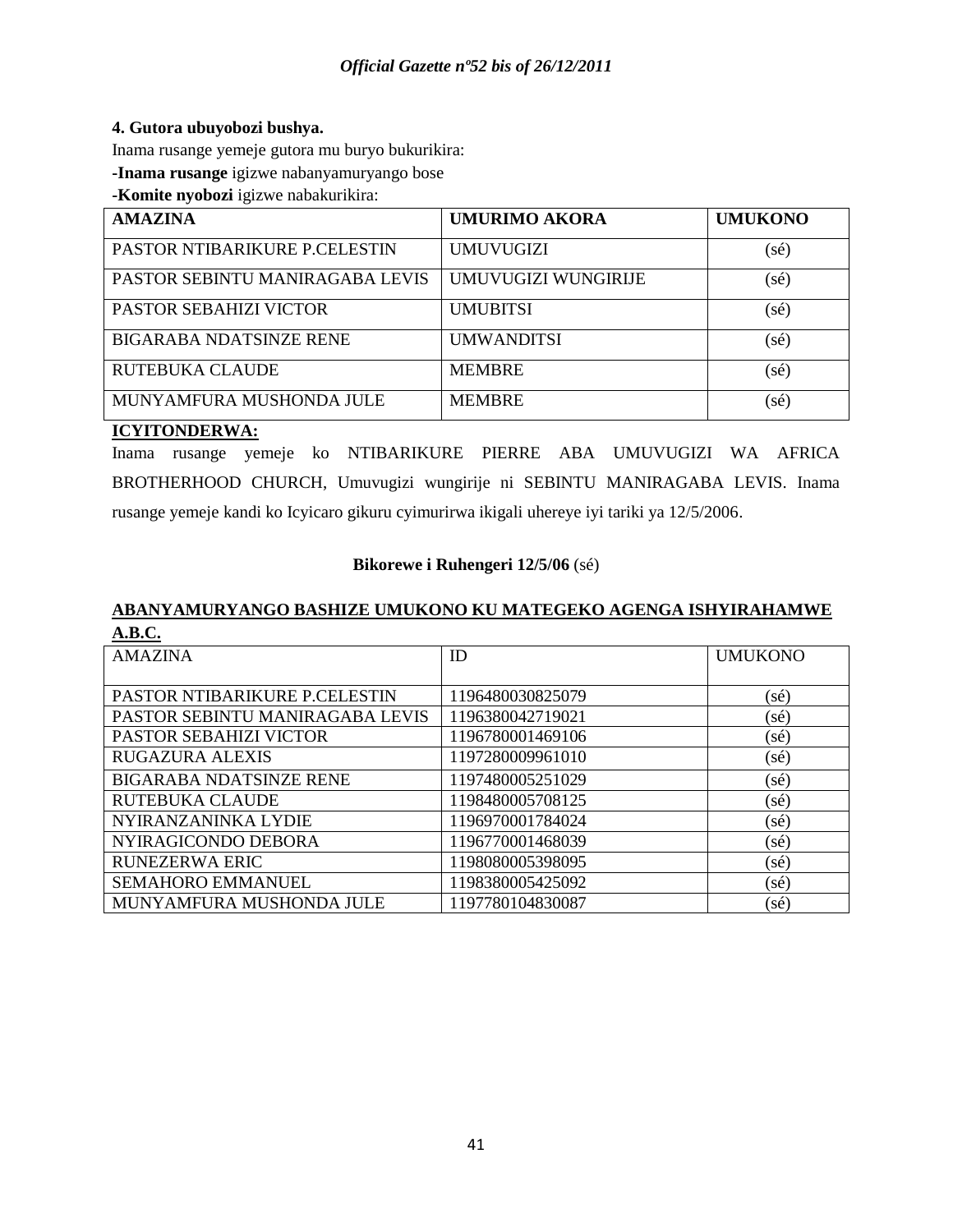## **DECLARATION DE REPRESENTANT LEGAL**

Nous, Pasteur NTIBARIKURE Pierre Célestin, membre effectif de l"Eglise AFRICA BROTHERHOOD CHURCH/RWANDA, déclare avoir été élu a 100% des voix présents comme Représentant Légal de la dite Eglise au cours de son Assemblée générale tenue à Ruhengeri en date du 12/5/2006.

## **Représentant Legal**

**NTIBARIKURE P. Celestin** (sé)

## **DECLARATION DE REPRESENTANT LEGAL SUPPLEANT**

Nous, Pasteur, **SEBINTU MANIRAGABA LEVIS,** membre effectif de l"Eglise AFRICA BROTHERHOOD CHURCH/RWANDA, déclare avoir été élu a 100% des voix présents comme Représentant Légal Suppléant de la dite Eglise au cours de son Assemblée générale tenue à Ruhengeri en date du 12/5/2006.

**Représentant Legal Suppléant**

**SEBINTU MANIRAGABA LEVIS** (sé)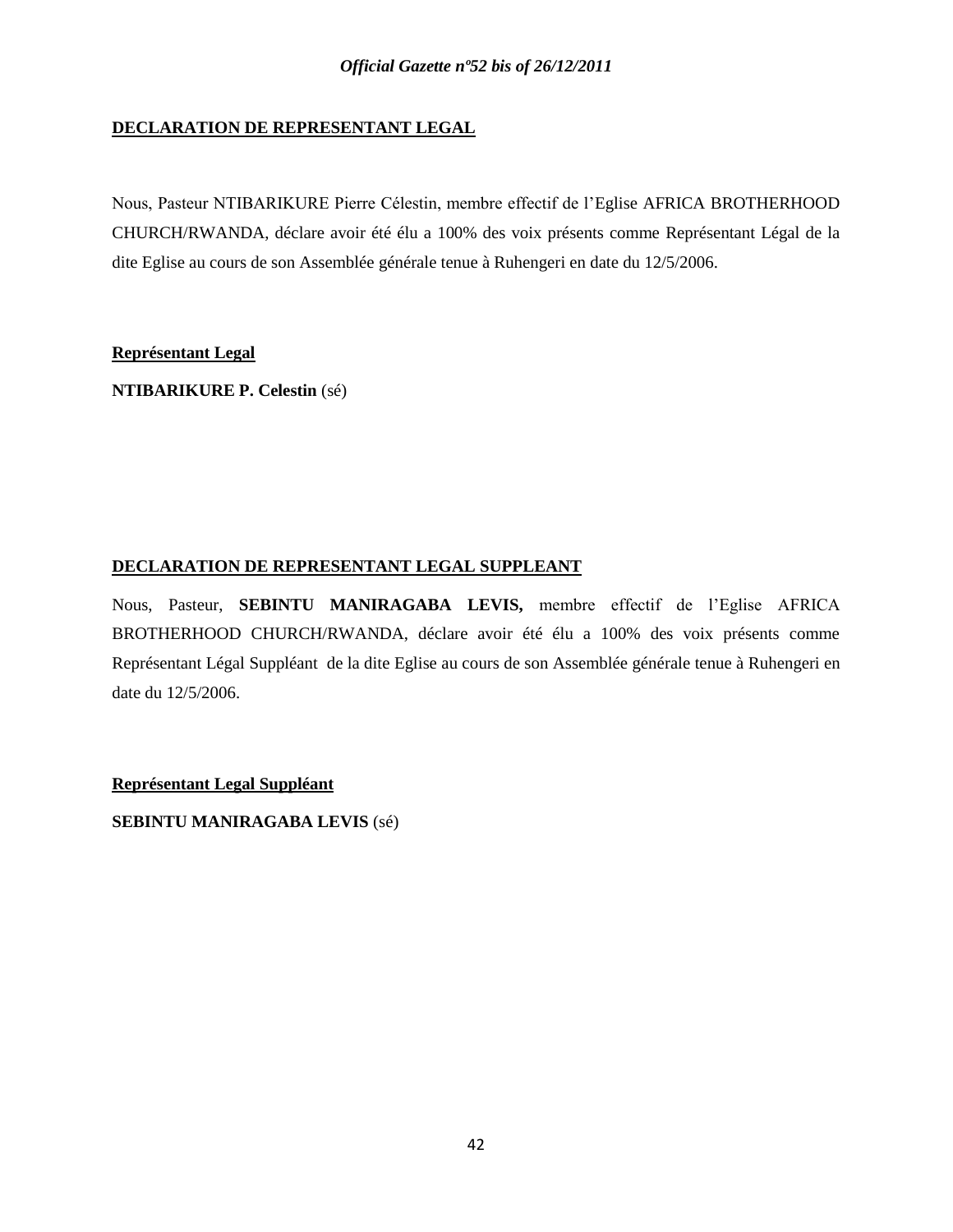## **INGINGO Z'INGENZI Z'URWANDIKO RWA GAHONGAYIRE M.CHANTAL RUSABA GUHINDURA IZINA**

Uwitwa **GAHONGAYIRE M.Chantal** utuye mu Mudugudu wa Nyakabande, Akagari ka Boneza, Umurenge wa Boneza, Akarere ka Rutsiro, Intara y"Iburengerazuba, yasabye guhindura amazina ya **GAHONGAYIRE M.Chantal** mu irangamimerere ye, agasimbuzwa aya **RURABO Miracle.** 

Impamvu atanga ngo ni uko amaze gupfusha ababyeyi be agasigara ari imfubyi yagiye i Burayi, agezeyo yiha amazina ya **RURABO Miracle** kugira ngo abone uko yiga.

Arifuza rero ko amazina ya **GAHONGAYIRE M.Chantal** yasimbuzwa aya **RURABO Miracle** mu irangamimerere, kugira ngo agire amazina asa ku nyandiko zose, bityo akitwa **RURABO Miracle.**

## **INGINGO Z'INGENZI Z'URWANDIKO RWA BWIZA BWEMA MARIE CLAIRE RUSABA GUHINDURA IZINA**

Uwitwa **BWIZA BWEMA MARIE CLAIRE** utuye mu Murenge wa Kimisagara, Akarere ka Nyarugenge, Umujyi wa Kigali, yasabye guhindura amazina ya **BWIZA BWEMA** mu irangamimerere ye, agasimbuzwa irya **HERGET**.

Impamvu atanga ngo ni uko iryo zina rya **HERGET** ari izina ry"umugabo we basezeranye ufite ubwenegihugu bw"Ubusuwisi, iryo zina rikaba ryarashyizwe ku nyandiko ye y"ishyingirwa nk"uko bikorwa muri icyo Gihugu cy"Ubusuwisi.

Arifuza rero ko izina rya **HERGET** ryasimbura aya **BWIZA BWEMA** mu irangamimerere, kugira ngo agire amazina asa ku nyandiko zose, bityo akitwa **HERGET MARIE CLAIRE.**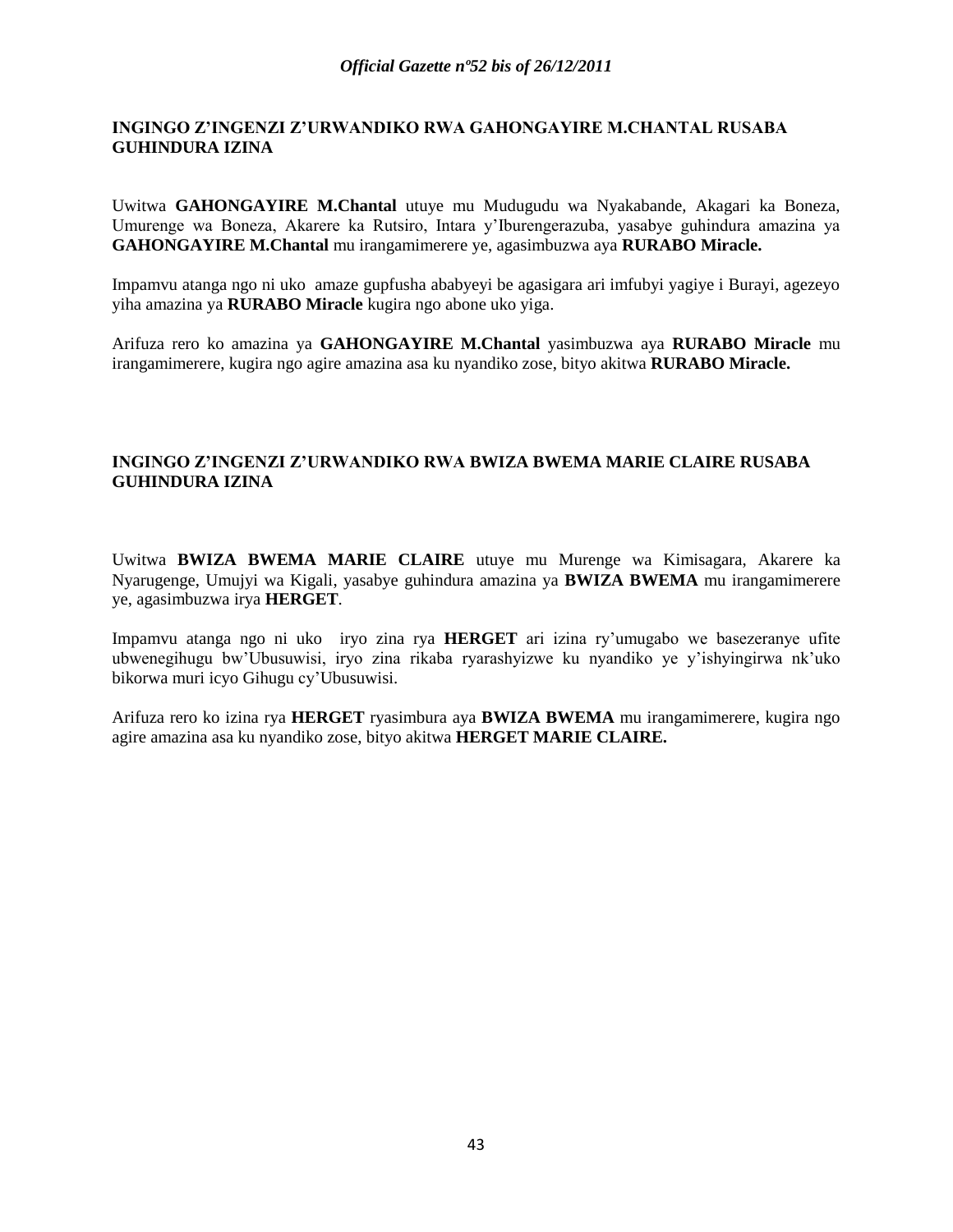# **ICYEMEZO N<sup>O</sup>RCA 868/2011 CYO KUWA 13/10/2011 GIHA UBUZIMAGATOZI KOPERATIVE « ABATERAMAHORO»**

### **Umuyobozi w'Ikigo cy'Igihugu gishinzwe guteza imbere Amakoperative;**

Ashingiye ku Itegeko nº 50/2007 ryo ku wa 18 Nzeri 2007 rigena ishyirwaho, imiterere n'imikorere y"Amakoperative mu Rwanda, cyane cyane mu ngingo yaryo ya 23, igika cya 3;

Ashingiye ku Itegeko n<sup>o</sup> 16/2008 ryo ku wa 11/06/2008 rishyiraho Ikigo cy'Igihugu gishinzwe guteza Imbere Amakoperative, cyane cyane mu ngingo yaryo ya 3, igika cya 2;

Abisabwe na Perezida wa Koperative **« ABATERAMAHORO»** ifite icyicaro i Kabuga, Umurenge wa Kiramuruzi, Akarere ka Gatsibo, Intara y"Iburasirazuba, mu rwandiko rwe rwakiriwe ku wa 06 Ukwakira 2011 ;

## **YEMEJE:**

#### **Ingingo ya mbere:**

Koperative **«ABATERAMAHORO»** ifite icyicaro i Kabuga, Umurenge wa Kiramuruzi, Akarere ka Gatsibo, Intara y"Iburasirazuba, ihawe Ubuzimagatozi.

## **Ingingo ya 2:**

Koperative **« ABATERAMAHORO»** igamije guteza imbere ubuhinzi bw"ibigori. Ntiyemerewe gukora indi mirimo inyuranye n"iyo iherewe ubuzimagatozi, keretse ibanje kubisaba ikanabiherwa uburenganzira.

#### **Ingingo ya 3:**

Iki cyemezo kigira agaciro guhera umunsi cyatangarijweho mu Igazeti ya Leta ya Repubulika y"u Rwanda.

#### **Kigali, ku wa 13/10/2011**

**(sé)**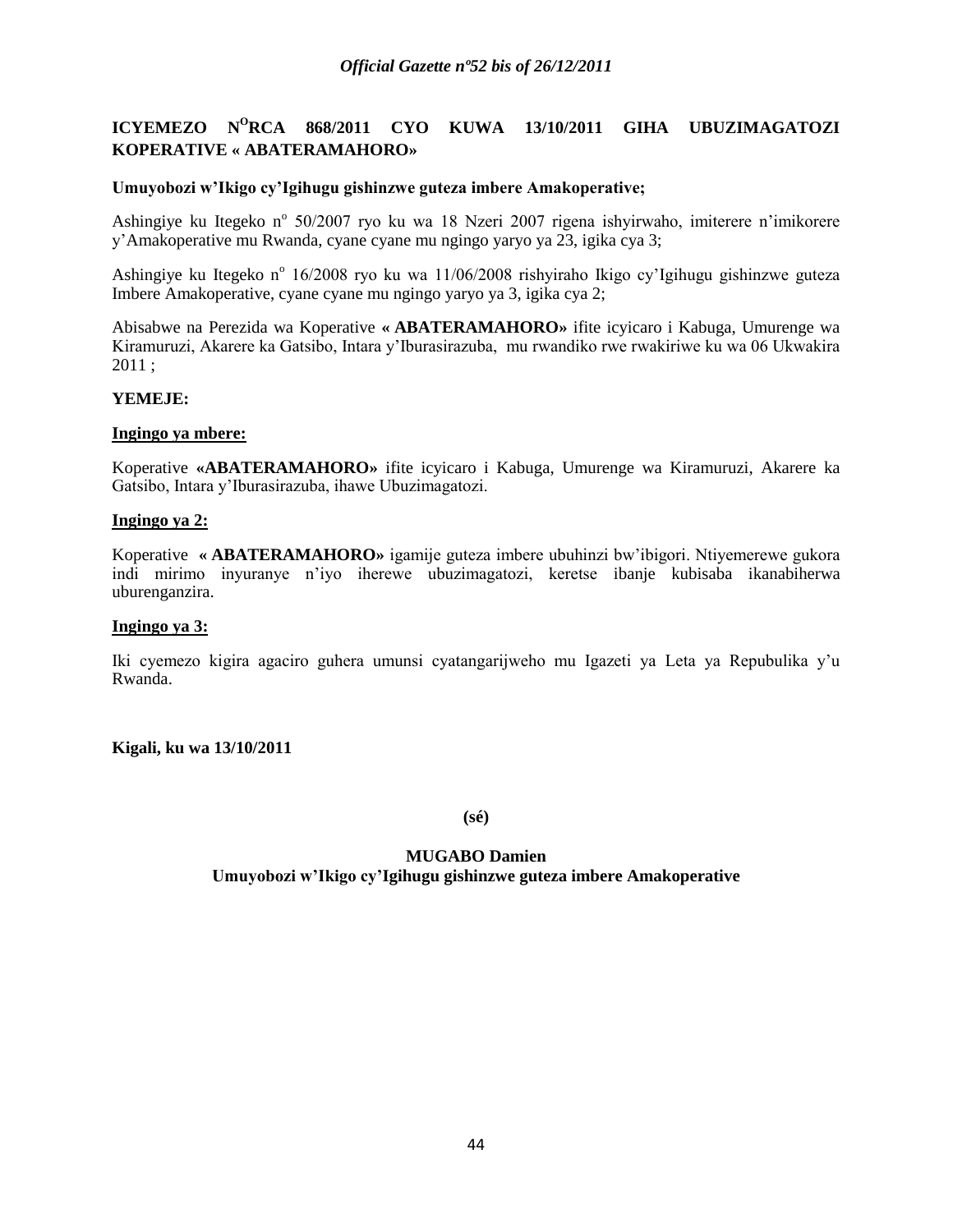# **ICYEMEZO N<sup>O</sup>RCA 0424/2009 CYO KUWA 15/01/2009 GIHA UBUZIMAGATOZI « COOPERATIVE DE TRANSPORT AU MOYEN DES VELOS A MOTEUR DE MUHANGA» (COOTRAVEMOMU)**

## **Umuyobozi w'Ikigo cy'Igihugu gishinzwe guteza imbere Amakoperative;**

Ashingiye ku Itegeko nº 50/2007 ryo ku wa 18 Nzeri 2007 rigena ishyirwaho, imiterere n'imikorere y"Amakoperative mu Rwanda, cyane cyane mu ngingo yaryo ya 23, igika cya 3;

Ashingiye ku Itegeko nº 16/2008 ryo ku wa 11/06/2008 rishyiraho Ikigo cy'Igihugu gishinzwe guteza Imbere Amakoperative, cyane cyane mu ngingo yaryo ya 3, igika cya 2;

Abisabwe na Perezida wa Koperative **« COOTRAVEMOMU»** ifite icyicaro i Kavumu, Umurenge wa Nyamabuye, Akarere ka Muhanga, Intara y"Amajyepfo, mu rwandiko rwe rwakiriwe ku wa 17 Kamena 2008 ;

## **YEMEJE:**

### **Ingingo ya mbere:**

Koperative **«COOTRAVEMOMU»** ifite icyicaro i Kavumu, Umurenge wa Nyamabuye, Akarere ka Muhanga, Intara y"Amajyepfo, ihawe Ubuzimagatozi.

### **Ingingo ya 2:**

Koperative **« COOTRAVEMOMU»** igamije guteza imbere umwuga wo gutwara abantu n"ibintu kuri za «vélos à moteur ». Ntiyemerewe gukora indi mirimo inyuranye n"iyo iherewe ubuzimagatozi, keretse ibanje kubisaba ikanabiherwa uburenganzira.

#### **Ingingo ya 3:**

Iki cyemezo kigira agaciro guhera umunsi cyatangarijweho mu Igazeti ya Leta ya Repubulika y"u Rwanda.

**Kigali, ku wa 15/01/2009**

**(sé)**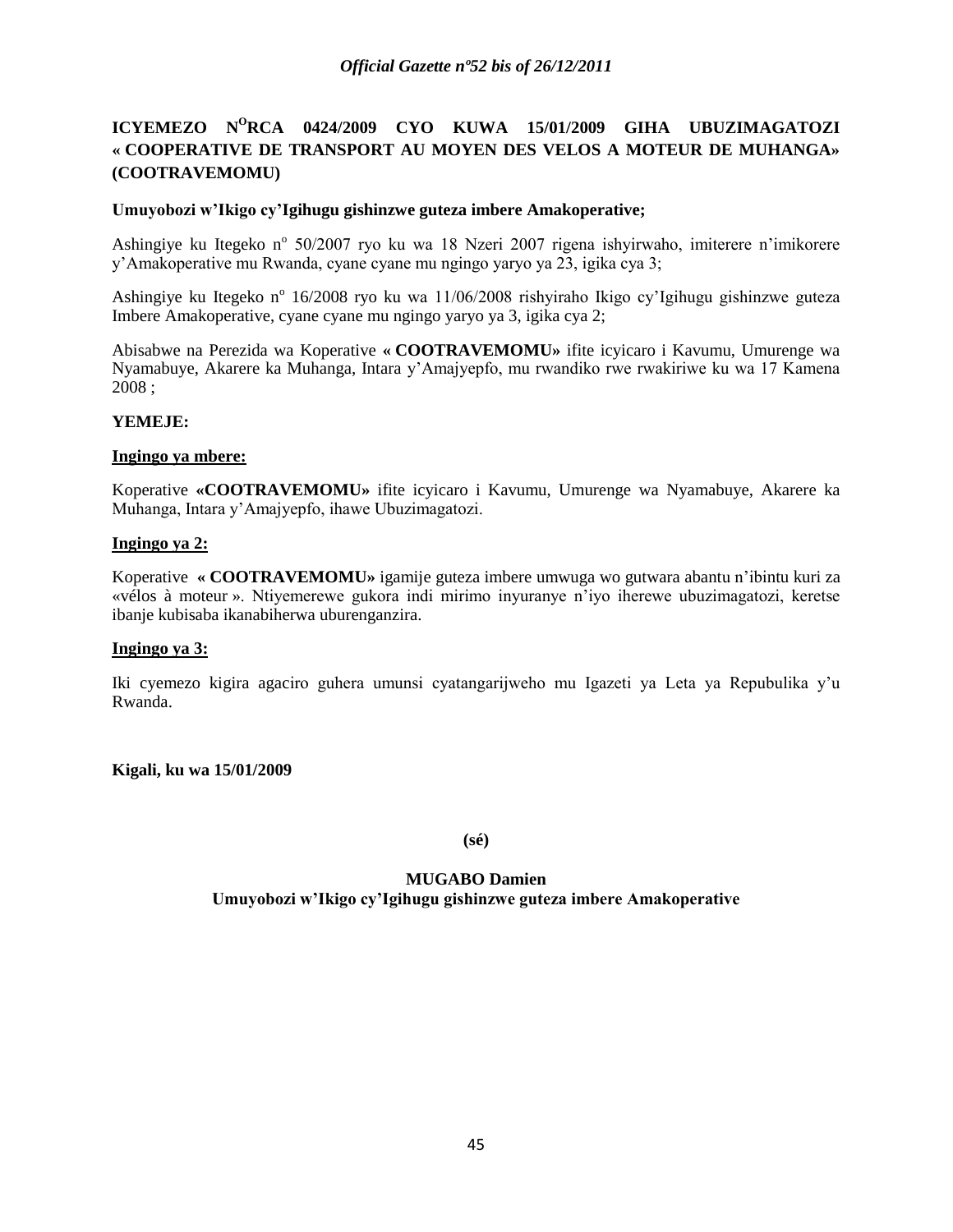# **ICYEMEZO N<sup>O</sup>RCA 980/2011 CYO KUWA 05/12/2011 GIHA UBUZIMAGATOZI «KOPERATIVE ABISHYIZEHAMWE BA KIGARAMA »**

### **Umuyobozi w'Ikigo cy'Igihugu gishinzwe guteza imbere Amakoperative;**

Ashingiye ku Itegeko nº 50/2007 ryo ku wa 18 Nzeri 2007 rigena ishyirwaho, imiterere n'imikorere y"Amakoperative mu Rwanda, cyane cyane mu ngingo yaryo ya 23, igika cya 3;

Ashingiye ku Itegeko nº 16/2008 ryo ku wa 11/06/2008 rishyiraho Ikigo cy'Igihugu gishinzwe guteza Imbere Amakoperative, cyane cyane mu ngingo yaryo ya 3, igika cya 2;

Abisabwe na Perezida wa Koperative **« ABISHYIZEHAMWE BA KIGARAMA »** ifite icyicaro mu Kagari ka Rwampara, Umurenge wa Kigarama, Akarere ka Kicukiro, Umujyi wa Kigali, mu rwandiko rwe rwakiriwe ku 16 Ugushyingo 2011;

### **YEMEJE:**

#### **Ingingo ya mbere:**

Koperative **« ABISHYIZEHAMWE BA KIGARAMA »** ifite icyicaro mu Kagari ka Rwampara, Umurenge wa Kigarama, Akarere ka Kicukiro, Umujyi wa Kigali, ihawe Ubuzimagatozi.

#### **Ingingo ya 2:**

Koperative **« ABISHYIZEHAMWE BA KIGARAMA »** igamije guteza imbere ubucuruzi bw"imyumbati n"ibishyimbo. Ntiyemerewe gukora indi mirimo inyuranye n"iyo iherewe ubuzimagatozi keretse ibanje kubisaba ikanabiherwa uburenganzira.

#### **Ingingo ya 3:**

Koperative **« ABISHYIZEHAMWE BA KIGARAMA»** itegetswe gutanga iki cyemezo mu Igazeti ya Leta ya Repubulika y"u Rwanda mu gihe kitarenze iminsi mirongo itatu (30) ikimara kugihabwa.

**Kigali, ku wa 05/12/2011**

**(sé)**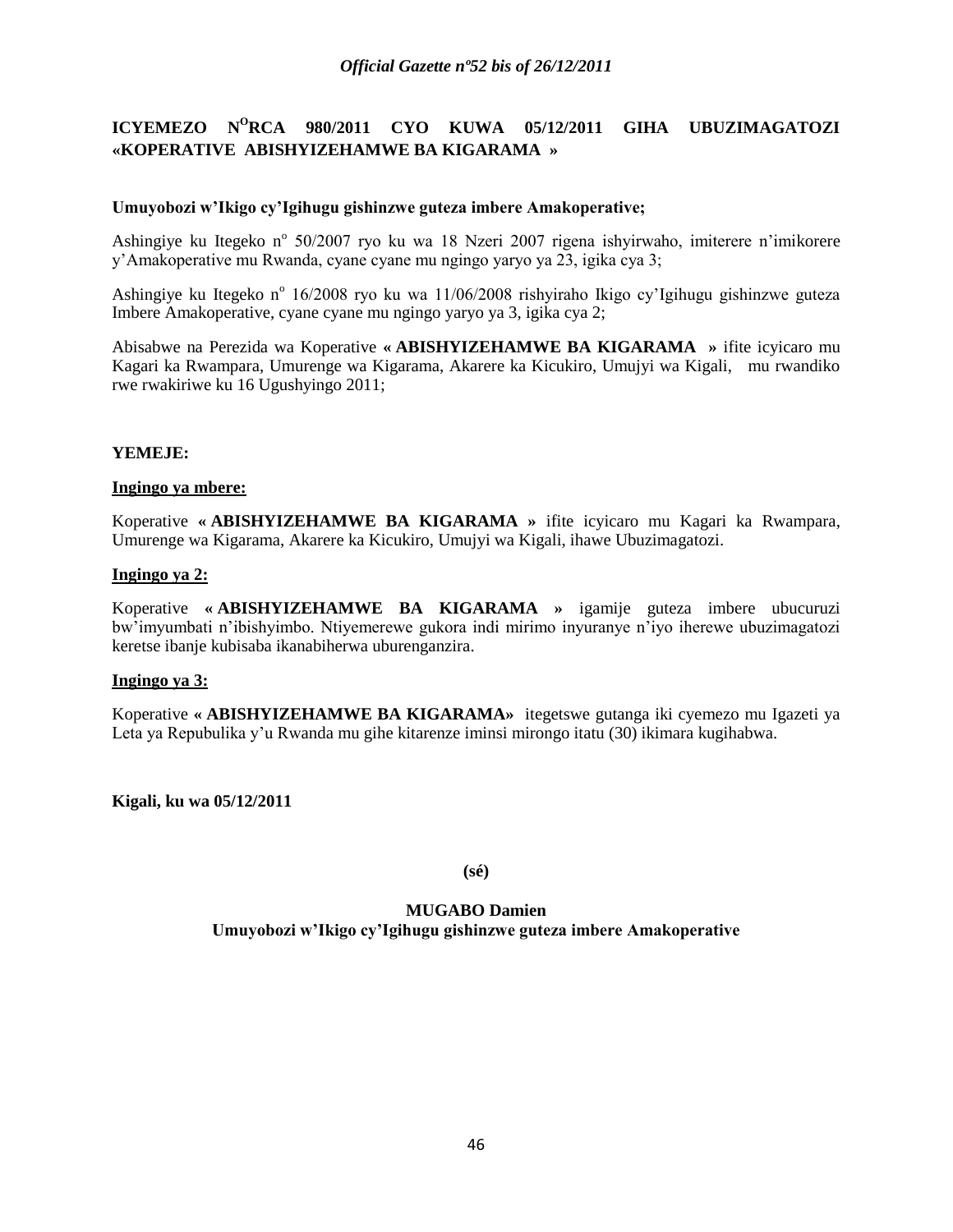# **ICYEMEZO N<sup>O</sup>RCA 188/2011 CYO KUWA 28/3/2011 GIHA UBUZIMAGATOZI KOPERATIVE « INDATWA ZA GIKONDO »**

### **Umuyobozi w'Ikigo cy'Igihugu gishinzwe guteza imbere Amakoperative;**

Ashingiye ku Itegeko nº 50/2007 ryo ku wa 18 Nzeri 2007 rigena ishyirwaho, imiterere n'imikorere y"Amakoperative mu Rwanda, cyane cyane mu ngingo yaryo ya 23, igika cya 3;

Ashingiye ku Itegeko nº 16/2008 ryo ku wa 11/06/2008 rishyiraho Ikigo cy'Igihugu gishinzwe guteza Imbere Amakoperative, cyane cyane mu ngingo yaryo ya 3, igika cya 2;

Abisabwe na Perezida wa Koperative **« INDATWA ZA GIKONDO »** ifite icyicaro mu Kagali ka Kanserege, Umurenge wa Gikondo, Akarere ka Kicukiro, Umujyi wa Kigali, mu rwandiko rwe rwakiriwe ku 17 Ukuboza 2009;

### **YEMEJE:**

### **Ingingo ya mbere:**

Koperative **« INDATWA ZA GIKONDO »** ifite icyicaro mu Kagali ka Kanserege, Umurenge wa Gikondo, Akarere ka Kicukiro, Umujyi wa Kigali, ihawe Ubuzimagatozi.

#### **Ingingo ya 2:**

Koperative **« INDATWA ZA GIKONDO »** igamije gutanga serivisi zijyanye n"isuku n"isukura. Ntiyemerewe gukora indi mirimo inyuranye n"iyo iherewe ubuzimagatozi keretse ibanje kubisaba ikanabiherwa uburenganzira.

#### **Ingingo ya 3:**

Iki cyemezo kigira agaciro guhera umunsi cyatangarijweho mu Igazeti ya Leta ya Repubulika y"u Rwanda.

**Kigali, kuwa 28/3/2011**

**(sé)**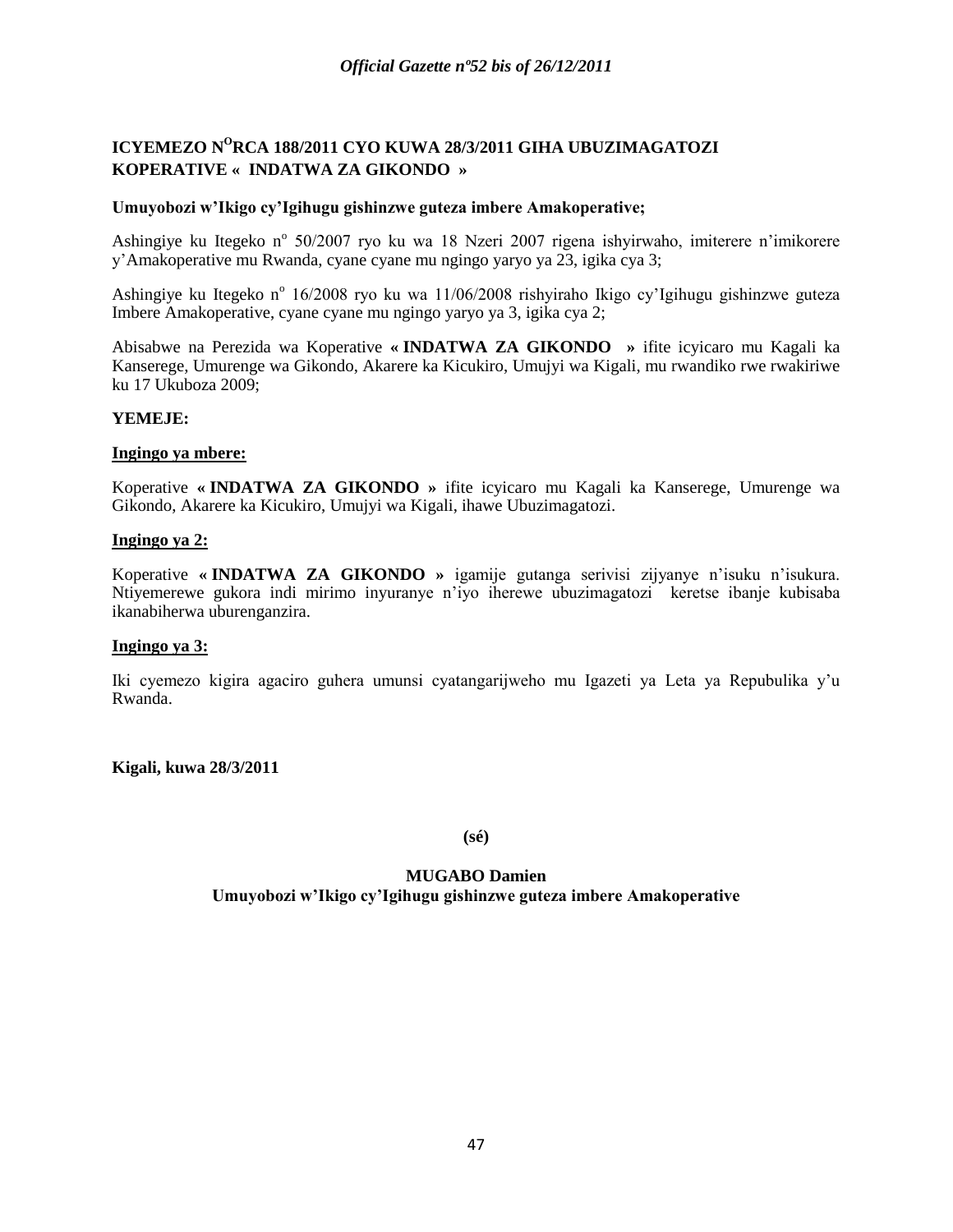# **ICYEMEZO N<sup>O</sup>RCA 126/2010 CYO KUWA 15/11/2010 GIHA UBUZIMAGATOZI « KAYONZA COFFEE COOPERATIVE » (K.C.C)**

## **Umuyobozi w'Ikigo cy'Igihugu gishinzwe guteza imbere Amakoperative;**

Ashingiye ku Itegeko nº 50/2007 ryo ku wa 18 Nzeri 2007 rigena ishyirwaho, imiterere n'imikorere y"Amakoperative mu Rwanda, cyane cyane mu ngingo yaryo ya 23, igika cya 3;

Ashingiye ku Itegeko nº 16/2008 ryo ku wa 11/06/2008 rishyiraho Ikigo cy'Igihugu gishinzwe guteza Imbere Amakoperative, cyane cyane mu ngingo yaryo ya 3, igika cya 2;

Abisabwe na Perezida wa Koperative **« KAYONZA COFFEE COOPERATIVE » (K.C.C)** ifite icyicaro mu Murenge wa Mukarange, Akarere ka Kayonza, Intara y"Iburasirazuba, mu rwandiko rwe rwakiriwe ku wa 22 Ukwakira 2010 ;

## **YEMEJE:**

### **Ingingo ya mbere:**

Koperative **« KAYONZA COFFEE COOPERATIVE » (K.C.C)** ifite icyicaro Murenge wa Mukarange, Akarere ka Kayonza, Intara y"Iburasirazuba, ihawe Ubuzimagatozi.

#### **Ingingo ya 2:**

Koperative **« KAYONZA COFFEE COOPERATIVE » (K.C.C)** igamije guteza imbere ubuhinzi bwa kawa hongerwa umusaruro wayo mu bwinshi no mu biwiza . Ntiyemerewe gukora indi mirimo inyuranye n"iyo iherewe ubuzimagatozi, keretse ibanje kubisaba ikanabiherwa uburenganzira.

## **Ingingo ya 3:**

Iki cyemezo kigira agaciro guhera umunsi cyatangarijweho mu Igazeti ya Leta ya Repubulika y"u Rwanda.

**Kigali, ku wa 15/11/2010**

**(sé)**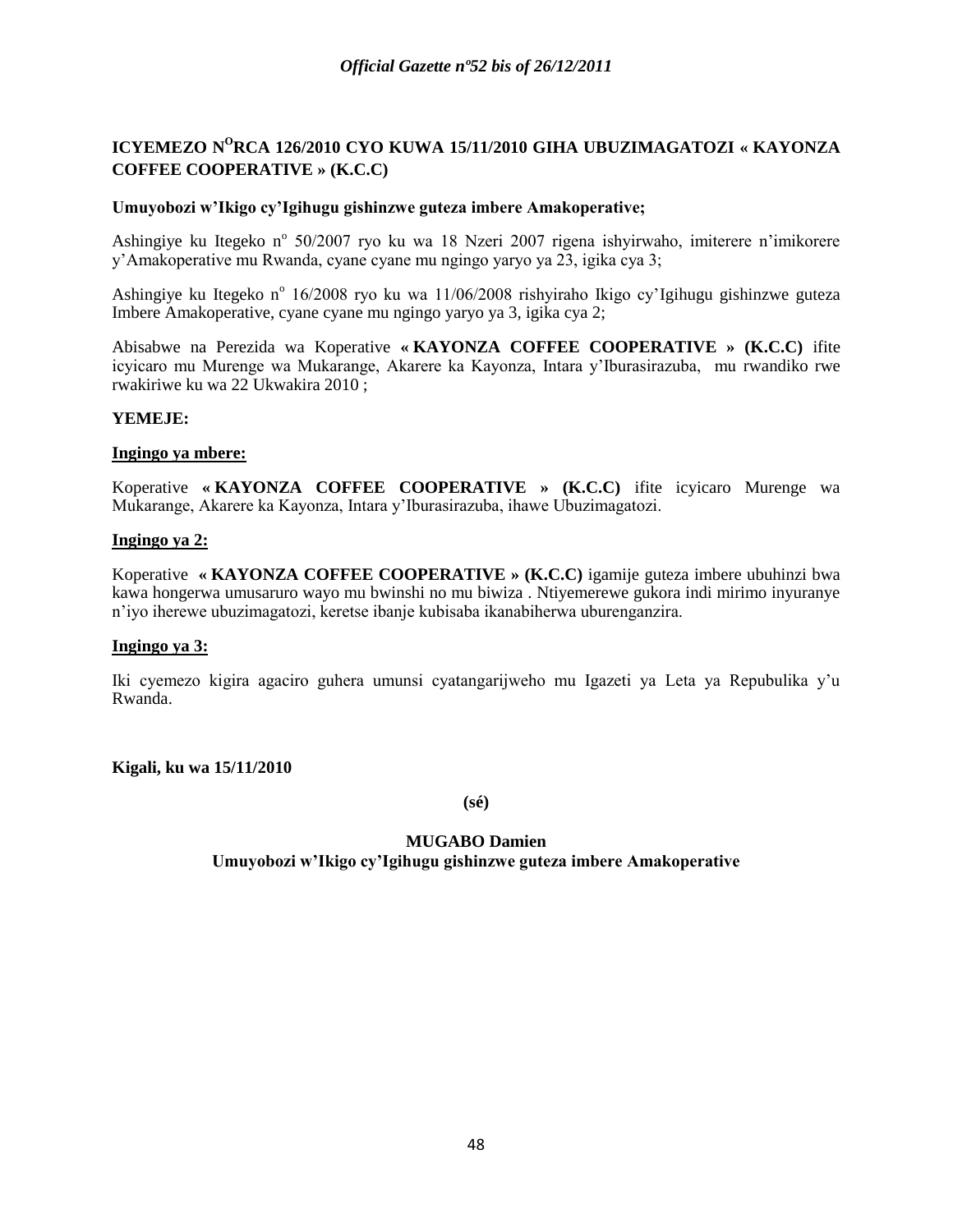# **ICYEMEZO** *N <sup>O</sup>RCA 1100/2009* **CYO KUWA** *31/08/2009* **GIHA UBUZIMAGATOZI « COOPERATIVE DE DEVELOPPEMENT RIZICOLE DE CYUNYU » (CO.DE.RIZ.CYU)**

## **Umuyobozi w'Ikigo cy'Igihugu gishinzwe guteza imbere Amakoperative;**

Ashingiye ku Itegeko nº 50/2007 ryo ku wa 18 Nzeri 2007 rigena ishyirwaho, imiterere n'imikorere y"Amakoperative mu Rwanda, cyane cyane mu ngingo yaryo ya 23, igika cya 3;

Ashingiye ku Itegeko n<sup>o</sup> 16/2008 ryo ku wa 11/06/2008 rishyiraho Ikigo cy'Igihugu gishinzwe guteza Imbere Amakoperative, cyane cyane mu ngingo yaryo ya 3, igika cya 2;

Abisabwe na Perezida wa Koperative **« CO.DE.RIZ.CYU»** ifite icyicaro i Nkaka, Umurenge wa Nkaka, Akarere ka Rusizi, Intara y"Iburengerazuba, mu rwandiko rwe rwakiriwe ku wa 15 Ukuboza 2008 ;

## **YEMEJE:**

## **Ingingo ya mbere:**

Koperative **« CO.DE.RIZ.CYU»** ifite icyicaro Nkaka, Umurenge wa Nkaka, Akarere ka Rusizi, Intara y"Iburengerazuba, ihawe Ubuzimagatozi.

### **Ingingo ya 2:**

Koperative **« CO.DE.RIZ.CYU»** igamije guteza imbere ubuhinzi bw"umuceri . Ntiyemerewe gukora indi mirimo inyuranye n"iyo iherewe ubuzimagatozi, keretse ibanje kubisaba ikanabiherwa uburenganzira.

## **Ingingo ya 3:**

Iki cyemezo kigira agaciro guhera umunsi cyatangarijweho mu Igazeti ya Leta ya Repubulika y"u Rwanda.

**Kigali, ku wa 31/08/2009**

**(sé)**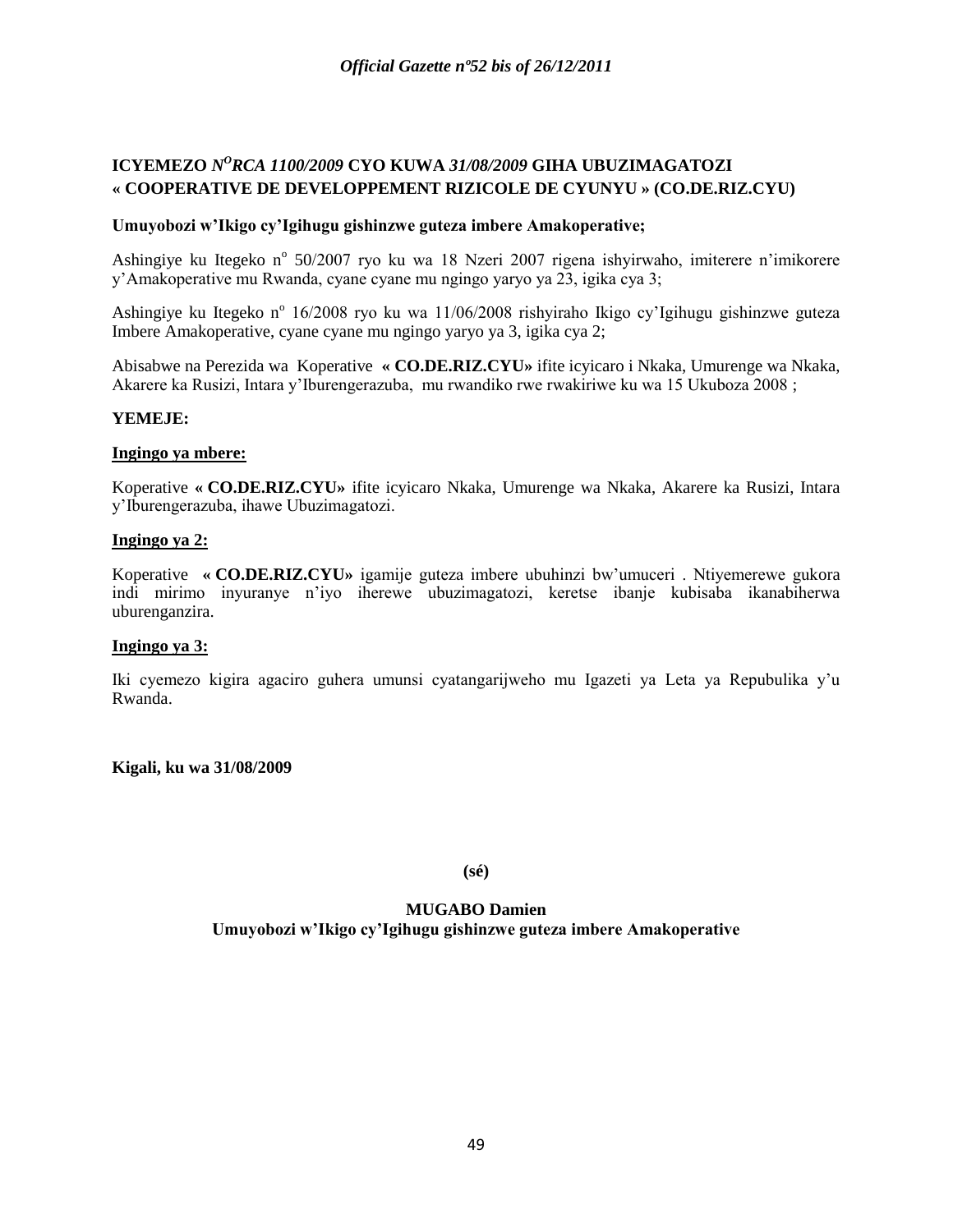# **ICYEMEZO N<sup>O</sup>RCA 385/2011 CYO KUWA 04/05/2011 GIHA UBUZIMAGATOZI KOPERATIVE « TUGIRE UBUZIMA –NKANKA »**

## **Umuyobozi w'Ikigo cy'Igihugu gishinzwe guteza imbere Amakoperative;**

Ashingiye ku Itegeko nº 50/2007 ryo ku wa 18 Nzeri 2007 rigena ishyirwaho, imiterere n'imikorere y"Amakoperative mu Rwanda, cyane cyane mu ngingo yaryo ya 23, igika cya 3;

Ashingiye ku Itegeko n<sup>o</sup> 16/2008 ryo ku wa 11/06/2008 rishyiraho Ikigo cy'Igihugu gishinzwe guteza Imbere Amakoperative, cyane cyane mu ngingo yaryo ya 3, igika cya 2;

Abisabwe na Perezida wa Koperative **« TUGIRE UBUZIMA –NKANKA»** ifite icyicaro i Kamanyenga, Umurenge wa Nkanka, Akarere ka Rusizi, Intara y"Iburengerazuba, mu rwandiko rwe rwakiriwe ku wa 30 Ukuboza 2010 ;

### **YEMEJE:**

### **Ingingo ya mbere:**

Koperative **« TUGIRE UBUZIMA –NKANKA»** ifite icyicaro i Kamanyenga, Umurenge wa Nkanka, Akarere ka Rusizi, Intara y"Iburengerazuba, ihawe Ubuzimagatozi.

#### **Ingingo ya 2:**

Koperative **« TUGIRE UBUZIMA –NKANKA»** igamije guteza imbere ubucuruzi bw"imyaka (Ibishyimbo, Ibigori n"amasaka). Ntiyemerewe gukora indi mirimo inyuranye n"iyo iherewe ubuzimagatozi keretse ibanje kubisaba ikanabiherwa uburenganzira.

## **Ingingo ya 3:**

Iki cyemezo kigira agaciro guhera umunsi cyatangarijweho mu Igazeti ya Leta ya Repubulika y"u Rwanda.

**Kigali, ku wa 04/05/2011**

**(sé)**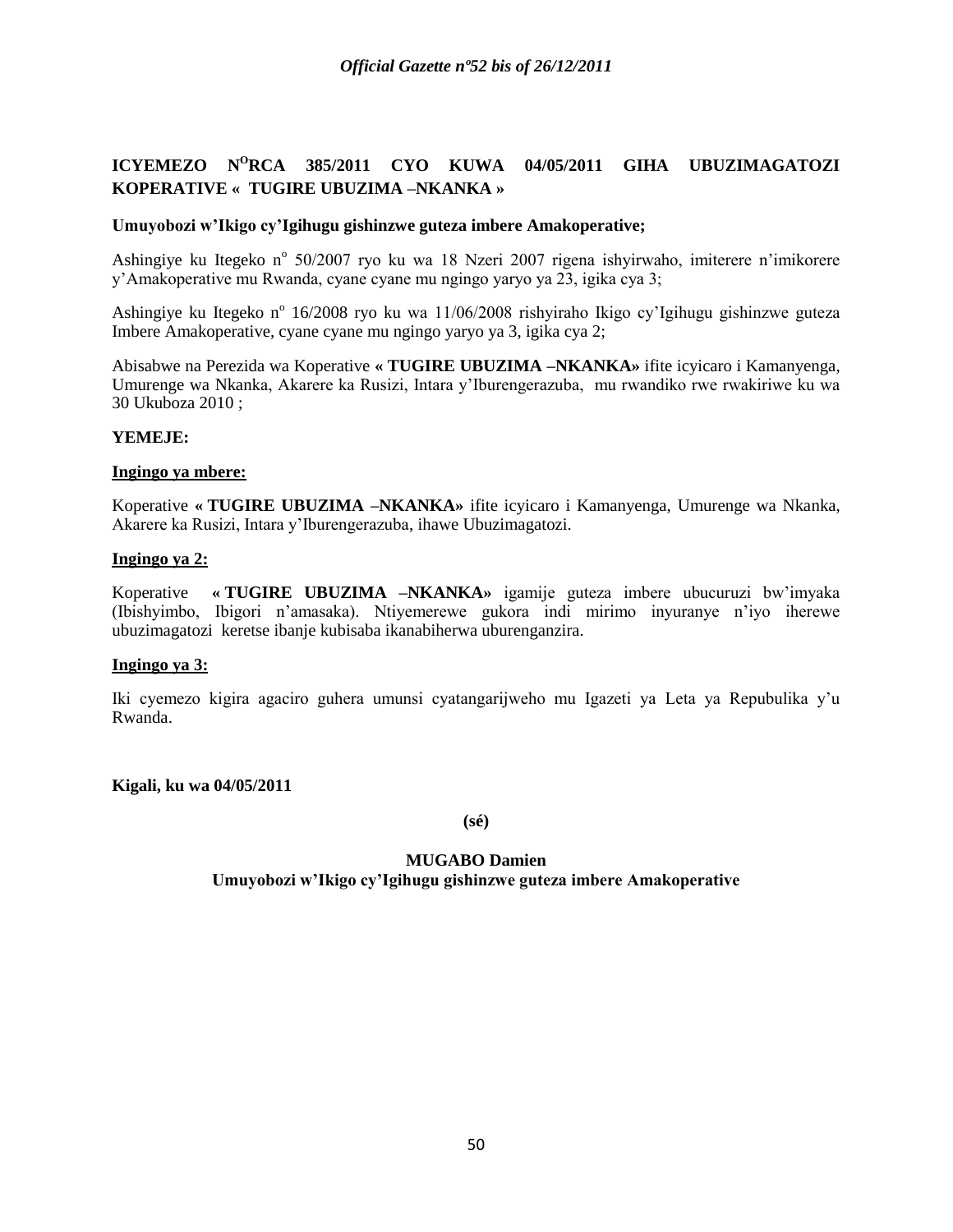# **ICYEMEZO N<sup>O</sup>RCA 1519/2009 CYO KUWA 16/12/2009 GIHA UBUZIMAGATOZI « KAGOGO VISION SAVINGS AND CREDIT COOPERATIVE » (KAVISACCO)**

### **Umuyobozi w'Ikigo cy'Igihugu gishinzwe guteza imbere Amakoperative;**

Ashingiye ku Itegeko nº 50/2007 ryo kuwa 18 Nzeri 2007 rigena ishyirwaho, imiterere n'imikorere y"Amakoperative mu Rwanda, cyane cyane mu ngingo yaryo ya 23, igika cya 3;

Ashingiye ku Itegeko nº 16/2008 ryo kuwa 11/06/2008 rishyiraho Ikigo cy'Igihugu gishinzwe guteza Imbere Amakoperative, cyane cyane mu ngingo yaryo ya 3, igika cya 2;

Abisabwe na Perezida wa Koperative **« KAVISACCO»** ifite icyicaro i Nyamabuye, Umurenge wa Kagogo, Akarere ka Burera, Intara y"Amajyaruguru, mu rwandiko rwe rwakiriwe kuwa 21 Ukwakira 2009;

## **YEMEJE:**

### **Ingingo ya mbere:**

Koperative **« KAVISACCO»** ifite icyicaro i Nyamabuye, Umurenge wa Kagogo, Akarere ka Burera, Intara y"Amajyaruguru, ihawe Ubuzimagatozi.

### **Ingingo ya 2:**

Koperative **« KAVISACCO»** igamije guteza imbere abanyamuryango ibafasha kwizigamira no guhabwa inguzanyo. Ntiyemerewe gukora indi mirimo inyuranye n"iyo iherewe ubuzimagatozi keretse ibanje kubisaba ikanabiherwa uburenganzira.

## **Ingingo ya 3:**

Iki cyemezo kigira agaciro guhera umunsi cyatangarijweho mu Igazeti ya Leta ya Repubulika y"u Rwanda.

**Kigali, ku wa 16/12/2009**

**(sé)**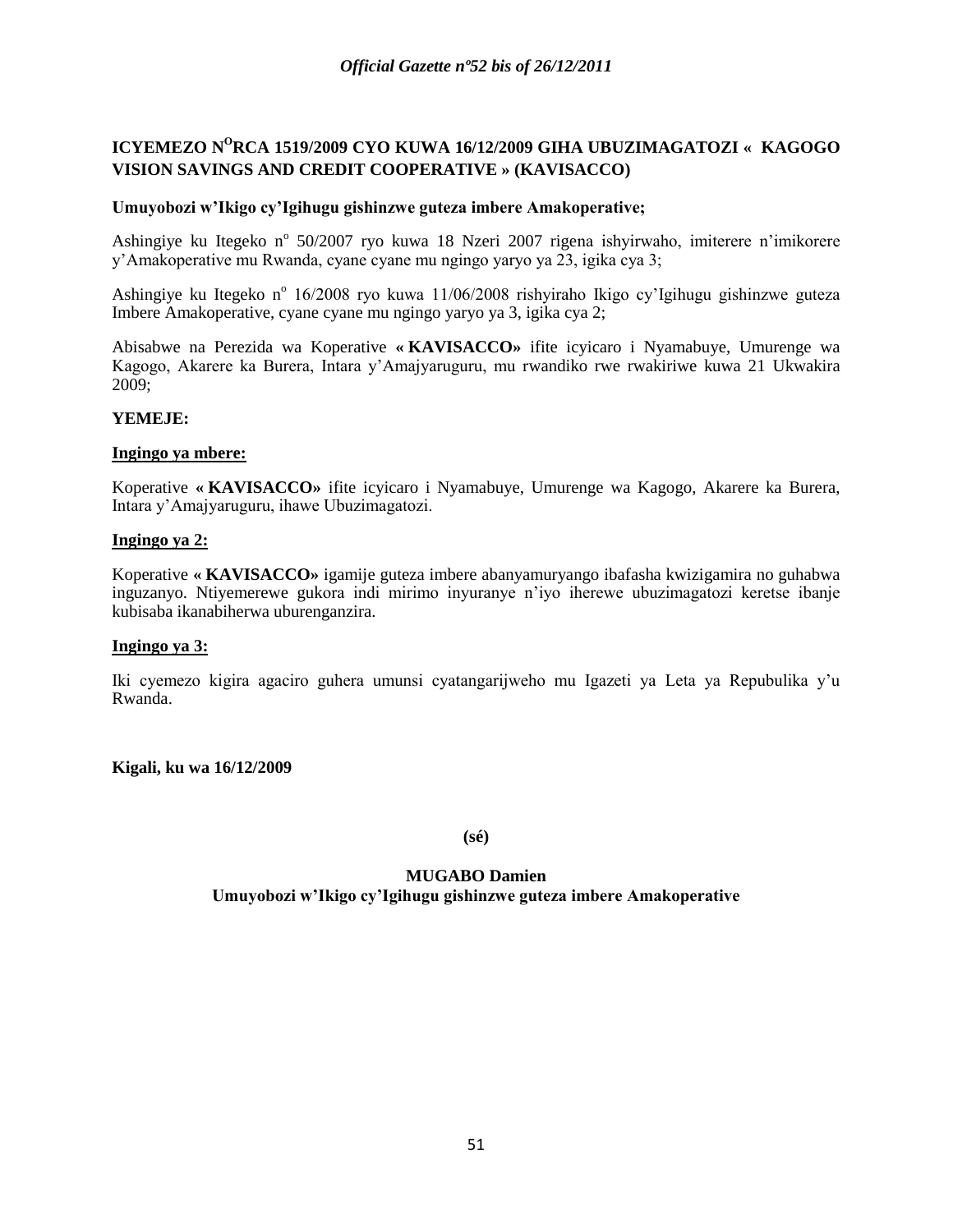# **ICYEMEZO N<sup>O</sup>RCA 979/2011 CYO KUWA 05/12/2011 GIHA UBUZIMAGATOZI KOPERATIVE « DUFATANYE EJO HEZA »**

## **Umuyobozi w'Ikigo cy'Igihugu gishinzwe guteza imbere Amakoperative;**

Ashingiye ku Itegeko nº 50/2007 ryo ku wa 18 Nzeri 2007 rigena ishyirwaho, imiterere n'imikorere y"Amakoperative mu Rwanda, cyane cyane mu ngingo yaryo ya 23, igika cya 3;

Ashingiye ku Itegeko nº 16/2008 ryo ku wa 11/06/2008 rishyiraho Ikigo cy'Igihugu gishinzwe guteza Imbere Amakoperative, cyane cyane mu ngingo yaryo ya 3, igika cya 2;

Abisabwe na Perezida wa Koperative **« DUFATANYE EJO HEZA »** ifite icyicaro mu Murenge wa Kimisagara, Akarere ka Nyarugenge, Umujyi wa Kigali, mu rwandiko rwe rwakiriwe ku 24 Ugushyingo 2011;

### **YEMEJE:**

### **Ingingo ya mbere:**

Koperative **« DUFATANYE EJO HEZA »** ifite icyicaro mu Murenge wa Kimisagara, Akarere ka Nyarugenge, Umujyi wa Kigali, ihawe Ubuzimagatozi.

### **Ingingo ya 2:**

Koperative **« DUFATANYE EJO HEZA »** igamije gutanga serivisi zijyanye no gutwara abantu n"ibintu hakoreshejwe taxi voiture. Ntiyemerewe gukora indi mirimo inyuranye n"iyo iherewe ubuzimagatozi keretse ibanje kubisaba ikanabiherwa uburenganzira.

## **Ingingo ya 3:**

Koperative **« DUFATANYE EJO HEZA »** itegetswe gutanga iki cyemezo mu Igazeti ya Leta ya Repubulika y"u Rwanda mu gihe kitarenze iminsi mirongo itatu (30) ikimara kugihabwa.

**Kigali, ku wa 05/12/2011**

**(sé)**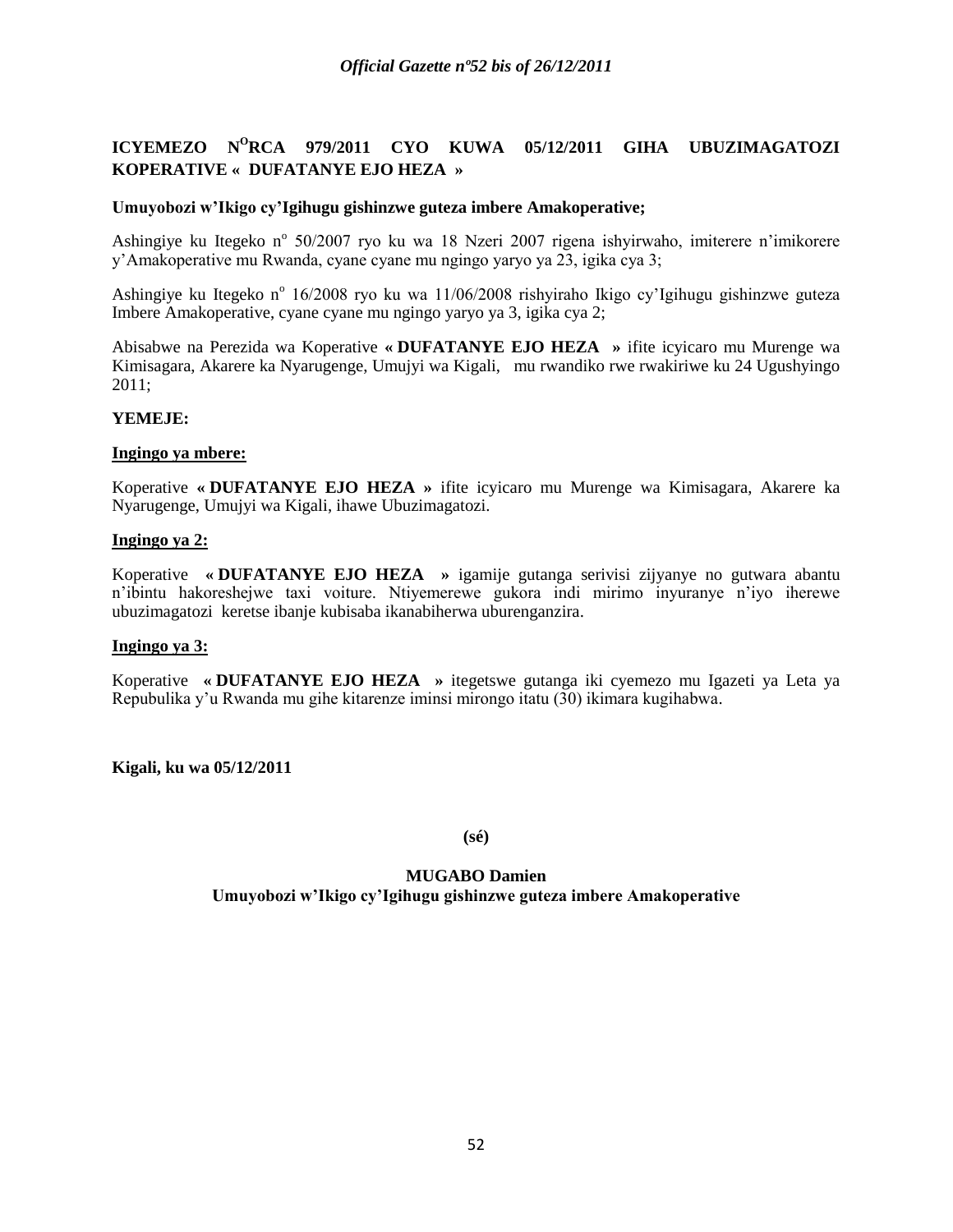# **ICYEMEZO N<sup>O</sup>RCA 969/2011 CYO KUWA 28/11/2011 GIHA UBUZIMAGATOZI KOPERATIVE ITUNGANYA IBIKOMOKA KU RUTOKI YA KIBIRIZI « KOIRUKI »**

### **Umuyobozi w'Ikigo cy'Igihugu gishinzwe guteza imbere Amakoperative;**

Ashingiye ku Itegeko nº 50/2007 ryo ku wa 18 Nzeri 2007 rigena ishyirwaho, imiterere n'imikorere y"Amakoperative mu Rwanda, cyane cyane mu ngingo yaryo ya 23, igika cya 3;

Ashingiye ku Itegeko nº 16/2008 ryo ku wa 11/06/2008 rishyiraho Ikigo cy'Igihugu gishinzwe guteza Imbere Amakoperative, cyane cyane mu ngingo yaryo ya 3, igika cya 2;

Abisabwe na Perezida wa Koperative **« KOIRUKI»** ifite icyicaro i Duwani, Umurenge wa Kibirizi, Akarere ka Gisagara, Intara y"Amajyepfo, mu rwandiko rwe rwakiriwe ku 04 Kanama 2011 ;

### **YEMEJE:**

#### **Ingingo ya mbere:**

Koperative **« KOIRUKI»** ifite icyicaro i Duwani, Umurenge wa Kibirizi, Akarere ka Gisagara, Intara y"Amajyepfo, ihawe Ubuzimagatozi.

#### **Ingingo ya 2:**

Koperative **« KOIRUKI»** igamije gutunganya no kugurisha urwagwa rupfundikiye. Ntiyemerewe gukora indi mirimo inyuranye n"iyo iherewe ubuzimagatozi keretse ibanje kubisaba ikanabiherwa uburenganzira.

#### **Ingingo ya 3:**

Koperative **« KOIRUKI»** itegetswe gutanga iki cyemezo mu Igazeti ya Leta ya Repubulika y"u Rwanda mu gihe kitarenze iminsi mirongo itatu (30) ikimara kugihabwa.

#### **Kigali, ku wa 28/11/2011**

**(sé)**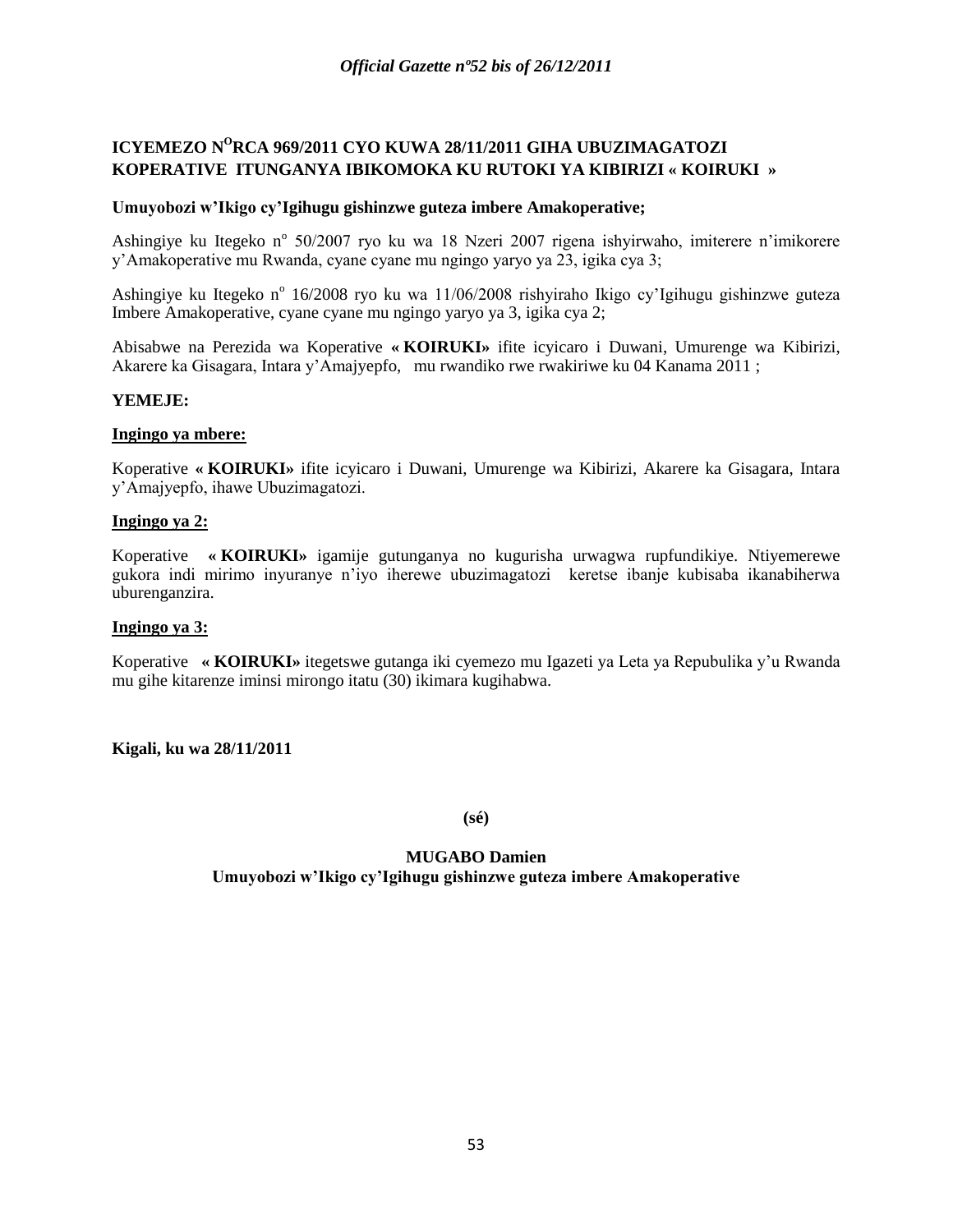# **ICYEMEZO N<sup>O</sup>RCA 984/2011 CYO KUWA 05/12/2011 GIHA UBUZIMAGATOZI KOPERATIVE« KABAGALI COFFEE »**

## **Umuyobozi w'Ikigo cy'Igihugu gishinzwe guteza imbere Amakoperative;**

Ashingiye ku Itegeko nº 50/2007 ryo ku wa 18 Nzeri 2007 rigena ishyirwaho, imiterere n'imikorere y"Amakoperative mu Rwanda, cyane cyane mu ngingo yaryo ya 23, igika cya 3;

Ashingiye ku Itegeko nº 16/2008 ryo ku wa 11/06/2008 rishyiraho Ikigo cy'Igihugu gishinzwe guteza Imbere Amakoperative, cyane cyane mu ngingo yaryo ya 3, igika cya 2;

Abisabwe na Perezida wa Koperative **« KABAGALI COFFEE »** ifite icyicaro i Remera, Umurenge wa Kabagali, Akarere ka Ruhango, Intara y"Amajyepfo, mu rwandiko rwe rwakiriwe ku 24 Ugushyingo  $2011:$ 

### **YEMEJE:**

### **Ingingo ya mbere:**

Koperative **« KABAGALI COFFEE »** ifite icyicaro i Remera, Umurenge wa Kabagali, Akarere ka Ruhango, Intara y"Amajyepfo, ihawe Ubuzimagatozi.

## **Ingingo ya 2:**

Koperative **« KABAGALI COFFEE »** igamije guteza Ubuhinzi bwa kawa. Ntiyemerewe gukora indi mirimo inyuranye n"iyo iherewe ubuzimagatozi keretse ibanje kubisaba ikanabiherwa uburenganzira.

#### **Ingingo ya 3:**

Koperative **« KABAGALI COFFEE »** itegetswe gutanga iki cyemezo mu Igazeti ya Leta ya Repubulika y"u Rwanda mu gihe kitarenze iminsi mirongo itatu (30) ikimara kugihabwa.

**Kigali, ku wa 05/12/2011**

**(sé)**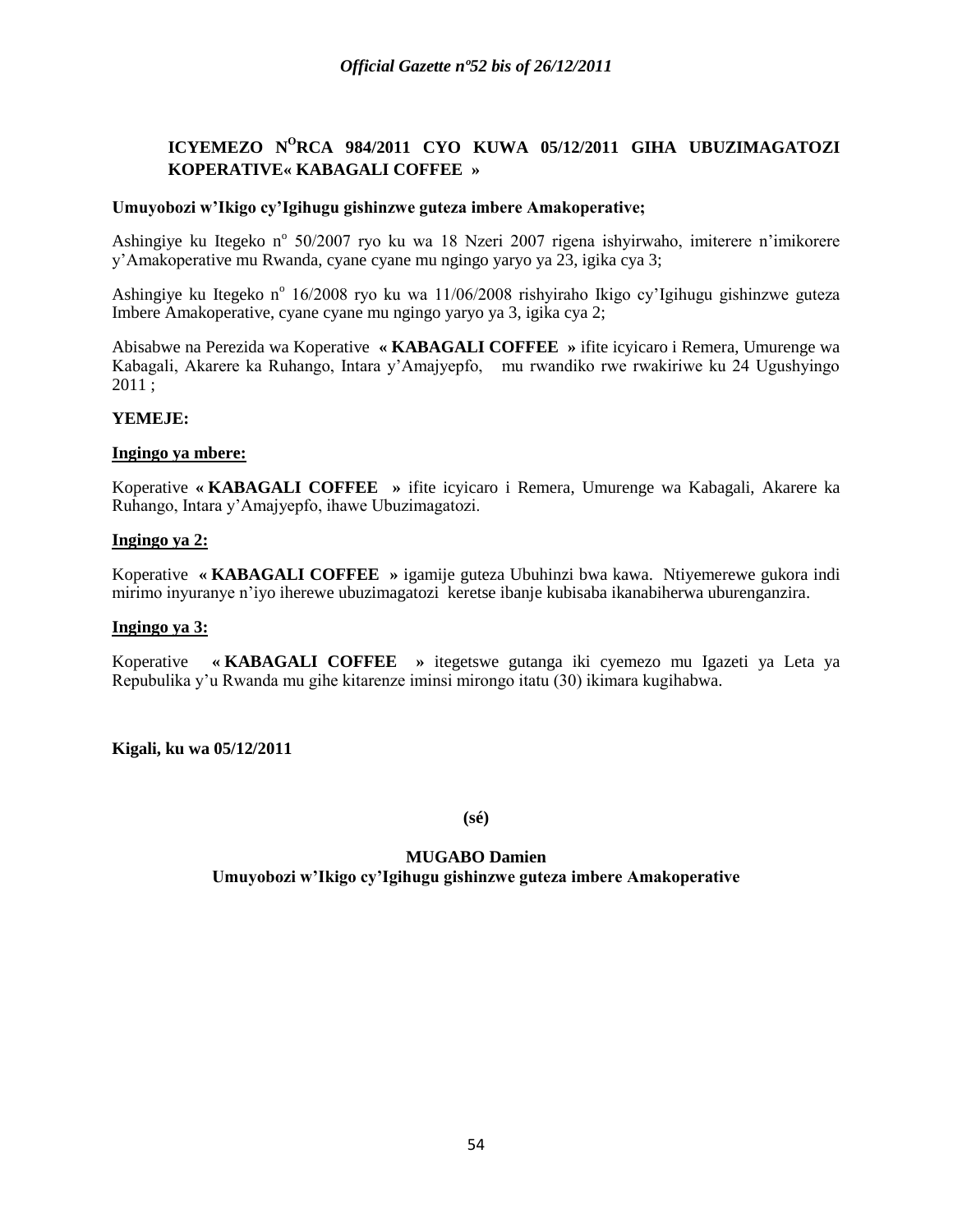# **ICYEMEZO N<sup>O</sup>RCA 0919/2009 CYO KUWA 12/06/2009 GIHA UBUZIMAGATOZI KOPERATIVE Y'ABANYONZI B'AMAGARE- RUSIZI SUD/ COOPERATIVE DE TAXIS VELOS-RUSIZI-SUD « CTVRS »**

## **Umuyobozi w'Ikigo cy'Igihugu gishinzwe guteza imbere Amakoperative;**

Ashingiye ku Itegeko nº 50/2007 ryo ku wa 18 Nzeri 2007 rigena ishyirwaho, imiterere n'imikorere y"Amakoperative mu Rwanda, cyane cyane mu ngingo yaryo ya 23, igika cya 3;

Ashingiye ku Itegeko nº 16/2008 ryo ku wa 11/06/2008 rishyiraho Ikigo cy'Igihugu gishinzwe guteza Imbere Amakoperative, cyane cyane mu ngingo yaryo ya 3, igika cya 2;

Abisabwe na Perezida wa Koperative **« CTVRS »** ifite icyicaro i Nyange, Umurenge wa Bugarama, Akarere ka Rusizi, Intara y"Iburengerazuba, mu rwandiko rwe rwakiriwe ku 03 Mata 2009;

## **YEMEJE:**

### **Ingingo ya mbere:**

Koperative **« CTVRS»** ifite icyicaro i Nyange, Umurenge wa Bugarama, Akarere ka Rusizi, Intara y"Iburengerazuba, ihawe Ubuzimagatozi.

### **Ingingo ya 2:**

Koperative **« CTVRS»** igamije gutezaimbere serivisi zijyanye no gutwara abantu n"ibintu ku magare. Ntiyemerewe gukora indi mirimo inyuranye n"iyo iherewe ubuzimagatozi keretse ibanje kubisaba ikanabiherwa uburenganzira.

#### **Ingingo ya 3:**

Koperative **« CTVRS »** itegetswe gutanga iki cyemezo mu Igazeti ya Leta ya Repubulika y"u Rwanda mu gihe kitarenze iminsi mirongo itatu (30) ikimara kugihabwa.

## **Kigali, ku wa 12/06/2009**

**(sé)**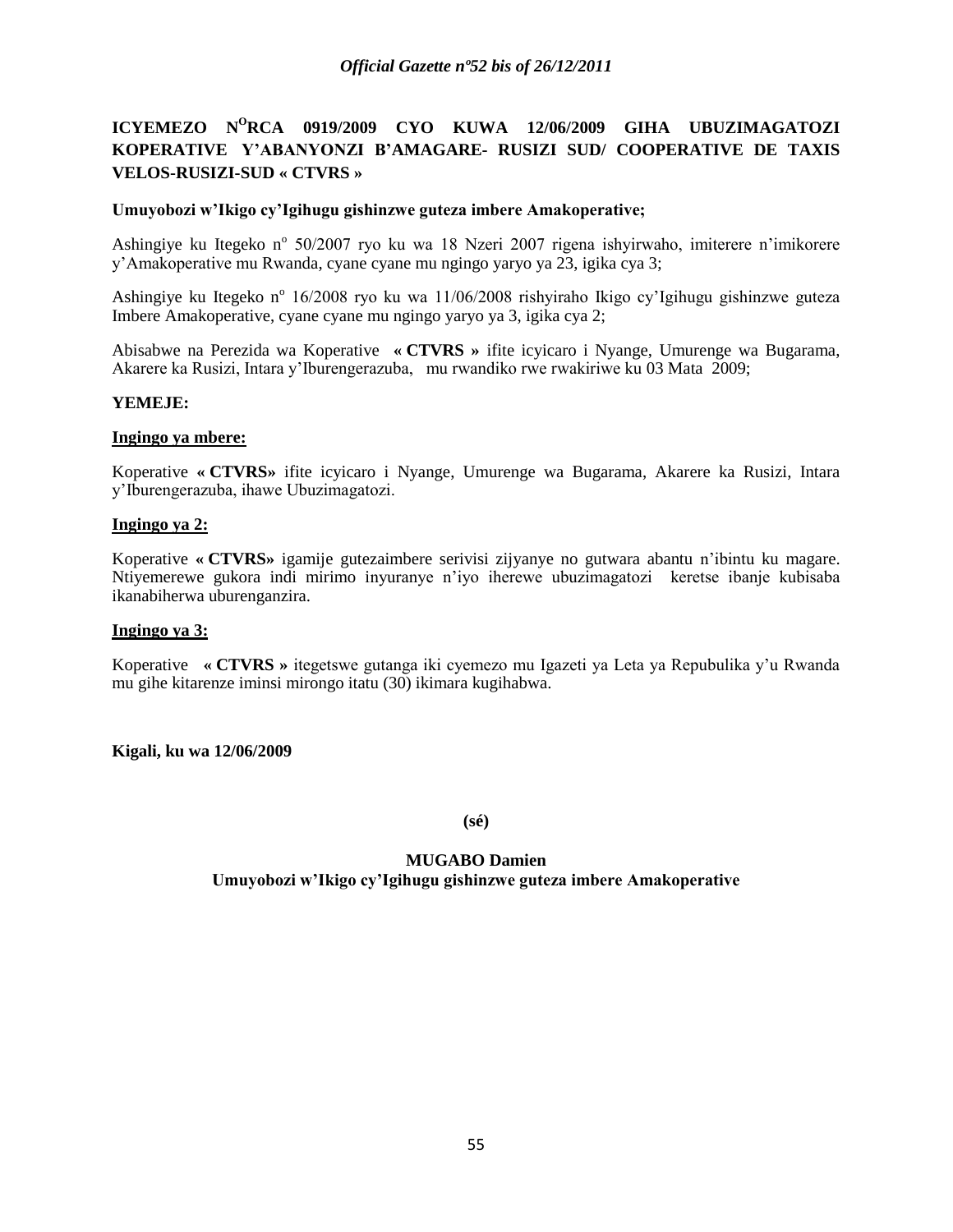# **ICYEMEZO N<sup>O</sup>RCA 999/2011 CYO KUWA 12/12/2011 GIHA UBUZIMAGATOZI « KOPERATIVE ABABIRI BAHUJE » (COABBAHU)**

### **Umuyobozi w'Ikigo cy'Igihugu gishinzwe guteza imbere Amakoperative;**

Ashingiye ku Itegeko nº 50/2007 ryo ku wa 18 Nzeri 2007 rigena ishyirwaho, imiterere n'imikorere y"Amakoperative mu Rwanda, cyane cyane mu ngingo yaryo ya 23, igika cya 3;

Ashingiye ku Itegeko n<sup>o</sup> 16/2008 ryo ku wa 11/06/2008 rishyiraho Ikigo cy'Igihugu gishinzwe guteza Imbere Amakoperative, cyane cyane mu ngingo yaryo ya 3, igika cya 2;

Abisabwe na Perezida wa Koperative **« COABBAHU»** ifite icyicaro i Kiyovu, Umurenge wa Nyarugenge, Akarere ka Nyarugenge, Umujyi wa Kigali, mu rwandiko rwe rwakiriwe kuwa 29 Ugushyingo 2011 ;

### **YEMEJE:**

#### **Ingingo ya mbere:**

Koperative **« COABBAHU»** ifite icyicaro i Kiyovu, Umurenge wa Nyarugenge, Akarere ka Nyarugenge, Umujyi wa Kigali, ihawe Ubuzimagatozi.

#### **Ingingo ya 2:**

Koperative **« COABBAHU»** igamije guteza ubucuruzi bw"imyenda n"inkweto. Ntiyemerewe gukora indi mirimo inyuranye n"iyo iherewe ubuzimagatozi keretse ibanje kubisaba ikanabiherwa uburenganzira.

#### **Ingingo ya 3:**

Koperative **« COABBAHU»** itegetswe gutanga iki cyemezo mu Igazeti ya Leta ya Repubulika y"u Rwanda mu gihe kitarenze iminsi mirongo itatu (30) ikimara kugihabwa.

#### **Kigali, ku wa 12/12/2011**

**(sé)**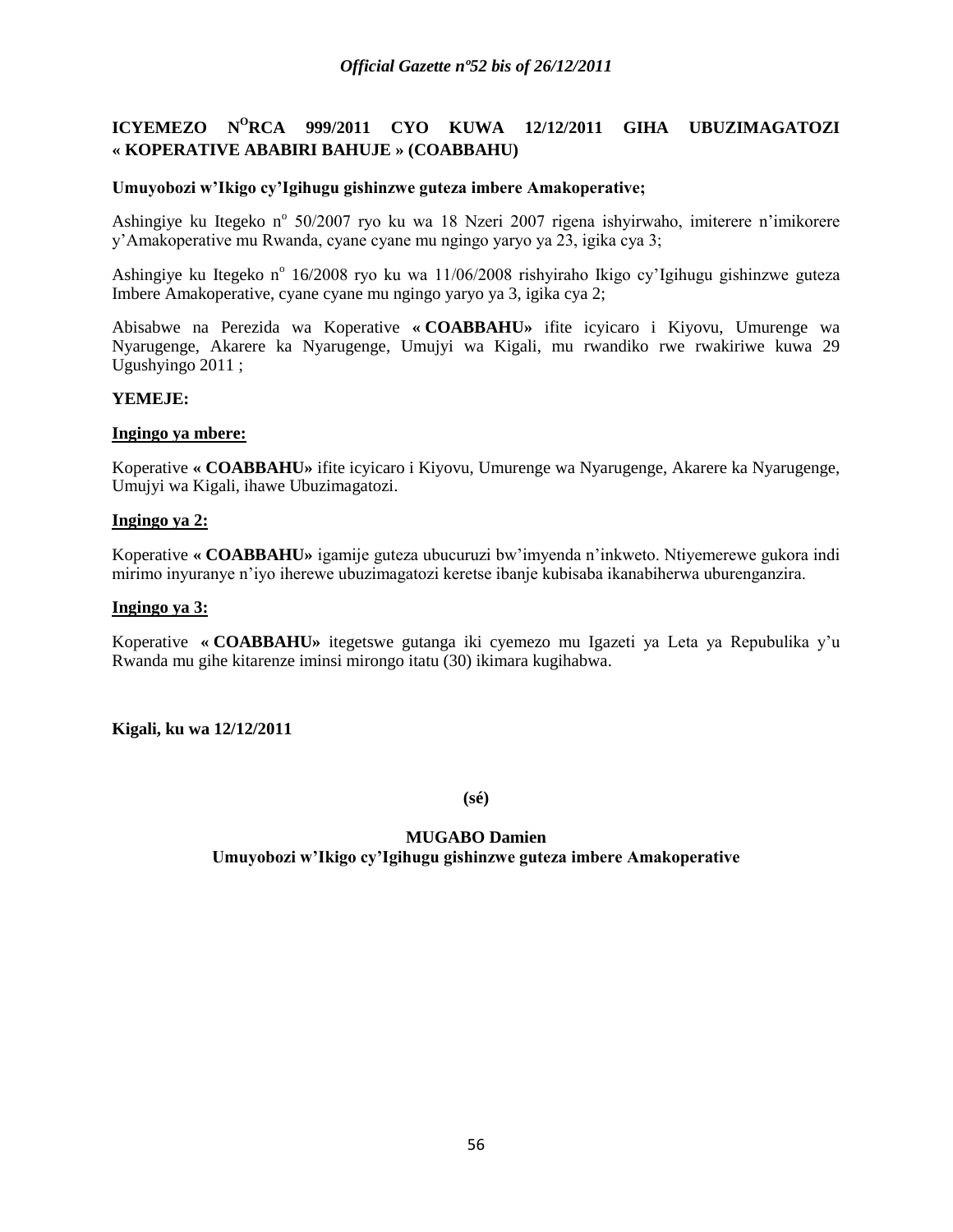# **ICYEMEZO N<sup>O</sup>RCA 652/2011 CYO KUWA 25/07/2011 GIHA UBUZIMAGATOZI « KOPERATIVE Y'ABATERANKUNGA B'UBUZIMA KINYAMAKARA-KIGOMA » (KOAUKIKI)**

## **Umuyobozi w'Ikigo cy'Igihugu gishinzwe guteza imbere Amakoperative;**

Ashingiye ku Itegeko nº 50/2007 ryo ku wa 18 Nzeri 2007 rigena ishyirwaho, imiterere n'imikorere y"Amakoperative mu Rwanda, cyane cyane mu ngingo yaryo ya 23, igika cya 3;

Ashingiye ku Itegeko nº 16/2008 ryo ku wa 11/06/2008 rishyiraho Ikigo cy'Igihugu gishinzwe guteza Imbere Amakoperative, cyane cyane mu ngingo yaryo ya 3, igika cya 2;

Abisabwe na Perezida wa Koperative **« KOAUKIKI»** ifite icyicaro i Musebeya, Umurenge wa Kigoma, Akarere ka Huye, Intara y"Amajyepfo, mu rwandiko rwe rwakiriwe ku wa 26 Gicurasi 2011 ;

## **YEMEJE:**

### **Ingingo ya mbere:**

Koperative **« KOAUKIKI»** ifite icyicaro i Musebeya, Umurenge wa Kigoma, Akarere ka Huye, Intara y"Amajyepfo, ihawe Ubuzimagatozi.

### **Ingingo ya 2:**

Koperative **« KOAUKIKI»** igamije guteza ubworozi bw"inka n"ingurube. Ntiyemerewe gukora indi mirimo inyuranye n"iyo iherewe ubuzimagatozi keretse ibanje kubisaba ikanabiherwa uburenganzira.

### **Ingingo ya 3:**

Iki cyemezo kigira agaciro guhera umunsi cyatangarijweho mu Igazeti ya Leta ya Repubulika y"u Rwanda.

## **Kigali, ku wa 25/07/2011**

**(sé)**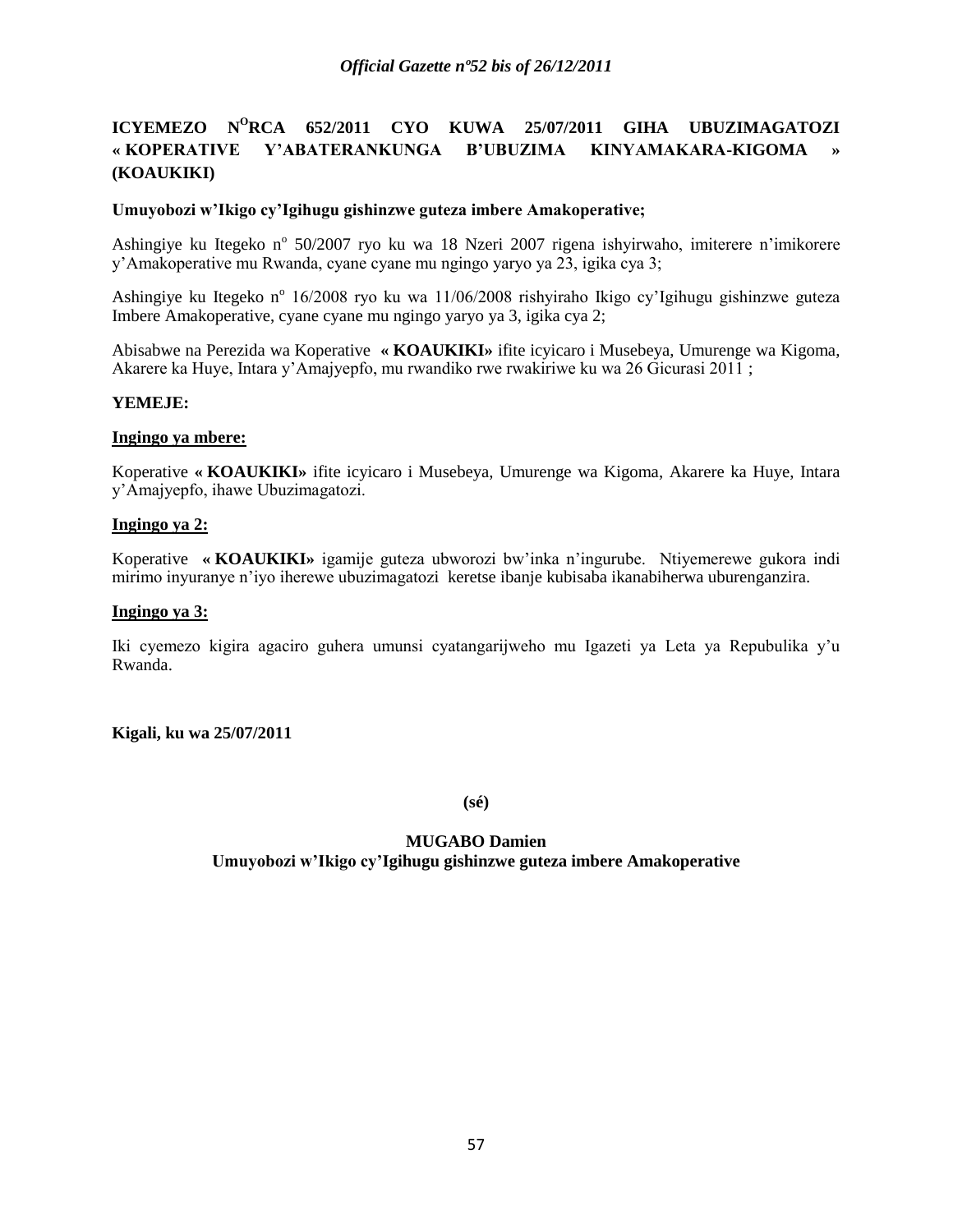# **ICYEMEZO N<sup>O</sup>RCA 892/2011 CYO KUWA 24/10/2011 GIHA UBUZIMAGATOZI « UNION DES COOPERATIVES DES CULTIVATEURS D'ANANAS DE NGOMA » (UCOCUAN)**

## **Umuyobozi w'Ikigo cy'Igihugu gishinzwe guteza imbere Amakoperative;**

Ashingiye ku Itegeko nº 50/2007 ryo ku wa 18 Nzeri 2007 rigena ishyirwaho, imiterere n'imikorere y"Amakoperative mu Rwanda, cyane cyane mu ngingo yaryo ya 23, igika cya 3;

Ashingiye ku Itegeko n<sup>o</sup> 16/2008 ryo ku wa 11/06/2008 rishyiraho Ikigo cy'Igihugu gishinzwe guteza Imbere Amakoperative, cyane cyane mu ngingo yaryo ya 3, igika cya 2;

Abisabwe na Perezida wa Ihuriro **« UCOCUAN»** rifite icyicaro i Gafunzo, Umurenge wa Sake, Akarere ka Ngoma, Intara y"Iburasirazuba, mu rwandiko rwe rwakiriwe ku wa 23 Nzeri 2011 ;

### **YEMEJE:**

### **Ingingo ya mbere:**

Ihuriro **« UCOCUAN»** rifite icyicaro i Gafunzo, Umurenge wa Sake, Akarere ka Ngoma, Intara y"Iburasirazuba, ihawe Ubuzimagatozi.

#### **Ingingo ya 2:**

Ihuriro **« UCOCUAN»** rigamije guteza imbere ubuhinzi bw"inanasi. Ntiyemerewe gukora indi mirimo inyuranye n"iyo iherewe ubuzimagatozi keretse ibanje kubisaba ikanabiherwa uburenganzira.

#### **Ingingo ya 3:**

Iki cyemezo kigira agaciro guhera umunsi cyatangarijweho mu Igazeti ya Leta ya Repubulika y"u Rwanda.

#### **Kigali, ku wa 24/10/2011**

**(sé)**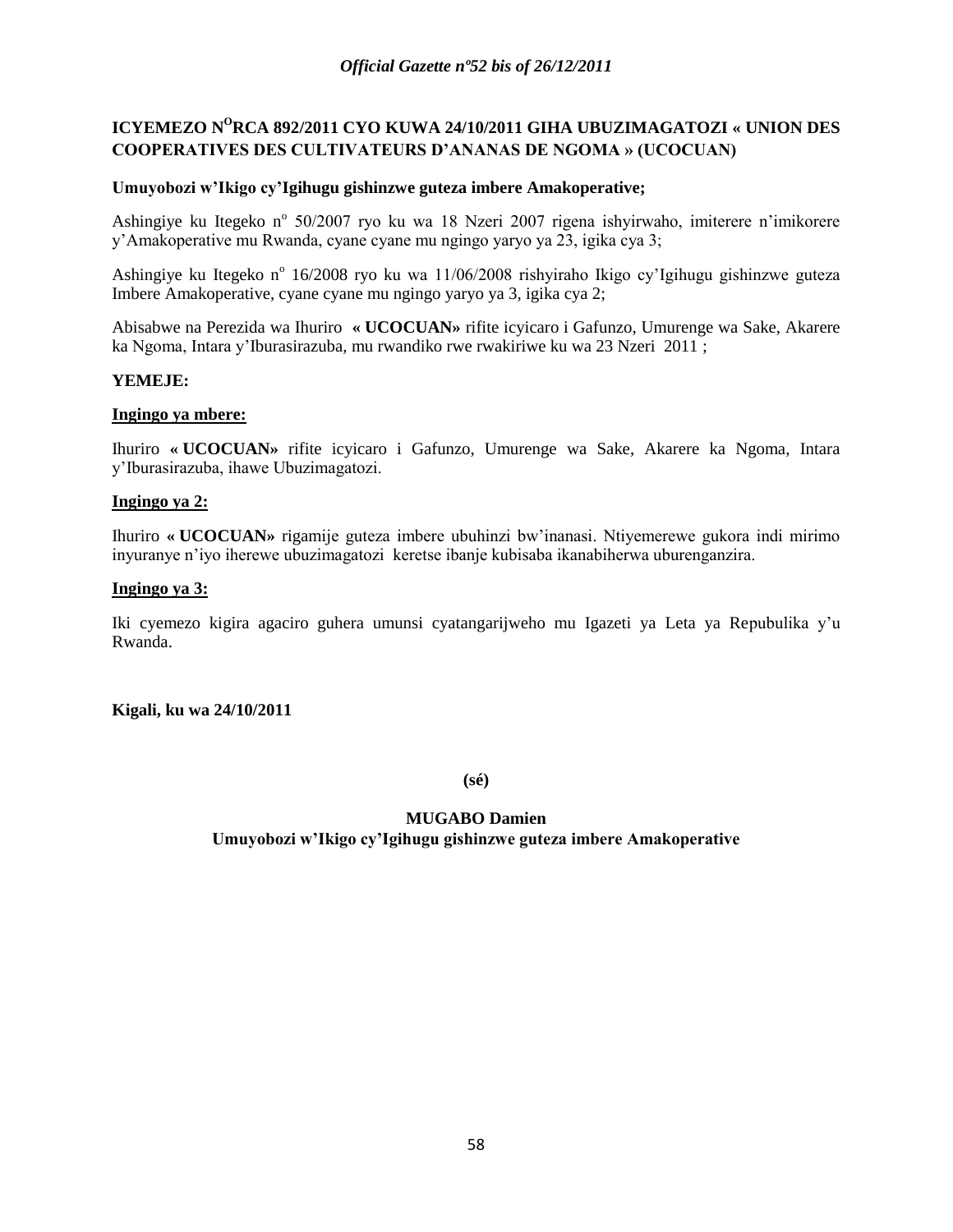# **ICYEMEZO N<sup>O</sup>RCA 316/2010 CYO KUWA 26/02/2010 GIHA UBUZIMAGATOZI KOPERATIVE Y'ABOROZI B'INKOKO BA KAREMBO« KOABINKOKA »**

### **Umuyobozi w'Ikigo cy'Igihugu gishinzwe guteza imbere Amakoperative;**

Ashingiye ku Itegeko nº 50/2007 ryo ku wa 18 Nzeri 2007 rigena ishyirwaho, imiterere n'imikorere y"Amakoperative mu Rwanda, cyane cyane mu ngingo yaryo ya 23, igika cya 3;

Ashingiye ku Itegeko n<sup>o</sup> 16/2008 ryo ku wa 11/06/2008 rishyiraho Ikigo cy'Igihugu gishinzwe guteza Imbere Amakoperative, cyane cyane mu ngingo yaryo ya 3, igika cya 2;

Abisabwe na Perezida wa Koperative **« KOABINKOKA»** ifite icyicaro mu Akaziba, Umurenge wa Karembo, Akarere ka Ngoma, Intara y"Iburasirazuba, mu rwandiko rwe rwakiriwe ku wa 23 Ukuboza 2009

### **YEMEJE:**

#### **Ingingo ya mbere:**

Koperative **« KOABINKOKA»** ifite icyicaro mu Akaziba, Umurenge wa Karembo, Akarere ka Ngoma, Intara y"Iburasirazuba, ihawe Ubuzimagatozi.

#### **Ingingo ya 2:**

Koperative **« KOABINKOKA»** igamije guteza imbere ubworozi bw"inkoko. Ntiyemerewe gukora indi mirimo inyuranye n"iyo iherewe ubuzimagatozi keretse ibanje kubisaba ikanabiherwa uburenganzira.

#### **Ingingo ya 3:**

Iki cyemezo kigira agaciro guhera umunsi cyatangarijweho mu Igazeti ya Leta ya Repubulika y"u Rwanda.

#### **Kigali, ku wa 26/02/2010**

**(sé)**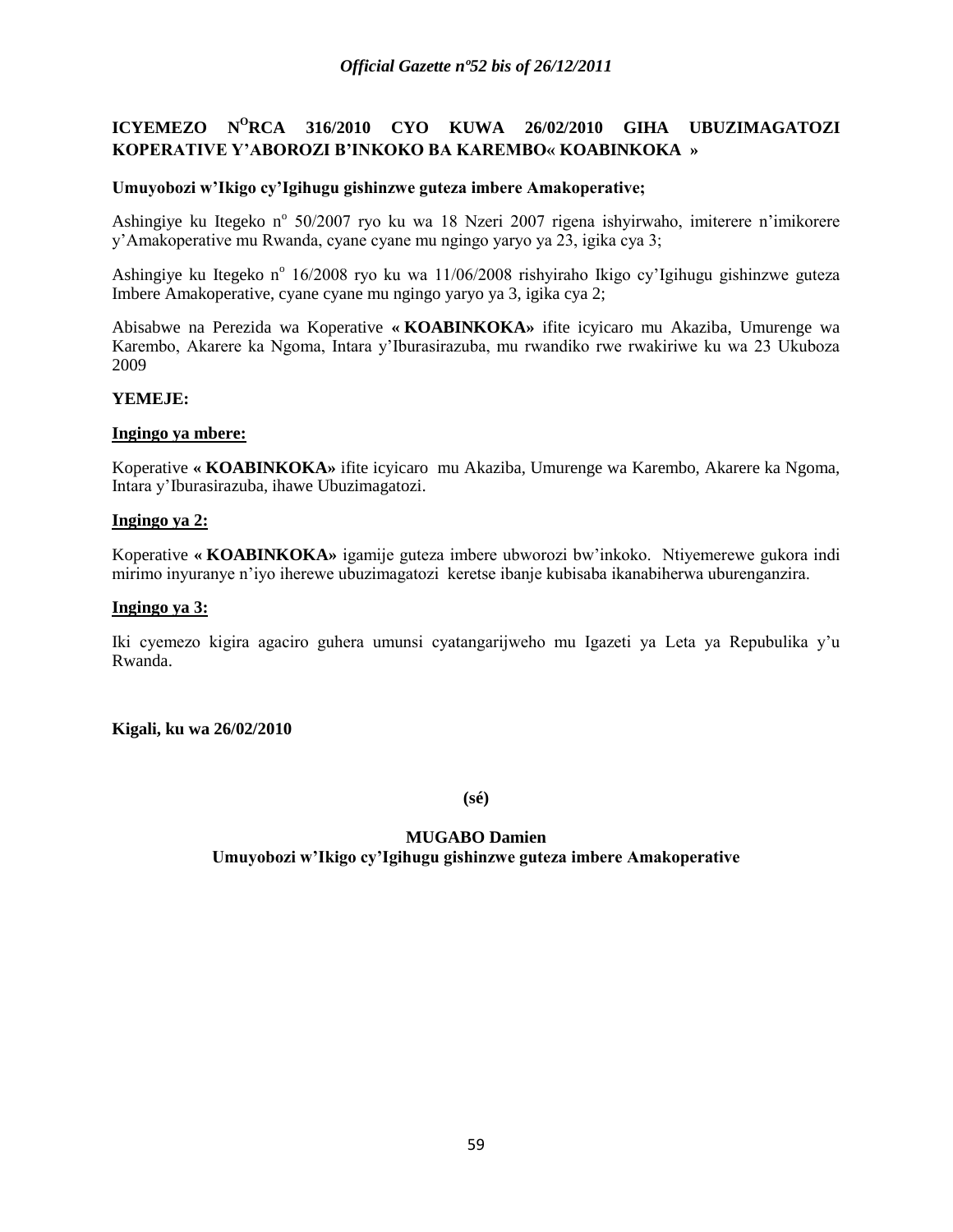# **ICYEMEZO N<sup>O</sup>RCA 983/2011 CYO KUWA 05/12/2011 GIHA UBUZIMAGATOZI « MUNYIGINYA FARMER'S COOPERATIVE » ( MUFACO)**

### **Umuyobozi w'Ikigo cy'Igihugu gishinzwe guteza imbere Amakoperative;**

Ashingiye ku Itegeko nº 50/2007 ryo kuwa 18 Nzeri 2007 rigena ishyirwaho, imiterere n'imikorere y"Amakoperative mu Rwanda, cyane cyane mu ngingo yaryo ya 23, igika cya 3;

Ashingiye ku Itegeko n<sup>o</sup> 16/2008 ryo kuwa 11/06/2008 rishyiraho Ikigo cy'Igihugu gishinzwe guteza Imbere Amakoperative, cyane cyane mu ngingo yaryo ya 3, igika cya 2;

Abisabwe na Perezida wa Koperative **« MUFACO»** ifite icyicaro i Cyimbazi, Umurenge wa Munyiginya, Akarere ka Rwamagana, Intara y"Iburasirazuba, mu rwandiko rwe rwakiriwe ku wa 24 Ugishyingo 2011 ;

### **YEMEJE:**

### **Ingingo ya mbere:**

Koperative **« MUFACO»** ifite icyicaro i Cyimbazi, Umurenge wa Munyiginya, Akarere ka Rwamagana, Intara y"Iburasirazuba, ihawe Ubuzimagatozi.

### **Ingingo ya 2:**

Koperative **« MUFACO»** igamije guteza imbere ubuhinzi bw"ibishyimbo na soya. Ntiyemerewe gukora indi mirimo inyuranye n"iyo iherewe ubuzimagatozi keretse ibanje kubisaba ikanabiherwa uburenganzira.

#### **Ingingo ya 3:**

Koperative **« MUFACO»** itegetswe gutanga iki cyemezo mu Igazeti ya Leta ya Repubulika y"u Rwanda mu gihe kitarenze iminsi mirongo itatu (30) ikimara kugihabwa.

#### **Kigali, ku wa 05/12/2011**

**(sé)**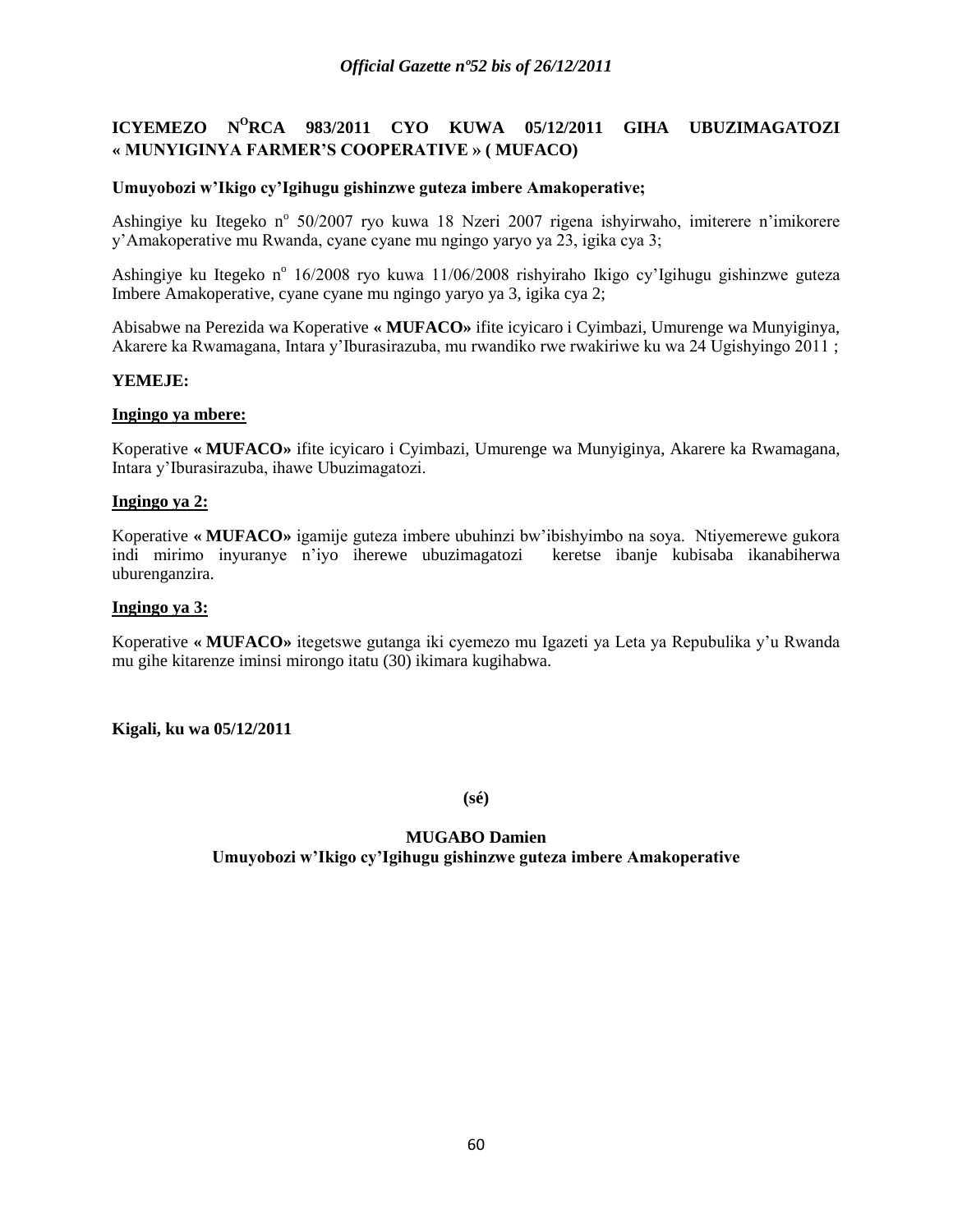# **ICYEMEZO N<sup>O</sup>RCA 1665/2009 CYO KUWA 28/12/2009 GIHA UBUZIMAGATOZI KOPERATIVE YO KUZIGAMA NO KUGURIZANYA « KANJONGO SACCO »**

## **Umuyobozi w'Ikigo cy'Igihugu gishinzwe guteza imbere Amakoperative;**

Ashingiye ku Itegeko nº 50/2007 ryo ku wa 18 Nzeri 2007 rigena ishyirwaho, imiterere n'imikorere y"Amakoperative mu Rwanda, cyane cyane mu ngingo yaryo ya 23, igika cya 3;

Ashingiye ku Itegeko n<sup>o</sup> 16/2008 ryo ku wa 11/06/2008 rishyiraho Ikigo cy'Igihugu gishinzwe guteza Imbere Amakoperative, cyane cyane mu ngingo yaryo ya 3, igika cya 2;

Abisabwe na Perezida wa **« KANJONGO SACCO »** ifite icyicaro i Kirambo, Umurenge wa Kanjongo, Akarere ka Nyamasheke, Intara y"Iburengerazuba, mu rwandiko rwe rwakiriwe kuwa 15 Ukuboza 2009 ;

### **YEMEJE:**

#### **Ingingo ya mbere:**

**KANJONGO SACCO** ifite icyicaro i Kirambo, Umurenge wa Kanjongo, Akarere ka Nyamasheke, Intara y"Iburengerazuba, ihawe Ubuzimagatozi.

### **Ingingo ya 2:**

**KANJONGO SACCO** igamije guteza imbere abanyamuryango ibafasha kwizigamira no kubona inguzanyo. Ntiyemerewe gukora indi mirimo inyuranye n"iyo iherewe ubuzimagatozi keretse ibanje kubisaba ikanabiherwa uburenganzira.

#### **Ingingo ya 3:**

Iki cyemezo kigira agaciro guhera umunsi cyatangarijweho mu Igazeti ya Leta ya Repubulika y"u Rwanda.

**Kigali, ku wa 28/12/2009**

**(sé)**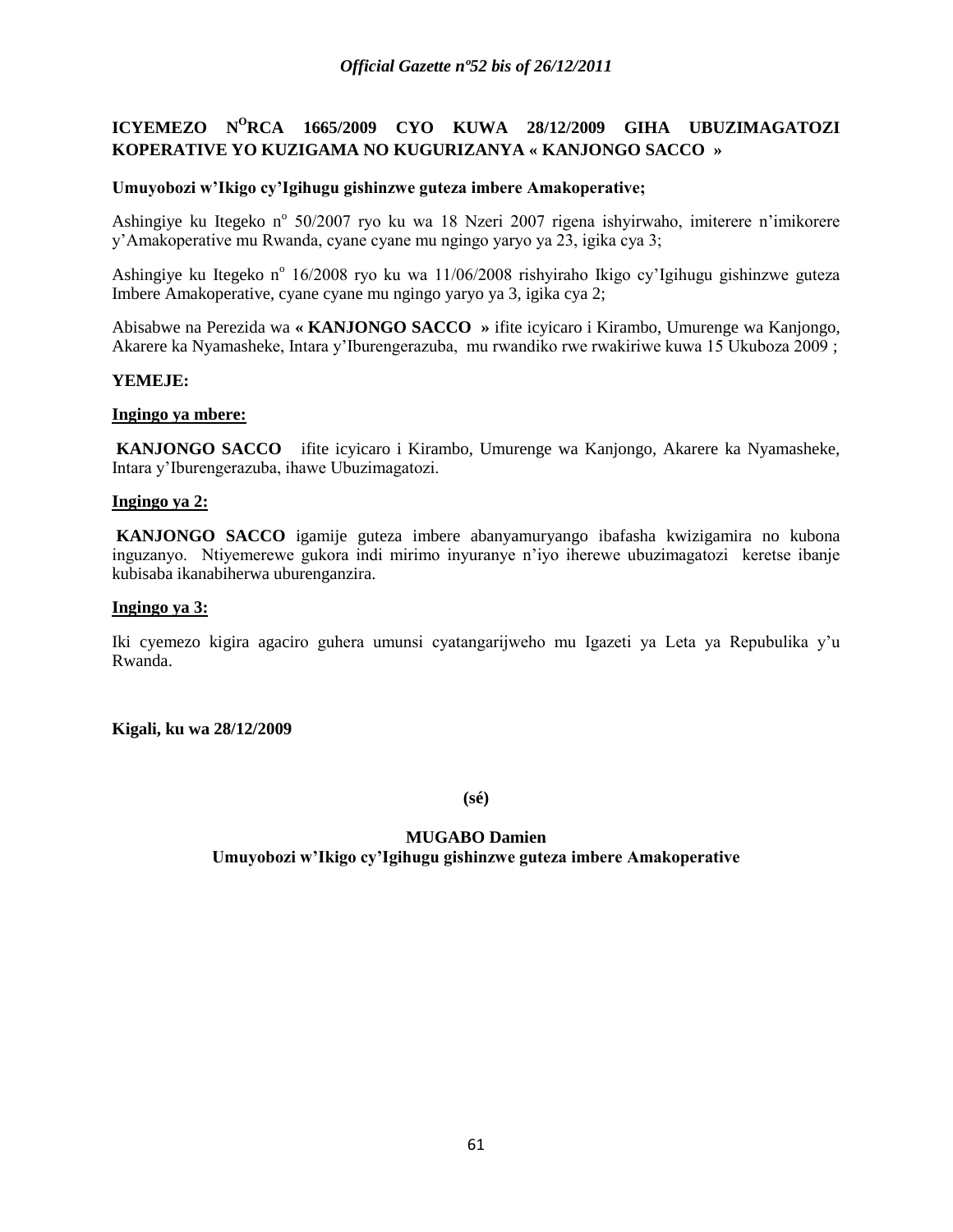# **ICYEMEZO N<sup>O</sup>RCA 019/2010 CYO KUWA 08/01/2010 GIHA UBUZIMAGATOZI KOPERATIVE « ABAHUJUMURIMO-AGASEKE »**

### **Umuyobozi w'Ikigo cy'Igihugu gishinzwe guteza imbere Amakoperative;**

Ashingiye ku Itegeko nº 50/2007 ryo ku wa 18 Nzeri 2007 rigena ishyirwaho, imiterere n'imikorere y"Amakoperative mu Rwanda, cyane cyane mu ngingo yaryo ya 23, igika cya 3;

Ashingiye ku Itegeko n<sup>o</sup> 16/2008 ryo ku wa 11/06/2008 rishyiraho Ikigo cy'Igihugu gishinzwe guteza Imbere Amakoperative, cyane cyane mu ngingo yaryo ya 3, igika cya 2;

Abisabwe na Perezida wa Koperative **« ABAHUJUMURIMO-AGASEKE »** ifite icyicaro i Nyamatete, Umurenge wa Rwimbogo, Akarere ka Gatsibo, Intara y"Iburasirazuba, mu rwandiko rwe rwakiriwe kuwa 29 Ukwakira 2009;

### **YEMEJE:**

#### **Ingingo ya mbere:**

Koperative **« ABAHUJUMURIMO-AGASEKE »** ifite icyicaro i Nyamatete, Umurenge wa Rwimbogo, Akarere ka Gatsibo, Intara y"Iburasirazuba, ihawe Ubuzimagatozi.

#### **Ingingo ya 2:**

Koperative **« ABAHUJUMURIMO-AGASEKE »** igamije guteza imbere ububoshyi bw"agaseke. Ntiyemerewe gukora indi mirimo inyuranye n"iyo iherewe ubuzimagatozi keretse ibanje kubisaba ikanabiherwa uburenganzira.

#### **Ingingo ya 3:**

Iki cyemezo kigira agaciro guhera umunsi cyatangarijweho mu Igazeti ya Leta ya Repubulika y"u Rwanda.

#### **Kigali, kuwa 08/01/2010**

**(sé)**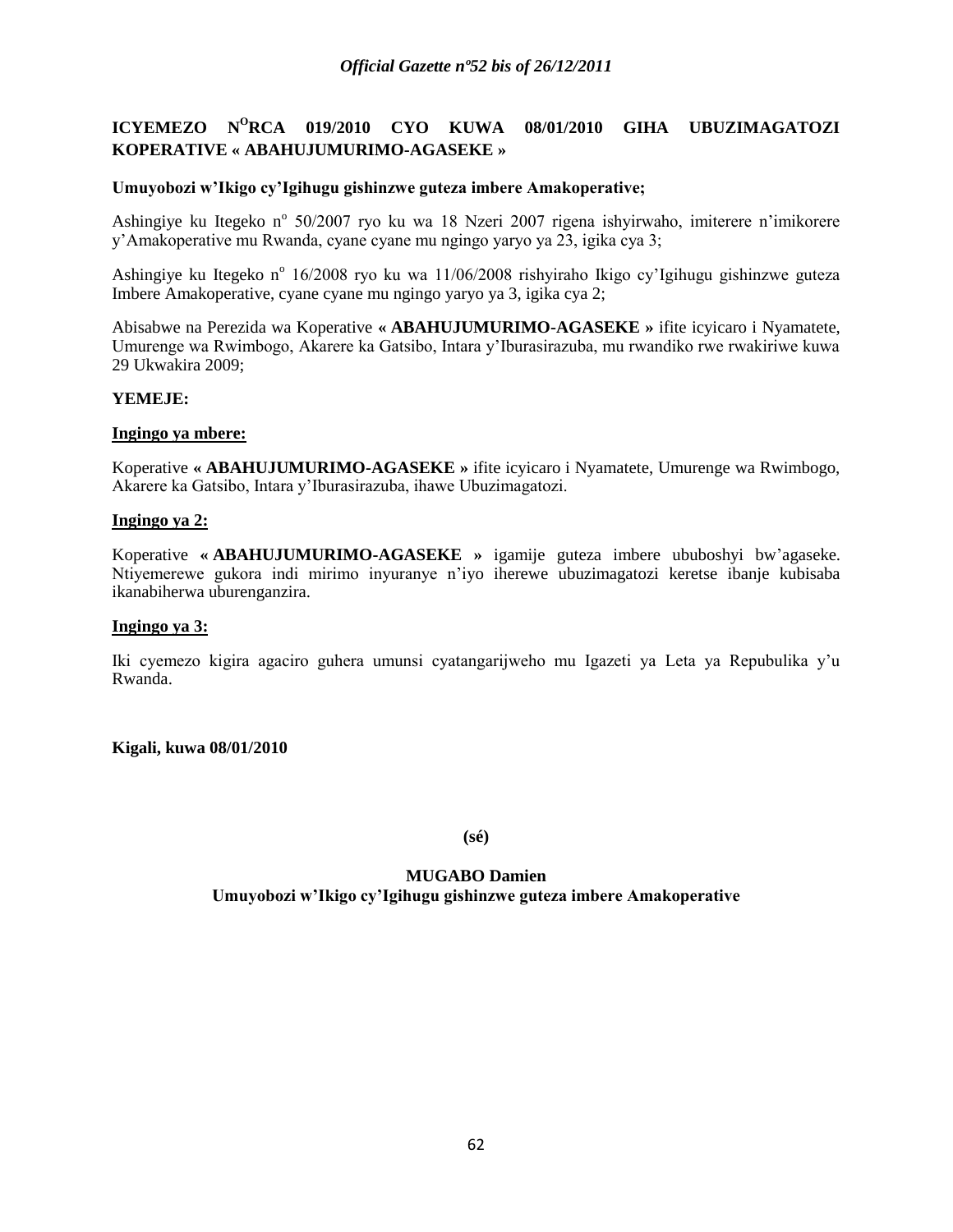# **ICYEMEZO N<sup>O</sup>RCA 793/2011 CYO KUWA 12/9/2011 GIHA UBUZIMAGATOZI « COOPERATIVE DES AGRICULTEURS POUR L'INTENSIFICATION DE LA POMME DE TERRE (COAIPO) »**

## **Umuyobozi w'Ikigo cy'Igihugu gishinzwe guteza imbere Amakoperative;**

Ashingiye ku Itegeko nº 50/2007 ryo kuwa 18 Nzeri 2007 rigena ishyirwaho, imiterere n'imikorere y"Amakoperative mu Rwanda, cyane cyane mu ngingo yaryo ya 23, igika cya 3;

Ashingiye ku Itegeko nº 16/2008 ryo kuwa 11/06/2008 rishyiraho Ikigo cy'Igihugu gishinzwe guteza imbere Amakoperative, cyane cyane mu ngingo yaryo ya 3, igika cya 2;

Abisabwe na Perezida wa Koperative **« COAIPO »** ifite icyicaro i Busoro Umurenge wa Karago, Akarere ka Nyabihu, Intara y"Iburengerazuba, mu rwandiko rwe rwakiriwe kuwa 10 Kanama 2011 ;

## **YEMEJE:**

### **Ingingo ya mbere:**

Koperative **« COAIPO »** ifite icyicaro i Busoro Umurenge wa Karago, Akarere ka Nyabihu, Intara y"Iburengerazuba, ihawe Ubuzimagatozi.

## **Ingingo ya 2:**

Koperative **« COAIPO »** igamije guteza imbere ubuhinzi bw"ibirayi. Ntiyemerewe gukora indi mirimo inyuranye n"iyo iherewe ubuzimagatozi keretse ibanje kubisaba ikanabiherwa uburenganzira.

## **Ingingo ya 3:**

Iki cyemezo kigira agaciro guhera umunsi cyatangarijweho mu Igazeti ya Leta ya Repubulika y"u Rwanda.

## **Kigali, ku wa 12/09/2011**

**(sé)**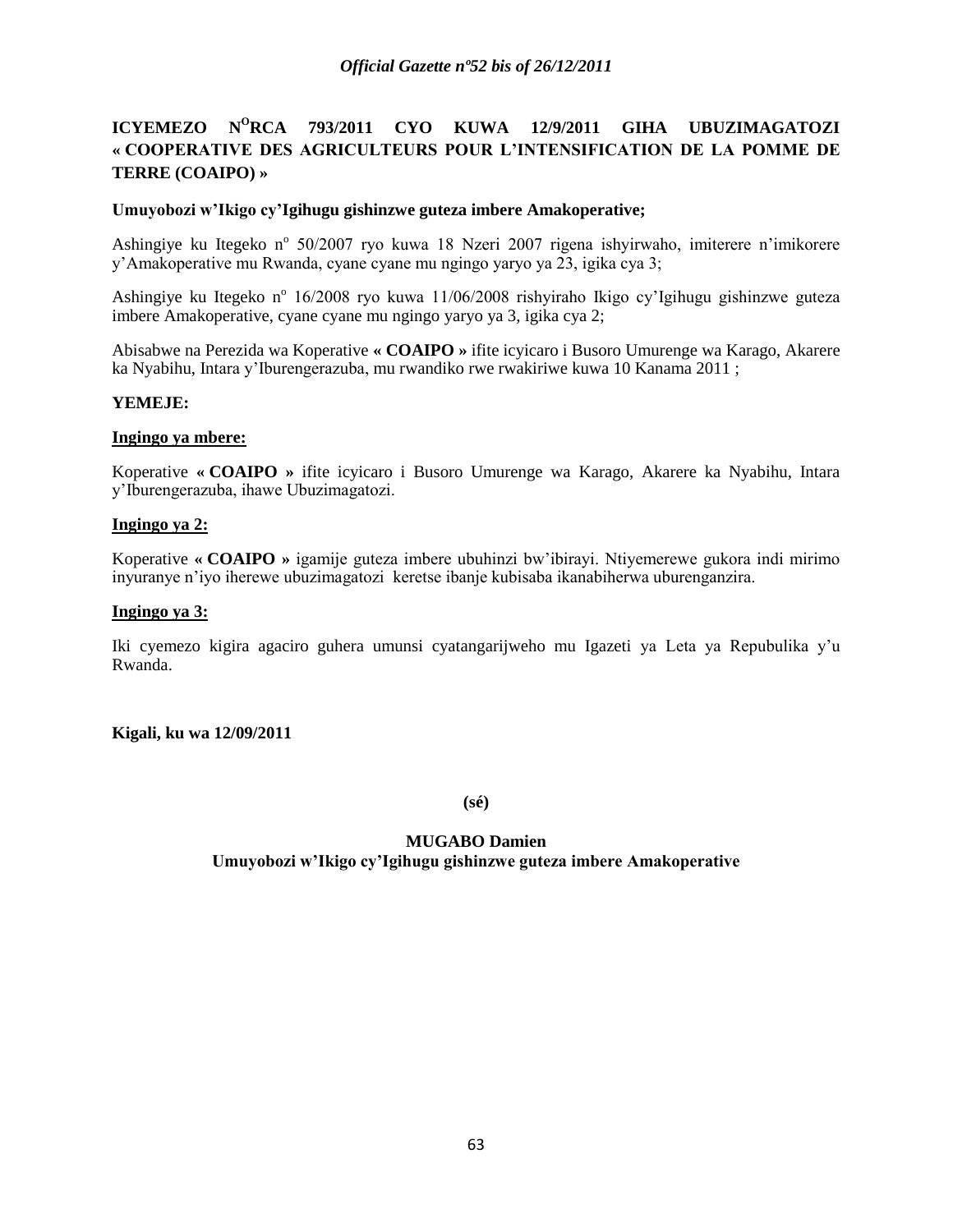# **ICYEMEZO N<sup>O</sup>RCA 1198/2009 CYO KUWA 24/09/2009 GIHA UBUZIMAGATOZI « COOPERATIVE D'ACTIONS DE DEVELOPPEMENT RURAL-ABASANGIYUMURIMO» (ABASANGIYUMURIMO-COPADERU)**

## **Umuyobozi w'Ikigo cy'Igihugu gishinzwe guteza imbere Amakoperative;**

Ashingiye ku Itegeko n° 50/2007 ryo ku wa 18 Nzeri 2007 rigena ishyirwaho, imiterere n'imikorere y"Amakoperative mu Rwanda, cyane cyane mu ngingo yaryo ya 23, igika cya 3;

Ashingiye ku Itegeko nº 16/2008 ryo ku wa 11/06/2008 rishyiraho Ikigo cy'Igihugu gishinzwe guteza Imbere Amakoperative, cyane cyane mu ngingo yaryo ya 3, igika cya 2;

Abisabwe na Perezida wa Koperative **« ABASANGIYUMURIMO-COPADERU»** ifite icyicaro i Nsanga-Nyundo, Umurenge wa Rugendabari, Akarere ka Muhanga, Intara y"Amajyepfo, mu rwandiko rwe rwo kuwa 08 Gashyantare 2009 ;

## **YEMEJE:**

### **Ingingo ya mbere:**

Koperative **« ABASANGIYUMURIMO-COPADERU»** ifite icyicaro i Nsanga-Nyundo, Umurenge wa Rugendabari, Akarere ka Muhanga, Intara y"Amajyepfo, ihawe Ubuzimagatozi.

### **Ingingo ya 2:**

Koperative **« ABASANGIYUMURIMO-COPADERU»** igamije guteza imbere ubucuruzi bw"amatungo n"ibiyakomokaho. Ntiyemerewe gukora indi mirimo inyuranye n"iyo iherewe ubuzimagatozi keretse ibanje kubisaba ikanabiherwa uburenganzira.

#### **Ingingo ya 3:**

Iki cyemezo kigira agaciro guhera umunsi cyatangarijweho mu Igazeti ya Leta ya Repubulika y"u Rwanda.

**Kigali, ku wa 24/9/2009**

**(sé)**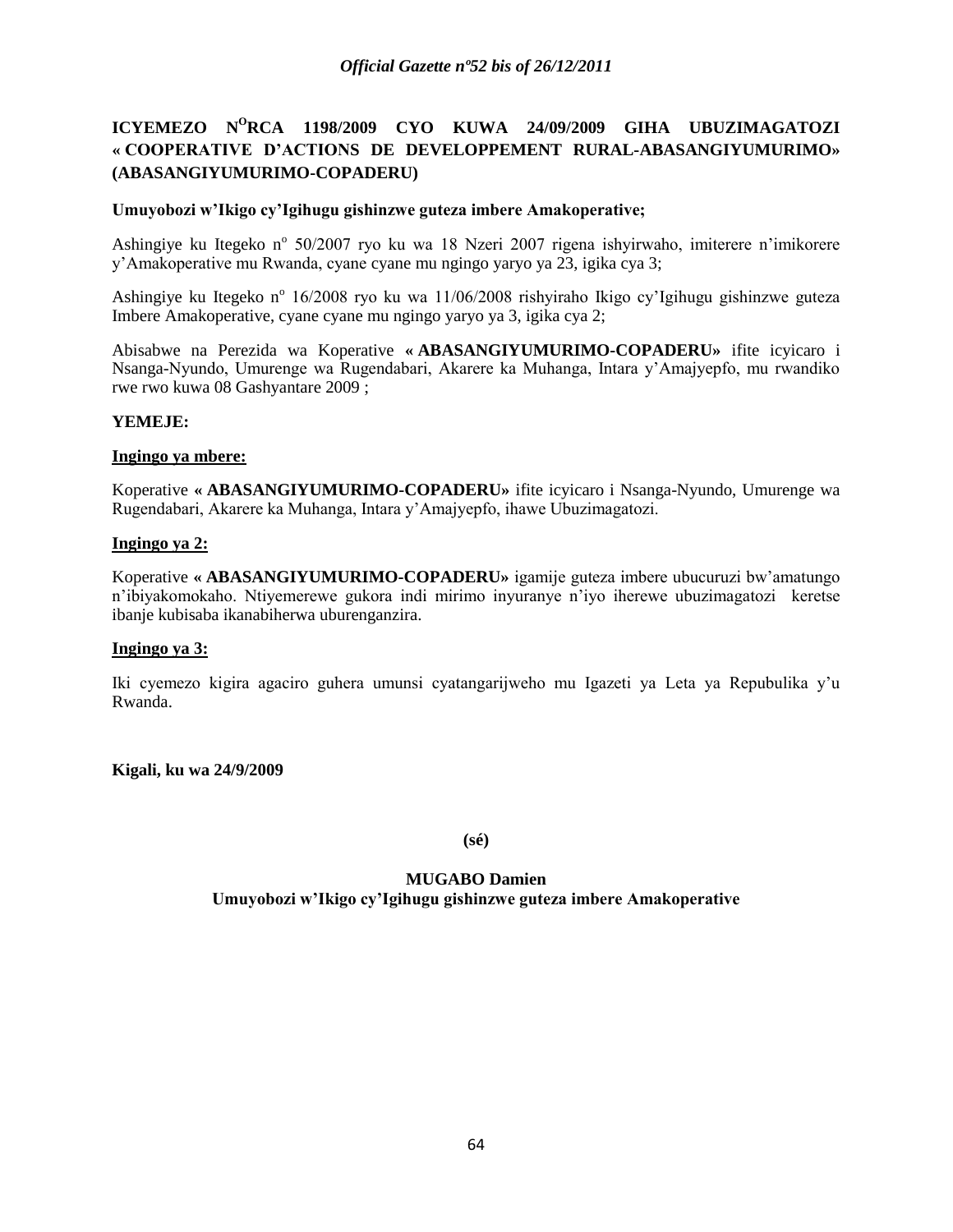# **ICYEMEZO N<sup>O</sup>RCA 989/2011 CYO KUWA 05/12/2011 GIHA UBUZIMAGATOZI KOPERATIVE « TURWANE K'UBUZIMA NYABIMATA»**

### **Umuyobozi w'Ikigo cy'Igihugu gishinzwe guteza imbere Amakoperative;**

Ashingiye ku Itegeko n° 50/2007 ryo ku wa 18 Nzeri 2007 rigena ishyirwaho, imiterere n'imikorere y"Amakoperative mu Rwanda, cyane cyane mu ngingo yaryo ya 23, igika cya 3;

Ashingiye ku Itegeko n<sup>o</sup> 16/2008 ryo ku wa 11/06/2008 rishyiraho Ikigo cy'Igihugu gishinzwe guteza Imbere Amakoperative, cyane cyane mu ngingo yaryo ya 3, igika cya 2;

Abisabwe na Perezida wa Koperative **« TURWANE K'UBUZIMA NYABIMATA »** ifite icyicaro i Nyabimata, Umurenge wa Nyabimata, Akarere ka Nyaruguru, Intara y"Amajyepfo, mu rwandiko rwe rwakiriwe kuwa 24 Ugushyingo 2011 ;

### **YEMEJE:**

#### **Ingingo ya mbere:**

Koperative **« TURWANE K'UBUZIMA NYABIMATA »** ifite icyicaro i Nyabimata, Umurenge wa Nyabimata, Akarere ka Nyaruguru, Intara y"Amajyepfo, ihawe Ubuzimagatozi.

#### **Ingingo ya 2:**

Koperative **« TURWANE K'UBUZIMA NYABIMATA »** igamije guteza imbere ubuhinzi bw"ibirayi, ingano, n"ubworozi bw"ihene. Ntiyemerewe gukora indi mirimo inyuranye n"iyo iherewe ubuzimagatozi keretse ibanje kubisaba ikanabiherwa uburenganzira.

### **Ingingo ya 3:**

Koperative **« TURWANE K'UBUZIMA NYABIMATA»** itegetswe gutangaza iki cyemezo mu Igazeti ya Leta ya Repubulika y"u Rwanda mu gihe kitarenze iminsi mirongo itatu (30) ikimara kugihabwa .

**Kigali, ku wa 05/12/2011**

**(sé)**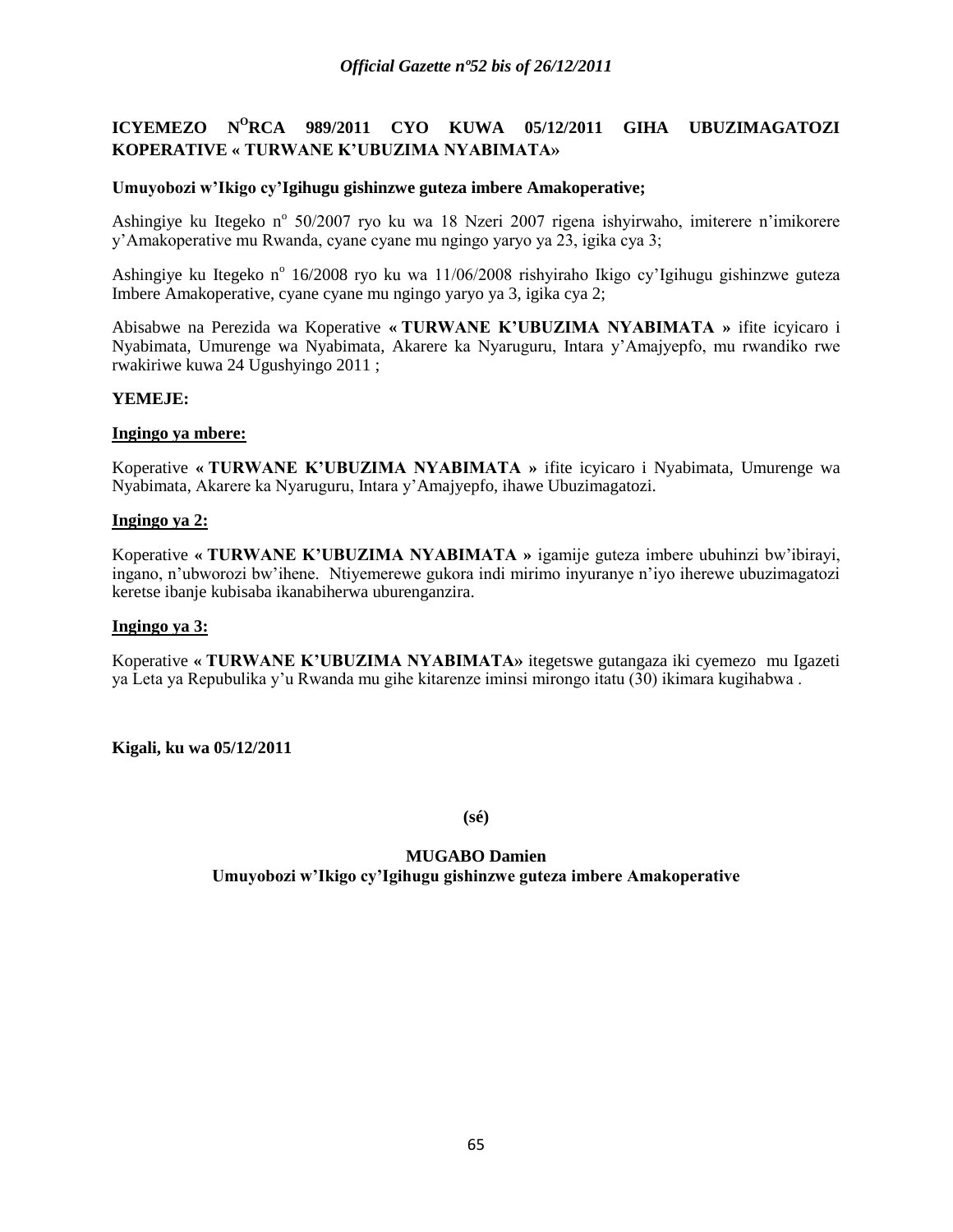# **ICYEMEZO N<sup>O</sup>RCA 1001/2011 CYO KUWA 12/12/2011 GIHA UBUZIMAGATOZI KOPERATIVE « ABAZEZWASUKU»**

### **Umuyobozi w'Ikigo cy'Igihugu gishinzwe guteza imbere Amakoperative;**

Ashingiye ku Itegeko n° 50/2007 ryo ku wa 18 Nzeri 2007 rigena ishyirwaho, imiterere n'imikorere y"Amakoperative mu Rwanda, cyane cyane mu ngingo yaryo ya 23, igika cya 3;

Ashingiye ku Itegeko n<sup>o</sup> 16/2008 ryo ku wa 11/06/2008 rishyiraho Ikigo cy'Igihugu gishinzwe guteza Imbere Amakoperative, cyane cyane mu ngingo yaryo ya 3, igika cya 2;

Abisabwe na Perezida wa Koperative **« ABAZEZWASUKU»** ifite icyicaro i Karenge, Umurenge wa Kibungo, Akarere ka Ngoma, Intara y"Iburasirazuba, mu rwandiko rwe rwakiriwe ku wa 29 Ugushyingo 2011 ;

## **YEMEJE:**

#### **Ingingo ya mbere:**

Koperative **« ABAZEZWASUKU»** ifite icyicaro i Karenge, Umurenge wa Kibungo, Akarere ka Ngoma, Intara y"Iburasirazuba, ihawe Ubuzimagatozi.

#### **Ingingo ya 2:**

Koperative **« ABAZEZWASUKU»** igamije gutanga serivisi zijyanye no gukora isuku n"isukura mu bigo bya Leta n"iby"abigenga . Ntiyemerewe gukora indi mirimo inyuranye n"iyo iherewe ubuzimagatozi keretse ibanje kubisaba ikanabiherwa uburenganzira.

### **Ingingo ya 3:**

Koperative **« ABAZEZWASUKU»** itegetswe gutangaza iki cyemezo mu Igazeti ya Leta ya Repubulika y"u Rwanda mu gihe kitarenze iminsi mirongo itatu (30) ikimara kugihabwa .

**Kigali, ku wa 12/12/2011**

**(sé)**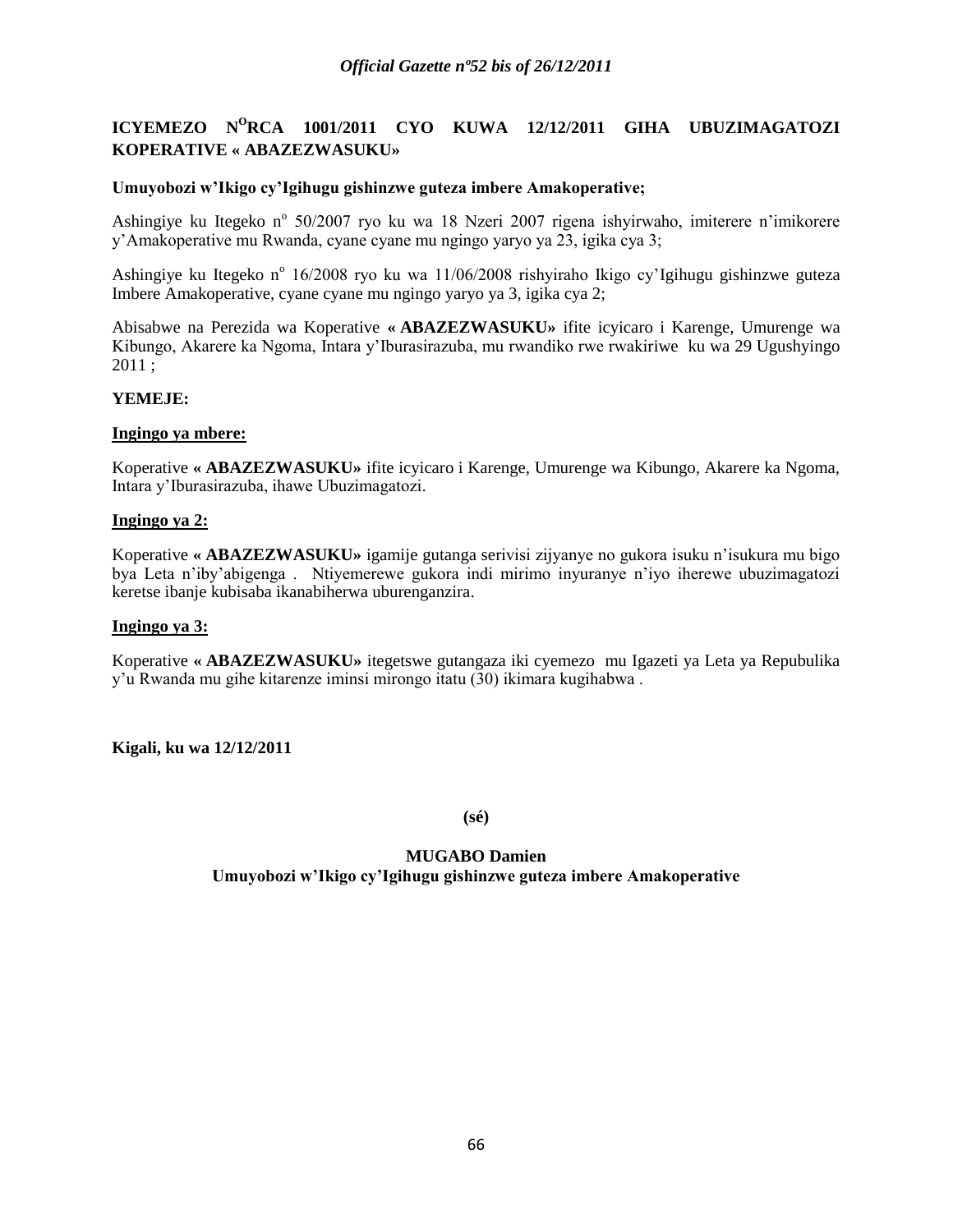# **ICYEMEZO N<sup>O</sup>RCA 674/2011 CYO KUWA 08/08/2011 GIHA UBUZIMAGATOZI KOPERATIVE « TUREBIMBERE»**

### **Umuyobozi w'Ikigo cy'Igihugu gishinzwe guteza imbere Amakoperative;**

Ashingiye ku Itegeko n° 50/2007 ryo ku wa 18 Nzeri 2007 rigena ishyirwaho, imiterere n'imikorere y"Amakoperative mu Rwanda, cyane cyane mu ngingo yaryo ya 23, igika cya 3;

Ashingiye ku Itegeko n<sup>o</sup> 16/2008 ryo ku wa 11/06/2008 rishyiraho Ikigo cy'Igihugu gishinzwe guteza Imbere Amakoperative, cyane cyane mu ngingo yaryo ya 3, igika cya 2;

Abisabwe na Perezida wa Koperative **« TUREBIMBERE»** ifite icyicaro i Kibare, Umurenge wa Gahengeri, Akarere ka Rwamagana, Intara y"Iburasirazuba, mu rwandiko rwe rwakiriwe kuwa 08 Nyakanga 2011 ;

### **YEMEJE:**

#### **Ingingo ya mbere:**

Koperative **« TUREBIMBERE»** ifite icyicaro i Kibare, Umurenge wa Gahengeri, Akarere ka Rwamagana, Intara y"Iburasirazuba, ihawe Ubuzimagatozi.

### **Ingingo ya 2:**

Koperative **« TUREBIMBERE»** igamije guteza imbere ubuhinzi bw"ibigori. Ntiyemerewe gukora indi mirimo inyuranye n"iyo iherewe ubuzimagatozi keretse ibanje kubisaba ikanabiherwa uburenganzira.

#### **Ingingo ya 3:**

Iki cyemezo kigira agaciro guhera umunsi cyatangarijwemo mu Igazeti ya Leta ya Repubulika y"u Rwanda.

#### **Kigali, ku wa 08/8/2011**

**(sé)**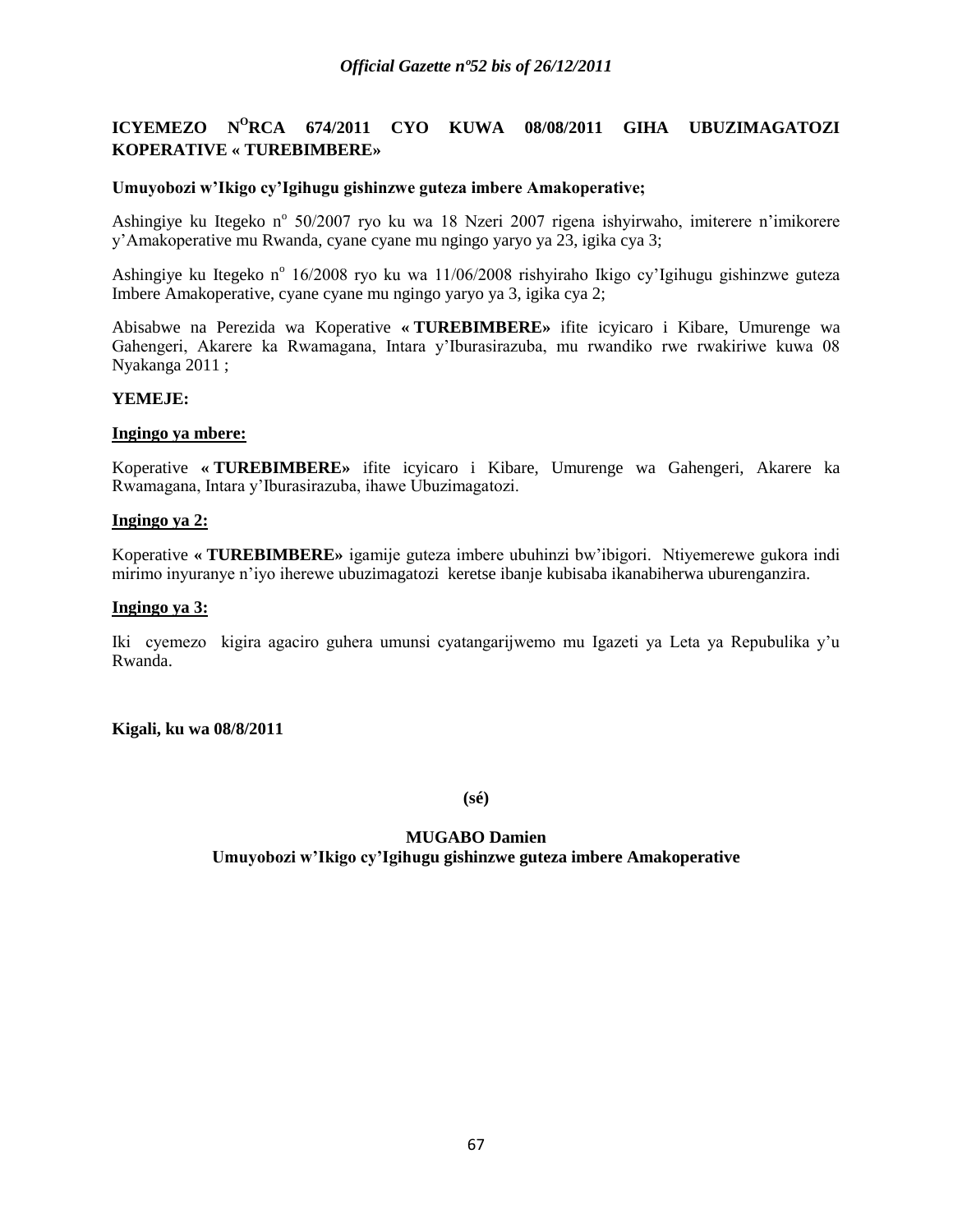# **ICYEMEZO N<sup>O</sup>RCA 1077/2010 CYO KUWA 21/09/2010 GIHA UBUZIMAGATOZI KOPERATIVE « DUKANGUKIRUMURIMO»**

### **Umuyobozi w'Ikigo cy'Igihugu gishinzwe guteza imbere Amakoperative;**

Ashingiye ku Itegeko n° 50/2007 ryo ku wa 18 Nzeri 2007 rigena ishyirwaho, imiterere n'imikorere y"Amakoperative mu Rwanda, cyane cyane mu ngingo yaryo ya 23, igika cya 3;

Ashingiye ku Itegeko n<sup>o</sup> 16/2008 ryo ku wa 11/06/2008 rishyiraho Ikigo cy'Igihugu gishinzwe guteza Imbere Amakoperative, cyane cyane mu ngingo yaryo ya 3, igika cya 2;

Abisabwe na Perezida wa Koperative **« DUKANGUKIRUMURIMO »** ifite icyicaro i Kirambi, Umurenge wa Nyagisozi, Akarere ka Nyanza, Intara y"Amajyepfo, mu rwandiko rwe rwakiriwe ku wa 29 Werurwe 2010 ;

### **YEMEJE:**

#### **Ingingo ya mbere:**

Koperative **« DUKANGUKIRUMURIMO»** ifite icyicaro i Kirambi, Umurenge wa Nyagisozi, Akarere ka Nyanza, Intara y"Amajyepfo, ihawe Ubuzimagatozi.

#### **Ingingo ya 2:**

Koperative **« DUKANGUKIRUMURIMO »** igamije guteza imbere ubuhinzi bw"imyumbati . Ntiyemerewe gukora indi mirimo inyuranye n"iyo iherewe ubuzimagatozi keretse ibanje kubisaba ikanabiherwa uburenganzira.

#### **Ingingo ya 3:**

Iki cyemezo kigira agaciro guhera umunsi cyatangarijwemo mu Igazeti ya Leta ya Repubulika y"u Rwanda.

**Kigali, ku wa 21/09/2010**

**(sé)**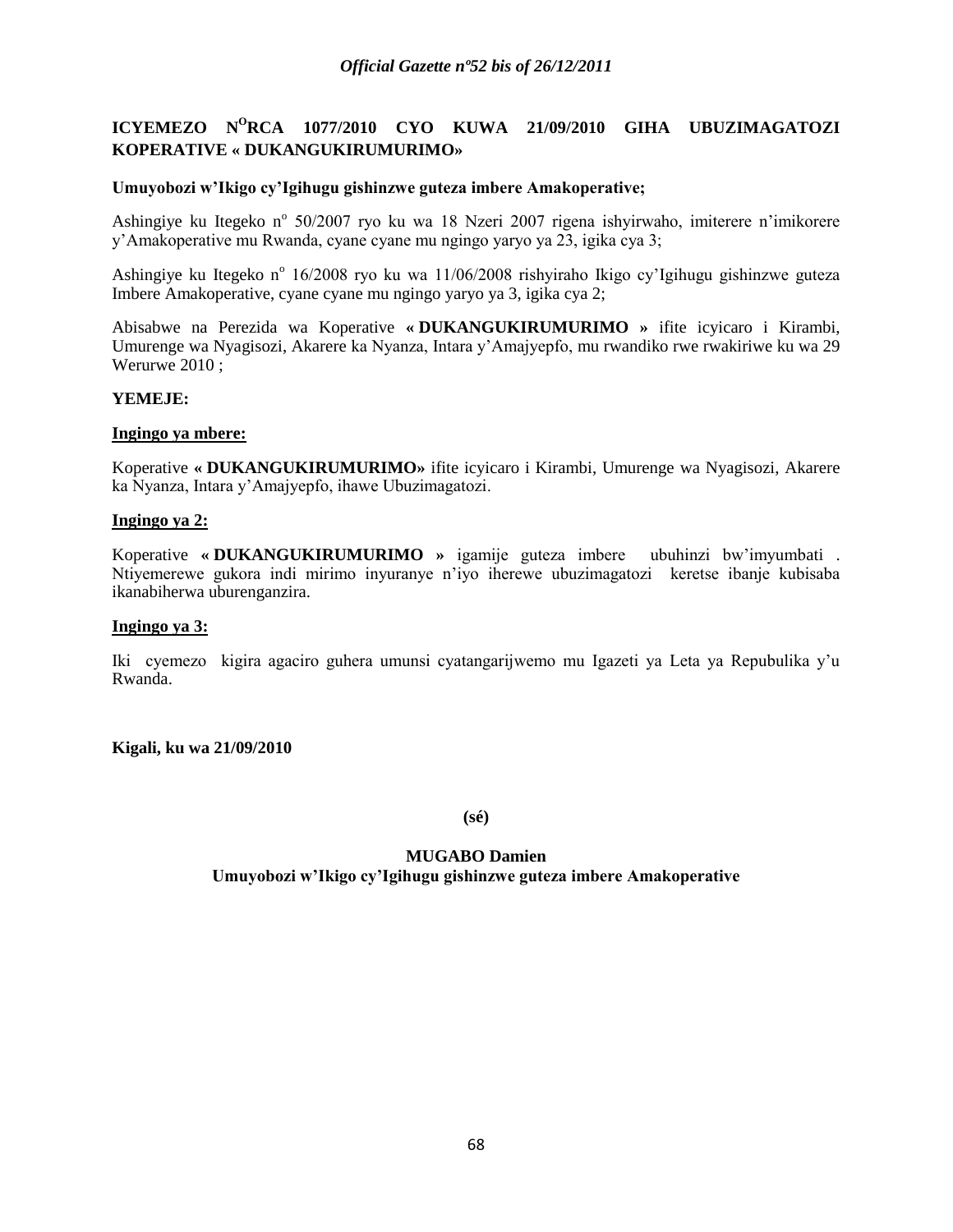# **ICYEMEZO N<sup>O</sup>RCA 002/2010 CYO KUWA 08/01/2010 GIHA UBUZIMAGATOZI KOPERATIVE YO KUZIGAMA NO KUGURIZANYA « SACCO KIRA KARAMA » (SAKIKA)**

## **Umuyobozi w'Ikigo cy'Igihugu gishinzwe guteza imbere Amakoperative;**

Ashingiye ku Itegeko n° 50/2007 ryo ku wa 18 Nzeri 2007 rigena ishyirwaho, imiterere n'imikorere y"Amakoperative mu Rwanda, cyane cyane mu ngingo yaryo ya 23, igika cya 3;

Ashingiye ku Itegeko n<sup>o</sup> 16/2008 ryo ku wa 11/06/2008 rishyiraho Ikigo cy'Igihugu gishinzwe guteza Imbere Amakoperative, cyane cyane mu ngingo yaryo ya 3, igika cya 2;

Abisabwe na Perezida wa **« SACCO KIRA KARAMA »(SAKIKA)** ifite icyicaro i Karama, Umurenge wa Karama, Akarere ka Kamonyi, Intara y"Amajyepfo, mu rwandiko rwe rwakiriwe ku wa 18 Nzeri 2009;

## **YEMEJE:**

## **Ingingo ya mbere:**

**SACCO KIRA KARAMA (SAKIKA)** ifite icyicaro i Karama, Umurenge wa Karama, Akarere ka Kamonyi, Intara y"Amajyepfo, ihawe Ubuzimagatozi.

## **Ingingo ya 2:**

**SACCO KIRA KARAMA (SAKIKA)** igamije guteza imbere abanyamuryango ibafasha kwizigamira no kubona inguzanyo. Ntiyemerewe gukora indi mirimo inyuranye n"iyo iherewe ubuzimagatozi keretse ibanje kubisaba ikanabiherwa uburenganzira.

## **Ingingo ya 3:**

Iki cyemezo kigira agaciro guhera umunsi cyatangarijwemo mu Igazeti ya Leta ya Repubulika y"u Rwanda.

**Kigali, ku wa 08/01/2010**

**( sé)**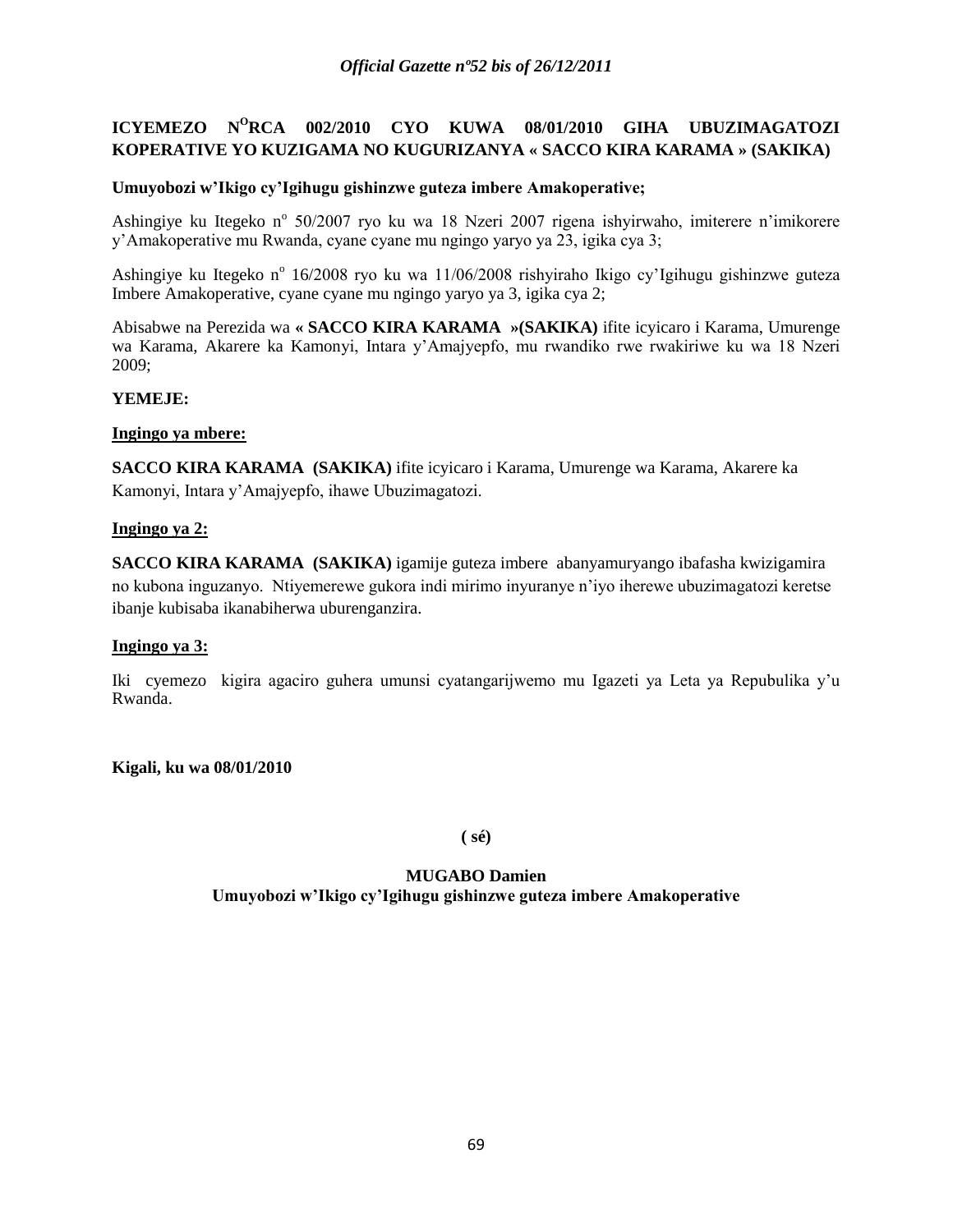# **ICYEMEZO** *N <sup>O</sup>RCA 542/2011* **CYO KUWA** *13/06/2011* **GIHA UBUZIMAGATOZI KOPERATIVE « INDATWA MUSHWATI»**

### **Umuyobozi w'Ikigo cy'Igihugu gishinzwe guteza imbere Amakoperative;**

Ashingiye ku Itegeko n° 50/2007 ryo ku wa 18 Nzeri 2007 rigena ishyirwaho, imiterere n'imikorere y"Amakoperative mu Rwanda, cyane cyane mu ngingo yaryo ya 23, igika cya 3;

Ashingiye ku Itegeko n<sup>o</sup> 16/2008 ryo ku wa 11/06/2008 rishyiraho Ikigo cy'Igihugu gishinzwe guteza Imbere Amakoperative, cyane cyane mu ngingo yaryo ya 3, igika cya 2;

Abisabwe na Perezida wa Koperative **« INDATWA MUSHWATI »** ifite icyicaro i Ngeri, Umurenge wa Munini, Akarere ka Nyaruguru, Intara y"Amajyepfo, mu rwandiko rwe rwakiriwe kuwa 13 Gicurasi 2011 ;

## **YEMEJE:**

#### **Ingingo ya mbere:**

Koperative **« INDATWA MUSHWATI »** ifite icyicaro i Ngeri, Umurenge wa Munini, Akarere ka Nyaruguru, Intara y"Amajyepfo, ihawe Ubuzimagatozi.

#### **Ingingo ya 2:**

Koperative **« INDATWA MUSHWATI »** igamije guteza imbere ubuhinzi bw"ibirayi n"ingano . Ntiyemerewe gukora indi mirimo inyuranye n"iyo iherewe ubuzimagatozi keretse ibanje kubisaba ikanabiherwa uburenganzira.

#### **Ingingo ya 3:**

Iki cyemezo kigira agaciro guhera umunsi cyatangarijwemo mu Igazeti ya Leta ya Repubulika y"u Rwanda.

**Kigali, ku wa 13/06/2011**

**(sé)**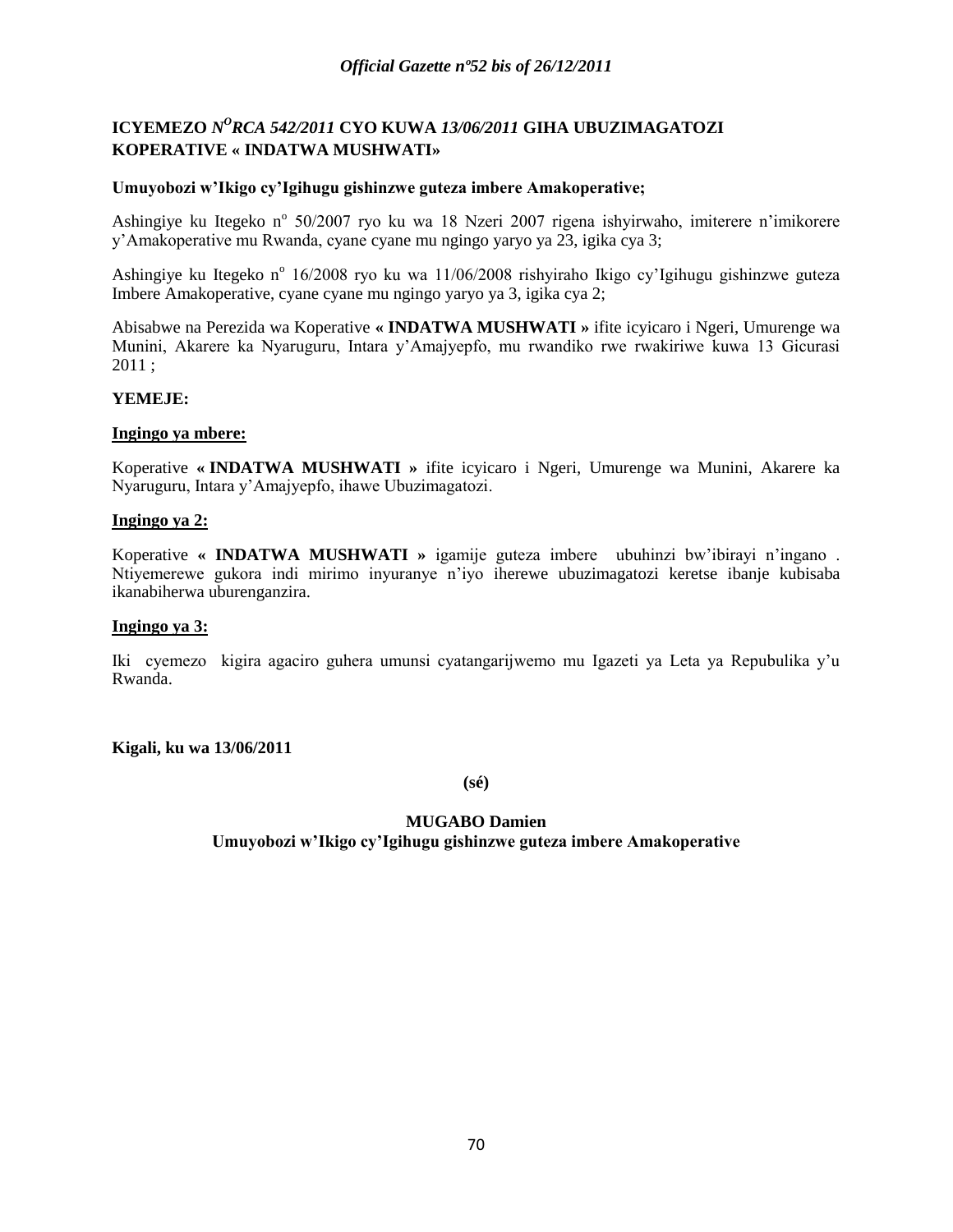# **ICYEMEZO N<sup>O</sup>RCA 998/2011 CYO KUWA 05/12/2011 GIHA UBUZIMAGATOZI KOPERATIVE « DUSABANE CLEANERS COOPERATIVE» (DCC)**

### **Umuyobozi w'Ikigo cy'Igihugu gishinzwe guteza imbere Amakoperative;**

Ashingiye ku Itegeko nº 50/2007 ryo kuwa 18 Nzeri 2007 rigena ishyirwaho, imiterere n'imikorere y"Amakoperative mu Rwanda, cyane cyane mu ngingo yaryo ya 23, igika cya 3;

Ashingiye ku Itegeko n<sup>o</sup> 16/2008 ryo kuwa 11/06/2008 rishyiraho Ikigo cy'Igihugu gishinzwe guteza Imbere Amakoperative, cyane cyane mu ngingo yaryo ya 3, igika cya 2;

Abisabwe na Perezida wa Koperative **« DUSABANE CLEANERS »** ifite icyicaro mu Kagari ka Agatare, Umurenge wa Nyarugenge, Akarere ka Nyarugenge, Umujyi wa Kigali, mu rwandiko rwe rwakiriwe kuwa 24 Ugushyingo 2011 ;

### **YEMEJE:**

#### **Ingingo ya mbere:**

Koperative **« DUSABANE CLEANERS »** ifite icyicaro mu Kagari ka Agatare, Umurenge wa Nyarugenge, Akarere ka Nyarugenge, Umujyi wa Kigali, ihawe Ubuzimagatozi.

#### **Ingingo ya 2:**

Koperative **« DUSABANE CLEANERS »** igamije gutanga serivisi zijyanye no gukora isuku mu ngo no kubyaza ibishingwe mo ifumbire. Ntiyemerewe gukora indi mirimo inyuranye n"iyo iherewe ubuzimagatozi keretse ibanje kubisaba ikanabiherwa uburenganzira.

### **Ingingo ya 3:**

Koperative **« DUSABANE CLEANERS »** itegetswe gutangaza iki cyemezo mu Igazeti ya Leta ya Repubulika y"u Rwanda mu gihe kitarenze iminsi mirongo itatu (30) ikimara kugihabwa.

#### **Kigali, kuwa 05/12/2011**

**(sé)**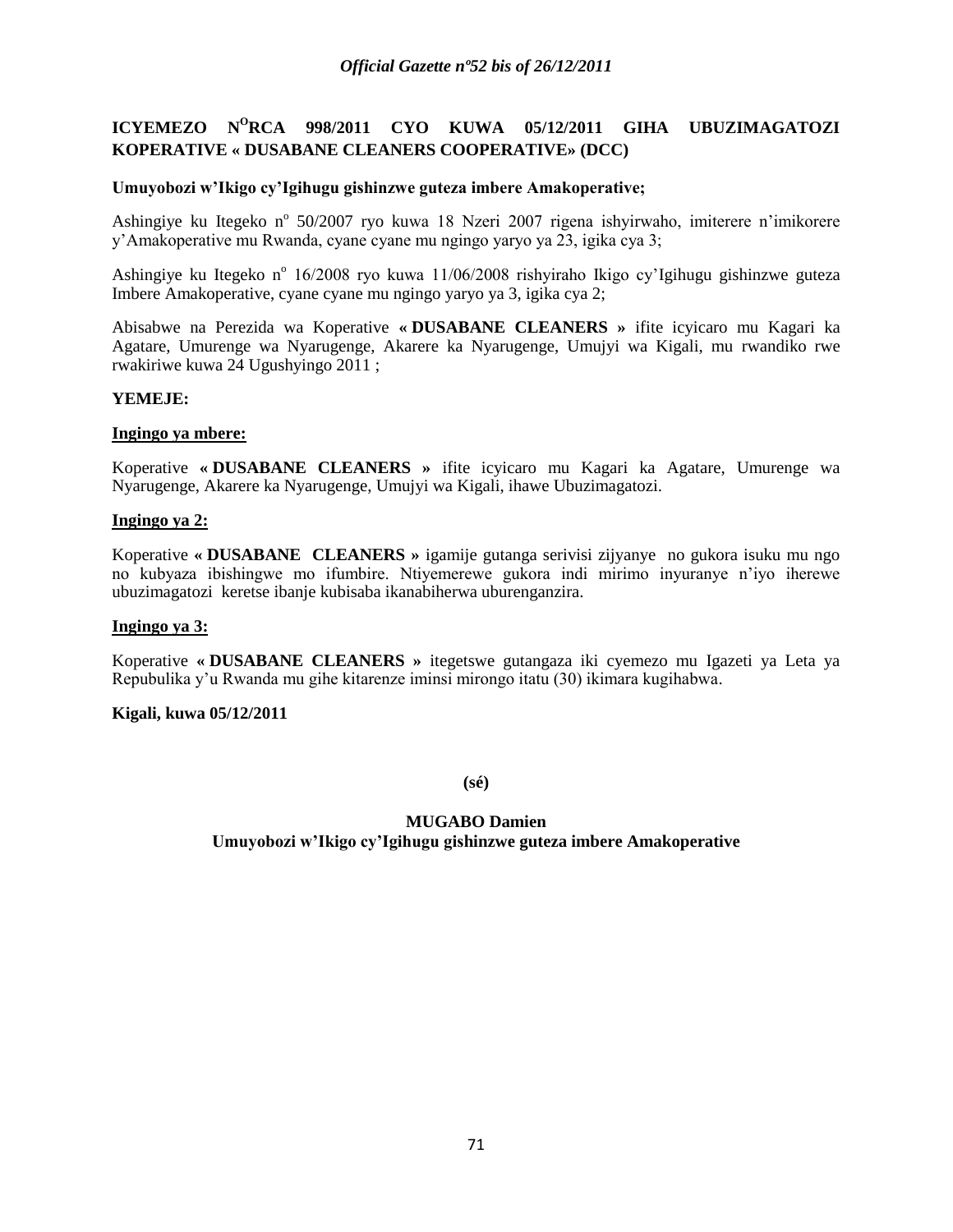# **ICYEMEZO N<sup>O</sup>RCA 868/2010 CYO KUWA 28/06/2010 GIHA UBUZIMAGATOZI KOPERATIVE « RWANYUBUKENE»**

### **Umuyobozi w'Ikigo cy'Igihugu gishinzwe guteza imbere Amakoperative;**

Ashingiye ku Itegeko n° 50/2007 ryo ku wa 18 Nzeri 2007 rigena ishyirwaho, imiterere n'imikorere y"Amakoperative mu Rwanda, cyane cyane mu ngingo yaryo ya 23, igika cya 3;

Ashingiye ku Itegeko n<sup>o</sup> 16/2008 ryo ku wa 11/06/2008 rishyiraho Ikigo cy'Igihugu gishinzwe guteza Imbere Amakoperative, cyane cyane mu ngingo yaryo ya 3, igika cya 2;

Abisabwe na Perezida wa Koperative **« RWANYUBUKENE»** ifite icyicaro i Kigogo, Umurenge wa Nyankenke, Akarere ka Gicumbi, Intara y"Amajyaruguru, mu rwandiko rwe rwakiriwe kuwa 29 Werurwe 2010 ;

## **YEMEJE:**

#### **Ingingo ya mbere:**

Koperative **« RWANYUBUKENE»** ifite icyicaro i Kigogo, Umurenge wa Nyankenke, Akarere ka Gicumbi, Intara y"Amajyaruguru, ihawe Ubuzimagatozi.

#### **Ingingo ya 2:**

Koperative **«RWANYUBUKENE»** igamije guteza imbere ubuhinzi bw"imboga. Ntiyemerewe gukora indi mirimo inyuranye n"iyo iherewe ubuzimagatozi keretse ibanje kubisaba ikanabiherwa uburenganzira.

#### **Ingingo ya 3:**

Iki cyemezo kigira agaciro guhera umunsi cyatangarijwemo mu Igazeti ya Leta ya Repubulika y"u Rwanda.

#### **Kigali, ku wa 28/06/2010**

**(sé)**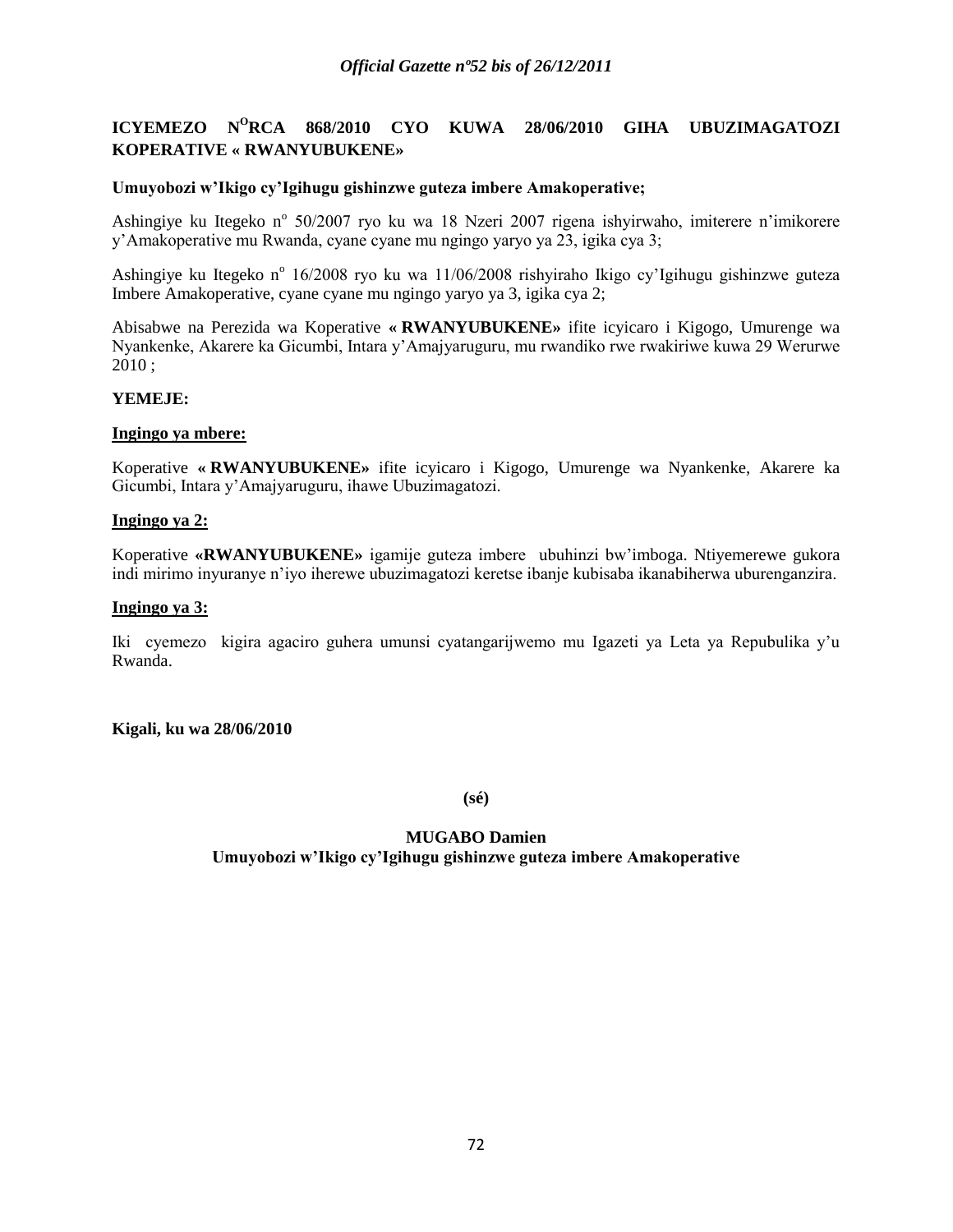# **ICYEMEZO N<sup>O</sup>RCA 274/2010 CYO KUWA 26/2/2010 GIHA UBUZIMAGATOZI KOPERATIVE « ABAHUJINGUFU»**

## **Umuyobozi w'Ikigo cy'Igihugu gishinzwe guteza imbere Amakoperative;**

Ashingiye ku Itegeko nº 50/2007 ryo ku wa 18 Nzeri 2007 rigena ishyirwaho, imiterere n'imikorere y"Amakoperative mu Rwanda, cyane cyane mu ngingo yaryo ya 23, igika cya 3;

Ashingiye ku Itegeko n<sup>o</sup> 16/2008 ryo ku wa 11/06/2008 rishyiraho Ikigo cy'Igihugu gishinzwe guteza Imbere Amakoperative, cyane cyane mu ngingo yaryo ya 3, igika cya 2;

Abisabwe na Perezida wa Koperative **« ABAHUJINGUFU »** ifite icyicaro i Gacuriro, Umurenge wa Kinyinya, Akarere ka Gasabo, Umujyi wa Kigali, mu rwandiko rwe rwakiriwe ku wa 30 Ukuboza 2009;

## **YEMEJE:**

## **Ingingo ya mbere:**

Koperative **« ABAHUJINGUFU »** ifite icyicaro i Gacuriro, Umurenge wa Kinyinya, Akarere ka Gasabo, Umujyi wa Kigali, ihawe Ubuzimagatozi.

#### **Ingingo ya 2:**

Koperative **« ABAHUJINGUFU »** igamije gutanga serivisi zijyanye no gutwaza abantu imizigo, kuyipakira no kuyipakurura. Ntiyemerewe gukora indi mirimo inyuranye n"iyo iherewe ubuzimagatozi keretse ibanje kubisaba ikanabiherwa uburenganzira.

#### **Ingingo ya 3:**

Iki cyemezo kigira agaciro guhera umunsi cyatangarijweho mu Igazeti ya Leta ya Repubulika y"u Rwanda

#### **Kigali, ku wa 26/2/2010**

**(sé)**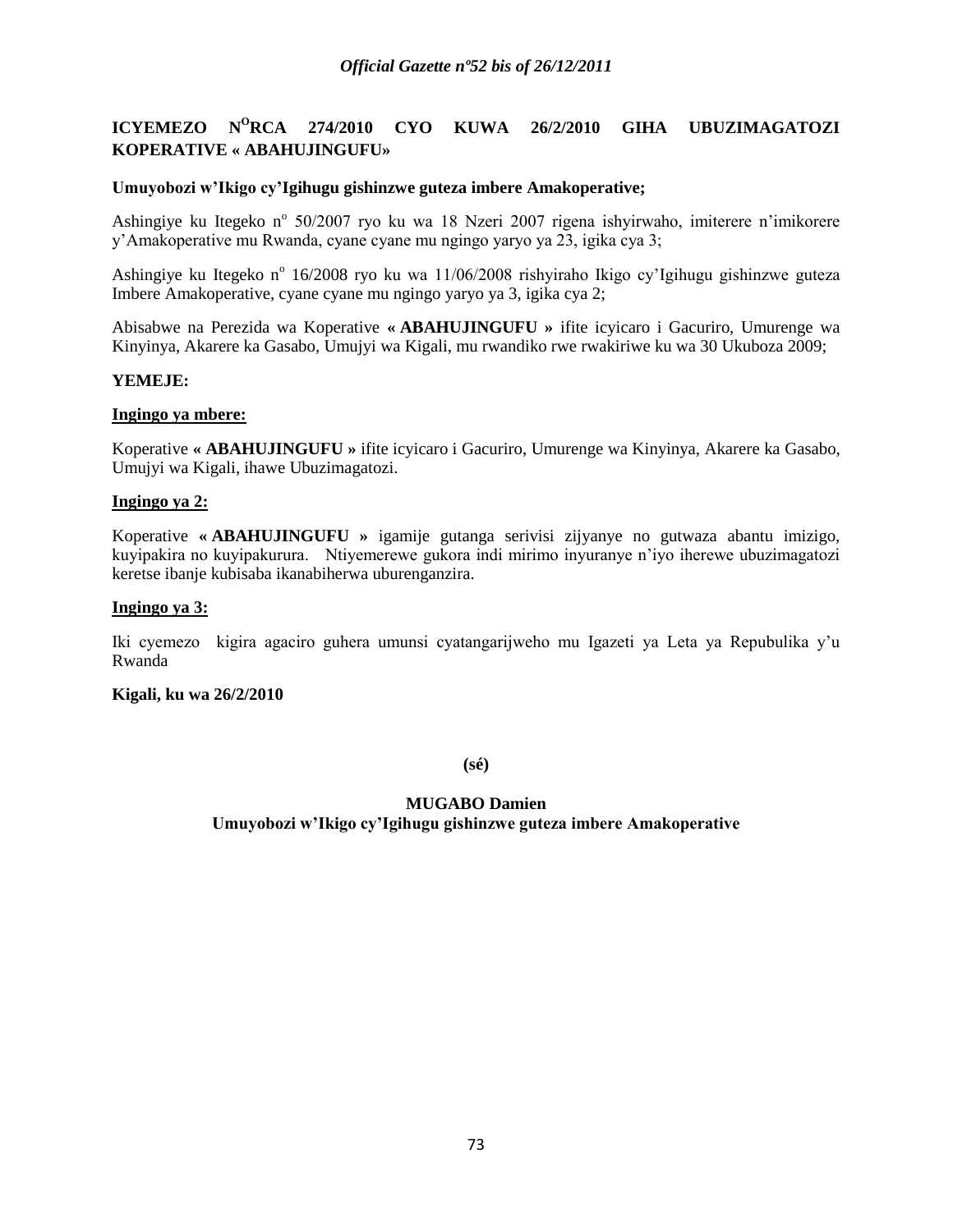# **ICYEMEZO N<sup>O</sup>RCA 973/2011 CYO KUWA 28/11/2011 GIHA UBUZIMAGATOZI KOPERATIVE « AMABOKO Y'I RUYUMBA » (KOPAMARU)**

## **Umuyobozi w'Ikigo cy'Igihugu gishinzwe guteza imbere Amakoperative;**

Ashingiye ku Itegeko nº 50/2007 ryo ku wa 18 Nzeri 2007 rigena ishyirwaho, imiterere n'imikorere y"Amakoperative mu Rwanda, cyane cyane mu ngingo yaryo ya 23, igika cya 3;

Ashingiye ku Itegeko n<sup>o</sup> 16/2008 ryo ku wa 11/06/2008 rishyiraho Ikigo cy'Igihugu gishinzwe guteza Imbere Amakoperative, cyane cyane mu ngingo yaryo ya 3, igika cya 2;

Abisabwe na Perezida wa Koperative **« KOPAMARU »** ifite icyicaro i Ruyumba, Umurenge wa Nyamiyaga, Akarere ka Kamonyi, Intara y"Amajyepfo, mu rwandiko rwe rwakiriwe kuwa 10 Ukwakira 2011 ;

## **YEMEJE:**

#### **Ingingo ya mbere:**

Koperative **« KOPAMARU »** ifite icyicaro i Ruyumba, Umurenge wa Nyamiyaga, Akarere ka Kamonyi, Intara y"Amajyepfo, ihawe Ubuzimagatozi.

#### **Ingingo ya 2:**

Koperative **« KOPAMARU »** igamije guteza imbere ubucuruzi bw"imyaka: Ibishyimbo, Ibigori n"amasaka. Ntiyemerewe gukora indi mirimo inyuranye n"iyo iherewe ubuzimagatozi keretse ibanje kubisaba ikanabiherwa uburenganzira.

#### **Ingingo ya 3:**

Koperative **« KOPAMARU »**itegetswe gutangaza iki cyemezo mu Igazeti ya Leta ya Repubulika y"u Rwanda mu gihe kitarenze iminsi mirongo itatu (30) ikimara kugihabwa.

#### **Kigali, kuwa 28/11/2011**

**(sé)**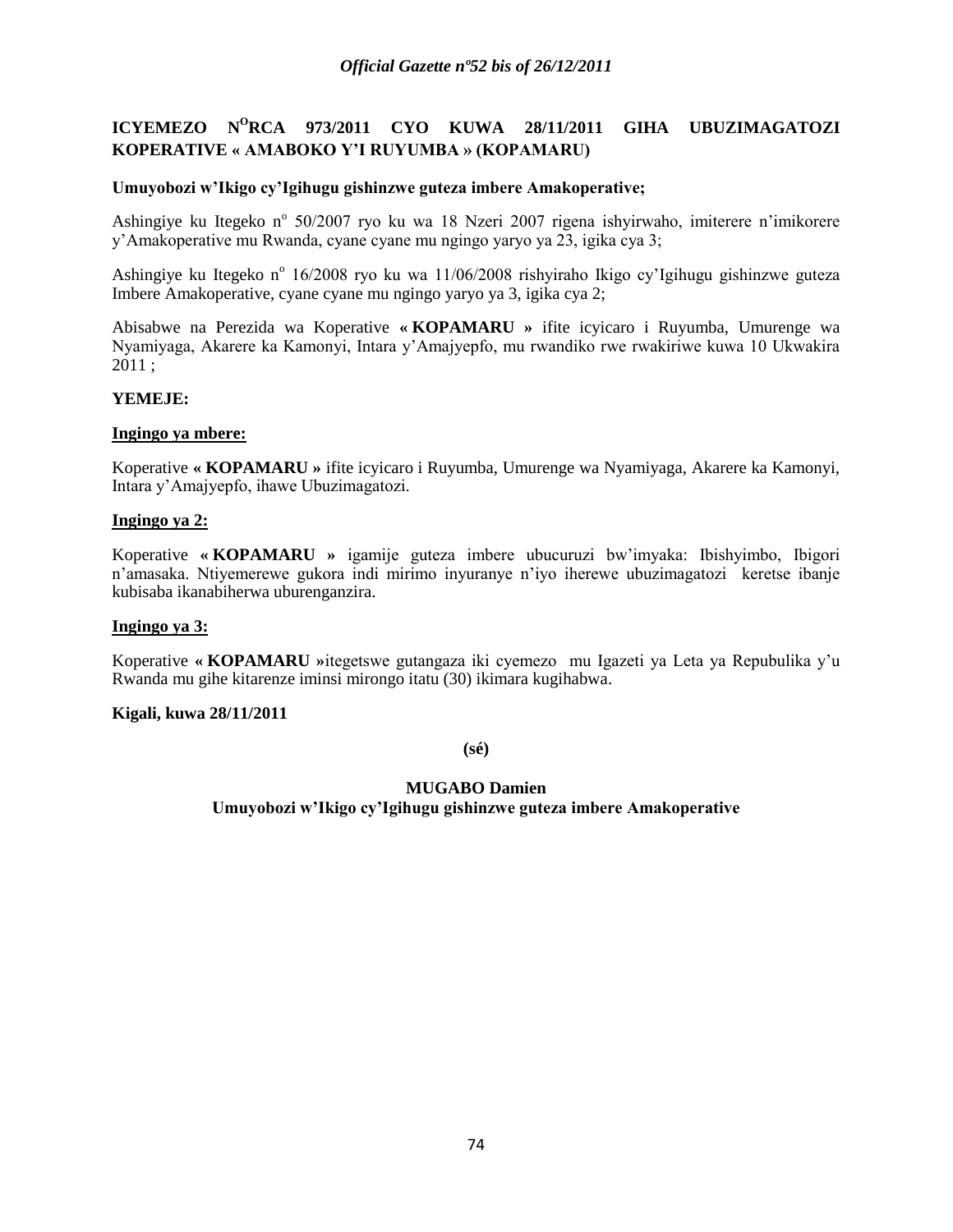# **ICYEMEZO N<sup>O</sup>RCA 923/2011 CYO KUWA 21/11/2011 GIHA UBUZIMAGATOZI KOPERATIVE « TWITE KU BUZIMA RUSATIRA »**

## **Umuyobozi w'Ikigo cy'Igihugu gishinzwe guteza imbere Amakoperative;**

Ashingiye ku Itegeko nº 50/2007 ryo ku wa 18 Nzeri 2007 rigena ishyirwaho, imiterere n'imikorere y"Amakoperative mu Rwanda, cyane cyane mu ngingo yaryo ya 23, igika cya 3;

Ashingiye ku Itegeko n<sup>o</sup> 16/2008 ryo ku wa 11/06/2008 rishyiraho Ikigo cy'Igihugu gishinzwe guteza Imbere Amakoperative, cyane cyane mu ngingo yaryo ya 3, igika cya 2;

Abisabwe na Perezida wa Koperative **« TWITE KU BUZIMA RUSATIRA »** ifite icyicaro i Buhimba, Umurenge wa Rusatira, Akarere ka Huye, Intara y"Amajyepfo, mu rwandiko rwe rwakiriwe ku wa 04 Ugushyingo 2011;

## **YEMEJE:**

#### **Ingingo ya mbere:**

Koperative **« TWITE KU BUZIMA RUSATIRA »** ifite icyicaro i Buhimba, Umurenge wa Rusatira, Akarere ka Huye, Intara y"Amajyepfo, ihawe Ubuzimagatozi.

#### **Ingingo ya 2:**

Koperative **«TWITE KU BUZIMA RUSATIRA »** igamije guteza imbere ubuhinzi bw"umuceri n"ibigori. Ntiyemerewe gukora indi mirimo inyuranye n"iyo iherewe ubuzimagatozi keretse ibanje kubisaba ikanabiherwa uburenganzira.

#### **Ingingo ya 3:**

Iki cyemezo kigira agaciro guhera umunsi cyatangarijweho mu Igazeti ya Leta ya Repubulika y"u Rwanda.

## **Kigali, ku wa 21/11/2011**

**( sé)**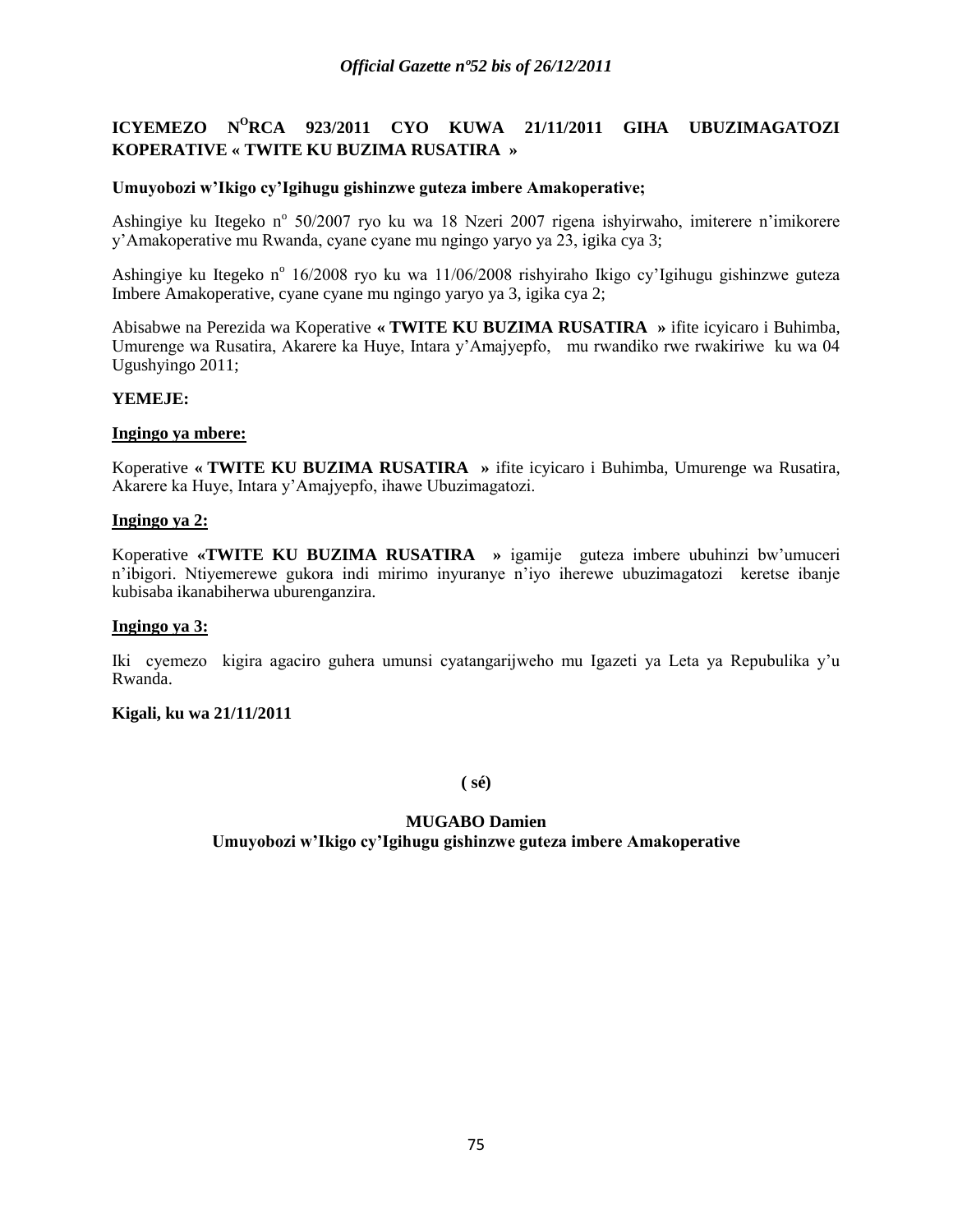# **ICYEMEZO N<sup>O</sup>RCA 017/2011 CYO KUWA 20/01/2011 GIHA UBUZIMAGATOZI KOPERATIVE « KIZUMURYANGO MANYAGIRO» (KOKIMA)**

## **Umuyobozi w'Ikigo cy'Igihugu gishinzwe guteza imbere Amakoperative;**

Ashingiye ku Itegeko nº 50/2007 ryo ku wa 18 Nzeri 2007 rigena ishyirwaho, imiterere n'imikorere y"Amakoperative mu Rwanda, cyane cyane mu ngingo yaryo ya 23, igika cya 3;

Ashingiye ku Itegeko n<sup>o</sup> 16/2008 ryo ku wa 11/06/2008 rishyiraho Ikigo cy'Igihugu gishinzwe guteza Imbere Amakoperative, cyane cyane mu ngingo yaryo ya 3, igika cya 2;

Abisabwe na Perezida wa Koperative **« KOKIMA»** ifite icyicaro i Rwaruyumba, Umurenge wa Manyagiro, Akarere ka Gicumbi, Intara y"Amajyaruguru, mu rwandiko rwe rwakiriwe kuwa 04 Ugushyingo 2010;

## **YEMEJE:**

#### **Ingingo ya mbere:**

Koperative **« KOKIMA»** ifite icyicaro i Rwaruyumba, Umurenge wa Manyagiro, Akarere ka Gicumbi, Intara y"Amajyaruguru, ihawe Ubuzimagatozi.

#### **Ingingo ya 2:**

Koperative **« KOKIMA»** igamije guteza imbere ubuhinzi bw"ibirayi n"ingano. Ntiyemerewe gukora indi mirimo inyuranye n"iyo iherewe ubuzimagatozi keretse ibanje kubisaba ikanabiherwa uburenganzira.

#### **Ingingo ya 3:**

Iki cyemezo kigira agaciro guhera umunsi cyatangarijweho mu Igazeti ya Leta ya Repubulika y"u Rwanda.

### **Kigali, kuwa 20/01/2011**

**(sé)**

## **MUGABO Damien**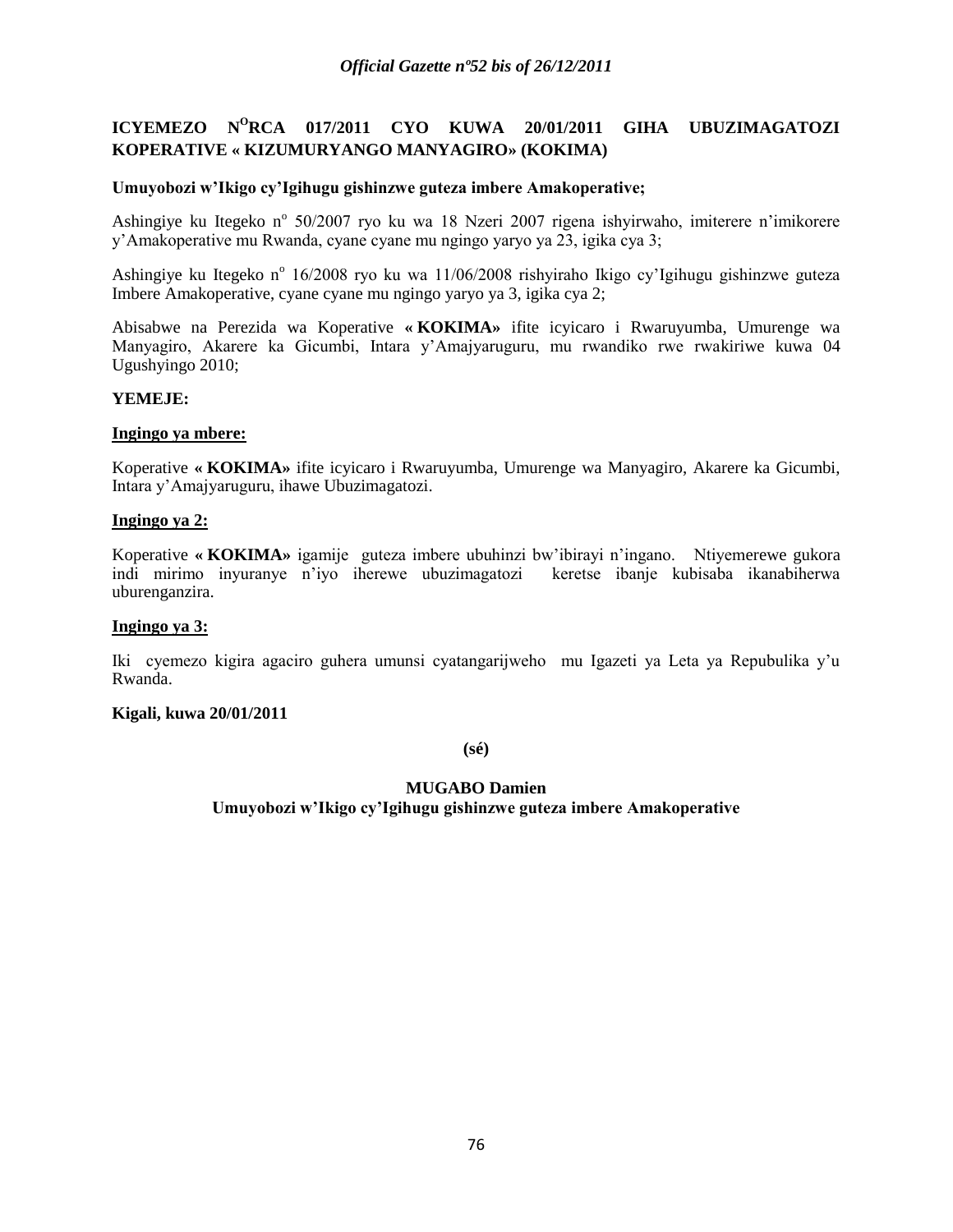# **ICYEMEZO N<sup>O</sup>RCA 1007/2011 CYO KUWA 12/12/2011 GIHA UBUZIMAGATOZI KOPERATIVE « UBUMWE KICUKIRO »**

## **Umuyobozi w'Ikigo cy'Igihugu gishinzwe guteza imbere Amakoperative;**

Ashingiye ku Itegeko nº 50/2007 ryo ku wa 18 Nzeri 2007 rigena ishyirwaho, imiterere n'imikorere y"Amakoperative mu Rwanda, cyane cyane mu ngingo yaryo ya 23, igika cya 3;

Ashingiye ku Itegeko n<sup>o</sup> 16/2008 ryo ku wa 11/06/2008 rishyiraho Ikigo cy'Igihugu gishinzwe guteza Imbere Amakoperative, cyane cyane mu ngingo yaryo ya 3, igika cya 2;

Abisabwe na Perezida wa Koperative **« UBUMWE KICUKIRO »** ifite icyicaro i Ngoma, Umurenge wa Kicukiro, Akarere ka Kicukiro, Umujyi wa Kigali, mu rwandiko rwe rwakiriwe kuwa 24 Ugushyingo 2011 ;

## **YEMEJE:**

#### **Ingingo ya mbere:**

Koperative **« UBUMWE KICUKIRO »** ifite icyicaro i Ngoma, Umurenge wa Kicukiro, Akarere ka Kicukiro, Umujyi wa Kigali, ihawe Ubuzimagatozi.

#### **Ingingo ya 2:**

Koperative **« UBUMWE KICUKIRO »** igamije gutanga serivisi zijyanye no gukanika ibinyabiziga. Ntiyemerewe gukora indi mirimo inyuranye n"iyo iherewe ubuzimagatozi keretse ibanje kubisaba ikanabiherwa uburenganzira.

#### **Ingingo ya 3:**

Koperative **« UBUMWE KICUKIRO »**itegetswe gutangaza iki cyemezo mu Igazeti ya Leta ya Repubulika y"u Rwanda mu gihe kitarenze iminsi mirongo itatu (30) ikimara kugihabwa.

#### **Kigali, ku wa 12/12/2011**

**(sé)**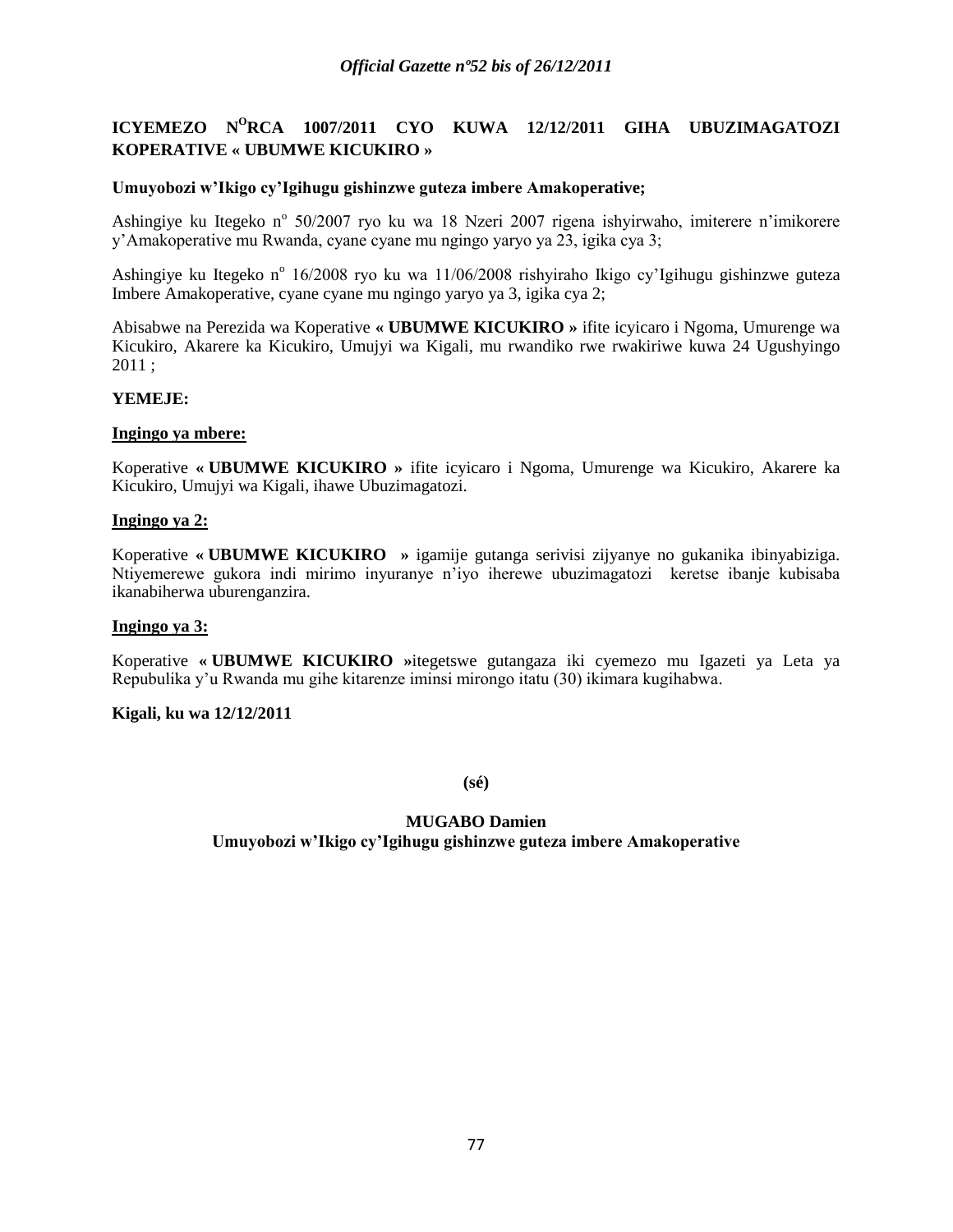# **ICYEMEZO N<sup>O</sup>RCA 992/2011 CYO KUWA 05/12/2011 GIHA UBUZIMAGATOZI KOPERATIVE « GIRUBUZIMA BUSASAMANA »**

## **Umuyobozi w'Ikigo cy'Igihugu gishinzwe guteza imbere Amakoperative**;

Ashingiye ku Itegeko nº 50/2007 ryo ku wa 18 Nzeri 2007 rigena ishyirwaho, imiterere n'imikorere y"Amakoperative mu Rwanda, cyane cyane mu ngingo yaryo ya 23, igika cya 3;

Ashingiye ku Itegeko n<sup>o</sup> 16/2008 ryo ku wa 11/06/2008 rishyiraho Ikigo cy'Igihugu gishinzwe guteza Imbere Amakoperative, cyane cyane mu ngingo yaryo ya 3, igika cya 2;

Abisabwe na Perezida wa Koperative **« GIRUBUZIMA BUSASAMANA »** ifite icyicaro i Nyanza, Umurenge wa Busasamana, Akarere ka Nyanza, Intara y"Amajyepfo, mu rwandiko rwe rwakiriwe ku wa 24 Ugushyingo 2011 ;

## **YEMEJE:**

#### **Ingingo ya mbere:**

Koperative **« GIRUBUZIMA BUSASAMANA »** ifite icyicaro i Nyanza, Umurenge wa Busasamana, Akarere ka Nyanza, Intara y"Amajyepfo, ihawe Ubuzimagatozi.

#### **Ingingo ya 2:**

Koperative **« GIRUBUZIMA BUSASAMANA »** igamije guteza imbere ubuhinzi bw"imyumbati. Ntiyemerewe gukora indi mirimo inyuranye n"iyo iherewe ubuzimagatozi keretse ibanje kubisaba ikanabiherwa uburenganzira.

## **Ingingo ya 3:**

Koperative **« GIRUBUZIMA BUSASAMANA »**itegetswe gutangaza iki cyemezo mu Igazeti ya Leta ya Repubulika y"u Rwanda mu gihe kitarenze iminsi mirongo itatu (30) ikimara kugihabwa.

## **Kigali, ku wa 05/12/2011**

**(sé)**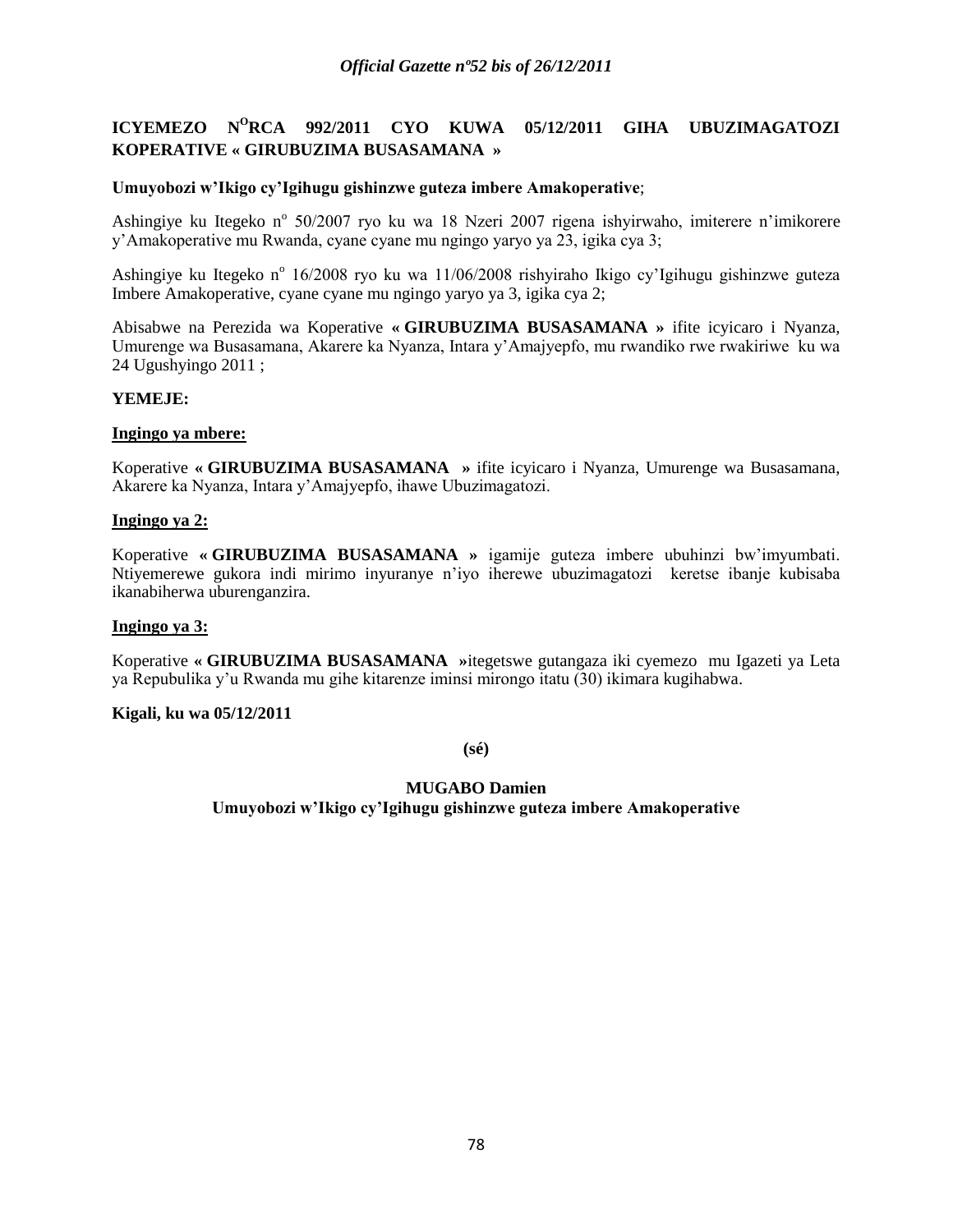# **ICYEMEZO N<sup>O</sup>RCA 993/2011 CYO KUWA 05/12/2011 GIHA UBUZIMAGATOZI « KOPERATIVE ABAKORABIMWE NYANKENKE »(KABANYA)**

## **Umuyobozi w'Ikigo cy'Igihugu gishinzwe guteza imbere Amakoperative;**

Ashingiye ku Itegeko nº 50/2007 ryo ku wa 18 Nzeri 2007 rigena ishyirwaho, imiterere n'imikorere y"Amakoperative mu Rwanda, cyane cyane mu ngingo yaryo ya 23, igika cya 3;

Ashingiye ku Itegeko n<sup>o</sup> 16/2008 ryo ku wa 11/06/2008 rishyiraho Ikigo cy'Igihugu gishinzwe guteza Imbere Amakoperative, cyane cyane mu ngingo yaryo ya 3, igika cya 2;

Abisabwe na Perezida wa Koperative **« KABANYA»** ifite icyicaro i Butare, Umurenge wa Nyankenke, Akarere ka Gicumbi, Intara y"Amajyaruguru, mu rwandiko rwe rwakiriwe ku wa 16 Ugushyingo 2011 ;

## **YEMEJE:**

## **Ingingo ya mbere:**

Koperative **« KABANYA»** ifite icyicaro i Butare, Umurenge wa Nyankenke, Akarere ka Gicumbi, Intara y"Amajyaruguru, ihawe Ubuzimagatozi.

## **Ingingo ya 2:**

Koperative **«KABANYA»** igamije guteza imbere ubuhinzi bw"ibirayi n"ingano. Ntiyemerewe gukora indi mirimo inyuranye n"iyo iherewe ubuzimagatozi keretse ibanje kubisaba ikanabiherwa uburenganzira.

### **Ingingo ya 3:**

Koperative **« KABANYA»**itegetswe gutangaza iki cyemezo mu Igazeti ya Leta ya Repubulika y"u Rwanda mu gihe kitarenze iminsi mirongo itatu (30) ikimara kugihabwa.

### **Kigali, ku wa 05/12/2011**

**(sé)**